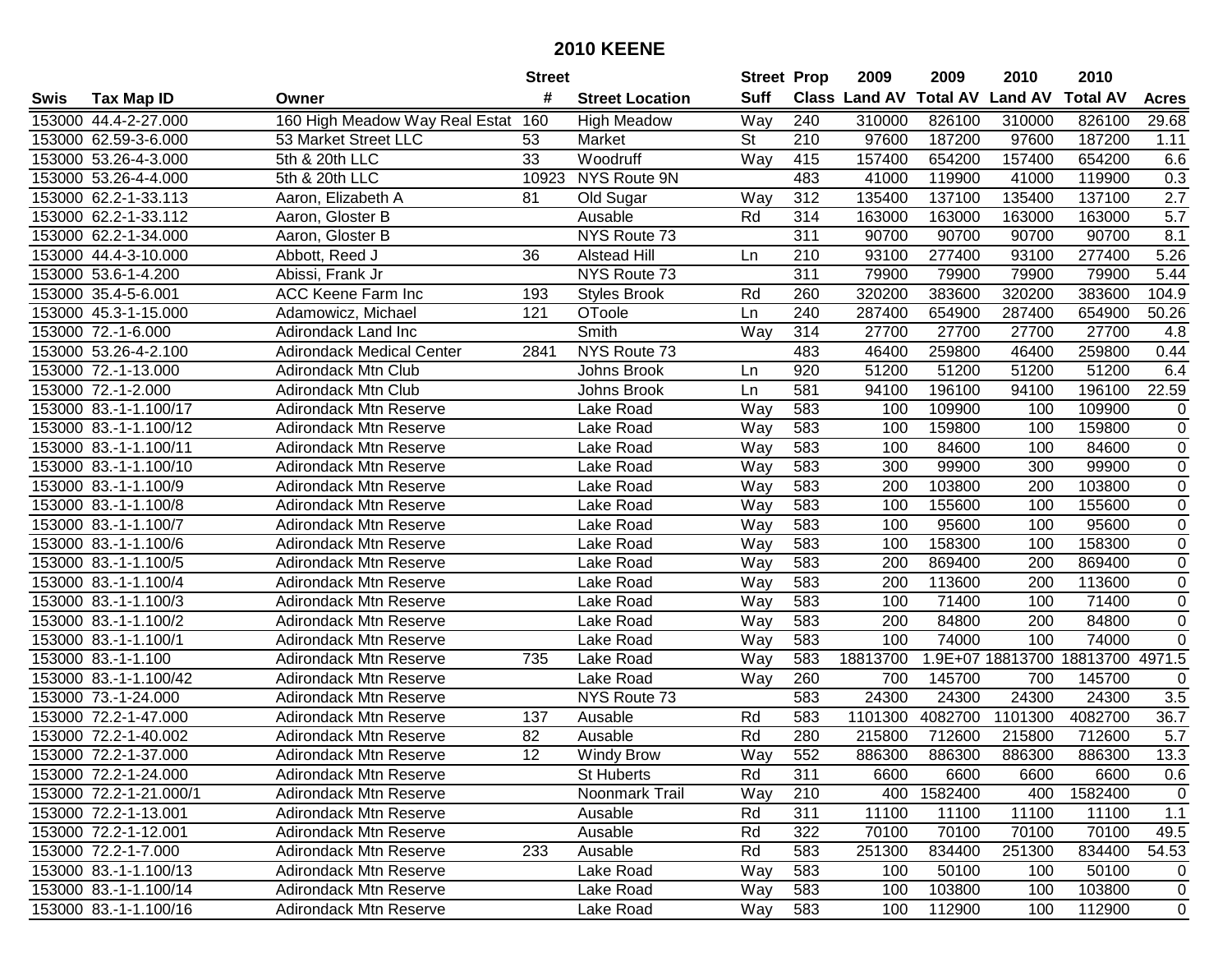| #<br><b>Suff</b><br><b>Class Land AV</b><br><b>Total AV</b><br><b>Land AV</b><br><b>Total AV</b><br><b>Tax Map ID</b><br><b>Street Location</b><br><b>Acres</b><br>Swis<br>Owner<br><b>Adirondack Mtn Reserve</b><br>Rd<br>210<br>153400<br>326500<br>153400<br>326500<br>153000 72.2-1-6.000<br>12<br><b>St Huberts</b><br>0.9<br>Way<br>583<br>79900<br>153000 83.-1-1.100/40<br><b>Adirondack Mtn Reserve</b><br>Lake Road<br>100<br>100<br>79900<br>0<br>153000 83.-1-1.100/39<br>583<br>16300<br>16300<br>0<br><b>Adirondack Mtn Reserve</b><br>Lake Road<br>Way<br>100<br>100<br>583<br>15100<br>15100<br>$\mathbf 0$<br>153000 83.-1-1.100/38<br><b>Adirondack Mtn Reserve</b><br>Lake Road<br>Way<br>200<br>200<br>583<br>2500<br>100<br>2500<br>0<br>153000 83.-1-1.100/37<br><b>Adirondack Mtn Reserve</b><br>Lake Road<br>Way<br>100<br>$\mathbf 0$<br><b>Adirondack Mtn Reserve</b><br>583<br>44300<br>100<br>44300<br>153000 83.-1-1.100/36<br>Lake Road<br>Way<br>100<br>583<br>31600<br>31600<br>0<br>153000 83.-1-1.100/35<br><b>Adirondack Mtn Reserve</b><br>Lake Road<br>Way<br>100<br>100<br>583<br>24800<br>24800<br>$\mathbf 0$<br>153000 83.-1-1.100/34<br><b>Adirondack Mtn Reserve</b><br>Way<br>100<br>100<br>Lake Road<br>260<br>153000 83.-1-1.100/33<br><b>Adirondack Mtn Reserve</b><br>700<br>70900<br>700<br>70900<br>0<br>Lake Road<br>Way<br>260<br>82200<br>153000 83.-1-1.100/32<br>200<br>82200<br>200<br>0<br><b>Adirondack Mtn Reserve</b><br>Lake Road<br>Way<br>88200<br>153000 83.-1-1.100/31<br>Way<br>260<br>300<br>88200<br>300<br>$\mathbf 0$<br><b>Adirondack Mtn Reserve</b><br>Lake Road<br>153000 83.-1-1.100/30<br>Lake Road<br>260<br>600<br>170300<br>170300<br>$\mathbf 0$<br><b>Adirondack Mtn Reserve</b><br>Way<br>600<br>260<br>100<br>186900<br>186900<br>$\pmb{0}$<br>153000 83.-1-1.100/29<br><b>Adirondack Mtn Reserve</b><br>Lake Road<br>Way<br>100<br>Way<br>583<br>100<br>225600<br>225600<br>$\mathbf 0$<br>153000 83.-1-1.100/15<br><b>Adirondack Mtn Reserve</b><br>Lake Road<br>100<br>583<br>173900<br>$\mathbf 0$<br>Lake Road<br>Way<br>200<br>173900<br>153000 83.-1-1.100/28<br><b>Adirondack Mtn Reserve</b><br>200<br>260<br>300<br>146500<br>146500<br>0<br>153000 83.-1-1.100/26<br><b>Adirondack Mtn Reserve</b><br>Lake Road<br>Way<br>300<br>$\mathbf 0$<br>153000 83.-1-1.100/25<br>Way<br>583<br>100<br>173800<br>173800<br><b>Adirondack Mtn Reserve</b><br>Lake Road<br>100<br>$\mathbf 0$<br>Way<br>583<br>76900<br>76900<br>153000 83.-1-1.100/24<br><b>Adirondack Mtn Reserve</b><br>Lake Road<br>100<br>100<br>Way<br>583<br>102200<br>102200<br>0<br>153000 83.-1-1.100/23<br><b>Adirondack Mtn Reserve</b><br>Lake Road<br>200<br>200<br>260<br>180400<br>180400<br>0<br>153000 83.-1-1.100/22<br><b>Adirondack Mtn Reserve</b><br>Lake Road<br>Way<br>200<br>200<br>$\mathbf 0$<br>153000 83.-1-1.100/21<br><b>Adirondack Mtn Reserve</b><br>Lake Road<br>Way<br>583<br>300<br>159800<br>300<br>159800<br>$\mathbf 0$<br>153000 83.-1-1.100/20<br><b>Adirondack Mtn Reserve</b><br>Lake Road<br>Way<br>583<br>200<br>105300<br>200<br>105300<br>$\pmb{0}$<br>153000 83.-1-1.100/19<br>Way<br>583<br>300<br>177600<br>300<br>177600<br><b>Adirondack Mtn Reserve</b><br>Lake Road<br>153000 83.-1-1.100/18<br>583<br>100<br>16300<br>100<br>16300<br>0<br><b>Adirondack Mtn Reserve</b><br>Lake Road<br>Way<br>153000 72.-2-1.000<br>32<br>Way<br>583<br>2419800<br>2419800<br>2419800<br>2419800<br>641.4<br><b>Adirondack Mtn Reserve</b><br>Lake Road<br>153000 72.-2-2.000<br>12<br>583<br><b>Adirondack Mtn Reserve</b><br>Way<br>1558600<br>1558600<br>1558600<br>1558600<br>160<br>Morgans<br>153000 92.-1-8.100<br>Way<br>910<br>82100<br>82100<br>82100<br>83.4<br><b>Adirondack Mtn Reserve</b><br>Lake Road<br>82100<br>153000 83.-1-1.100/27<br>Lake Road<br>260<br>78000<br>78000<br><b>Adirondack Mtn Reserve</b><br>Way<br>100<br>100<br>$\Omega$<br>153000 72.-3-1.000<br>Rd<br>920<br>65800<br>65800<br><b>Adirondack Mtn Reserve</b><br>Ausable<br>65800<br>65800<br>29.3<br>314<br>153000 73.-1-25.300<br>NYS Route 73<br>34100<br>34100<br>34100<br>34100<br>8.3<br><b>Adirondack Mtn Reserve</b><br>153000 72.-2-2.000/6<br>260<br>2210000<br>2210000<br>$\overline{2}$<br><b>Adirondack Mtn Reserve</b><br>52<br>Deforest<br>Way<br>100<br>100<br>153000 72.-2-2.000/7<br>70<br>210<br>582800<br>582800<br>$\mathbf 0$<br><b>Adirondack Mtn Reserve</b><br>Deforest<br>Way<br>200<br>200<br>$\mathbf 0$<br>153000 72.-2-2.000/1<br>87<br>210<br>100<br>468800<br>468800<br><b>Adirondack Mtn Reserve</b><br>Morgans<br>Way<br>100<br>$\mathbf 0$<br>153000 72.-2-2.000/2<br>34<br>210<br>424700<br>424700<br><b>Adirondack Mtn Reserve</b><br>Way<br>100<br>100<br>Deforest<br>153000 72.-2-2.000/3<br><b>Adirondack Mtn Reserve</b><br>72<br>Morgans<br>Way<br>210<br>300<br>526500<br>300<br>526500<br>0<br>0<br>88<br>Way<br>210<br>688800<br>688800<br>153000 72.-2-2.000/4<br><b>Adirondack Mtn Reserve</b><br>Morgans<br>300<br>300<br>0<br>153000 83.-1-1.100/41<br><b>Adirondack Mtn Reserve</b><br>Lake Road<br>260<br>600<br>246500<br>600<br>246500<br>Way<br>$\mathbf 0$<br>21<br>210<br>561900<br>561900<br>153000 72.-2-2.000/5<br><b>Adirondack Mtn Reserve</b><br>Deforest<br>Way<br>100<br>100<br>153000 72.2-1-27.000<br><b>Adirondack Mtn Reserve</b><br>NYS Route 73<br>311<br>7900<br>7900<br>7900<br>7900<br>0.71<br>28<br>Noonmark Trail<br>153000 72.2-1-21.000<br>Adirondack Mtn Reserve<br>Way<br>280<br>306500<br>485500<br>306500<br>485500<br>6.1<br>153000 54.3-2-12.000<br><b>Adirondack Properties LLC</b><br>123<br>314<br>148000<br>148000<br>148000<br>148000<br>7.23<br>Round Top<br>Ln<br>153000 62.2-4-1.000<br>322<br>150600<br>150600<br>28.3<br>Adrians Acres Inc<br><b>Adrians Acres</b><br>150600<br>150600<br>Ln |  | <b>Street</b> | <b>Street Prop</b> | 2009 | 2009 | 2010 | 2010 |  |
|--------------------------------------------------------------------------------------------------------------------------------------------------------------------------------------------------------------------------------------------------------------------------------------------------------------------------------------------------------------------------------------------------------------------------------------------------------------------------------------------------------------------------------------------------------------------------------------------------------------------------------------------------------------------------------------------------------------------------------------------------------------------------------------------------------------------------------------------------------------------------------------------------------------------------------------------------------------------------------------------------------------------------------------------------------------------------------------------------------------------------------------------------------------------------------------------------------------------------------------------------------------------------------------------------------------------------------------------------------------------------------------------------------------------------------------------------------------------------------------------------------------------------------------------------------------------------------------------------------------------------------------------------------------------------------------------------------------------------------------------------------------------------------------------------------------------------------------------------------------------------------------------------------------------------------------------------------------------------------------------------------------------------------------------------------------------------------------------------------------------------------------------------------------------------------------------------------------------------------------------------------------------------------------------------------------------------------------------------------------------------------------------------------------------------------------------------------------------------------------------------------------------------------------------------------------------------------------------------------------------------------------------------------------------------------------------------------------------------------------------------------------------------------------------------------------------------------------------------------------------------------------------------------------------------------------------------------------------------------------------------------------------------------------------------------------------------------------------------------------------------------------------------------------------------------------------------------------------------------------------------------------------------------------------------------------------------------------------------------------------------------------------------------------------------------------------------------------------------------------------------------------------------------------------------------------------------------------------------------------------------------------------------------------------------------------------------------------------------------------------------------------------------------------------------------------------------------------------------------------------------------------------------------------------------------------------------------------------------------------------------------------------------------------------------------------------------------------------------------------------------------------------------------------------------------------------------------------------------------------------------------------------------------------------------------------------------------------------------------------------------------------------------------------------------------------------------------------------------------------------------------------------------------------------------------------------------------------------------------------------------------------------------------------------------------------------------------------------------------------------------------------------------------------------------------------------------------------------------------------------------------------------------------------------------------------------------------------------------------------------------------------------------------------------------------------------------------------------------------------------------------------------------------------------------------------------------------------------------------------------------------------------------------------------------------------------------------------------------------------------------------------------------------------------------------------------------------------------------------------------------------------------------------------------------------------------------------------------------------------------------------------------------------------------------------------------------------------------------------------------------------------------------------------------------------------------------------------------------------------------------------|--|---------------|--------------------|------|------|------|------|--|
|                                                                                                                                                                                                                                                                                                                                                                                                                                                                                                                                                                                                                                                                                                                                                                                                                                                                                                                                                                                                                                                                                                                                                                                                                                                                                                                                                                                                                                                                                                                                                                                                                                                                                                                                                                                                                                                                                                                                                                                                                                                                                                                                                                                                                                                                                                                                                                                                                                                                                                                                                                                                                                                                                                                                                                                                                                                                                                                                                                                                                                                                                                                                                                                                                                                                                                                                                                                                                                                                                                                                                                                                                                                                                                                                                                                                                                                                                                                                                                                                                                                                                                                                                                                                                                                                                                                                                                                                                                                                                                                                                                                                                                                                                                                                                                                                                                                                                                                                                                                                                                                                                                                                                                                                                                                                                                                                                                                                                                                                                                                                                                                                                                                                                                                                                                                                                                                                                |  |               |                    |      |      |      |      |  |
|                                                                                                                                                                                                                                                                                                                                                                                                                                                                                                                                                                                                                                                                                                                                                                                                                                                                                                                                                                                                                                                                                                                                                                                                                                                                                                                                                                                                                                                                                                                                                                                                                                                                                                                                                                                                                                                                                                                                                                                                                                                                                                                                                                                                                                                                                                                                                                                                                                                                                                                                                                                                                                                                                                                                                                                                                                                                                                                                                                                                                                                                                                                                                                                                                                                                                                                                                                                                                                                                                                                                                                                                                                                                                                                                                                                                                                                                                                                                                                                                                                                                                                                                                                                                                                                                                                                                                                                                                                                                                                                                                                                                                                                                                                                                                                                                                                                                                                                                                                                                                                                                                                                                                                                                                                                                                                                                                                                                                                                                                                                                                                                                                                                                                                                                                                                                                                                                                |  |               |                    |      |      |      |      |  |
|                                                                                                                                                                                                                                                                                                                                                                                                                                                                                                                                                                                                                                                                                                                                                                                                                                                                                                                                                                                                                                                                                                                                                                                                                                                                                                                                                                                                                                                                                                                                                                                                                                                                                                                                                                                                                                                                                                                                                                                                                                                                                                                                                                                                                                                                                                                                                                                                                                                                                                                                                                                                                                                                                                                                                                                                                                                                                                                                                                                                                                                                                                                                                                                                                                                                                                                                                                                                                                                                                                                                                                                                                                                                                                                                                                                                                                                                                                                                                                                                                                                                                                                                                                                                                                                                                                                                                                                                                                                                                                                                                                                                                                                                                                                                                                                                                                                                                                                                                                                                                                                                                                                                                                                                                                                                                                                                                                                                                                                                                                                                                                                                                                                                                                                                                                                                                                                                                |  |               |                    |      |      |      |      |  |
|                                                                                                                                                                                                                                                                                                                                                                                                                                                                                                                                                                                                                                                                                                                                                                                                                                                                                                                                                                                                                                                                                                                                                                                                                                                                                                                                                                                                                                                                                                                                                                                                                                                                                                                                                                                                                                                                                                                                                                                                                                                                                                                                                                                                                                                                                                                                                                                                                                                                                                                                                                                                                                                                                                                                                                                                                                                                                                                                                                                                                                                                                                                                                                                                                                                                                                                                                                                                                                                                                                                                                                                                                                                                                                                                                                                                                                                                                                                                                                                                                                                                                                                                                                                                                                                                                                                                                                                                                                                                                                                                                                                                                                                                                                                                                                                                                                                                                                                                                                                                                                                                                                                                                                                                                                                                                                                                                                                                                                                                                                                                                                                                                                                                                                                                                                                                                                                                                |  |               |                    |      |      |      |      |  |
|                                                                                                                                                                                                                                                                                                                                                                                                                                                                                                                                                                                                                                                                                                                                                                                                                                                                                                                                                                                                                                                                                                                                                                                                                                                                                                                                                                                                                                                                                                                                                                                                                                                                                                                                                                                                                                                                                                                                                                                                                                                                                                                                                                                                                                                                                                                                                                                                                                                                                                                                                                                                                                                                                                                                                                                                                                                                                                                                                                                                                                                                                                                                                                                                                                                                                                                                                                                                                                                                                                                                                                                                                                                                                                                                                                                                                                                                                                                                                                                                                                                                                                                                                                                                                                                                                                                                                                                                                                                                                                                                                                                                                                                                                                                                                                                                                                                                                                                                                                                                                                                                                                                                                                                                                                                                                                                                                                                                                                                                                                                                                                                                                                                                                                                                                                                                                                                                                |  |               |                    |      |      |      |      |  |
|                                                                                                                                                                                                                                                                                                                                                                                                                                                                                                                                                                                                                                                                                                                                                                                                                                                                                                                                                                                                                                                                                                                                                                                                                                                                                                                                                                                                                                                                                                                                                                                                                                                                                                                                                                                                                                                                                                                                                                                                                                                                                                                                                                                                                                                                                                                                                                                                                                                                                                                                                                                                                                                                                                                                                                                                                                                                                                                                                                                                                                                                                                                                                                                                                                                                                                                                                                                                                                                                                                                                                                                                                                                                                                                                                                                                                                                                                                                                                                                                                                                                                                                                                                                                                                                                                                                                                                                                                                                                                                                                                                                                                                                                                                                                                                                                                                                                                                                                                                                                                                                                                                                                                                                                                                                                                                                                                                                                                                                                                                                                                                                                                                                                                                                                                                                                                                                                                |  |               |                    |      |      |      |      |  |
|                                                                                                                                                                                                                                                                                                                                                                                                                                                                                                                                                                                                                                                                                                                                                                                                                                                                                                                                                                                                                                                                                                                                                                                                                                                                                                                                                                                                                                                                                                                                                                                                                                                                                                                                                                                                                                                                                                                                                                                                                                                                                                                                                                                                                                                                                                                                                                                                                                                                                                                                                                                                                                                                                                                                                                                                                                                                                                                                                                                                                                                                                                                                                                                                                                                                                                                                                                                                                                                                                                                                                                                                                                                                                                                                                                                                                                                                                                                                                                                                                                                                                                                                                                                                                                                                                                                                                                                                                                                                                                                                                                                                                                                                                                                                                                                                                                                                                                                                                                                                                                                                                                                                                                                                                                                                                                                                                                                                                                                                                                                                                                                                                                                                                                                                                                                                                                                                                |  |               |                    |      |      |      |      |  |
|                                                                                                                                                                                                                                                                                                                                                                                                                                                                                                                                                                                                                                                                                                                                                                                                                                                                                                                                                                                                                                                                                                                                                                                                                                                                                                                                                                                                                                                                                                                                                                                                                                                                                                                                                                                                                                                                                                                                                                                                                                                                                                                                                                                                                                                                                                                                                                                                                                                                                                                                                                                                                                                                                                                                                                                                                                                                                                                                                                                                                                                                                                                                                                                                                                                                                                                                                                                                                                                                                                                                                                                                                                                                                                                                                                                                                                                                                                                                                                                                                                                                                                                                                                                                                                                                                                                                                                                                                                                                                                                                                                                                                                                                                                                                                                                                                                                                                                                                                                                                                                                                                                                                                                                                                                                                                                                                                                                                                                                                                                                                                                                                                                                                                                                                                                                                                                                                                |  |               |                    |      |      |      |      |  |
|                                                                                                                                                                                                                                                                                                                                                                                                                                                                                                                                                                                                                                                                                                                                                                                                                                                                                                                                                                                                                                                                                                                                                                                                                                                                                                                                                                                                                                                                                                                                                                                                                                                                                                                                                                                                                                                                                                                                                                                                                                                                                                                                                                                                                                                                                                                                                                                                                                                                                                                                                                                                                                                                                                                                                                                                                                                                                                                                                                                                                                                                                                                                                                                                                                                                                                                                                                                                                                                                                                                                                                                                                                                                                                                                                                                                                                                                                                                                                                                                                                                                                                                                                                                                                                                                                                                                                                                                                                                                                                                                                                                                                                                                                                                                                                                                                                                                                                                                                                                                                                                                                                                                                                                                                                                                                                                                                                                                                                                                                                                                                                                                                                                                                                                                                                                                                                                                                |  |               |                    |      |      |      |      |  |
|                                                                                                                                                                                                                                                                                                                                                                                                                                                                                                                                                                                                                                                                                                                                                                                                                                                                                                                                                                                                                                                                                                                                                                                                                                                                                                                                                                                                                                                                                                                                                                                                                                                                                                                                                                                                                                                                                                                                                                                                                                                                                                                                                                                                                                                                                                                                                                                                                                                                                                                                                                                                                                                                                                                                                                                                                                                                                                                                                                                                                                                                                                                                                                                                                                                                                                                                                                                                                                                                                                                                                                                                                                                                                                                                                                                                                                                                                                                                                                                                                                                                                                                                                                                                                                                                                                                                                                                                                                                                                                                                                                                                                                                                                                                                                                                                                                                                                                                                                                                                                                                                                                                                                                                                                                                                                                                                                                                                                                                                                                                                                                                                                                                                                                                                                                                                                                                                                |  |               |                    |      |      |      |      |  |
|                                                                                                                                                                                                                                                                                                                                                                                                                                                                                                                                                                                                                                                                                                                                                                                                                                                                                                                                                                                                                                                                                                                                                                                                                                                                                                                                                                                                                                                                                                                                                                                                                                                                                                                                                                                                                                                                                                                                                                                                                                                                                                                                                                                                                                                                                                                                                                                                                                                                                                                                                                                                                                                                                                                                                                                                                                                                                                                                                                                                                                                                                                                                                                                                                                                                                                                                                                                                                                                                                                                                                                                                                                                                                                                                                                                                                                                                                                                                                                                                                                                                                                                                                                                                                                                                                                                                                                                                                                                                                                                                                                                                                                                                                                                                                                                                                                                                                                                                                                                                                                                                                                                                                                                                                                                                                                                                                                                                                                                                                                                                                                                                                                                                                                                                                                                                                                                                                |  |               |                    |      |      |      |      |  |
|                                                                                                                                                                                                                                                                                                                                                                                                                                                                                                                                                                                                                                                                                                                                                                                                                                                                                                                                                                                                                                                                                                                                                                                                                                                                                                                                                                                                                                                                                                                                                                                                                                                                                                                                                                                                                                                                                                                                                                                                                                                                                                                                                                                                                                                                                                                                                                                                                                                                                                                                                                                                                                                                                                                                                                                                                                                                                                                                                                                                                                                                                                                                                                                                                                                                                                                                                                                                                                                                                                                                                                                                                                                                                                                                                                                                                                                                                                                                                                                                                                                                                                                                                                                                                                                                                                                                                                                                                                                                                                                                                                                                                                                                                                                                                                                                                                                                                                                                                                                                                                                                                                                                                                                                                                                                                                                                                                                                                                                                                                                                                                                                                                                                                                                                                                                                                                                                                |  |               |                    |      |      |      |      |  |
|                                                                                                                                                                                                                                                                                                                                                                                                                                                                                                                                                                                                                                                                                                                                                                                                                                                                                                                                                                                                                                                                                                                                                                                                                                                                                                                                                                                                                                                                                                                                                                                                                                                                                                                                                                                                                                                                                                                                                                                                                                                                                                                                                                                                                                                                                                                                                                                                                                                                                                                                                                                                                                                                                                                                                                                                                                                                                                                                                                                                                                                                                                                                                                                                                                                                                                                                                                                                                                                                                                                                                                                                                                                                                                                                                                                                                                                                                                                                                                                                                                                                                                                                                                                                                                                                                                                                                                                                                                                                                                                                                                                                                                                                                                                                                                                                                                                                                                                                                                                                                                                                                                                                                                                                                                                                                                                                                                                                                                                                                                                                                                                                                                                                                                                                                                                                                                                                                |  |               |                    |      |      |      |      |  |
|                                                                                                                                                                                                                                                                                                                                                                                                                                                                                                                                                                                                                                                                                                                                                                                                                                                                                                                                                                                                                                                                                                                                                                                                                                                                                                                                                                                                                                                                                                                                                                                                                                                                                                                                                                                                                                                                                                                                                                                                                                                                                                                                                                                                                                                                                                                                                                                                                                                                                                                                                                                                                                                                                                                                                                                                                                                                                                                                                                                                                                                                                                                                                                                                                                                                                                                                                                                                                                                                                                                                                                                                                                                                                                                                                                                                                                                                                                                                                                                                                                                                                                                                                                                                                                                                                                                                                                                                                                                                                                                                                                                                                                                                                                                                                                                                                                                                                                                                                                                                                                                                                                                                                                                                                                                                                                                                                                                                                                                                                                                                                                                                                                                                                                                                                                                                                                                                                |  |               |                    |      |      |      |      |  |
|                                                                                                                                                                                                                                                                                                                                                                                                                                                                                                                                                                                                                                                                                                                                                                                                                                                                                                                                                                                                                                                                                                                                                                                                                                                                                                                                                                                                                                                                                                                                                                                                                                                                                                                                                                                                                                                                                                                                                                                                                                                                                                                                                                                                                                                                                                                                                                                                                                                                                                                                                                                                                                                                                                                                                                                                                                                                                                                                                                                                                                                                                                                                                                                                                                                                                                                                                                                                                                                                                                                                                                                                                                                                                                                                                                                                                                                                                                                                                                                                                                                                                                                                                                                                                                                                                                                                                                                                                                                                                                                                                                                                                                                                                                                                                                                                                                                                                                                                                                                                                                                                                                                                                                                                                                                                                                                                                                                                                                                                                                                                                                                                                                                                                                                                                                                                                                                                                |  |               |                    |      |      |      |      |  |
|                                                                                                                                                                                                                                                                                                                                                                                                                                                                                                                                                                                                                                                                                                                                                                                                                                                                                                                                                                                                                                                                                                                                                                                                                                                                                                                                                                                                                                                                                                                                                                                                                                                                                                                                                                                                                                                                                                                                                                                                                                                                                                                                                                                                                                                                                                                                                                                                                                                                                                                                                                                                                                                                                                                                                                                                                                                                                                                                                                                                                                                                                                                                                                                                                                                                                                                                                                                                                                                                                                                                                                                                                                                                                                                                                                                                                                                                                                                                                                                                                                                                                                                                                                                                                                                                                                                                                                                                                                                                                                                                                                                                                                                                                                                                                                                                                                                                                                                                                                                                                                                                                                                                                                                                                                                                                                                                                                                                                                                                                                                                                                                                                                                                                                                                                                                                                                                                                |  |               |                    |      |      |      |      |  |
|                                                                                                                                                                                                                                                                                                                                                                                                                                                                                                                                                                                                                                                                                                                                                                                                                                                                                                                                                                                                                                                                                                                                                                                                                                                                                                                                                                                                                                                                                                                                                                                                                                                                                                                                                                                                                                                                                                                                                                                                                                                                                                                                                                                                                                                                                                                                                                                                                                                                                                                                                                                                                                                                                                                                                                                                                                                                                                                                                                                                                                                                                                                                                                                                                                                                                                                                                                                                                                                                                                                                                                                                                                                                                                                                                                                                                                                                                                                                                                                                                                                                                                                                                                                                                                                                                                                                                                                                                                                                                                                                                                                                                                                                                                                                                                                                                                                                                                                                                                                                                                                                                                                                                                                                                                                                                                                                                                                                                                                                                                                                                                                                                                                                                                                                                                                                                                                                                |  |               |                    |      |      |      |      |  |
|                                                                                                                                                                                                                                                                                                                                                                                                                                                                                                                                                                                                                                                                                                                                                                                                                                                                                                                                                                                                                                                                                                                                                                                                                                                                                                                                                                                                                                                                                                                                                                                                                                                                                                                                                                                                                                                                                                                                                                                                                                                                                                                                                                                                                                                                                                                                                                                                                                                                                                                                                                                                                                                                                                                                                                                                                                                                                                                                                                                                                                                                                                                                                                                                                                                                                                                                                                                                                                                                                                                                                                                                                                                                                                                                                                                                                                                                                                                                                                                                                                                                                                                                                                                                                                                                                                                                                                                                                                                                                                                                                                                                                                                                                                                                                                                                                                                                                                                                                                                                                                                                                                                                                                                                                                                                                                                                                                                                                                                                                                                                                                                                                                                                                                                                                                                                                                                                                |  |               |                    |      |      |      |      |  |
|                                                                                                                                                                                                                                                                                                                                                                                                                                                                                                                                                                                                                                                                                                                                                                                                                                                                                                                                                                                                                                                                                                                                                                                                                                                                                                                                                                                                                                                                                                                                                                                                                                                                                                                                                                                                                                                                                                                                                                                                                                                                                                                                                                                                                                                                                                                                                                                                                                                                                                                                                                                                                                                                                                                                                                                                                                                                                                                                                                                                                                                                                                                                                                                                                                                                                                                                                                                                                                                                                                                                                                                                                                                                                                                                                                                                                                                                                                                                                                                                                                                                                                                                                                                                                                                                                                                                                                                                                                                                                                                                                                                                                                                                                                                                                                                                                                                                                                                                                                                                                                                                                                                                                                                                                                                                                                                                                                                                                                                                                                                                                                                                                                                                                                                                                                                                                                                                                |  |               |                    |      |      |      |      |  |
|                                                                                                                                                                                                                                                                                                                                                                                                                                                                                                                                                                                                                                                                                                                                                                                                                                                                                                                                                                                                                                                                                                                                                                                                                                                                                                                                                                                                                                                                                                                                                                                                                                                                                                                                                                                                                                                                                                                                                                                                                                                                                                                                                                                                                                                                                                                                                                                                                                                                                                                                                                                                                                                                                                                                                                                                                                                                                                                                                                                                                                                                                                                                                                                                                                                                                                                                                                                                                                                                                                                                                                                                                                                                                                                                                                                                                                                                                                                                                                                                                                                                                                                                                                                                                                                                                                                                                                                                                                                                                                                                                                                                                                                                                                                                                                                                                                                                                                                                                                                                                                                                                                                                                                                                                                                                                                                                                                                                                                                                                                                                                                                                                                                                                                                                                                                                                                                                                |  |               |                    |      |      |      |      |  |
|                                                                                                                                                                                                                                                                                                                                                                                                                                                                                                                                                                                                                                                                                                                                                                                                                                                                                                                                                                                                                                                                                                                                                                                                                                                                                                                                                                                                                                                                                                                                                                                                                                                                                                                                                                                                                                                                                                                                                                                                                                                                                                                                                                                                                                                                                                                                                                                                                                                                                                                                                                                                                                                                                                                                                                                                                                                                                                                                                                                                                                                                                                                                                                                                                                                                                                                                                                                                                                                                                                                                                                                                                                                                                                                                                                                                                                                                                                                                                                                                                                                                                                                                                                                                                                                                                                                                                                                                                                                                                                                                                                                                                                                                                                                                                                                                                                                                                                                                                                                                                                                                                                                                                                                                                                                                                                                                                                                                                                                                                                                                                                                                                                                                                                                                                                                                                                                                                |  |               |                    |      |      |      |      |  |
|                                                                                                                                                                                                                                                                                                                                                                                                                                                                                                                                                                                                                                                                                                                                                                                                                                                                                                                                                                                                                                                                                                                                                                                                                                                                                                                                                                                                                                                                                                                                                                                                                                                                                                                                                                                                                                                                                                                                                                                                                                                                                                                                                                                                                                                                                                                                                                                                                                                                                                                                                                                                                                                                                                                                                                                                                                                                                                                                                                                                                                                                                                                                                                                                                                                                                                                                                                                                                                                                                                                                                                                                                                                                                                                                                                                                                                                                                                                                                                                                                                                                                                                                                                                                                                                                                                                                                                                                                                                                                                                                                                                                                                                                                                                                                                                                                                                                                                                                                                                                                                                                                                                                                                                                                                                                                                                                                                                                                                                                                                                                                                                                                                                                                                                                                                                                                                                                                |  |               |                    |      |      |      |      |  |
|                                                                                                                                                                                                                                                                                                                                                                                                                                                                                                                                                                                                                                                                                                                                                                                                                                                                                                                                                                                                                                                                                                                                                                                                                                                                                                                                                                                                                                                                                                                                                                                                                                                                                                                                                                                                                                                                                                                                                                                                                                                                                                                                                                                                                                                                                                                                                                                                                                                                                                                                                                                                                                                                                                                                                                                                                                                                                                                                                                                                                                                                                                                                                                                                                                                                                                                                                                                                                                                                                                                                                                                                                                                                                                                                                                                                                                                                                                                                                                                                                                                                                                                                                                                                                                                                                                                                                                                                                                                                                                                                                                                                                                                                                                                                                                                                                                                                                                                                                                                                                                                                                                                                                                                                                                                                                                                                                                                                                                                                                                                                                                                                                                                                                                                                                                                                                                                                                |  |               |                    |      |      |      |      |  |
|                                                                                                                                                                                                                                                                                                                                                                                                                                                                                                                                                                                                                                                                                                                                                                                                                                                                                                                                                                                                                                                                                                                                                                                                                                                                                                                                                                                                                                                                                                                                                                                                                                                                                                                                                                                                                                                                                                                                                                                                                                                                                                                                                                                                                                                                                                                                                                                                                                                                                                                                                                                                                                                                                                                                                                                                                                                                                                                                                                                                                                                                                                                                                                                                                                                                                                                                                                                                                                                                                                                                                                                                                                                                                                                                                                                                                                                                                                                                                                                                                                                                                                                                                                                                                                                                                                                                                                                                                                                                                                                                                                                                                                                                                                                                                                                                                                                                                                                                                                                                                                                                                                                                                                                                                                                                                                                                                                                                                                                                                                                                                                                                                                                                                                                                                                                                                                                                                |  |               |                    |      |      |      |      |  |
|                                                                                                                                                                                                                                                                                                                                                                                                                                                                                                                                                                                                                                                                                                                                                                                                                                                                                                                                                                                                                                                                                                                                                                                                                                                                                                                                                                                                                                                                                                                                                                                                                                                                                                                                                                                                                                                                                                                                                                                                                                                                                                                                                                                                                                                                                                                                                                                                                                                                                                                                                                                                                                                                                                                                                                                                                                                                                                                                                                                                                                                                                                                                                                                                                                                                                                                                                                                                                                                                                                                                                                                                                                                                                                                                                                                                                                                                                                                                                                                                                                                                                                                                                                                                                                                                                                                                                                                                                                                                                                                                                                                                                                                                                                                                                                                                                                                                                                                                                                                                                                                                                                                                                                                                                                                                                                                                                                                                                                                                                                                                                                                                                                                                                                                                                                                                                                                                                |  |               |                    |      |      |      |      |  |
|                                                                                                                                                                                                                                                                                                                                                                                                                                                                                                                                                                                                                                                                                                                                                                                                                                                                                                                                                                                                                                                                                                                                                                                                                                                                                                                                                                                                                                                                                                                                                                                                                                                                                                                                                                                                                                                                                                                                                                                                                                                                                                                                                                                                                                                                                                                                                                                                                                                                                                                                                                                                                                                                                                                                                                                                                                                                                                                                                                                                                                                                                                                                                                                                                                                                                                                                                                                                                                                                                                                                                                                                                                                                                                                                                                                                                                                                                                                                                                                                                                                                                                                                                                                                                                                                                                                                                                                                                                                                                                                                                                                                                                                                                                                                                                                                                                                                                                                                                                                                                                                                                                                                                                                                                                                                                                                                                                                                                                                                                                                                                                                                                                                                                                                                                                                                                                                                                |  |               |                    |      |      |      |      |  |
|                                                                                                                                                                                                                                                                                                                                                                                                                                                                                                                                                                                                                                                                                                                                                                                                                                                                                                                                                                                                                                                                                                                                                                                                                                                                                                                                                                                                                                                                                                                                                                                                                                                                                                                                                                                                                                                                                                                                                                                                                                                                                                                                                                                                                                                                                                                                                                                                                                                                                                                                                                                                                                                                                                                                                                                                                                                                                                                                                                                                                                                                                                                                                                                                                                                                                                                                                                                                                                                                                                                                                                                                                                                                                                                                                                                                                                                                                                                                                                                                                                                                                                                                                                                                                                                                                                                                                                                                                                                                                                                                                                                                                                                                                                                                                                                                                                                                                                                                                                                                                                                                                                                                                                                                                                                                                                                                                                                                                                                                                                                                                                                                                                                                                                                                                                                                                                                                                |  |               |                    |      |      |      |      |  |
|                                                                                                                                                                                                                                                                                                                                                                                                                                                                                                                                                                                                                                                                                                                                                                                                                                                                                                                                                                                                                                                                                                                                                                                                                                                                                                                                                                                                                                                                                                                                                                                                                                                                                                                                                                                                                                                                                                                                                                                                                                                                                                                                                                                                                                                                                                                                                                                                                                                                                                                                                                                                                                                                                                                                                                                                                                                                                                                                                                                                                                                                                                                                                                                                                                                                                                                                                                                                                                                                                                                                                                                                                                                                                                                                                                                                                                                                                                                                                                                                                                                                                                                                                                                                                                                                                                                                                                                                                                                                                                                                                                                                                                                                                                                                                                                                                                                                                                                                                                                                                                                                                                                                                                                                                                                                                                                                                                                                                                                                                                                                                                                                                                                                                                                                                                                                                                                                                |  |               |                    |      |      |      |      |  |
|                                                                                                                                                                                                                                                                                                                                                                                                                                                                                                                                                                                                                                                                                                                                                                                                                                                                                                                                                                                                                                                                                                                                                                                                                                                                                                                                                                                                                                                                                                                                                                                                                                                                                                                                                                                                                                                                                                                                                                                                                                                                                                                                                                                                                                                                                                                                                                                                                                                                                                                                                                                                                                                                                                                                                                                                                                                                                                                                                                                                                                                                                                                                                                                                                                                                                                                                                                                                                                                                                                                                                                                                                                                                                                                                                                                                                                                                                                                                                                                                                                                                                                                                                                                                                                                                                                                                                                                                                                                                                                                                                                                                                                                                                                                                                                                                                                                                                                                                                                                                                                                                                                                                                                                                                                                                                                                                                                                                                                                                                                                                                                                                                                                                                                                                                                                                                                                                                |  |               |                    |      |      |      |      |  |
|                                                                                                                                                                                                                                                                                                                                                                                                                                                                                                                                                                                                                                                                                                                                                                                                                                                                                                                                                                                                                                                                                                                                                                                                                                                                                                                                                                                                                                                                                                                                                                                                                                                                                                                                                                                                                                                                                                                                                                                                                                                                                                                                                                                                                                                                                                                                                                                                                                                                                                                                                                                                                                                                                                                                                                                                                                                                                                                                                                                                                                                                                                                                                                                                                                                                                                                                                                                                                                                                                                                                                                                                                                                                                                                                                                                                                                                                                                                                                                                                                                                                                                                                                                                                                                                                                                                                                                                                                                                                                                                                                                                                                                                                                                                                                                                                                                                                                                                                                                                                                                                                                                                                                                                                                                                                                                                                                                                                                                                                                                                                                                                                                                                                                                                                                                                                                                                                                |  |               |                    |      |      |      |      |  |
|                                                                                                                                                                                                                                                                                                                                                                                                                                                                                                                                                                                                                                                                                                                                                                                                                                                                                                                                                                                                                                                                                                                                                                                                                                                                                                                                                                                                                                                                                                                                                                                                                                                                                                                                                                                                                                                                                                                                                                                                                                                                                                                                                                                                                                                                                                                                                                                                                                                                                                                                                                                                                                                                                                                                                                                                                                                                                                                                                                                                                                                                                                                                                                                                                                                                                                                                                                                                                                                                                                                                                                                                                                                                                                                                                                                                                                                                                                                                                                                                                                                                                                                                                                                                                                                                                                                                                                                                                                                                                                                                                                                                                                                                                                                                                                                                                                                                                                                                                                                                                                                                                                                                                                                                                                                                                                                                                                                                                                                                                                                                                                                                                                                                                                                                                                                                                                                                                |  |               |                    |      |      |      |      |  |
|                                                                                                                                                                                                                                                                                                                                                                                                                                                                                                                                                                                                                                                                                                                                                                                                                                                                                                                                                                                                                                                                                                                                                                                                                                                                                                                                                                                                                                                                                                                                                                                                                                                                                                                                                                                                                                                                                                                                                                                                                                                                                                                                                                                                                                                                                                                                                                                                                                                                                                                                                                                                                                                                                                                                                                                                                                                                                                                                                                                                                                                                                                                                                                                                                                                                                                                                                                                                                                                                                                                                                                                                                                                                                                                                                                                                                                                                                                                                                                                                                                                                                                                                                                                                                                                                                                                                                                                                                                                                                                                                                                                                                                                                                                                                                                                                                                                                                                                                                                                                                                                                                                                                                                                                                                                                                                                                                                                                                                                                                                                                                                                                                                                                                                                                                                                                                                                                                |  |               |                    |      |      |      |      |  |
|                                                                                                                                                                                                                                                                                                                                                                                                                                                                                                                                                                                                                                                                                                                                                                                                                                                                                                                                                                                                                                                                                                                                                                                                                                                                                                                                                                                                                                                                                                                                                                                                                                                                                                                                                                                                                                                                                                                                                                                                                                                                                                                                                                                                                                                                                                                                                                                                                                                                                                                                                                                                                                                                                                                                                                                                                                                                                                                                                                                                                                                                                                                                                                                                                                                                                                                                                                                                                                                                                                                                                                                                                                                                                                                                                                                                                                                                                                                                                                                                                                                                                                                                                                                                                                                                                                                                                                                                                                                                                                                                                                                                                                                                                                                                                                                                                                                                                                                                                                                                                                                                                                                                                                                                                                                                                                                                                                                                                                                                                                                                                                                                                                                                                                                                                                                                                                                                                |  |               |                    |      |      |      |      |  |
|                                                                                                                                                                                                                                                                                                                                                                                                                                                                                                                                                                                                                                                                                                                                                                                                                                                                                                                                                                                                                                                                                                                                                                                                                                                                                                                                                                                                                                                                                                                                                                                                                                                                                                                                                                                                                                                                                                                                                                                                                                                                                                                                                                                                                                                                                                                                                                                                                                                                                                                                                                                                                                                                                                                                                                                                                                                                                                                                                                                                                                                                                                                                                                                                                                                                                                                                                                                                                                                                                                                                                                                                                                                                                                                                                                                                                                                                                                                                                                                                                                                                                                                                                                                                                                                                                                                                                                                                                                                                                                                                                                                                                                                                                                                                                                                                                                                                                                                                                                                                                                                                                                                                                                                                                                                                                                                                                                                                                                                                                                                                                                                                                                                                                                                                                                                                                                                                                |  |               |                    |      |      |      |      |  |
|                                                                                                                                                                                                                                                                                                                                                                                                                                                                                                                                                                                                                                                                                                                                                                                                                                                                                                                                                                                                                                                                                                                                                                                                                                                                                                                                                                                                                                                                                                                                                                                                                                                                                                                                                                                                                                                                                                                                                                                                                                                                                                                                                                                                                                                                                                                                                                                                                                                                                                                                                                                                                                                                                                                                                                                                                                                                                                                                                                                                                                                                                                                                                                                                                                                                                                                                                                                                                                                                                                                                                                                                                                                                                                                                                                                                                                                                                                                                                                                                                                                                                                                                                                                                                                                                                                                                                                                                                                                                                                                                                                                                                                                                                                                                                                                                                                                                                                                                                                                                                                                                                                                                                                                                                                                                                                                                                                                                                                                                                                                                                                                                                                                                                                                                                                                                                                                                                |  |               |                    |      |      |      |      |  |
|                                                                                                                                                                                                                                                                                                                                                                                                                                                                                                                                                                                                                                                                                                                                                                                                                                                                                                                                                                                                                                                                                                                                                                                                                                                                                                                                                                                                                                                                                                                                                                                                                                                                                                                                                                                                                                                                                                                                                                                                                                                                                                                                                                                                                                                                                                                                                                                                                                                                                                                                                                                                                                                                                                                                                                                                                                                                                                                                                                                                                                                                                                                                                                                                                                                                                                                                                                                                                                                                                                                                                                                                                                                                                                                                                                                                                                                                                                                                                                                                                                                                                                                                                                                                                                                                                                                                                                                                                                                                                                                                                                                                                                                                                                                                                                                                                                                                                                                                                                                                                                                                                                                                                                                                                                                                                                                                                                                                                                                                                                                                                                                                                                                                                                                                                                                                                                                                                |  |               |                    |      |      |      |      |  |
|                                                                                                                                                                                                                                                                                                                                                                                                                                                                                                                                                                                                                                                                                                                                                                                                                                                                                                                                                                                                                                                                                                                                                                                                                                                                                                                                                                                                                                                                                                                                                                                                                                                                                                                                                                                                                                                                                                                                                                                                                                                                                                                                                                                                                                                                                                                                                                                                                                                                                                                                                                                                                                                                                                                                                                                                                                                                                                                                                                                                                                                                                                                                                                                                                                                                                                                                                                                                                                                                                                                                                                                                                                                                                                                                                                                                                                                                                                                                                                                                                                                                                                                                                                                                                                                                                                                                                                                                                                                                                                                                                                                                                                                                                                                                                                                                                                                                                                                                                                                                                                                                                                                                                                                                                                                                                                                                                                                                                                                                                                                                                                                                                                                                                                                                                                                                                                                                                |  |               |                    |      |      |      |      |  |
|                                                                                                                                                                                                                                                                                                                                                                                                                                                                                                                                                                                                                                                                                                                                                                                                                                                                                                                                                                                                                                                                                                                                                                                                                                                                                                                                                                                                                                                                                                                                                                                                                                                                                                                                                                                                                                                                                                                                                                                                                                                                                                                                                                                                                                                                                                                                                                                                                                                                                                                                                                                                                                                                                                                                                                                                                                                                                                                                                                                                                                                                                                                                                                                                                                                                                                                                                                                                                                                                                                                                                                                                                                                                                                                                                                                                                                                                                                                                                                                                                                                                                                                                                                                                                                                                                                                                                                                                                                                                                                                                                                                                                                                                                                                                                                                                                                                                                                                                                                                                                                                                                                                                                                                                                                                                                                                                                                                                                                                                                                                                                                                                                                                                                                                                                                                                                                                                                |  |               |                    |      |      |      |      |  |
|                                                                                                                                                                                                                                                                                                                                                                                                                                                                                                                                                                                                                                                                                                                                                                                                                                                                                                                                                                                                                                                                                                                                                                                                                                                                                                                                                                                                                                                                                                                                                                                                                                                                                                                                                                                                                                                                                                                                                                                                                                                                                                                                                                                                                                                                                                                                                                                                                                                                                                                                                                                                                                                                                                                                                                                                                                                                                                                                                                                                                                                                                                                                                                                                                                                                                                                                                                                                                                                                                                                                                                                                                                                                                                                                                                                                                                                                                                                                                                                                                                                                                                                                                                                                                                                                                                                                                                                                                                                                                                                                                                                                                                                                                                                                                                                                                                                                                                                                                                                                                                                                                                                                                                                                                                                                                                                                                                                                                                                                                                                                                                                                                                                                                                                                                                                                                                                                                |  |               |                    |      |      |      |      |  |
|                                                                                                                                                                                                                                                                                                                                                                                                                                                                                                                                                                                                                                                                                                                                                                                                                                                                                                                                                                                                                                                                                                                                                                                                                                                                                                                                                                                                                                                                                                                                                                                                                                                                                                                                                                                                                                                                                                                                                                                                                                                                                                                                                                                                                                                                                                                                                                                                                                                                                                                                                                                                                                                                                                                                                                                                                                                                                                                                                                                                                                                                                                                                                                                                                                                                                                                                                                                                                                                                                                                                                                                                                                                                                                                                                                                                                                                                                                                                                                                                                                                                                                                                                                                                                                                                                                                                                                                                                                                                                                                                                                                                                                                                                                                                                                                                                                                                                                                                                                                                                                                                                                                                                                                                                                                                                                                                                                                                                                                                                                                                                                                                                                                                                                                                                                                                                                                                                |  |               |                    |      |      |      |      |  |
|                                                                                                                                                                                                                                                                                                                                                                                                                                                                                                                                                                                                                                                                                                                                                                                                                                                                                                                                                                                                                                                                                                                                                                                                                                                                                                                                                                                                                                                                                                                                                                                                                                                                                                                                                                                                                                                                                                                                                                                                                                                                                                                                                                                                                                                                                                                                                                                                                                                                                                                                                                                                                                                                                                                                                                                                                                                                                                                                                                                                                                                                                                                                                                                                                                                                                                                                                                                                                                                                                                                                                                                                                                                                                                                                                                                                                                                                                                                                                                                                                                                                                                                                                                                                                                                                                                                                                                                                                                                                                                                                                                                                                                                                                                                                                                                                                                                                                                                                                                                                                                                                                                                                                                                                                                                                                                                                                                                                                                                                                                                                                                                                                                                                                                                                                                                                                                                                                |  |               |                    |      |      |      |      |  |
|                                                                                                                                                                                                                                                                                                                                                                                                                                                                                                                                                                                                                                                                                                                                                                                                                                                                                                                                                                                                                                                                                                                                                                                                                                                                                                                                                                                                                                                                                                                                                                                                                                                                                                                                                                                                                                                                                                                                                                                                                                                                                                                                                                                                                                                                                                                                                                                                                                                                                                                                                                                                                                                                                                                                                                                                                                                                                                                                                                                                                                                                                                                                                                                                                                                                                                                                                                                                                                                                                                                                                                                                                                                                                                                                                                                                                                                                                                                                                                                                                                                                                                                                                                                                                                                                                                                                                                                                                                                                                                                                                                                                                                                                                                                                                                                                                                                                                                                                                                                                                                                                                                                                                                                                                                                                                                                                                                                                                                                                                                                                                                                                                                                                                                                                                                                                                                                                                |  |               |                    |      |      |      |      |  |
|                                                                                                                                                                                                                                                                                                                                                                                                                                                                                                                                                                                                                                                                                                                                                                                                                                                                                                                                                                                                                                                                                                                                                                                                                                                                                                                                                                                                                                                                                                                                                                                                                                                                                                                                                                                                                                                                                                                                                                                                                                                                                                                                                                                                                                                                                                                                                                                                                                                                                                                                                                                                                                                                                                                                                                                                                                                                                                                                                                                                                                                                                                                                                                                                                                                                                                                                                                                                                                                                                                                                                                                                                                                                                                                                                                                                                                                                                                                                                                                                                                                                                                                                                                                                                                                                                                                                                                                                                                                                                                                                                                                                                                                                                                                                                                                                                                                                                                                                                                                                                                                                                                                                                                                                                                                                                                                                                                                                                                                                                                                                                                                                                                                                                                                                                                                                                                                                                |  |               |                    |      |      |      |      |  |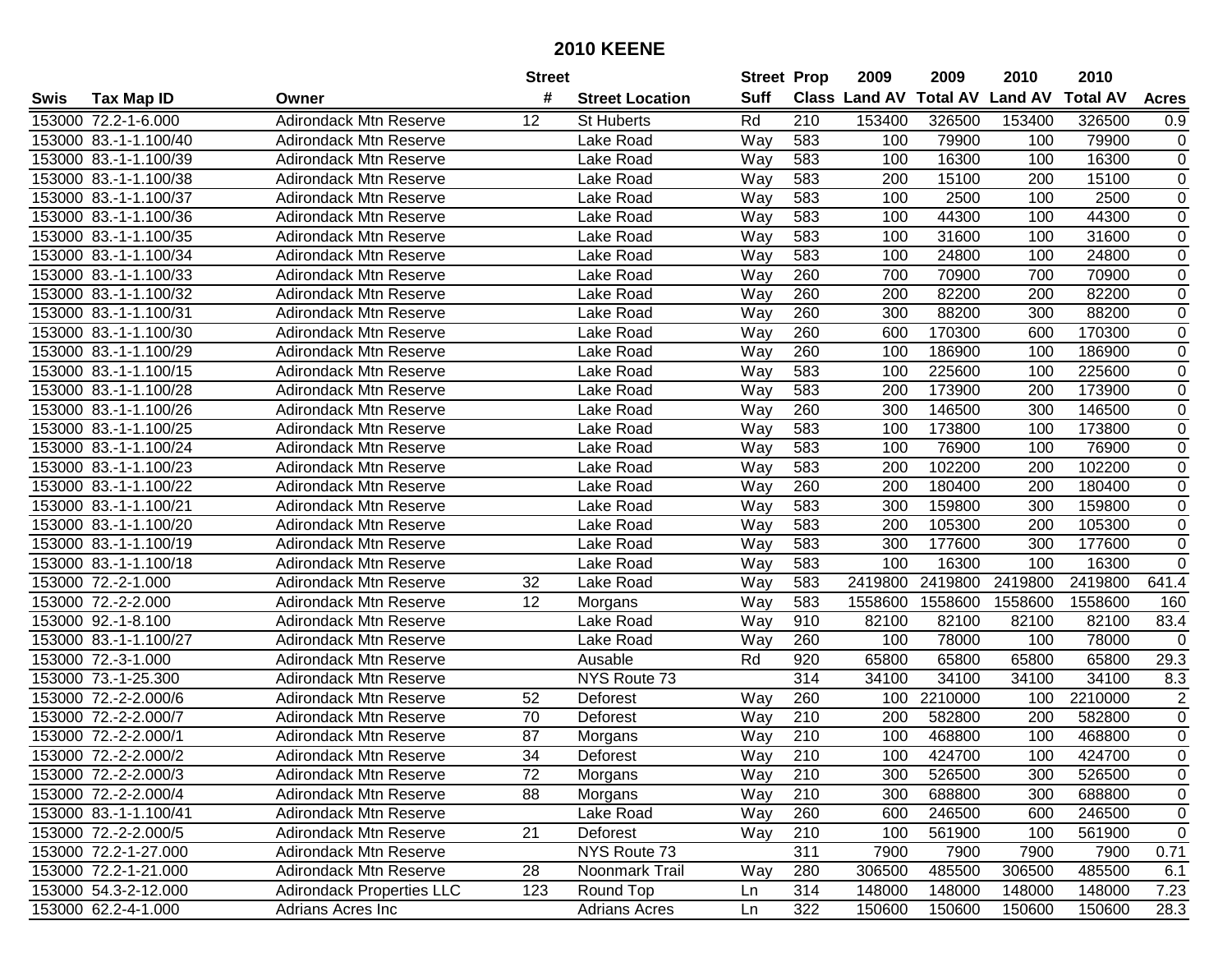| #<br><b>Suff</b><br><b>Total AV</b><br><b>Land AV</b><br><b>Class Land AV</b><br><b>Total AV</b><br><b>Tax Map ID</b><br><b>Street Location</b><br><b>Acres</b><br>Swis<br>Owner<br>153000 62.-1-3.111<br>Adrians Acres Inc<br>322<br>160900<br>160900<br>160900<br>160900<br>30.85<br><b>Adrians Acres</b><br>Ln<br>153000 63.-2-60.100<br>322<br>182300<br>182300<br>180000<br>180000<br>72.7<br>Adrians Acres Inc<br><b>Phelps Brook</b><br>Ln<br>153000 63.-2-51.000<br>42<br>Way<br>312<br>12800<br>12900<br>12800<br>12900<br>Adrians Acres Inc<br>Raven<br>$\overline{1}$<br>5.53<br><b>Adrians Acres</b><br>314<br>153000 62.2-3-56.000<br>500<br>500<br>500<br>500<br>Adrians Acres Inc<br>Ln<br>153000 62.2-3-55.000<br>311<br>77000<br>77000<br>77000<br>77000<br>6.73<br>Adrians Acres Inc<br><b>Adrians Acres</b><br>Ln<br>6.07<br>153000 62.2-3-54.100<br>311<br>68600<br>68600<br>68600<br>68600<br>Adrians Acres Inc<br><b>Adrians Acres</b><br>Ln<br>153000 62.2-1-19.100<br>322<br>60700<br>60700<br>25.68<br>Adrians Acres Inc<br><b>Adrians Acres</b><br>Ln<br>60700<br>60700<br>311<br>153000 63.-2-71.100<br>45500<br>45500<br>8.2<br>Ln<br>45500<br>45500<br>Adrians Acres Inc<br><b>Phelps Brook</b><br>0.5<br>153000 62.12-5-48.000<br>314<br>1700<br>1700<br>1700<br>1700<br><b>Phelps Brook</b><br>Ln<br>Adrians Acres Inc<br>0.2<br>314<br>200<br>153000 62.12-5-43.000<br>Phelps Brook<br>200<br>200<br>Adrians Acres Inc<br>Ln<br>200<br>330<br>13.5<br>153000 53.4-1-45.100<br>NYS Route 73<br>20000<br>20000<br>Airport<br>Airport Town Shed<br>651<br>153000 53.4-1-44.100<br>NYS Route 73<br>47400<br>149700<br>72.9<br>2253<br>153000 72.2-1-32.000<br>210<br>178700<br>178700<br>521100<br>2.3<br>Alexander, Mary E<br>33<br>Neilson<br>521100<br>Way<br>153000 62.2-3-32.001<br>300<br>260<br>180600<br>234000<br>234000<br>2.49<br>Alfert, Arnold L<br><b>Adrians Acres</b><br>Ln<br>180600<br>322<br>153000 44.3-1-54.000<br>Allen, Carelette<br>NYS Route 73<br>97200<br>97200<br>97200<br>97200<br>35<br>0.8<br>76<br>210<br>82600<br>265400<br>82600<br>265400<br>153000 62.59-1-1.000<br>Johns Brook<br>Allen, Craig W<br>Ln<br>Rd<br>311<br>7.35<br>153000 53.2-3-20.230<br>Allen, Samuel D Jr<br>198800<br>198800<br>198800<br>198800<br>Jackson<br>Rd<br>153000 53.2-3-15.000<br>Jackson<br>210<br>180900<br>614900<br>180900<br>3.49<br>Allen, Samuel D Jr<br>147<br>614900<br>153000 53.2-3-20.220<br>Jackson<br>Rd<br>311<br>209200<br>209200<br>209200<br>8.07<br>Allen, Samuel D Jr<br>209200<br>153000 72.2-1-15.000<br>24<br>Ausable<br>Rd<br>210<br>208200<br>321500<br>208200<br>321500<br>6.67<br>Alley, James B Jr<br>NYS Route 73<br>52700<br>321200<br>0.42<br>153000 62.16-5-11.001<br>Allo LLC<br>1770<br>483<br>321200<br>52700<br>NYS Route 9N<br>153000 44.2-1-44.100<br>322<br>83800<br>83800<br>83800<br>83800<br>15.4<br>Aloisi, Anita<br>322<br>15.4<br>153000 44.2-1-44.200<br>NYS Route 9N<br>83800<br>83800<br>83800<br>83800<br>Aloisi, Anita E<br>153000 53.26-2-1.112<br>2858<br>NYS Route 73<br>210<br>9400<br>59400<br>9400<br>59400<br>Althof, Matthew<br>0.14<br>153000 53.2-3-42.000<br>NYS Route 9N<br>210<br>74200<br>235000<br>74200<br>235000<br>10802<br>Amsterlaw, William R<br>$\mathbf 1$<br>Rd<br>240<br>297300<br>297300<br>12.77<br>153000 45.3-1-30.032<br>906<br>448600<br>448600<br>Anderson, Mary E<br>Hurricane<br>153000 72.-1-8.000<br>312<br><b>Andrew Emily</b><br>40300<br>40300<br>39300<br>40300<br>8.8<br>Johns Brook<br>Ln<br>168800<br>528400<br>168800<br>528400<br>153000 62.15-1-17.000<br>86<br>Johns Brook<br>210<br>1.4<br>Andrew, Joseph D Jr<br>Ln<br>$\overline{210}$<br>153000 62.16-5-20.000<br>NYS Route 73<br>49600<br>165400<br>49600<br>165400<br>0.3<br>Andrews, Robert A<br>1818<br>$\overline{24}$<br>Rd<br>$\overline{210}$<br>1212100<br>1212100<br>153000 72.2-1-25.000<br>Andrews, Woodbury H<br>166500<br>166500<br>1.18<br>Ausable<br>153000 44.3-1-24.000<br>Rd<br>$\overline{312}$<br>87600<br>91500<br>87600<br><b>Bartlett</b><br>91500<br>13.3<br>Anglemyer, Phyllis M<br>153000 54.1-1-8.001<br>Fisk<br>Way<br>210<br>211000<br>301600<br>211000<br>301600<br>8.19<br>Another Part of the Forest LLC<br>31<br>153000 62.12-5-12.000<br>16<br>$\overline{210}$<br><b>Beede</b><br>64000<br>179400<br>64000<br>179400<br>0.7<br>Ashe, Donald<br>Ln<br>$\overline{28}$<br>0.7<br>153000 62.12-5-13.000<br>210<br>75100<br>120400<br>75100<br>120400<br>Ashe, Ronald<br><b>Beede</b><br>Ln<br>153000 63.-2-15.200<br>Ashe, Ronald J<br>246<br>Stage Coach<br>Way<br>312<br>47900<br>54700<br>47900<br>54700<br>$\overline{2}$<br>153000 62.12-5-14.000<br>Beede<br>311<br>16300<br>16300<br>16300<br>16300<br>0.84<br>Ashe, Ronald L<br>Ln<br>101300<br>153000 72.2-1-48.000<br>Ashmead, Duffield III<br>168<br>Ausable<br>Rd<br>210<br>321000<br>101300<br>321000<br>0.4<br>153000 44.2-1-16.001<br><b>Bartlett</b><br>Rd<br>314<br>57500<br>9.5<br>Asselin Kate T<br>57500<br>57500<br>57500<br>Rd<br>3.2<br>153000 53.27-1-6.000<br>Auer, Elizabeth J<br>1282<br>Hurricane<br>210<br>82500<br>188900<br>82500<br>188900<br>NYS Route 9N<br>210<br>153000 53.26-4-11.000<br>Auer, Harrison H<br>10901<br>72200<br>220700<br>72200<br>220700<br>1.1<br>153000 72.8-1-21.000<br>37<br>Rd<br>210<br>112900<br>210100<br>112900<br>210100<br>Auer, Harrison H<br><b>St Huberts</b><br>3.07<br>153000 62.12-1-5.000 |  |               | <b>Street</b> |      | <b>Street Prop</b> |     | 2009  | 2009   | 2010  | 2010   |     |
|-----------------------------------------------------------------------------------------------------------------------------------------------------------------------------------------------------------------------------------------------------------------------------------------------------------------------------------------------------------------------------------------------------------------------------------------------------------------------------------------------------------------------------------------------------------------------------------------------------------------------------------------------------------------------------------------------------------------------------------------------------------------------------------------------------------------------------------------------------------------------------------------------------------------------------------------------------------------------------------------------------------------------------------------------------------------------------------------------------------------------------------------------------------------------------------------------------------------------------------------------------------------------------------------------------------------------------------------------------------------------------------------------------------------------------------------------------------------------------------------------------------------------------------------------------------------------------------------------------------------------------------------------------------------------------------------------------------------------------------------------------------------------------------------------------------------------------------------------------------------------------------------------------------------------------------------------------------------------------------------------------------------------------------------------------------------------------------------------------------------------------------------------------------------------------------------------------------------------------------------------------------------------------------------------------------------------------------------------------------------------------------------------------------------------------------------------------------------------------------------------------------------------------------------------------------------------------------------------------------------------------------------------------------------------------------------------------------------------------------------------------------------------------------------------------------------------------------------------------------------------------------------------------------------------------------------------------------------------------------------------------------------------------------------------------------------------------------------------------------------------------------------------------------------------------------------------------------------------------------------------------------------------------------------------------------------------------------------------------------------------------------------------------------------------------------------------------------------------------------------------------------------------------------------------------------------------------------------------------------------------------------------------------------------------------------------------------------------------------------------------------------------------------------------------------------------------------------------------------------------------------------------------------------------------------------------------------------------------------------------------------------------------------------------------------------------------------------------------------------------------------------------------------------------------------------------------------------------------------------------------------------------------------------------------------------------------------------------------------------------------------------------------------------------------------------------------------------------------------------------------------------------------------------------------------------------------------------------------------------------------------------------------------------------------------------------------------------------------------------------------------------------------------------------------------------------------------------------------------------------------------------------------------------------------------------------------------------------------------------------------------------------------------------------------------------------------------------------------------------------------------------------------------------------------------------------------------------------------------------------------------------------------------------------------------------------------------------------------------------------------------------------------------------------------------------------------------|--|---------------|---------------|------|--------------------|-----|-------|--------|-------|--------|-----|
|                                                                                                                                                                                                                                                                                                                                                                                                                                                                                                                                                                                                                                                                                                                                                                                                                                                                                                                                                                                                                                                                                                                                                                                                                                                                                                                                                                                                                                                                                                                                                                                                                                                                                                                                                                                                                                                                                                                                                                                                                                                                                                                                                                                                                                                                                                                                                                                                                                                                                                                                                                                                                                                                                                                                                                                                                                                                                                                                                                                                                                                                                                                                                                                                                                                                                                                                                                                                                                                                                                                                                                                                                                                                                                                                                                                                                                                                                                                                                                                                                                                                                                                                                                                                                                                                                                                                                                                                                                                                                                                                                                                                                                                                                                                                                                                                                                                                                                                                                                                                                                                                                                                                                                                                                                                                                                                                                                                                                                                     |  |               |               |      |                    |     |       |        |       |        |     |
|                                                                                                                                                                                                                                                                                                                                                                                                                                                                                                                                                                                                                                                                                                                                                                                                                                                                                                                                                                                                                                                                                                                                                                                                                                                                                                                                                                                                                                                                                                                                                                                                                                                                                                                                                                                                                                                                                                                                                                                                                                                                                                                                                                                                                                                                                                                                                                                                                                                                                                                                                                                                                                                                                                                                                                                                                                                                                                                                                                                                                                                                                                                                                                                                                                                                                                                                                                                                                                                                                                                                                                                                                                                                                                                                                                                                                                                                                                                                                                                                                                                                                                                                                                                                                                                                                                                                                                                                                                                                                                                                                                                                                                                                                                                                                                                                                                                                                                                                                                                                                                                                                                                                                                                                                                                                                                                                                                                                                                                     |  |               |               |      |                    |     |       |        |       |        |     |
|                                                                                                                                                                                                                                                                                                                                                                                                                                                                                                                                                                                                                                                                                                                                                                                                                                                                                                                                                                                                                                                                                                                                                                                                                                                                                                                                                                                                                                                                                                                                                                                                                                                                                                                                                                                                                                                                                                                                                                                                                                                                                                                                                                                                                                                                                                                                                                                                                                                                                                                                                                                                                                                                                                                                                                                                                                                                                                                                                                                                                                                                                                                                                                                                                                                                                                                                                                                                                                                                                                                                                                                                                                                                                                                                                                                                                                                                                                                                                                                                                                                                                                                                                                                                                                                                                                                                                                                                                                                                                                                                                                                                                                                                                                                                                                                                                                                                                                                                                                                                                                                                                                                                                                                                                                                                                                                                                                                                                                                     |  |               |               |      |                    |     |       |        |       |        |     |
|                                                                                                                                                                                                                                                                                                                                                                                                                                                                                                                                                                                                                                                                                                                                                                                                                                                                                                                                                                                                                                                                                                                                                                                                                                                                                                                                                                                                                                                                                                                                                                                                                                                                                                                                                                                                                                                                                                                                                                                                                                                                                                                                                                                                                                                                                                                                                                                                                                                                                                                                                                                                                                                                                                                                                                                                                                                                                                                                                                                                                                                                                                                                                                                                                                                                                                                                                                                                                                                                                                                                                                                                                                                                                                                                                                                                                                                                                                                                                                                                                                                                                                                                                                                                                                                                                                                                                                                                                                                                                                                                                                                                                                                                                                                                                                                                                                                                                                                                                                                                                                                                                                                                                                                                                                                                                                                                                                                                                                                     |  |               |               |      |                    |     |       |        |       |        |     |
|                                                                                                                                                                                                                                                                                                                                                                                                                                                                                                                                                                                                                                                                                                                                                                                                                                                                                                                                                                                                                                                                                                                                                                                                                                                                                                                                                                                                                                                                                                                                                                                                                                                                                                                                                                                                                                                                                                                                                                                                                                                                                                                                                                                                                                                                                                                                                                                                                                                                                                                                                                                                                                                                                                                                                                                                                                                                                                                                                                                                                                                                                                                                                                                                                                                                                                                                                                                                                                                                                                                                                                                                                                                                                                                                                                                                                                                                                                                                                                                                                                                                                                                                                                                                                                                                                                                                                                                                                                                                                                                                                                                                                                                                                                                                                                                                                                                                                                                                                                                                                                                                                                                                                                                                                                                                                                                                                                                                                                                     |  |               |               |      |                    |     |       |        |       |        |     |
|                                                                                                                                                                                                                                                                                                                                                                                                                                                                                                                                                                                                                                                                                                                                                                                                                                                                                                                                                                                                                                                                                                                                                                                                                                                                                                                                                                                                                                                                                                                                                                                                                                                                                                                                                                                                                                                                                                                                                                                                                                                                                                                                                                                                                                                                                                                                                                                                                                                                                                                                                                                                                                                                                                                                                                                                                                                                                                                                                                                                                                                                                                                                                                                                                                                                                                                                                                                                                                                                                                                                                                                                                                                                                                                                                                                                                                                                                                                                                                                                                                                                                                                                                                                                                                                                                                                                                                                                                                                                                                                                                                                                                                                                                                                                                                                                                                                                                                                                                                                                                                                                                                                                                                                                                                                                                                                                                                                                                                                     |  |               |               |      |                    |     |       |        |       |        |     |
|                                                                                                                                                                                                                                                                                                                                                                                                                                                                                                                                                                                                                                                                                                                                                                                                                                                                                                                                                                                                                                                                                                                                                                                                                                                                                                                                                                                                                                                                                                                                                                                                                                                                                                                                                                                                                                                                                                                                                                                                                                                                                                                                                                                                                                                                                                                                                                                                                                                                                                                                                                                                                                                                                                                                                                                                                                                                                                                                                                                                                                                                                                                                                                                                                                                                                                                                                                                                                                                                                                                                                                                                                                                                                                                                                                                                                                                                                                                                                                                                                                                                                                                                                                                                                                                                                                                                                                                                                                                                                                                                                                                                                                                                                                                                                                                                                                                                                                                                                                                                                                                                                                                                                                                                                                                                                                                                                                                                                                                     |  |               |               |      |                    |     |       |        |       |        |     |
|                                                                                                                                                                                                                                                                                                                                                                                                                                                                                                                                                                                                                                                                                                                                                                                                                                                                                                                                                                                                                                                                                                                                                                                                                                                                                                                                                                                                                                                                                                                                                                                                                                                                                                                                                                                                                                                                                                                                                                                                                                                                                                                                                                                                                                                                                                                                                                                                                                                                                                                                                                                                                                                                                                                                                                                                                                                                                                                                                                                                                                                                                                                                                                                                                                                                                                                                                                                                                                                                                                                                                                                                                                                                                                                                                                                                                                                                                                                                                                                                                                                                                                                                                                                                                                                                                                                                                                                                                                                                                                                                                                                                                                                                                                                                                                                                                                                                                                                                                                                                                                                                                                                                                                                                                                                                                                                                                                                                                                                     |  |               |               |      |                    |     |       |        |       |        |     |
|                                                                                                                                                                                                                                                                                                                                                                                                                                                                                                                                                                                                                                                                                                                                                                                                                                                                                                                                                                                                                                                                                                                                                                                                                                                                                                                                                                                                                                                                                                                                                                                                                                                                                                                                                                                                                                                                                                                                                                                                                                                                                                                                                                                                                                                                                                                                                                                                                                                                                                                                                                                                                                                                                                                                                                                                                                                                                                                                                                                                                                                                                                                                                                                                                                                                                                                                                                                                                                                                                                                                                                                                                                                                                                                                                                                                                                                                                                                                                                                                                                                                                                                                                                                                                                                                                                                                                                                                                                                                                                                                                                                                                                                                                                                                                                                                                                                                                                                                                                                                                                                                                                                                                                                                                                                                                                                                                                                                                                                     |  |               |               |      |                    |     |       |        |       |        |     |
|                                                                                                                                                                                                                                                                                                                                                                                                                                                                                                                                                                                                                                                                                                                                                                                                                                                                                                                                                                                                                                                                                                                                                                                                                                                                                                                                                                                                                                                                                                                                                                                                                                                                                                                                                                                                                                                                                                                                                                                                                                                                                                                                                                                                                                                                                                                                                                                                                                                                                                                                                                                                                                                                                                                                                                                                                                                                                                                                                                                                                                                                                                                                                                                                                                                                                                                                                                                                                                                                                                                                                                                                                                                                                                                                                                                                                                                                                                                                                                                                                                                                                                                                                                                                                                                                                                                                                                                                                                                                                                                                                                                                                                                                                                                                                                                                                                                                                                                                                                                                                                                                                                                                                                                                                                                                                                                                                                                                                                                     |  |               |               |      |                    |     |       |        |       |        |     |
|                                                                                                                                                                                                                                                                                                                                                                                                                                                                                                                                                                                                                                                                                                                                                                                                                                                                                                                                                                                                                                                                                                                                                                                                                                                                                                                                                                                                                                                                                                                                                                                                                                                                                                                                                                                                                                                                                                                                                                                                                                                                                                                                                                                                                                                                                                                                                                                                                                                                                                                                                                                                                                                                                                                                                                                                                                                                                                                                                                                                                                                                                                                                                                                                                                                                                                                                                                                                                                                                                                                                                                                                                                                                                                                                                                                                                                                                                                                                                                                                                                                                                                                                                                                                                                                                                                                                                                                                                                                                                                                                                                                                                                                                                                                                                                                                                                                                                                                                                                                                                                                                                                                                                                                                                                                                                                                                                                                                                                                     |  |               |               |      |                    |     |       |        |       |        |     |
|                                                                                                                                                                                                                                                                                                                                                                                                                                                                                                                                                                                                                                                                                                                                                                                                                                                                                                                                                                                                                                                                                                                                                                                                                                                                                                                                                                                                                                                                                                                                                                                                                                                                                                                                                                                                                                                                                                                                                                                                                                                                                                                                                                                                                                                                                                                                                                                                                                                                                                                                                                                                                                                                                                                                                                                                                                                                                                                                                                                                                                                                                                                                                                                                                                                                                                                                                                                                                                                                                                                                                                                                                                                                                                                                                                                                                                                                                                                                                                                                                                                                                                                                                                                                                                                                                                                                                                                                                                                                                                                                                                                                                                                                                                                                                                                                                                                                                                                                                                                                                                                                                                                                                                                                                                                                                                                                                                                                                                                     |  |               |               |      |                    |     |       |        |       |        |     |
|                                                                                                                                                                                                                                                                                                                                                                                                                                                                                                                                                                                                                                                                                                                                                                                                                                                                                                                                                                                                                                                                                                                                                                                                                                                                                                                                                                                                                                                                                                                                                                                                                                                                                                                                                                                                                                                                                                                                                                                                                                                                                                                                                                                                                                                                                                                                                                                                                                                                                                                                                                                                                                                                                                                                                                                                                                                                                                                                                                                                                                                                                                                                                                                                                                                                                                                                                                                                                                                                                                                                                                                                                                                                                                                                                                                                                                                                                                                                                                                                                                                                                                                                                                                                                                                                                                                                                                                                                                                                                                                                                                                                                                                                                                                                                                                                                                                                                                                                                                                                                                                                                                                                                                                                                                                                                                                                                                                                                                                     |  |               |               |      |                    |     |       |        |       |        |     |
|                                                                                                                                                                                                                                                                                                                                                                                                                                                                                                                                                                                                                                                                                                                                                                                                                                                                                                                                                                                                                                                                                                                                                                                                                                                                                                                                                                                                                                                                                                                                                                                                                                                                                                                                                                                                                                                                                                                                                                                                                                                                                                                                                                                                                                                                                                                                                                                                                                                                                                                                                                                                                                                                                                                                                                                                                                                                                                                                                                                                                                                                                                                                                                                                                                                                                                                                                                                                                                                                                                                                                                                                                                                                                                                                                                                                                                                                                                                                                                                                                                                                                                                                                                                                                                                                                                                                                                                                                                                                                                                                                                                                                                                                                                                                                                                                                                                                                                                                                                                                                                                                                                                                                                                                                                                                                                                                                                                                                                                     |  |               |               |      |                    |     |       |        |       |        |     |
|                                                                                                                                                                                                                                                                                                                                                                                                                                                                                                                                                                                                                                                                                                                                                                                                                                                                                                                                                                                                                                                                                                                                                                                                                                                                                                                                                                                                                                                                                                                                                                                                                                                                                                                                                                                                                                                                                                                                                                                                                                                                                                                                                                                                                                                                                                                                                                                                                                                                                                                                                                                                                                                                                                                                                                                                                                                                                                                                                                                                                                                                                                                                                                                                                                                                                                                                                                                                                                                                                                                                                                                                                                                                                                                                                                                                                                                                                                                                                                                                                                                                                                                                                                                                                                                                                                                                                                                                                                                                                                                                                                                                                                                                                                                                                                                                                                                                                                                                                                                                                                                                                                                                                                                                                                                                                                                                                                                                                                                     |  |               |               |      |                    |     |       |        |       |        |     |
|                                                                                                                                                                                                                                                                                                                                                                                                                                                                                                                                                                                                                                                                                                                                                                                                                                                                                                                                                                                                                                                                                                                                                                                                                                                                                                                                                                                                                                                                                                                                                                                                                                                                                                                                                                                                                                                                                                                                                                                                                                                                                                                                                                                                                                                                                                                                                                                                                                                                                                                                                                                                                                                                                                                                                                                                                                                                                                                                                                                                                                                                                                                                                                                                                                                                                                                                                                                                                                                                                                                                                                                                                                                                                                                                                                                                                                                                                                                                                                                                                                                                                                                                                                                                                                                                                                                                                                                                                                                                                                                                                                                                                                                                                                                                                                                                                                                                                                                                                                                                                                                                                                                                                                                                                                                                                                                                                                                                                                                     |  |               |               |      |                    |     |       |        |       |        |     |
|                                                                                                                                                                                                                                                                                                                                                                                                                                                                                                                                                                                                                                                                                                                                                                                                                                                                                                                                                                                                                                                                                                                                                                                                                                                                                                                                                                                                                                                                                                                                                                                                                                                                                                                                                                                                                                                                                                                                                                                                                                                                                                                                                                                                                                                                                                                                                                                                                                                                                                                                                                                                                                                                                                                                                                                                                                                                                                                                                                                                                                                                                                                                                                                                                                                                                                                                                                                                                                                                                                                                                                                                                                                                                                                                                                                                                                                                                                                                                                                                                                                                                                                                                                                                                                                                                                                                                                                                                                                                                                                                                                                                                                                                                                                                                                                                                                                                                                                                                                                                                                                                                                                                                                                                                                                                                                                                                                                                                                                     |  |               |               |      |                    |     |       |        |       |        |     |
|                                                                                                                                                                                                                                                                                                                                                                                                                                                                                                                                                                                                                                                                                                                                                                                                                                                                                                                                                                                                                                                                                                                                                                                                                                                                                                                                                                                                                                                                                                                                                                                                                                                                                                                                                                                                                                                                                                                                                                                                                                                                                                                                                                                                                                                                                                                                                                                                                                                                                                                                                                                                                                                                                                                                                                                                                                                                                                                                                                                                                                                                                                                                                                                                                                                                                                                                                                                                                                                                                                                                                                                                                                                                                                                                                                                                                                                                                                                                                                                                                                                                                                                                                                                                                                                                                                                                                                                                                                                                                                                                                                                                                                                                                                                                                                                                                                                                                                                                                                                                                                                                                                                                                                                                                                                                                                                                                                                                                                                     |  |               |               |      |                    |     |       |        |       |        |     |
|                                                                                                                                                                                                                                                                                                                                                                                                                                                                                                                                                                                                                                                                                                                                                                                                                                                                                                                                                                                                                                                                                                                                                                                                                                                                                                                                                                                                                                                                                                                                                                                                                                                                                                                                                                                                                                                                                                                                                                                                                                                                                                                                                                                                                                                                                                                                                                                                                                                                                                                                                                                                                                                                                                                                                                                                                                                                                                                                                                                                                                                                                                                                                                                                                                                                                                                                                                                                                                                                                                                                                                                                                                                                                                                                                                                                                                                                                                                                                                                                                                                                                                                                                                                                                                                                                                                                                                                                                                                                                                                                                                                                                                                                                                                                                                                                                                                                                                                                                                                                                                                                                                                                                                                                                                                                                                                                                                                                                                                     |  |               |               |      |                    |     |       |        |       |        |     |
|                                                                                                                                                                                                                                                                                                                                                                                                                                                                                                                                                                                                                                                                                                                                                                                                                                                                                                                                                                                                                                                                                                                                                                                                                                                                                                                                                                                                                                                                                                                                                                                                                                                                                                                                                                                                                                                                                                                                                                                                                                                                                                                                                                                                                                                                                                                                                                                                                                                                                                                                                                                                                                                                                                                                                                                                                                                                                                                                                                                                                                                                                                                                                                                                                                                                                                                                                                                                                                                                                                                                                                                                                                                                                                                                                                                                                                                                                                                                                                                                                                                                                                                                                                                                                                                                                                                                                                                                                                                                                                                                                                                                                                                                                                                                                                                                                                                                                                                                                                                                                                                                                                                                                                                                                                                                                                                                                                                                                                                     |  |               |               |      |                    |     |       |        |       |        |     |
|                                                                                                                                                                                                                                                                                                                                                                                                                                                                                                                                                                                                                                                                                                                                                                                                                                                                                                                                                                                                                                                                                                                                                                                                                                                                                                                                                                                                                                                                                                                                                                                                                                                                                                                                                                                                                                                                                                                                                                                                                                                                                                                                                                                                                                                                                                                                                                                                                                                                                                                                                                                                                                                                                                                                                                                                                                                                                                                                                                                                                                                                                                                                                                                                                                                                                                                                                                                                                                                                                                                                                                                                                                                                                                                                                                                                                                                                                                                                                                                                                                                                                                                                                                                                                                                                                                                                                                                                                                                                                                                                                                                                                                                                                                                                                                                                                                                                                                                                                                                                                                                                                                                                                                                                                                                                                                                                                                                                                                                     |  |               |               |      |                    |     |       |        |       |        |     |
|                                                                                                                                                                                                                                                                                                                                                                                                                                                                                                                                                                                                                                                                                                                                                                                                                                                                                                                                                                                                                                                                                                                                                                                                                                                                                                                                                                                                                                                                                                                                                                                                                                                                                                                                                                                                                                                                                                                                                                                                                                                                                                                                                                                                                                                                                                                                                                                                                                                                                                                                                                                                                                                                                                                                                                                                                                                                                                                                                                                                                                                                                                                                                                                                                                                                                                                                                                                                                                                                                                                                                                                                                                                                                                                                                                                                                                                                                                                                                                                                                                                                                                                                                                                                                                                                                                                                                                                                                                                                                                                                                                                                                                                                                                                                                                                                                                                                                                                                                                                                                                                                                                                                                                                                                                                                                                                                                                                                                                                     |  |               |               |      |                    |     |       |        |       |        |     |
|                                                                                                                                                                                                                                                                                                                                                                                                                                                                                                                                                                                                                                                                                                                                                                                                                                                                                                                                                                                                                                                                                                                                                                                                                                                                                                                                                                                                                                                                                                                                                                                                                                                                                                                                                                                                                                                                                                                                                                                                                                                                                                                                                                                                                                                                                                                                                                                                                                                                                                                                                                                                                                                                                                                                                                                                                                                                                                                                                                                                                                                                                                                                                                                                                                                                                                                                                                                                                                                                                                                                                                                                                                                                                                                                                                                                                                                                                                                                                                                                                                                                                                                                                                                                                                                                                                                                                                                                                                                                                                                                                                                                                                                                                                                                                                                                                                                                                                                                                                                                                                                                                                                                                                                                                                                                                                                                                                                                                                                     |  |               |               |      |                    |     |       |        |       |        |     |
|                                                                                                                                                                                                                                                                                                                                                                                                                                                                                                                                                                                                                                                                                                                                                                                                                                                                                                                                                                                                                                                                                                                                                                                                                                                                                                                                                                                                                                                                                                                                                                                                                                                                                                                                                                                                                                                                                                                                                                                                                                                                                                                                                                                                                                                                                                                                                                                                                                                                                                                                                                                                                                                                                                                                                                                                                                                                                                                                                                                                                                                                                                                                                                                                                                                                                                                                                                                                                                                                                                                                                                                                                                                                                                                                                                                                                                                                                                                                                                                                                                                                                                                                                                                                                                                                                                                                                                                                                                                                                                                                                                                                                                                                                                                                                                                                                                                                                                                                                                                                                                                                                                                                                                                                                                                                                                                                                                                                                                                     |  |               |               |      |                    |     |       |        |       |        |     |
|                                                                                                                                                                                                                                                                                                                                                                                                                                                                                                                                                                                                                                                                                                                                                                                                                                                                                                                                                                                                                                                                                                                                                                                                                                                                                                                                                                                                                                                                                                                                                                                                                                                                                                                                                                                                                                                                                                                                                                                                                                                                                                                                                                                                                                                                                                                                                                                                                                                                                                                                                                                                                                                                                                                                                                                                                                                                                                                                                                                                                                                                                                                                                                                                                                                                                                                                                                                                                                                                                                                                                                                                                                                                                                                                                                                                                                                                                                                                                                                                                                                                                                                                                                                                                                                                                                                                                                                                                                                                                                                                                                                                                                                                                                                                                                                                                                                                                                                                                                                                                                                                                                                                                                                                                                                                                                                                                                                                                                                     |  |               |               |      |                    |     |       |        |       |        |     |
|                                                                                                                                                                                                                                                                                                                                                                                                                                                                                                                                                                                                                                                                                                                                                                                                                                                                                                                                                                                                                                                                                                                                                                                                                                                                                                                                                                                                                                                                                                                                                                                                                                                                                                                                                                                                                                                                                                                                                                                                                                                                                                                                                                                                                                                                                                                                                                                                                                                                                                                                                                                                                                                                                                                                                                                                                                                                                                                                                                                                                                                                                                                                                                                                                                                                                                                                                                                                                                                                                                                                                                                                                                                                                                                                                                                                                                                                                                                                                                                                                                                                                                                                                                                                                                                                                                                                                                                                                                                                                                                                                                                                                                                                                                                                                                                                                                                                                                                                                                                                                                                                                                                                                                                                                                                                                                                                                                                                                                                     |  |               |               |      |                    |     |       |        |       |        |     |
|                                                                                                                                                                                                                                                                                                                                                                                                                                                                                                                                                                                                                                                                                                                                                                                                                                                                                                                                                                                                                                                                                                                                                                                                                                                                                                                                                                                                                                                                                                                                                                                                                                                                                                                                                                                                                                                                                                                                                                                                                                                                                                                                                                                                                                                                                                                                                                                                                                                                                                                                                                                                                                                                                                                                                                                                                                                                                                                                                                                                                                                                                                                                                                                                                                                                                                                                                                                                                                                                                                                                                                                                                                                                                                                                                                                                                                                                                                                                                                                                                                                                                                                                                                                                                                                                                                                                                                                                                                                                                                                                                                                                                                                                                                                                                                                                                                                                                                                                                                                                                                                                                                                                                                                                                                                                                                                                                                                                                                                     |  |               |               |      |                    |     |       |        |       |        |     |
|                                                                                                                                                                                                                                                                                                                                                                                                                                                                                                                                                                                                                                                                                                                                                                                                                                                                                                                                                                                                                                                                                                                                                                                                                                                                                                                                                                                                                                                                                                                                                                                                                                                                                                                                                                                                                                                                                                                                                                                                                                                                                                                                                                                                                                                                                                                                                                                                                                                                                                                                                                                                                                                                                                                                                                                                                                                                                                                                                                                                                                                                                                                                                                                                                                                                                                                                                                                                                                                                                                                                                                                                                                                                                                                                                                                                                                                                                                                                                                                                                                                                                                                                                                                                                                                                                                                                                                                                                                                                                                                                                                                                                                                                                                                                                                                                                                                                                                                                                                                                                                                                                                                                                                                                                                                                                                                                                                                                                                                     |  |               |               |      |                    |     |       |        |       |        |     |
|                                                                                                                                                                                                                                                                                                                                                                                                                                                                                                                                                                                                                                                                                                                                                                                                                                                                                                                                                                                                                                                                                                                                                                                                                                                                                                                                                                                                                                                                                                                                                                                                                                                                                                                                                                                                                                                                                                                                                                                                                                                                                                                                                                                                                                                                                                                                                                                                                                                                                                                                                                                                                                                                                                                                                                                                                                                                                                                                                                                                                                                                                                                                                                                                                                                                                                                                                                                                                                                                                                                                                                                                                                                                                                                                                                                                                                                                                                                                                                                                                                                                                                                                                                                                                                                                                                                                                                                                                                                                                                                                                                                                                                                                                                                                                                                                                                                                                                                                                                                                                                                                                                                                                                                                                                                                                                                                                                                                                                                     |  |               |               |      |                    |     |       |        |       |        |     |
|                                                                                                                                                                                                                                                                                                                                                                                                                                                                                                                                                                                                                                                                                                                                                                                                                                                                                                                                                                                                                                                                                                                                                                                                                                                                                                                                                                                                                                                                                                                                                                                                                                                                                                                                                                                                                                                                                                                                                                                                                                                                                                                                                                                                                                                                                                                                                                                                                                                                                                                                                                                                                                                                                                                                                                                                                                                                                                                                                                                                                                                                                                                                                                                                                                                                                                                                                                                                                                                                                                                                                                                                                                                                                                                                                                                                                                                                                                                                                                                                                                                                                                                                                                                                                                                                                                                                                                                                                                                                                                                                                                                                                                                                                                                                                                                                                                                                                                                                                                                                                                                                                                                                                                                                                                                                                                                                                                                                                                                     |  |               |               |      |                    |     |       |        |       |        |     |
|                                                                                                                                                                                                                                                                                                                                                                                                                                                                                                                                                                                                                                                                                                                                                                                                                                                                                                                                                                                                                                                                                                                                                                                                                                                                                                                                                                                                                                                                                                                                                                                                                                                                                                                                                                                                                                                                                                                                                                                                                                                                                                                                                                                                                                                                                                                                                                                                                                                                                                                                                                                                                                                                                                                                                                                                                                                                                                                                                                                                                                                                                                                                                                                                                                                                                                                                                                                                                                                                                                                                                                                                                                                                                                                                                                                                                                                                                                                                                                                                                                                                                                                                                                                                                                                                                                                                                                                                                                                                                                                                                                                                                                                                                                                                                                                                                                                                                                                                                                                                                                                                                                                                                                                                                                                                                                                                                                                                                                                     |  |               |               |      |                    |     |       |        |       |        |     |
|                                                                                                                                                                                                                                                                                                                                                                                                                                                                                                                                                                                                                                                                                                                                                                                                                                                                                                                                                                                                                                                                                                                                                                                                                                                                                                                                                                                                                                                                                                                                                                                                                                                                                                                                                                                                                                                                                                                                                                                                                                                                                                                                                                                                                                                                                                                                                                                                                                                                                                                                                                                                                                                                                                                                                                                                                                                                                                                                                                                                                                                                                                                                                                                                                                                                                                                                                                                                                                                                                                                                                                                                                                                                                                                                                                                                                                                                                                                                                                                                                                                                                                                                                                                                                                                                                                                                                                                                                                                                                                                                                                                                                                                                                                                                                                                                                                                                                                                                                                                                                                                                                                                                                                                                                                                                                                                                                                                                                                                     |  |               |               |      |                    |     |       |        |       |        |     |
|                                                                                                                                                                                                                                                                                                                                                                                                                                                                                                                                                                                                                                                                                                                                                                                                                                                                                                                                                                                                                                                                                                                                                                                                                                                                                                                                                                                                                                                                                                                                                                                                                                                                                                                                                                                                                                                                                                                                                                                                                                                                                                                                                                                                                                                                                                                                                                                                                                                                                                                                                                                                                                                                                                                                                                                                                                                                                                                                                                                                                                                                                                                                                                                                                                                                                                                                                                                                                                                                                                                                                                                                                                                                                                                                                                                                                                                                                                                                                                                                                                                                                                                                                                                                                                                                                                                                                                                                                                                                                                                                                                                                                                                                                                                                                                                                                                                                                                                                                                                                                                                                                                                                                                                                                                                                                                                                                                                                                                                     |  |               |               |      |                    |     |       |        |       |        |     |
|                                                                                                                                                                                                                                                                                                                                                                                                                                                                                                                                                                                                                                                                                                                                                                                                                                                                                                                                                                                                                                                                                                                                                                                                                                                                                                                                                                                                                                                                                                                                                                                                                                                                                                                                                                                                                                                                                                                                                                                                                                                                                                                                                                                                                                                                                                                                                                                                                                                                                                                                                                                                                                                                                                                                                                                                                                                                                                                                                                                                                                                                                                                                                                                                                                                                                                                                                                                                                                                                                                                                                                                                                                                                                                                                                                                                                                                                                                                                                                                                                                                                                                                                                                                                                                                                                                                                                                                                                                                                                                                                                                                                                                                                                                                                                                                                                                                                                                                                                                                                                                                                                                                                                                                                                                                                                                                                                                                                                                                     |  |               |               |      |                    |     |       |        |       |        |     |
|                                                                                                                                                                                                                                                                                                                                                                                                                                                                                                                                                                                                                                                                                                                                                                                                                                                                                                                                                                                                                                                                                                                                                                                                                                                                                                                                                                                                                                                                                                                                                                                                                                                                                                                                                                                                                                                                                                                                                                                                                                                                                                                                                                                                                                                                                                                                                                                                                                                                                                                                                                                                                                                                                                                                                                                                                                                                                                                                                                                                                                                                                                                                                                                                                                                                                                                                                                                                                                                                                                                                                                                                                                                                                                                                                                                                                                                                                                                                                                                                                                                                                                                                                                                                                                                                                                                                                                                                                                                                                                                                                                                                                                                                                                                                                                                                                                                                                                                                                                                                                                                                                                                                                                                                                                                                                                                                                                                                                                                     |  |               |               |      |                    |     |       |        |       |        |     |
|                                                                                                                                                                                                                                                                                                                                                                                                                                                                                                                                                                                                                                                                                                                                                                                                                                                                                                                                                                                                                                                                                                                                                                                                                                                                                                                                                                                                                                                                                                                                                                                                                                                                                                                                                                                                                                                                                                                                                                                                                                                                                                                                                                                                                                                                                                                                                                                                                                                                                                                                                                                                                                                                                                                                                                                                                                                                                                                                                                                                                                                                                                                                                                                                                                                                                                                                                                                                                                                                                                                                                                                                                                                                                                                                                                                                                                                                                                                                                                                                                                                                                                                                                                                                                                                                                                                                                                                                                                                                                                                                                                                                                                                                                                                                                                                                                                                                                                                                                                                                                                                                                                                                                                                                                                                                                                                                                                                                                                                     |  |               |               |      |                    |     |       |        |       |        |     |
|                                                                                                                                                                                                                                                                                                                                                                                                                                                                                                                                                                                                                                                                                                                                                                                                                                                                                                                                                                                                                                                                                                                                                                                                                                                                                                                                                                                                                                                                                                                                                                                                                                                                                                                                                                                                                                                                                                                                                                                                                                                                                                                                                                                                                                                                                                                                                                                                                                                                                                                                                                                                                                                                                                                                                                                                                                                                                                                                                                                                                                                                                                                                                                                                                                                                                                                                                                                                                                                                                                                                                                                                                                                                                                                                                                                                                                                                                                                                                                                                                                                                                                                                                                                                                                                                                                                                                                                                                                                                                                                                                                                                                                                                                                                                                                                                                                                                                                                                                                                                                                                                                                                                                                                                                                                                                                                                                                                                                                                     |  |               |               |      |                    |     |       |        |       |        |     |
|                                                                                                                                                                                                                                                                                                                                                                                                                                                                                                                                                                                                                                                                                                                                                                                                                                                                                                                                                                                                                                                                                                                                                                                                                                                                                                                                                                                                                                                                                                                                                                                                                                                                                                                                                                                                                                                                                                                                                                                                                                                                                                                                                                                                                                                                                                                                                                                                                                                                                                                                                                                                                                                                                                                                                                                                                                                                                                                                                                                                                                                                                                                                                                                                                                                                                                                                                                                                                                                                                                                                                                                                                                                                                                                                                                                                                                                                                                                                                                                                                                                                                                                                                                                                                                                                                                                                                                                                                                                                                                                                                                                                                                                                                                                                                                                                                                                                                                                                                                                                                                                                                                                                                                                                                                                                                                                                                                                                                                                     |  |               |               |      |                    |     |       |        |       |        |     |
|                                                                                                                                                                                                                                                                                                                                                                                                                                                                                                                                                                                                                                                                                                                                                                                                                                                                                                                                                                                                                                                                                                                                                                                                                                                                                                                                                                                                                                                                                                                                                                                                                                                                                                                                                                                                                                                                                                                                                                                                                                                                                                                                                                                                                                                                                                                                                                                                                                                                                                                                                                                                                                                                                                                                                                                                                                                                                                                                                                                                                                                                                                                                                                                                                                                                                                                                                                                                                                                                                                                                                                                                                                                                                                                                                                                                                                                                                                                                                                                                                                                                                                                                                                                                                                                                                                                                                                                                                                                                                                                                                                                                                                                                                                                                                                                                                                                                                                                                                                                                                                                                                                                                                                                                                                                                                                                                                                                                                                                     |  |               |               |      |                    |     |       |        |       |        |     |
|                                                                                                                                                                                                                                                                                                                                                                                                                                                                                                                                                                                                                                                                                                                                                                                                                                                                                                                                                                                                                                                                                                                                                                                                                                                                                                                                                                                                                                                                                                                                                                                                                                                                                                                                                                                                                                                                                                                                                                                                                                                                                                                                                                                                                                                                                                                                                                                                                                                                                                                                                                                                                                                                                                                                                                                                                                                                                                                                                                                                                                                                                                                                                                                                                                                                                                                                                                                                                                                                                                                                                                                                                                                                                                                                                                                                                                                                                                                                                                                                                                                                                                                                                                                                                                                                                                                                                                                                                                                                                                                                                                                                                                                                                                                                                                                                                                                                                                                                                                                                                                                                                                                                                                                                                                                                                                                                                                                                                                                     |  |               |               |      |                    |     |       |        |       |        |     |
|                                                                                                                                                                                                                                                                                                                                                                                                                                                                                                                                                                                                                                                                                                                                                                                                                                                                                                                                                                                                                                                                                                                                                                                                                                                                                                                                                                                                                                                                                                                                                                                                                                                                                                                                                                                                                                                                                                                                                                                                                                                                                                                                                                                                                                                                                                                                                                                                                                                                                                                                                                                                                                                                                                                                                                                                                                                                                                                                                                                                                                                                                                                                                                                                                                                                                                                                                                                                                                                                                                                                                                                                                                                                                                                                                                                                                                                                                                                                                                                                                                                                                                                                                                                                                                                                                                                                                                                                                                                                                                                                                                                                                                                                                                                                                                                                                                                                                                                                                                                                                                                                                                                                                                                                                                                                                                                                                                                                                                                     |  |               |               |      |                    |     |       |        |       |        |     |
|                                                                                                                                                                                                                                                                                                                                                                                                                                                                                                                                                                                                                                                                                                                                                                                                                                                                                                                                                                                                                                                                                                                                                                                                                                                                                                                                                                                                                                                                                                                                                                                                                                                                                                                                                                                                                                                                                                                                                                                                                                                                                                                                                                                                                                                                                                                                                                                                                                                                                                                                                                                                                                                                                                                                                                                                                                                                                                                                                                                                                                                                                                                                                                                                                                                                                                                                                                                                                                                                                                                                                                                                                                                                                                                                                                                                                                                                                                                                                                                                                                                                                                                                                                                                                                                                                                                                                                                                                                                                                                                                                                                                                                                                                                                                                                                                                                                                                                                                                                                                                                                                                                                                                                                                                                                                                                                                                                                                                                                     |  |               |               |      |                    |     |       |        |       |        |     |
|                                                                                                                                                                                                                                                                                                                                                                                                                                                                                                                                                                                                                                                                                                                                                                                                                                                                                                                                                                                                                                                                                                                                                                                                                                                                                                                                                                                                                                                                                                                                                                                                                                                                                                                                                                                                                                                                                                                                                                                                                                                                                                                                                                                                                                                                                                                                                                                                                                                                                                                                                                                                                                                                                                                                                                                                                                                                                                                                                                                                                                                                                                                                                                                                                                                                                                                                                                                                                                                                                                                                                                                                                                                                                                                                                                                                                                                                                                                                                                                                                                                                                                                                                                                                                                                                                                                                                                                                                                                                                                                                                                                                                                                                                                                                                                                                                                                                                                                                                                                                                                                                                                                                                                                                                                                                                                                                                                                                                                                     |  | Auer, Henry P | 29            | Holt | Rd                 | 210 | 97100 | 207600 | 97100 | 207600 | 7.5 |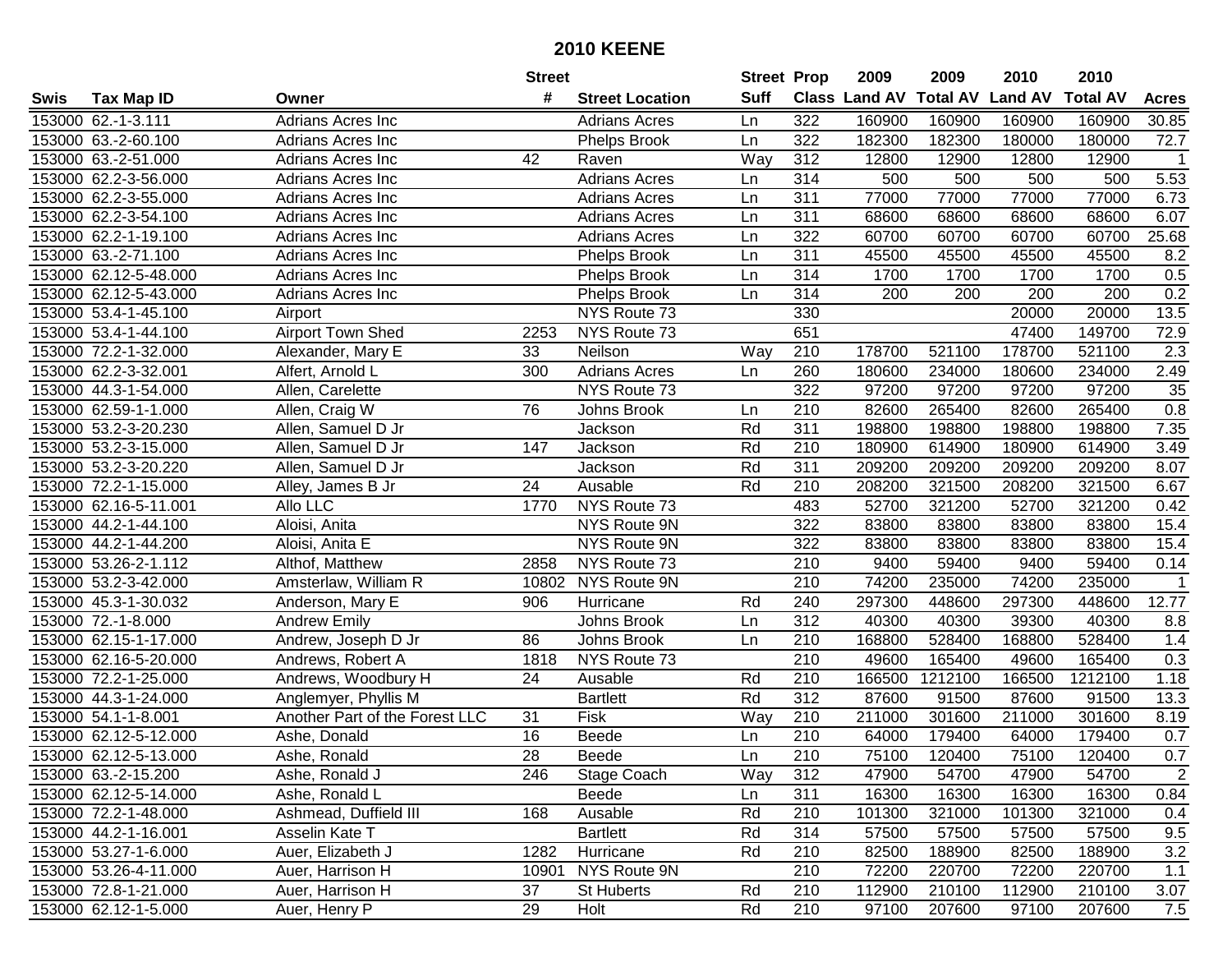|      |                       |                         | <b>Street</b>   |                        | <b>Street Prop</b> |                  | 2009          | 2009            | 2010           | 2010            |                  |
|------|-----------------------|-------------------------|-----------------|------------------------|--------------------|------------------|---------------|-----------------|----------------|-----------------|------------------|
| Swis | <b>Tax Map ID</b>     | Owner                   | #               | <b>Street Location</b> | <b>Suff</b>        |                  | Class Land AV | <b>Total AV</b> | <b>Land AV</b> | <b>Total AV</b> | <b>Acres</b>     |
|      | 153000 44.19-1-47.000 | Auer, Tina S            | 45              | Church                 | <b>St</b>          | 210              | 72300         | 187500          | 72300          | 187500          | 1.23             |
|      | 153000 54.1-1-38.000  | Austin, Donna Reed      |                 | Hurricane              | Rd                 | 314              | 15000         | 15000           | 15000          | 15000           | 7.8              |
|      | 153000 53.27-4-1.000  | Austin, Richard C       | 10863           | <b>NYS Route 9N</b>    |                    | 210              | 90000         | 318800          | 90000          | 318800          | 3.9              |
|      | 153000 44.19-1-28.200 | Baldwin, Matthew J      | 2950            | NYS Route 73           |                    | 210              | 48800         | 189800          | 48800          | 189800          | 0.59             |
|      | 153000 53.2-3-10.000  | Bales, Robert T         | $\overline{2}$  | Moose Hill             | Way                | 210              | 246600        | 661500          | 246600         | 525000          | 8.5              |
|      | 153000 54.3-1-73.100  | Barber, Kenneth         | 4               | Hurricane              | Rd                 | 260              | 108100        | 140000          | 108100         | 140000          | 6.5              |
|      | 153000 62.2-1-27.100  | Bardin, Wayne C         | 62              | Porter Mill            | Way                | 240              | 208400        | 902000          | 208400         | 902000          | 25.5             |
|      | 153000 62.15-1-18.000 | Barnum, Joan            | $\overline{82}$ | Johns Brook            | Ln                 | 210              | 101100        | 232600          | 101100         | 232600          | 0.4              |
|      | 153000 62.2-3-38.100  | Barrett, Ann B          |                 | <b>Adrians Acres</b>   | Ln                 | 314              | 166800        | 166800          | 166800         | 166800          | 5.32             |
|      | 153000 62.2-3-28.000  | Barrett, James M        | 157             | <b>Adrians Acres</b>   | Ln                 | 210              | 210500        | 754100          | 210500         | 754100          | 5.2              |
|      | 153000 44.19-1-24.000 | Bassarab Kirk           | 3076            | NYS Route 73           |                    | 260              | 41500         | 61100           | 41500          | 61100           | 0.4              |
|      | 153000 53.2-1-58.000  | Bassett, Jill C         | 166             | Gristmill              | Ln                 | 210              | 41500         | 105300          | 41500          | 105300          | 0.4              |
|      | 153000 62.2-3-51.100  | Bauer, Andrew T         | 86              | <b>Rugged Ridge</b>    | Way                | 314              | 156100        | 156100          | 156100         | 156100          | $\overline{3.9}$ |
|      | 153000 63.-2-3.100    | Beede Farm LLC          | 229             | Beede                  | Ln                 | 280              | 343700        | 748200          | 343700         | 748200          | 97.2             |
|      | 153000 62.12-3-2.000  | Beede Farm LLC          |                 | Beede                  | Ln                 | 314              | 106700        | 106700          | 106700         | 106700          | 2.7              |
|      | 153000 62.12-2-9.000  | Beede Farm LLC          | 155             | Beede                  | Ln                 | 260              | 150600        | 689400          | 150600         | 689400          | 4.7              |
|      | 153000 72.-1-9.000    | Beede Farm LLC          |                 | Johns Brook            | Ln                 | 312              | 46800         | 49700           | 46800          | 49700           | $\overline{13}$  |
|      | 153000 72.-1-10.000   | Beede Farm LLC          |                 | Johns Brook            | Ln                 | 322              | 43500         | 43500           | 43500          | 43500           | 11.7             |
|      | 153000 72.8-1-10.100  | Bejnar, Craig           |                 | NYS Route 73           |                    | 322              | 62900         | 62900           | 62900          | 62900           | 50.35            |
|      | 153000 72.8-1-4.100   | Bejnar, Craig R         |                 | NYS Route 73           |                    | 322              | 144700        | 144700          | 144700         | 144700          | 87.18            |
|      | 153000 72.2-1-51.000  | Bejnar, Craig R         | 195             | Ausable                | Rd                 | 260              | 251300        | 559600          | 251300         | 559600          | 17.9             |
|      | 153000 53.2-2-1.100   | Bell Meadow Way HOA Inc |                 | <b>Bell Meadow</b>     | Way                | 323              | 100           | 100             | 100            | 100             | 3.68             |
|      | 153000 62.59-3-7.000  | Bell, Tina              | 51              | Market                 | St                 | 210              | 42700         | 141200          | 42700          | 141200          | 0.2              |
|      | 153000 62.-1-23.002   | Benschop, Hugo          | 13              | Panther                | Path               | 210              | 215300        | 524700          | 215300         | 524700          | 5.64             |
|      | 153000 44.2-1-1.000   | Bernard, James H        |                 | <b>Bartlett</b>        | Rd                 | 314              | 16700         | 16700           | 16700          | 16700           | $\overline{1}$   |
|      | 153000 44.2-1-61.121  | Bernard, James H        | 100             | Lacy                   | Rd                 | 240              | 151300        | 344900          | 151300         | 344900          | 30.8             |
|      | 153000 62.2-1-20.000  | Bickford, Jane S        | 103             | Mason Young            | Ln                 | 260              | 142300        | 241500          | 142300         | 241500          | 7.8              |
|      | 153000 44.3-1-34.210  | Bickle, Pamela          | 275             | <b>Alstead Hill</b>    | Ln                 | 215              | 42834         | 256644          | 42834          | 256644          | 5.47             |
|      | 153000 44.3-1-34.220  | Bickle, Pamela          |                 | <b>Alstead Hill</b>    | Ln                 | 311              | 124198        | 124198          | 124198         | 124198          | 21.33            |
|      | 153000 45.3-1-28.000  | Biesemeyer, Marion E    | 837             | Hurricane              | Rd                 | 418              | 304700        | 523000          | 304700         | 523000          | 13.53            |
|      | 153000 54.1-1-9.000   | Biesemeyer, Marion E    |                 | Hurricane              | Rd                 | $\overline{314}$ | 27500         | 27500           | 27500          | 27500           | 5                |
|      | 153000 45.3-1-27.000  | Biesemeyer, Marion E    |                 | Hurricane              | Rd                 | 314              | 14800         | 14800           | 14800          | 14800           | 1.36             |
|      | 153000 44.19-1-28.100 | Biesemeyer, Robert M    | 2946            | NYS Route 73           |                    | 464              | 90100         | 182900          | 90100          | 182900          | $\overline{3}$   |
|      | 153000 53.2-1-29.100  | Biesemeyer, Robert M    | 397             | <b>Hulls Falls</b>     | Rd                 | 210              | 100200        | 526300          | 100200         | 526300          | 5.48             |
|      | 153000 62.59-2-17.000 | Bigelow, Carl A         |                 | Adirondack             | St                 | 210              | 53100         | 218700          | 53100          | 218700          | 0.37             |
|      | 153000 45.3-1-57.000  | Bishko, Alexandra B     |                 | Hurricane              | Rd                 | 314              | 195500        | 195500          | 195500         | 195500          | 8.75             |
|      | 153000 53.2-1-43.001  | Blackmer, Betsy W       | 114             | Gristmill              | Ln                 | 210              | 75600         | 494400          | 75600          | 494400          | 1.7              |
|      | 153000 72.2-1-46.000  | Blaicher, Elizabeth M   | 99              | Ausable                | Rd                 | 260              | 98900         | 181600          | 98900          | 181600          | 0.37             |
|      | 153000 62.2-1-42.000  | Blair, Jack G           | 40              | Old Sugar              | Way                | 311              | 141600        | 141600          | 141600         | 141600          | 4.17             |
|      | 153000 44.2-1-47.111  | Blakaitis, Larry F      | 19              | Coyote                 | Way                | 240              | 153900        | 524800          | 153900         | 524800          | 63.5             |
|      | 153000 54.1-1-46.001  | Blakeslee-Collin, Carol |                 | Schaefer               | Rd                 | 311              | 186900        | 186900          | 186900         | 186900          | 8.38             |
|      | 153000 44.2-1-39.000  | Boardman, William H III |                 | Irish Hill             | Ln                 | 240              | 329700        | 719100          | 329700         | 719100          | 91.35            |
|      |                       |                         |                 |                        |                    |                  |               |                 |                |                 |                  |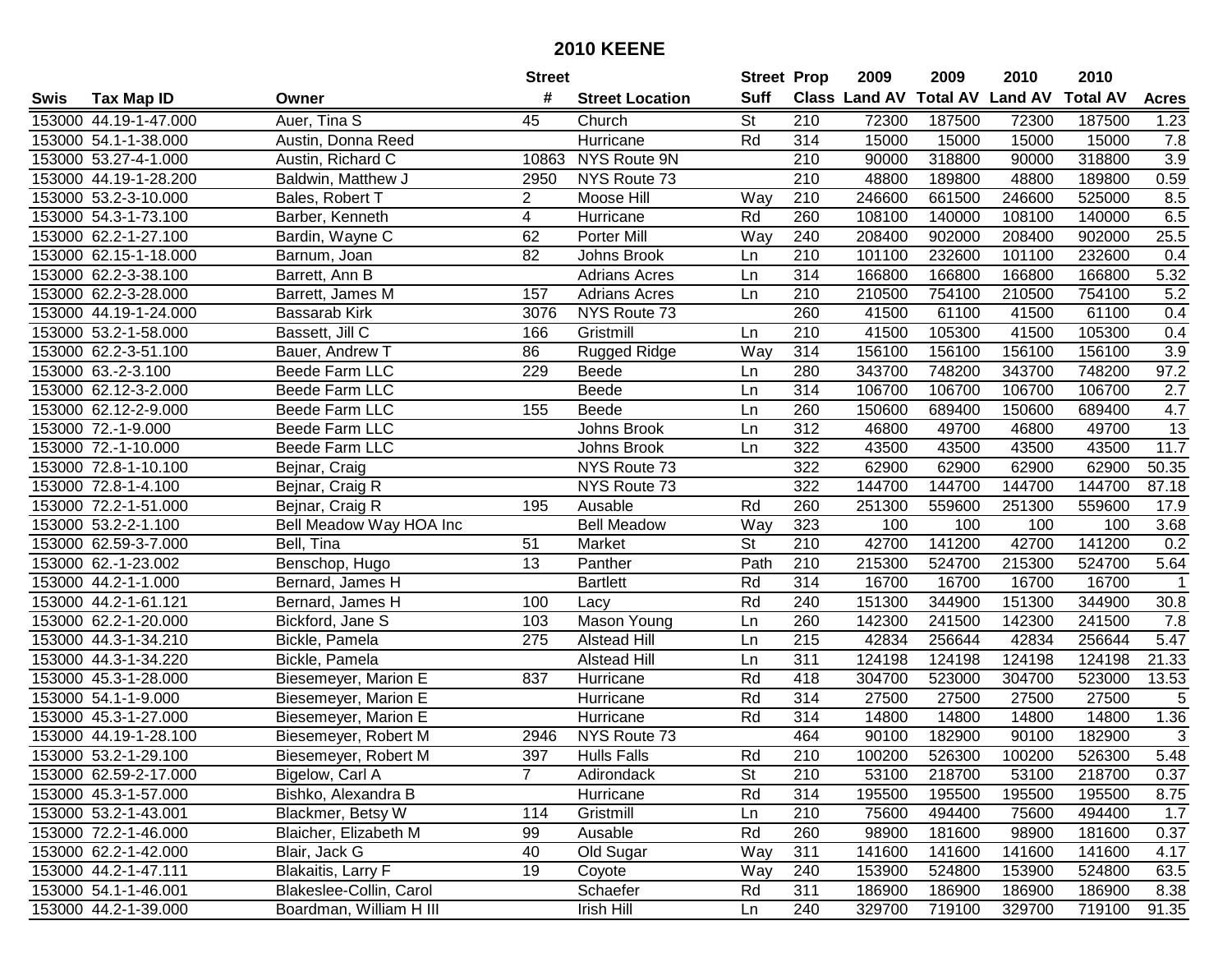| #<br><b>Suff</b><br><b>Class Land AV</b><br><b>Total AV</b><br><b>Land AV</b><br><b>Total AV</b><br><b>Tax Map ID</b><br><b>Street Location</b><br><b>Acres</b><br>Swis<br>Owner<br>Boardman, William H Jr<br>Way<br>210<br>153000 45.3-1-9.000<br>Red Fox<br>204200<br>660800<br>204200<br>660800<br>6.82<br>15<br>210<br>164400<br>749500<br>164400<br>583240<br>153000 45.3-1-31.000<br>Bogardus, Joseph B<br>892<br>Hurricane<br>Rd<br>$\mathbf 1$<br>153000 62.59-1-20.000<br>6<br><b>St</b><br>210<br>18100<br>144500<br>18100<br>144500<br>0.1<br>Boisvert, Claude<br>Adirondack<br>Rd<br>74300<br>125900<br>125900<br>1.53<br>153000 53.2-1-34.002<br>Boivin, Douglas V<br>268<br><b>Hulls Falls</b><br>260<br>74300<br>153000 54.3-2-17.000<br>Bordley, James IV<br>260<br>140900<br>290500<br>140900<br>290500<br>5.2<br>59<br>Round Top<br>Ln<br>$\overline{\mathsf{St}}$<br>220<br>153000 62.59-2-8.000<br>25<br>Adirondack<br>59400<br>375500<br>375500<br>0.5<br>Both, Alana W<br>59400<br><b>NYS Route 9N</b><br>311<br>5000<br>5000<br>5000<br>153000 44.2-1-13.000<br>Both, Thomas<br>5000<br>0.1<br>Rd<br>144900<br>610000<br>144900<br>610000<br>27.1<br>153000 44.2-1-30.002<br>Both, Thomas F<br>178<br>240<br><b>Styles Brook</b><br>NYS Route 9N<br>240<br>111700<br>153000 44.2-1-44.300<br>11391<br>179900<br>111700<br>179900<br>20.6<br>Both, Thomas F<br>NYS Route 9N<br>322<br>153000 44.2-1-45.110<br>162400<br>162400<br>162400<br>162400<br>96.3<br>Both, Thomas F<br>155000<br>153000 45.3-1-65.200<br>210<br>350000<br>155000<br>350000<br>2.78<br>Boula, Rodney C<br>13<br>Geiser<br>Way<br>153000 62.4-1-39.001<br>Boutte, Alice C<br>43<br>Dunham<br>260<br>165500<br>334400<br>165500<br>334400<br>22.6<br>Ln<br>18<br>210<br>67200<br>241400<br>241400<br>153000 62.4-1-41.001<br>67200<br>0.6<br>Boutte, Thomas J<br>Dunham<br>Ln<br><b>St</b><br>153000 62.59-4-8.000<br>Market<br>311<br>2500<br>2500<br>2500<br>0.1<br>Bowers, Stephen D<br>2500<br>NYS Route 73<br>210<br>173000<br>153000 62.12-5-70.000<br>55900<br>55900<br>173000<br>0.3<br>Bowers, Stephen D<br>1884<br>153000 62.59-4-7.000<br>3<br><b>St</b><br>210<br>89500<br>89500<br>0.9<br>Bowers, Stephen D<br>Market<br>300000<br>300000<br>NYS Route 9N<br>210<br>1.54<br>153000 53.2-1-20.000<br>10763<br>74600<br>140500<br>74600<br>140500<br>Boyle, Robert L Jr<br>NYS Route 9N<br>210<br>80200<br>138300<br>138300<br>5.06<br>153000 44.4-2-36.113<br>Boynton, Cynthia M<br>11141<br>80200<br>153000 53.27-2-8.100<br>Hurricane<br>Rd<br>314<br>19400<br>19400<br>19400<br>19400<br>0.54<br>Boynton, Gregory L<br>153000 53.2-3-40.002<br>10782<br>NYS Route 9N<br>210<br>76500<br>209300<br>76500<br>209300<br>1.38<br>Boynton, Gregory L<br>210<br>44300<br>129300<br>0.5<br>153000 53.27-2-9.000<br>Boynton, Stephen<br>15<br><b>Hill Top</b><br>44300<br>129300<br>Ln<br>141<br><b>Hulls Falls</b><br>Rd<br>210<br>89300<br>396900<br>89300<br>396900<br>3.22<br>153000 53.4-1-6.200<br>Bradbury, Robert M Jr<br>210<br>1.52<br>153000 53.27-3-5.003<br>10885<br>NYS Route 9N<br>75400<br>119500<br>75400<br>119500<br>Brady, Darlene A<br>153000 44.2-1-52.000<br>165<br>Rd<br>695<br>5000<br>5000<br>5000<br>5000<br><b>Braham Cemetery</b><br>Limekiln<br>0.1<br>152300<br>11621<br>NYS Route 9N<br>240<br>650400<br>152300<br>650400<br>39.6<br>153000 44.2-1-8.000<br>Brammer, Christian<br>38<br>Rd<br>210<br>271900<br>153000 72.8-1-18.000<br>St Huberts<br>102600<br>102600<br>271900<br>1.8<br>Bratt, Judith A<br>153000 44.-1-6.000<br>20<br>Way<br>322<br>65800<br>65800<br>65800<br>65800<br>16<br>Brennan, Timothy P<br>Murphy<br>153000 53.-1-2.110<br>322<br>72000<br>64.1<br>NYS Route 73<br>72000<br>72000<br>72000<br>Bresko, Cordova L<br>153000 44.4-3-7.000<br>55<br>Rd<br>260<br>129600<br>164000<br>129600<br>164000<br>Limekiln<br>49<br><b>Brettle Camp Trust</b><br>$\overline{210}$<br>153000 54.3-1-14.000<br>242<br>Rd<br>176000<br>298600<br>176000<br>298600<br>2.4<br>Broderick, J Forrest<br>Hurricane<br>153000 72.2-1-2.000<br>256<br>Way<br>260<br>88500<br>Broe, Charles A Sr<br>41400<br>88500<br>41400<br>1.3<br><b>Beers Bridge</b><br>34<br>153000 62.2-2-5.001<br>Rd<br>43400<br>506600<br>43400<br>506600<br><b>Brookhollow Trust</b><br>210<br>0.4<br>Airport<br>41<br>Rd<br>260<br>7.15<br>153000 62.2-1-30.002<br><b>Brooknoll Trust</b><br>116400<br>519800<br>116400<br>519800<br>Airport<br>61<br>280<br>153000 62.2-1-26.000<br>Way<br>174900<br>334500<br>334500<br>3.1<br><b>Porter Mill</b><br>174900<br>Broughton, Alan T<br>153000 54.3-1-15.003<br>Brown, Deborah<br>252<br>Hurricane<br>Rd<br>210<br>188300<br>291300<br>188300<br>291300<br>3.91<br>153000 54.3-1-13.000<br>Rd<br>314<br>145600<br>145600<br>145600<br>145600<br>3.65<br>Brown, Deborah<br>Hurricane<br>153000 62.2-1-13.000<br>Brown, Jeffrey R<br><b>Adrians Acres</b><br>314<br>13200<br>13200<br>13200<br>13200<br>4.2<br>Ln<br>153000 53.26-2-1.113<br>NYS Route 73<br>210<br>11400<br>0.17<br>Brown, Jonathan F<br>2860<br>65800<br>11400<br>65800<br>153000 62.2-1-14.000<br>Brown, Ronald A<br><b>Adrians Acres</b><br>314<br>13200<br>13200<br>13200<br>4.2<br>13200<br>Ln<br>Rd<br>312<br>153000 44.4-4-3.200<br>Brown, William T<br>144100<br>150300<br>5.5<br>Hurricane<br>89<br>153000 44.4-2-22.000<br>Dr<br>210<br>239400<br>384900<br>239400<br>384900<br>8.68<br>Bruce, James H<br>Corvette<br>311<br>153000 35.4-5-1.000<br>Bruce, Malcolm P<br>NYS Route 9N<br>62100<br>62100<br>62100<br>62100<br>2.64 |  | <b>Street</b> | <b>Street Prop</b> | 2009 | 2009 | 2010 | 2010 |  |
|---------------------------------------------------------------------------------------------------------------------------------------------------------------------------------------------------------------------------------------------------------------------------------------------------------------------------------------------------------------------------------------------------------------------------------------------------------------------------------------------------------------------------------------------------------------------------------------------------------------------------------------------------------------------------------------------------------------------------------------------------------------------------------------------------------------------------------------------------------------------------------------------------------------------------------------------------------------------------------------------------------------------------------------------------------------------------------------------------------------------------------------------------------------------------------------------------------------------------------------------------------------------------------------------------------------------------------------------------------------------------------------------------------------------------------------------------------------------------------------------------------------------------------------------------------------------------------------------------------------------------------------------------------------------------------------------------------------------------------------------------------------------------------------------------------------------------------------------------------------------------------------------------------------------------------------------------------------------------------------------------------------------------------------------------------------------------------------------------------------------------------------------------------------------------------------------------------------------------------------------------------------------------------------------------------------------------------------------------------------------------------------------------------------------------------------------------------------------------------------------------------------------------------------------------------------------------------------------------------------------------------------------------------------------------------------------------------------------------------------------------------------------------------------------------------------------------------------------------------------------------------------------------------------------------------------------------------------------------------------------------------------------------------------------------------------------------------------------------------------------------------------------------------------------------------------------------------------------------------------------------------------------------------------------------------------------------------------------------------------------------------------------------------------------------------------------------------------------------------------------------------------------------------------------------------------------------------------------------------------------------------------------------------------------------------------------------------------------------------------------------------------------------------------------------------------------------------------------------------------------------------------------------------------------------------------------------------------------------------------------------------------------------------------------------------------------------------------------------------------------------------------------------------------------------------------------------------------------------------------------------------------------------------------------------------------------------------------------------------------------------------------------------------------------------------------------------------------------------------------------------------------------------------------------------------------------------------------------------------------------------------------------------------------------------------------------------------------------------------------------------------------------------------------------------------------------------------------------------------------------------------------------------------------------------------------------------------------------------------------------------------------------------------------------------------------------------------------------------------------------------------------------------------------------------------------------------------------------------------------------------------------------------------------------------------------------------------------------------------------------------------------------------------------------------------------------------------------------------------------------------------------------------------------------------------------------------|--|---------------|--------------------|------|------|------|------|--|
|                                                                                                                                                                                                                                                                                                                                                                                                                                                                                                                                                                                                                                                                                                                                                                                                                                                                                                                                                                                                                                                                                                                                                                                                                                                                                                                                                                                                                                                                                                                                                                                                                                                                                                                                                                                                                                                                                                                                                                                                                                                                                                                                                                                                                                                                                                                                                                                                                                                                                                                                                                                                                                                                                                                                                                                                                                                                                                                                                                                                                                                                                                                                                                                                                                                                                                                                                                                                                                                                                                                                                                                                                                                                                                                                                                                                                                                                                                                                                                                                                                                                                                                                                                                                                                                                                                                                                                                                                                                                                                                                                                                                                                                                                                                                                                                                                                                                                                                                                                                                                                                                                                                                                                                                                                                                                                                                                                                                                                                                                                                                                                           |  |               |                    |      |      |      |      |  |
|                                                                                                                                                                                                                                                                                                                                                                                                                                                                                                                                                                                                                                                                                                                                                                                                                                                                                                                                                                                                                                                                                                                                                                                                                                                                                                                                                                                                                                                                                                                                                                                                                                                                                                                                                                                                                                                                                                                                                                                                                                                                                                                                                                                                                                                                                                                                                                                                                                                                                                                                                                                                                                                                                                                                                                                                                                                                                                                                                                                                                                                                                                                                                                                                                                                                                                                                                                                                                                                                                                                                                                                                                                                                                                                                                                                                                                                                                                                                                                                                                                                                                                                                                                                                                                                                                                                                                                                                                                                                                                                                                                                                                                                                                                                                                                                                                                                                                                                                                                                                                                                                                                                                                                                                                                                                                                                                                                                                                                                                                                                                                                           |  |               |                    |      |      |      |      |  |
|                                                                                                                                                                                                                                                                                                                                                                                                                                                                                                                                                                                                                                                                                                                                                                                                                                                                                                                                                                                                                                                                                                                                                                                                                                                                                                                                                                                                                                                                                                                                                                                                                                                                                                                                                                                                                                                                                                                                                                                                                                                                                                                                                                                                                                                                                                                                                                                                                                                                                                                                                                                                                                                                                                                                                                                                                                                                                                                                                                                                                                                                                                                                                                                                                                                                                                                                                                                                                                                                                                                                                                                                                                                                                                                                                                                                                                                                                                                                                                                                                                                                                                                                                                                                                                                                                                                                                                                                                                                                                                                                                                                                                                                                                                                                                                                                                                                                                                                                                                                                                                                                                                                                                                                                                                                                                                                                                                                                                                                                                                                                                                           |  |               |                    |      |      |      |      |  |
|                                                                                                                                                                                                                                                                                                                                                                                                                                                                                                                                                                                                                                                                                                                                                                                                                                                                                                                                                                                                                                                                                                                                                                                                                                                                                                                                                                                                                                                                                                                                                                                                                                                                                                                                                                                                                                                                                                                                                                                                                                                                                                                                                                                                                                                                                                                                                                                                                                                                                                                                                                                                                                                                                                                                                                                                                                                                                                                                                                                                                                                                                                                                                                                                                                                                                                                                                                                                                                                                                                                                                                                                                                                                                                                                                                                                                                                                                                                                                                                                                                                                                                                                                                                                                                                                                                                                                                                                                                                                                                                                                                                                                                                                                                                                                                                                                                                                                                                                                                                                                                                                                                                                                                                                                                                                                                                                                                                                                                                                                                                                                                           |  |               |                    |      |      |      |      |  |
|                                                                                                                                                                                                                                                                                                                                                                                                                                                                                                                                                                                                                                                                                                                                                                                                                                                                                                                                                                                                                                                                                                                                                                                                                                                                                                                                                                                                                                                                                                                                                                                                                                                                                                                                                                                                                                                                                                                                                                                                                                                                                                                                                                                                                                                                                                                                                                                                                                                                                                                                                                                                                                                                                                                                                                                                                                                                                                                                                                                                                                                                                                                                                                                                                                                                                                                                                                                                                                                                                                                                                                                                                                                                                                                                                                                                                                                                                                                                                                                                                                                                                                                                                                                                                                                                                                                                                                                                                                                                                                                                                                                                                                                                                                                                                                                                                                                                                                                                                                                                                                                                                                                                                                                                                                                                                                                                                                                                                                                                                                                                                                           |  |               |                    |      |      |      |      |  |
|                                                                                                                                                                                                                                                                                                                                                                                                                                                                                                                                                                                                                                                                                                                                                                                                                                                                                                                                                                                                                                                                                                                                                                                                                                                                                                                                                                                                                                                                                                                                                                                                                                                                                                                                                                                                                                                                                                                                                                                                                                                                                                                                                                                                                                                                                                                                                                                                                                                                                                                                                                                                                                                                                                                                                                                                                                                                                                                                                                                                                                                                                                                                                                                                                                                                                                                                                                                                                                                                                                                                                                                                                                                                                                                                                                                                                                                                                                                                                                                                                                                                                                                                                                                                                                                                                                                                                                                                                                                                                                                                                                                                                                                                                                                                                                                                                                                                                                                                                                                                                                                                                                                                                                                                                                                                                                                                                                                                                                                                                                                                                                           |  |               |                    |      |      |      |      |  |
|                                                                                                                                                                                                                                                                                                                                                                                                                                                                                                                                                                                                                                                                                                                                                                                                                                                                                                                                                                                                                                                                                                                                                                                                                                                                                                                                                                                                                                                                                                                                                                                                                                                                                                                                                                                                                                                                                                                                                                                                                                                                                                                                                                                                                                                                                                                                                                                                                                                                                                                                                                                                                                                                                                                                                                                                                                                                                                                                                                                                                                                                                                                                                                                                                                                                                                                                                                                                                                                                                                                                                                                                                                                                                                                                                                                                                                                                                                                                                                                                                                                                                                                                                                                                                                                                                                                                                                                                                                                                                                                                                                                                                                                                                                                                                                                                                                                                                                                                                                                                                                                                                                                                                                                                                                                                                                                                                                                                                                                                                                                                                                           |  |               |                    |      |      |      |      |  |
|                                                                                                                                                                                                                                                                                                                                                                                                                                                                                                                                                                                                                                                                                                                                                                                                                                                                                                                                                                                                                                                                                                                                                                                                                                                                                                                                                                                                                                                                                                                                                                                                                                                                                                                                                                                                                                                                                                                                                                                                                                                                                                                                                                                                                                                                                                                                                                                                                                                                                                                                                                                                                                                                                                                                                                                                                                                                                                                                                                                                                                                                                                                                                                                                                                                                                                                                                                                                                                                                                                                                                                                                                                                                                                                                                                                                                                                                                                                                                                                                                                                                                                                                                                                                                                                                                                                                                                                                                                                                                                                                                                                                                                                                                                                                                                                                                                                                                                                                                                                                                                                                                                                                                                                                                                                                                                                                                                                                                                                                                                                                                                           |  |               |                    |      |      |      |      |  |
|                                                                                                                                                                                                                                                                                                                                                                                                                                                                                                                                                                                                                                                                                                                                                                                                                                                                                                                                                                                                                                                                                                                                                                                                                                                                                                                                                                                                                                                                                                                                                                                                                                                                                                                                                                                                                                                                                                                                                                                                                                                                                                                                                                                                                                                                                                                                                                                                                                                                                                                                                                                                                                                                                                                                                                                                                                                                                                                                                                                                                                                                                                                                                                                                                                                                                                                                                                                                                                                                                                                                                                                                                                                                                                                                                                                                                                                                                                                                                                                                                                                                                                                                                                                                                                                                                                                                                                                                                                                                                                                                                                                                                                                                                                                                                                                                                                                                                                                                                                                                                                                                                                                                                                                                                                                                                                                                                                                                                                                                                                                                                                           |  |               |                    |      |      |      |      |  |
|                                                                                                                                                                                                                                                                                                                                                                                                                                                                                                                                                                                                                                                                                                                                                                                                                                                                                                                                                                                                                                                                                                                                                                                                                                                                                                                                                                                                                                                                                                                                                                                                                                                                                                                                                                                                                                                                                                                                                                                                                                                                                                                                                                                                                                                                                                                                                                                                                                                                                                                                                                                                                                                                                                                                                                                                                                                                                                                                                                                                                                                                                                                                                                                                                                                                                                                                                                                                                                                                                                                                                                                                                                                                                                                                                                                                                                                                                                                                                                                                                                                                                                                                                                                                                                                                                                                                                                                                                                                                                                                                                                                                                                                                                                                                                                                                                                                                                                                                                                                                                                                                                                                                                                                                                                                                                                                                                                                                                                                                                                                                                                           |  |               |                    |      |      |      |      |  |
|                                                                                                                                                                                                                                                                                                                                                                                                                                                                                                                                                                                                                                                                                                                                                                                                                                                                                                                                                                                                                                                                                                                                                                                                                                                                                                                                                                                                                                                                                                                                                                                                                                                                                                                                                                                                                                                                                                                                                                                                                                                                                                                                                                                                                                                                                                                                                                                                                                                                                                                                                                                                                                                                                                                                                                                                                                                                                                                                                                                                                                                                                                                                                                                                                                                                                                                                                                                                                                                                                                                                                                                                                                                                                                                                                                                                                                                                                                                                                                                                                                                                                                                                                                                                                                                                                                                                                                                                                                                                                                                                                                                                                                                                                                                                                                                                                                                                                                                                                                                                                                                                                                                                                                                                                                                                                                                                                                                                                                                                                                                                                                           |  |               |                    |      |      |      |      |  |
|                                                                                                                                                                                                                                                                                                                                                                                                                                                                                                                                                                                                                                                                                                                                                                                                                                                                                                                                                                                                                                                                                                                                                                                                                                                                                                                                                                                                                                                                                                                                                                                                                                                                                                                                                                                                                                                                                                                                                                                                                                                                                                                                                                                                                                                                                                                                                                                                                                                                                                                                                                                                                                                                                                                                                                                                                                                                                                                                                                                                                                                                                                                                                                                                                                                                                                                                                                                                                                                                                                                                                                                                                                                                                                                                                                                                                                                                                                                                                                                                                                                                                                                                                                                                                                                                                                                                                                                                                                                                                                                                                                                                                                                                                                                                                                                                                                                                                                                                                                                                                                                                                                                                                                                                                                                                                                                                                                                                                                                                                                                                                                           |  |               |                    |      |      |      |      |  |
|                                                                                                                                                                                                                                                                                                                                                                                                                                                                                                                                                                                                                                                                                                                                                                                                                                                                                                                                                                                                                                                                                                                                                                                                                                                                                                                                                                                                                                                                                                                                                                                                                                                                                                                                                                                                                                                                                                                                                                                                                                                                                                                                                                                                                                                                                                                                                                                                                                                                                                                                                                                                                                                                                                                                                                                                                                                                                                                                                                                                                                                                                                                                                                                                                                                                                                                                                                                                                                                                                                                                                                                                                                                                                                                                                                                                                                                                                                                                                                                                                                                                                                                                                                                                                                                                                                                                                                                                                                                                                                                                                                                                                                                                                                                                                                                                                                                                                                                                                                                                                                                                                                                                                                                                                                                                                                                                                                                                                                                                                                                                                                           |  |               |                    |      |      |      |      |  |
|                                                                                                                                                                                                                                                                                                                                                                                                                                                                                                                                                                                                                                                                                                                                                                                                                                                                                                                                                                                                                                                                                                                                                                                                                                                                                                                                                                                                                                                                                                                                                                                                                                                                                                                                                                                                                                                                                                                                                                                                                                                                                                                                                                                                                                                                                                                                                                                                                                                                                                                                                                                                                                                                                                                                                                                                                                                                                                                                                                                                                                                                                                                                                                                                                                                                                                                                                                                                                                                                                                                                                                                                                                                                                                                                                                                                                                                                                                                                                                                                                                                                                                                                                                                                                                                                                                                                                                                                                                                                                                                                                                                                                                                                                                                                                                                                                                                                                                                                                                                                                                                                                                                                                                                                                                                                                                                                                                                                                                                                                                                                                                           |  |               |                    |      |      |      |      |  |
|                                                                                                                                                                                                                                                                                                                                                                                                                                                                                                                                                                                                                                                                                                                                                                                                                                                                                                                                                                                                                                                                                                                                                                                                                                                                                                                                                                                                                                                                                                                                                                                                                                                                                                                                                                                                                                                                                                                                                                                                                                                                                                                                                                                                                                                                                                                                                                                                                                                                                                                                                                                                                                                                                                                                                                                                                                                                                                                                                                                                                                                                                                                                                                                                                                                                                                                                                                                                                                                                                                                                                                                                                                                                                                                                                                                                                                                                                                                                                                                                                                                                                                                                                                                                                                                                                                                                                                                                                                                                                                                                                                                                                                                                                                                                                                                                                                                                                                                                                                                                                                                                                                                                                                                                                                                                                                                                                                                                                                                                                                                                                                           |  |               |                    |      |      |      |      |  |
|                                                                                                                                                                                                                                                                                                                                                                                                                                                                                                                                                                                                                                                                                                                                                                                                                                                                                                                                                                                                                                                                                                                                                                                                                                                                                                                                                                                                                                                                                                                                                                                                                                                                                                                                                                                                                                                                                                                                                                                                                                                                                                                                                                                                                                                                                                                                                                                                                                                                                                                                                                                                                                                                                                                                                                                                                                                                                                                                                                                                                                                                                                                                                                                                                                                                                                                                                                                                                                                                                                                                                                                                                                                                                                                                                                                                                                                                                                                                                                                                                                                                                                                                                                                                                                                                                                                                                                                                                                                                                                                                                                                                                                                                                                                                                                                                                                                                                                                                                                                                                                                                                                                                                                                                                                                                                                                                                                                                                                                                                                                                                                           |  |               |                    |      |      |      |      |  |
|                                                                                                                                                                                                                                                                                                                                                                                                                                                                                                                                                                                                                                                                                                                                                                                                                                                                                                                                                                                                                                                                                                                                                                                                                                                                                                                                                                                                                                                                                                                                                                                                                                                                                                                                                                                                                                                                                                                                                                                                                                                                                                                                                                                                                                                                                                                                                                                                                                                                                                                                                                                                                                                                                                                                                                                                                                                                                                                                                                                                                                                                                                                                                                                                                                                                                                                                                                                                                                                                                                                                                                                                                                                                                                                                                                                                                                                                                                                                                                                                                                                                                                                                                                                                                                                                                                                                                                                                                                                                                                                                                                                                                                                                                                                                                                                                                                                                                                                                                                                                                                                                                                                                                                                                                                                                                                                                                                                                                                                                                                                                                                           |  |               |                    |      |      |      |      |  |
|                                                                                                                                                                                                                                                                                                                                                                                                                                                                                                                                                                                                                                                                                                                                                                                                                                                                                                                                                                                                                                                                                                                                                                                                                                                                                                                                                                                                                                                                                                                                                                                                                                                                                                                                                                                                                                                                                                                                                                                                                                                                                                                                                                                                                                                                                                                                                                                                                                                                                                                                                                                                                                                                                                                                                                                                                                                                                                                                                                                                                                                                                                                                                                                                                                                                                                                                                                                                                                                                                                                                                                                                                                                                                                                                                                                                                                                                                                                                                                                                                                                                                                                                                                                                                                                                                                                                                                                                                                                                                                                                                                                                                                                                                                                                                                                                                                                                                                                                                                                                                                                                                                                                                                                                                                                                                                                                                                                                                                                                                                                                                                           |  |               |                    |      |      |      |      |  |
|                                                                                                                                                                                                                                                                                                                                                                                                                                                                                                                                                                                                                                                                                                                                                                                                                                                                                                                                                                                                                                                                                                                                                                                                                                                                                                                                                                                                                                                                                                                                                                                                                                                                                                                                                                                                                                                                                                                                                                                                                                                                                                                                                                                                                                                                                                                                                                                                                                                                                                                                                                                                                                                                                                                                                                                                                                                                                                                                                                                                                                                                                                                                                                                                                                                                                                                                                                                                                                                                                                                                                                                                                                                                                                                                                                                                                                                                                                                                                                                                                                                                                                                                                                                                                                                                                                                                                                                                                                                                                                                                                                                                                                                                                                                                                                                                                                                                                                                                                                                                                                                                                                                                                                                                                                                                                                                                                                                                                                                                                                                                                                           |  |               |                    |      |      |      |      |  |
|                                                                                                                                                                                                                                                                                                                                                                                                                                                                                                                                                                                                                                                                                                                                                                                                                                                                                                                                                                                                                                                                                                                                                                                                                                                                                                                                                                                                                                                                                                                                                                                                                                                                                                                                                                                                                                                                                                                                                                                                                                                                                                                                                                                                                                                                                                                                                                                                                                                                                                                                                                                                                                                                                                                                                                                                                                                                                                                                                                                                                                                                                                                                                                                                                                                                                                                                                                                                                                                                                                                                                                                                                                                                                                                                                                                                                                                                                                                                                                                                                                                                                                                                                                                                                                                                                                                                                                                                                                                                                                                                                                                                                                                                                                                                                                                                                                                                                                                                                                                                                                                                                                                                                                                                                                                                                                                                                                                                                                                                                                                                                                           |  |               |                    |      |      |      |      |  |
|                                                                                                                                                                                                                                                                                                                                                                                                                                                                                                                                                                                                                                                                                                                                                                                                                                                                                                                                                                                                                                                                                                                                                                                                                                                                                                                                                                                                                                                                                                                                                                                                                                                                                                                                                                                                                                                                                                                                                                                                                                                                                                                                                                                                                                                                                                                                                                                                                                                                                                                                                                                                                                                                                                                                                                                                                                                                                                                                                                                                                                                                                                                                                                                                                                                                                                                                                                                                                                                                                                                                                                                                                                                                                                                                                                                                                                                                                                                                                                                                                                                                                                                                                                                                                                                                                                                                                                                                                                                                                                                                                                                                                                                                                                                                                                                                                                                                                                                                                                                                                                                                                                                                                                                                                                                                                                                                                                                                                                                                                                                                                                           |  |               |                    |      |      |      |      |  |
|                                                                                                                                                                                                                                                                                                                                                                                                                                                                                                                                                                                                                                                                                                                                                                                                                                                                                                                                                                                                                                                                                                                                                                                                                                                                                                                                                                                                                                                                                                                                                                                                                                                                                                                                                                                                                                                                                                                                                                                                                                                                                                                                                                                                                                                                                                                                                                                                                                                                                                                                                                                                                                                                                                                                                                                                                                                                                                                                                                                                                                                                                                                                                                                                                                                                                                                                                                                                                                                                                                                                                                                                                                                                                                                                                                                                                                                                                                                                                                                                                                                                                                                                                                                                                                                                                                                                                                                                                                                                                                                                                                                                                                                                                                                                                                                                                                                                                                                                                                                                                                                                                                                                                                                                                                                                                                                                                                                                                                                                                                                                                                           |  |               |                    |      |      |      |      |  |
|                                                                                                                                                                                                                                                                                                                                                                                                                                                                                                                                                                                                                                                                                                                                                                                                                                                                                                                                                                                                                                                                                                                                                                                                                                                                                                                                                                                                                                                                                                                                                                                                                                                                                                                                                                                                                                                                                                                                                                                                                                                                                                                                                                                                                                                                                                                                                                                                                                                                                                                                                                                                                                                                                                                                                                                                                                                                                                                                                                                                                                                                                                                                                                                                                                                                                                                                                                                                                                                                                                                                                                                                                                                                                                                                                                                                                                                                                                                                                                                                                                                                                                                                                                                                                                                                                                                                                                                                                                                                                                                                                                                                                                                                                                                                                                                                                                                                                                                                                                                                                                                                                                                                                                                                                                                                                                                                                                                                                                                                                                                                                                           |  |               |                    |      |      |      |      |  |
|                                                                                                                                                                                                                                                                                                                                                                                                                                                                                                                                                                                                                                                                                                                                                                                                                                                                                                                                                                                                                                                                                                                                                                                                                                                                                                                                                                                                                                                                                                                                                                                                                                                                                                                                                                                                                                                                                                                                                                                                                                                                                                                                                                                                                                                                                                                                                                                                                                                                                                                                                                                                                                                                                                                                                                                                                                                                                                                                                                                                                                                                                                                                                                                                                                                                                                                                                                                                                                                                                                                                                                                                                                                                                                                                                                                                                                                                                                                                                                                                                                                                                                                                                                                                                                                                                                                                                                                                                                                                                                                                                                                                                                                                                                                                                                                                                                                                                                                                                                                                                                                                                                                                                                                                                                                                                                                                                                                                                                                                                                                                                                           |  |               |                    |      |      |      |      |  |
|                                                                                                                                                                                                                                                                                                                                                                                                                                                                                                                                                                                                                                                                                                                                                                                                                                                                                                                                                                                                                                                                                                                                                                                                                                                                                                                                                                                                                                                                                                                                                                                                                                                                                                                                                                                                                                                                                                                                                                                                                                                                                                                                                                                                                                                                                                                                                                                                                                                                                                                                                                                                                                                                                                                                                                                                                                                                                                                                                                                                                                                                                                                                                                                                                                                                                                                                                                                                                                                                                                                                                                                                                                                                                                                                                                                                                                                                                                                                                                                                                                                                                                                                                                                                                                                                                                                                                                                                                                                                                                                                                                                                                                                                                                                                                                                                                                                                                                                                                                                                                                                                                                                                                                                                                                                                                                                                                                                                                                                                                                                                                                           |  |               |                    |      |      |      |      |  |
|                                                                                                                                                                                                                                                                                                                                                                                                                                                                                                                                                                                                                                                                                                                                                                                                                                                                                                                                                                                                                                                                                                                                                                                                                                                                                                                                                                                                                                                                                                                                                                                                                                                                                                                                                                                                                                                                                                                                                                                                                                                                                                                                                                                                                                                                                                                                                                                                                                                                                                                                                                                                                                                                                                                                                                                                                                                                                                                                                                                                                                                                                                                                                                                                                                                                                                                                                                                                                                                                                                                                                                                                                                                                                                                                                                                                                                                                                                                                                                                                                                                                                                                                                                                                                                                                                                                                                                                                                                                                                                                                                                                                                                                                                                                                                                                                                                                                                                                                                                                                                                                                                                                                                                                                                                                                                                                                                                                                                                                                                                                                                                           |  |               |                    |      |      |      |      |  |
|                                                                                                                                                                                                                                                                                                                                                                                                                                                                                                                                                                                                                                                                                                                                                                                                                                                                                                                                                                                                                                                                                                                                                                                                                                                                                                                                                                                                                                                                                                                                                                                                                                                                                                                                                                                                                                                                                                                                                                                                                                                                                                                                                                                                                                                                                                                                                                                                                                                                                                                                                                                                                                                                                                                                                                                                                                                                                                                                                                                                                                                                                                                                                                                                                                                                                                                                                                                                                                                                                                                                                                                                                                                                                                                                                                                                                                                                                                                                                                                                                                                                                                                                                                                                                                                                                                                                                                                                                                                                                                                                                                                                                                                                                                                                                                                                                                                                                                                                                                                                                                                                                                                                                                                                                                                                                                                                                                                                                                                                                                                                                                           |  |               |                    |      |      |      |      |  |
|                                                                                                                                                                                                                                                                                                                                                                                                                                                                                                                                                                                                                                                                                                                                                                                                                                                                                                                                                                                                                                                                                                                                                                                                                                                                                                                                                                                                                                                                                                                                                                                                                                                                                                                                                                                                                                                                                                                                                                                                                                                                                                                                                                                                                                                                                                                                                                                                                                                                                                                                                                                                                                                                                                                                                                                                                                                                                                                                                                                                                                                                                                                                                                                                                                                                                                                                                                                                                                                                                                                                                                                                                                                                                                                                                                                                                                                                                                                                                                                                                                                                                                                                                                                                                                                                                                                                                                                                                                                                                                                                                                                                                                                                                                                                                                                                                                                                                                                                                                                                                                                                                                                                                                                                                                                                                                                                                                                                                                                                                                                                                                           |  |               |                    |      |      |      |      |  |
|                                                                                                                                                                                                                                                                                                                                                                                                                                                                                                                                                                                                                                                                                                                                                                                                                                                                                                                                                                                                                                                                                                                                                                                                                                                                                                                                                                                                                                                                                                                                                                                                                                                                                                                                                                                                                                                                                                                                                                                                                                                                                                                                                                                                                                                                                                                                                                                                                                                                                                                                                                                                                                                                                                                                                                                                                                                                                                                                                                                                                                                                                                                                                                                                                                                                                                                                                                                                                                                                                                                                                                                                                                                                                                                                                                                                                                                                                                                                                                                                                                                                                                                                                                                                                                                                                                                                                                                                                                                                                                                                                                                                                                                                                                                                                                                                                                                                                                                                                                                                                                                                                                                                                                                                                                                                                                                                                                                                                                                                                                                                                                           |  |               |                    |      |      |      |      |  |
|                                                                                                                                                                                                                                                                                                                                                                                                                                                                                                                                                                                                                                                                                                                                                                                                                                                                                                                                                                                                                                                                                                                                                                                                                                                                                                                                                                                                                                                                                                                                                                                                                                                                                                                                                                                                                                                                                                                                                                                                                                                                                                                                                                                                                                                                                                                                                                                                                                                                                                                                                                                                                                                                                                                                                                                                                                                                                                                                                                                                                                                                                                                                                                                                                                                                                                                                                                                                                                                                                                                                                                                                                                                                                                                                                                                                                                                                                                                                                                                                                                                                                                                                                                                                                                                                                                                                                                                                                                                                                                                                                                                                                                                                                                                                                                                                                                                                                                                                                                                                                                                                                                                                                                                                                                                                                                                                                                                                                                                                                                                                                                           |  |               |                    |      |      |      |      |  |
|                                                                                                                                                                                                                                                                                                                                                                                                                                                                                                                                                                                                                                                                                                                                                                                                                                                                                                                                                                                                                                                                                                                                                                                                                                                                                                                                                                                                                                                                                                                                                                                                                                                                                                                                                                                                                                                                                                                                                                                                                                                                                                                                                                                                                                                                                                                                                                                                                                                                                                                                                                                                                                                                                                                                                                                                                                                                                                                                                                                                                                                                                                                                                                                                                                                                                                                                                                                                                                                                                                                                                                                                                                                                                                                                                                                                                                                                                                                                                                                                                                                                                                                                                                                                                                                                                                                                                                                                                                                                                                                                                                                                                                                                                                                                                                                                                                                                                                                                                                                                                                                                                                                                                                                                                                                                                                                                                                                                                                                                                                                                                                           |  |               |                    |      |      |      |      |  |
|                                                                                                                                                                                                                                                                                                                                                                                                                                                                                                                                                                                                                                                                                                                                                                                                                                                                                                                                                                                                                                                                                                                                                                                                                                                                                                                                                                                                                                                                                                                                                                                                                                                                                                                                                                                                                                                                                                                                                                                                                                                                                                                                                                                                                                                                                                                                                                                                                                                                                                                                                                                                                                                                                                                                                                                                                                                                                                                                                                                                                                                                                                                                                                                                                                                                                                                                                                                                                                                                                                                                                                                                                                                                                                                                                                                                                                                                                                                                                                                                                                                                                                                                                                                                                                                                                                                                                                                                                                                                                                                                                                                                                                                                                                                                                                                                                                                                                                                                                                                                                                                                                                                                                                                                                                                                                                                                                                                                                                                                                                                                                                           |  |               |                    |      |      |      |      |  |
|                                                                                                                                                                                                                                                                                                                                                                                                                                                                                                                                                                                                                                                                                                                                                                                                                                                                                                                                                                                                                                                                                                                                                                                                                                                                                                                                                                                                                                                                                                                                                                                                                                                                                                                                                                                                                                                                                                                                                                                                                                                                                                                                                                                                                                                                                                                                                                                                                                                                                                                                                                                                                                                                                                                                                                                                                                                                                                                                                                                                                                                                                                                                                                                                                                                                                                                                                                                                                                                                                                                                                                                                                                                                                                                                                                                                                                                                                                                                                                                                                                                                                                                                                                                                                                                                                                                                                                                                                                                                                                                                                                                                                                                                                                                                                                                                                                                                                                                                                                                                                                                                                                                                                                                                                                                                                                                                                                                                                                                                                                                                                                           |  |               |                    |      |      |      |      |  |
|                                                                                                                                                                                                                                                                                                                                                                                                                                                                                                                                                                                                                                                                                                                                                                                                                                                                                                                                                                                                                                                                                                                                                                                                                                                                                                                                                                                                                                                                                                                                                                                                                                                                                                                                                                                                                                                                                                                                                                                                                                                                                                                                                                                                                                                                                                                                                                                                                                                                                                                                                                                                                                                                                                                                                                                                                                                                                                                                                                                                                                                                                                                                                                                                                                                                                                                                                                                                                                                                                                                                                                                                                                                                                                                                                                                                                                                                                                                                                                                                                                                                                                                                                                                                                                                                                                                                                                                                                                                                                                                                                                                                                                                                                                                                                                                                                                                                                                                                                                                                                                                                                                                                                                                                                                                                                                                                                                                                                                                                                                                                                                           |  |               |                    |      |      |      |      |  |
|                                                                                                                                                                                                                                                                                                                                                                                                                                                                                                                                                                                                                                                                                                                                                                                                                                                                                                                                                                                                                                                                                                                                                                                                                                                                                                                                                                                                                                                                                                                                                                                                                                                                                                                                                                                                                                                                                                                                                                                                                                                                                                                                                                                                                                                                                                                                                                                                                                                                                                                                                                                                                                                                                                                                                                                                                                                                                                                                                                                                                                                                                                                                                                                                                                                                                                                                                                                                                                                                                                                                                                                                                                                                                                                                                                                                                                                                                                                                                                                                                                                                                                                                                                                                                                                                                                                                                                                                                                                                                                                                                                                                                                                                                                                                                                                                                                                                                                                                                                                                                                                                                                                                                                                                                                                                                                                                                                                                                                                                                                                                                                           |  |               |                    |      |      |      |      |  |
|                                                                                                                                                                                                                                                                                                                                                                                                                                                                                                                                                                                                                                                                                                                                                                                                                                                                                                                                                                                                                                                                                                                                                                                                                                                                                                                                                                                                                                                                                                                                                                                                                                                                                                                                                                                                                                                                                                                                                                                                                                                                                                                                                                                                                                                                                                                                                                                                                                                                                                                                                                                                                                                                                                                                                                                                                                                                                                                                                                                                                                                                                                                                                                                                                                                                                                                                                                                                                                                                                                                                                                                                                                                                                                                                                                                                                                                                                                                                                                                                                                                                                                                                                                                                                                                                                                                                                                                                                                                                                                                                                                                                                                                                                                                                                                                                                                                                                                                                                                                                                                                                                                                                                                                                                                                                                                                                                                                                                                                                                                                                                                           |  |               |                    |      |      |      |      |  |
|                                                                                                                                                                                                                                                                                                                                                                                                                                                                                                                                                                                                                                                                                                                                                                                                                                                                                                                                                                                                                                                                                                                                                                                                                                                                                                                                                                                                                                                                                                                                                                                                                                                                                                                                                                                                                                                                                                                                                                                                                                                                                                                                                                                                                                                                                                                                                                                                                                                                                                                                                                                                                                                                                                                                                                                                                                                                                                                                                                                                                                                                                                                                                                                                                                                                                                                                                                                                                                                                                                                                                                                                                                                                                                                                                                                                                                                                                                                                                                                                                                                                                                                                                                                                                                                                                                                                                                                                                                                                                                                                                                                                                                                                                                                                                                                                                                                                                                                                                                                                                                                                                                                                                                                                                                                                                                                                                                                                                                                                                                                                                                           |  |               |                    |      |      |      |      |  |
|                                                                                                                                                                                                                                                                                                                                                                                                                                                                                                                                                                                                                                                                                                                                                                                                                                                                                                                                                                                                                                                                                                                                                                                                                                                                                                                                                                                                                                                                                                                                                                                                                                                                                                                                                                                                                                                                                                                                                                                                                                                                                                                                                                                                                                                                                                                                                                                                                                                                                                                                                                                                                                                                                                                                                                                                                                                                                                                                                                                                                                                                                                                                                                                                                                                                                                                                                                                                                                                                                                                                                                                                                                                                                                                                                                                                                                                                                                                                                                                                                                                                                                                                                                                                                                                                                                                                                                                                                                                                                                                                                                                                                                                                                                                                                                                                                                                                                                                                                                                                                                                                                                                                                                                                                                                                                                                                                                                                                                                                                                                                                                           |  |               |                    |      |      |      |      |  |
|                                                                                                                                                                                                                                                                                                                                                                                                                                                                                                                                                                                                                                                                                                                                                                                                                                                                                                                                                                                                                                                                                                                                                                                                                                                                                                                                                                                                                                                                                                                                                                                                                                                                                                                                                                                                                                                                                                                                                                                                                                                                                                                                                                                                                                                                                                                                                                                                                                                                                                                                                                                                                                                                                                                                                                                                                                                                                                                                                                                                                                                                                                                                                                                                                                                                                                                                                                                                                                                                                                                                                                                                                                                                                                                                                                                                                                                                                                                                                                                                                                                                                                                                                                                                                                                                                                                                                                                                                                                                                                                                                                                                                                                                                                                                                                                                                                                                                                                                                                                                                                                                                                                                                                                                                                                                                                                                                                                                                                                                                                                                                                           |  |               |                    |      |      |      |      |  |
|                                                                                                                                                                                                                                                                                                                                                                                                                                                                                                                                                                                                                                                                                                                                                                                                                                                                                                                                                                                                                                                                                                                                                                                                                                                                                                                                                                                                                                                                                                                                                                                                                                                                                                                                                                                                                                                                                                                                                                                                                                                                                                                                                                                                                                                                                                                                                                                                                                                                                                                                                                                                                                                                                                                                                                                                                                                                                                                                                                                                                                                                                                                                                                                                                                                                                                                                                                                                                                                                                                                                                                                                                                                                                                                                                                                                                                                                                                                                                                                                                                                                                                                                                                                                                                                                                                                                                                                                                                                                                                                                                                                                                                                                                                                                                                                                                                                                                                                                                                                                                                                                                                                                                                                                                                                                                                                                                                                                                                                                                                                                                                           |  |               |                    |      |      |      |      |  |
|                                                                                                                                                                                                                                                                                                                                                                                                                                                                                                                                                                                                                                                                                                                                                                                                                                                                                                                                                                                                                                                                                                                                                                                                                                                                                                                                                                                                                                                                                                                                                                                                                                                                                                                                                                                                                                                                                                                                                                                                                                                                                                                                                                                                                                                                                                                                                                                                                                                                                                                                                                                                                                                                                                                                                                                                                                                                                                                                                                                                                                                                                                                                                                                                                                                                                                                                                                                                                                                                                                                                                                                                                                                                                                                                                                                                                                                                                                                                                                                                                                                                                                                                                                                                                                                                                                                                                                                                                                                                                                                                                                                                                                                                                                                                                                                                                                                                                                                                                                                                                                                                                                                                                                                                                                                                                                                                                                                                                                                                                                                                                                           |  |               |                    |      |      |      |      |  |
|                                                                                                                                                                                                                                                                                                                                                                                                                                                                                                                                                                                                                                                                                                                                                                                                                                                                                                                                                                                                                                                                                                                                                                                                                                                                                                                                                                                                                                                                                                                                                                                                                                                                                                                                                                                                                                                                                                                                                                                                                                                                                                                                                                                                                                                                                                                                                                                                                                                                                                                                                                                                                                                                                                                                                                                                                                                                                                                                                                                                                                                                                                                                                                                                                                                                                                                                                                                                                                                                                                                                                                                                                                                                                                                                                                                                                                                                                                                                                                                                                                                                                                                                                                                                                                                                                                                                                                                                                                                                                                                                                                                                                                                                                                                                                                                                                                                                                                                                                                                                                                                                                                                                                                                                                                                                                                                                                                                                                                                                                                                                                                           |  |               |                    |      |      |      |      |  |
|                                                                                                                                                                                                                                                                                                                                                                                                                                                                                                                                                                                                                                                                                                                                                                                                                                                                                                                                                                                                                                                                                                                                                                                                                                                                                                                                                                                                                                                                                                                                                                                                                                                                                                                                                                                                                                                                                                                                                                                                                                                                                                                                                                                                                                                                                                                                                                                                                                                                                                                                                                                                                                                                                                                                                                                                                                                                                                                                                                                                                                                                                                                                                                                                                                                                                                                                                                                                                                                                                                                                                                                                                                                                                                                                                                                                                                                                                                                                                                                                                                                                                                                                                                                                                                                                                                                                                                                                                                                                                                                                                                                                                                                                                                                                                                                                                                                                                                                                                                                                                                                                                                                                                                                                                                                                                                                                                                                                                                                                                                                                                                           |  |               |                    |      |      |      |      |  |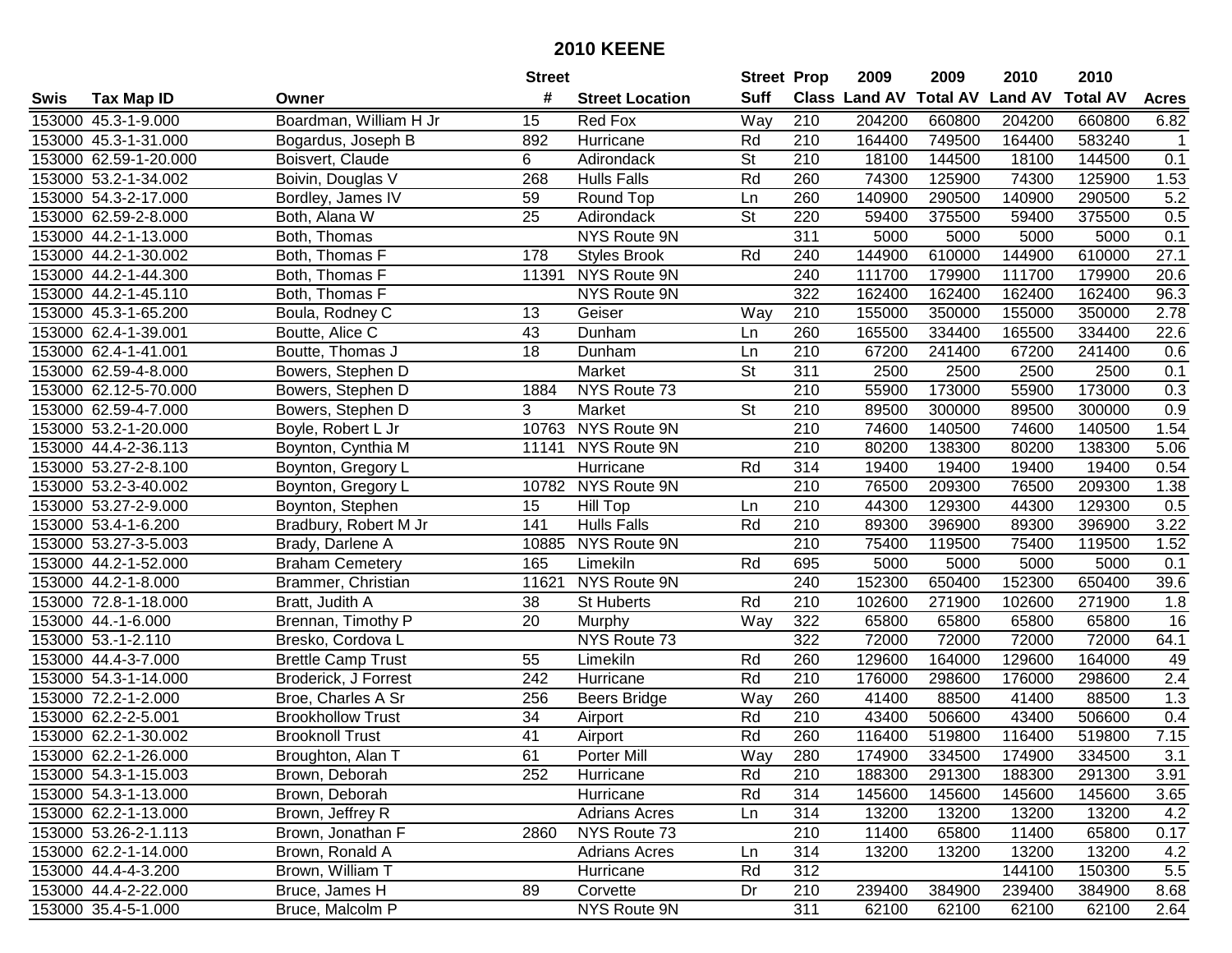|      |                       |                         | <b>Street</b>   |                        | <b>Street Prop</b> |                  | 2009   | 2009   | 2010                           | 2010            |                  |
|------|-----------------------|-------------------------|-----------------|------------------------|--------------------|------------------|--------|--------|--------------------------------|-----------------|------------------|
| Swis | <b>Tax Map ID</b>     | Owner                   | #               | <b>Street Location</b> | Suff               |                  |        |        | Class Land AV Total AV Land AV | <b>Total AV</b> | <b>Acres</b>     |
|      | 153000 35.4-5-2.000   | Bruce, Malcolm P        |                 | <b>NYS Route 9N</b>    |                    | 311              | 87300  | 87300  | 87300                          | 87300           | 9.5              |
|      | 153000 35.4-5-4.000   | Bruce, Malcolm P        | 11720           | NYS Route 9N           |                    | 270              | 90700  | 103800 | 90700                          | 103800          | 4.1              |
|      | 153000 35.4-5-3.000   | Bruce, Malcolm P        | 11717           | NYS Route 9N           |                    | 210              | 54200  | 108800 | 54200                          | 108800          | 1.2              |
|      | 153000 62.59-4-15.000 | Bruckert-Holland, Frank | 12              | <b>Trails End</b>      | Way                | 210              | 89600  | 313700 | 89600                          | 313700          | 0.9              |
|      | 153000 44.3-1-29.000  | Bruha, Charles          | 250             | <b>Alstead Hill</b>    | Ln                 | 210              | 48700  | 185800 | 48700                          | 185800          | 0.59             |
|      | 153000 62.12-5-40.000 | Brush, Suzanne M        | 110             | Levi Lamb              | Way                | 260              | 100600 | 179000 | 100600                         | 179000          | $\overline{2.4}$ |
|      | 153000 62.59-2-1.000  | Buchanan, Michael R     | 70              | Market                 | <b>St</b>          | 210              | 68000  | 289800 | 68000                          | 289800          | 0.61             |
|      | 153000 62.15-1-10.000 | Bunn, Gerald A          | 196             | Johns Brook            | Ln                 | 210              | 171800 | 367000 | 171800                         | 367000          | 1.9              |
|      | 153000 53.-1-12.200   | Bunting, Nancy E        | $\overline{35}$ | Nordic Run             | Way                | $\overline{210}$ | 92900  | 533000 | 92900                          | 533000          | 5.13             |
|      | 153000 62.2-3-50.000  | Burchenal, Joan R       |                 | <b>Adrians Acres</b>   | Ln                 | 314              | 147300 | 147300 | 147300                         | 147300          | 3.1              |
|      | 153000 62.2-3-52.000  | Burchenal, Joan R       |                 | <b>Adrians Acres</b>   | Ln                 | 314              | 157100 | 157100 | 157100                         | 157100          | 4                |
|      | 153000 62.12-5-53.000 | Burchenal, Joan R       |                 | NYS Route 73           |                    | 314              | 131600 | 131600 | 131600                         | 131600          | 8.78             |
|      | 153000 62.16-5-9.000  | Burchenal, Joan R       | 73              | Neville                | Way                | 240              | 232400 | 636000 | 232400                         | 636000          | 14.23            |
|      | 153000 62.12-5-61.000 | Burchenal, Joan R       |                 | NYS Route 73           |                    | 311              | 126900 | 126900 | 126900                         | 126900          | 7.93             |
|      | 153000 62.16-5-13.002 | Burchenal, Joan R       |                 | NYS Route 73           |                    | 322              | 74100  | 74100  | 74100                          | 74100           | 56.3             |
|      | 153000 62.59-1-12.000 | Burke, Sandra           | 12              | Wildflower             | Way                | 260              | 49700  | 133900 | 49700                          | 133900          | 0.3              |
|      | 153000 54.3-1-43.100  | Burnett, Robert M       | 93              | Hurricane              | Rd                 | 270              | 102300 | 135900 | 102300                         | 135900          | 5.11             |
|      | 153000 53.6-1-14.000  | Burns, Marjorie E       | 33              | Owls Head              | Ln                 | 210              | 102600 | 458800 | 102600                         | 458800          | 5.21             |
|      | 153000 61.-1-2.000    | Burton, Frederick B     |                 | <b>Adrians Acres</b>   | Ln                 | 322              | 47000  | 47000  | 47000                          | 47000           | 40               |
|      | 153000 62.15-1-12.000 | Burton, Frederick B     | 186             | Johns Brook            | Ln                 | 210              | 193700 | 279600 | 193700                         | 279600          | 4.6              |
|      | 153000 62.4-1-47.000  | Buschman-Kelly, Mary L  |                 | Interbrook             | Ln                 | 314              | 147700 | 147700 | 147700                         | 147700          | 9.9              |
|      | 153000 62.15-1-20.000 | Buschman-Kelly, Mary L  | 22              | Gibson                 | Way                | 280              | 234000 | 854600 | 234000                         | 854600          | 8.6              |
|      | 153000 62.15-1-23.100 | Buschman, Charles HG    |                 | Interbrook             | Ln                 | 314              | 1700   | 1700   | 1700                           | 1700            | 0.17             |
|      | 153000 62.12-5-26.000 | Butterworth, James E Jr | 20              | <b>Phelps Brook</b>    | Ln                 | 260              | 143200 | 413900 | 143200                         | 413900          | 4.54             |
|      | 153000 62.12-5-25.000 | Butterworth, John       | 43              | Levi Lamb              | Way                | 210              | 143100 | 478700 | 143100                         | 478700          | 4.54             |
|      | 153000 62.12-5-28.100 | Butterworth, John       |                 | Levi Lamb              | Way                | 311              | 96000  | 96000  | 96000                          | 96000           | $\overline{4}$   |
|      | 153000 44.4-3-13.000  | Buysse, Jane            | 4               | <b>Alstead Hill</b>    | Ln                 | 210              | 76200  | 185500 | 76200                          | 185500          | 1.87             |
|      | 153000 44.4-3-14.000  | Buysse, Jane            | 6               | <b>Alstead Hill</b>    | Ln                 | 210              | 75300  | 186800 | 75300                          | 186800          | 1.78             |
|      | 153000 63.-2-21.000   | Buysse, Michael J       | 166             | Stage Coach            | Way                | 260              | 61100  | 108400 | 61100                          | 108400          | 0.7              |
|      | 153000 62.12-5-4.000  | Buysse, Michael J       | 1912            | NYS Route 73           |                    | $\overline{210}$ | 67000  | 210200 | 67000                          | 210200          | 0.6              |
|      | 153000 72.2-1-30.000  | Byram, Samuel W         | $\overline{7}$  | <b>St Huberts</b>      | Rd                 | 260              | 165500 | 189000 | 165500                         | 189000          | 1.1              |
|      | 153000 54.1-1-21.120  | Byrne, Jeffrey B        |                 | Hurricane              | Rd                 | 311              | 111500 | 111500 | 111500                         | 111500          | 7.5              |
|      | 153000 54.1-1-21.110  | Byrne, Timothy P        | 681             | Hurricane              | Rd                 | 240              | 192700 | 260400 | 192700                         | 260400          | 18.23            |
|      | 153000 54.1-1-16.111  | Callander Claudia A     | 634             | Hurricane              | Rd                 | $\overline{210}$ | 174300 | 455600 | 174300                         | 455600          | 2.06             |
|      | 153000 54.1-1-16.113  | Callander, Palange C    |                 | Hurricane              | Rd                 | 311              | 148700 | 148700 | 148700                         | 148700          | 5.28             |
|      | 153000 44.3-1-63.200  | Cameron, Glen G         | 3329            | NYS Route 73           |                    | 270              | 41000  | 71800  | 41000                          | 71800           | 0.38             |
|      | 153000 54.3-1-69.400  | Camp Nutmeg LLC         | 64              | <b>Baxter Mountain</b> | Ln                 | 210              | 160500 | 691600 | 471300                         | 990300          | 8.73             |
|      | 153000 44.4-2-2.000   | Campbell, James H       |                 | 11300 NYS Route 9N     |                    | 260              | 50900  | 78100  | 50900                          | 78100           | 1.5              |
|      | 153000 44.3-1-21.111  | Caner, Harrison K III   | 116             | <b>Clifford Falls</b>  | Ln                 | 240              | 282600 | 512000 | 282600                         | 512000          | 160.4            |
|      | 153000 62.59-2-23.000 | Caner, Nathaniel M      | 11              | Nature                 | Way                | 210              | 37800  | 164800 | 37800                          | 164800          | 0.2              |
|      | 153000 44.19-1-33.100 | Carey, Alan J           | 47              | Church                 | <b>St</b>          | 210              | 75700  | 179400 | 75700                          | 179400          | 1.7              |
|      | 153000 63.-2-82.000   | Carifa, William T       |                 | Phelps Brook           | Ln                 | 311              | 110200 | 110200 | 110200                         | 110200          | 3.6              |
|      |                       |                         |                 |                        |                    |                  |        |        |                                |                 |                  |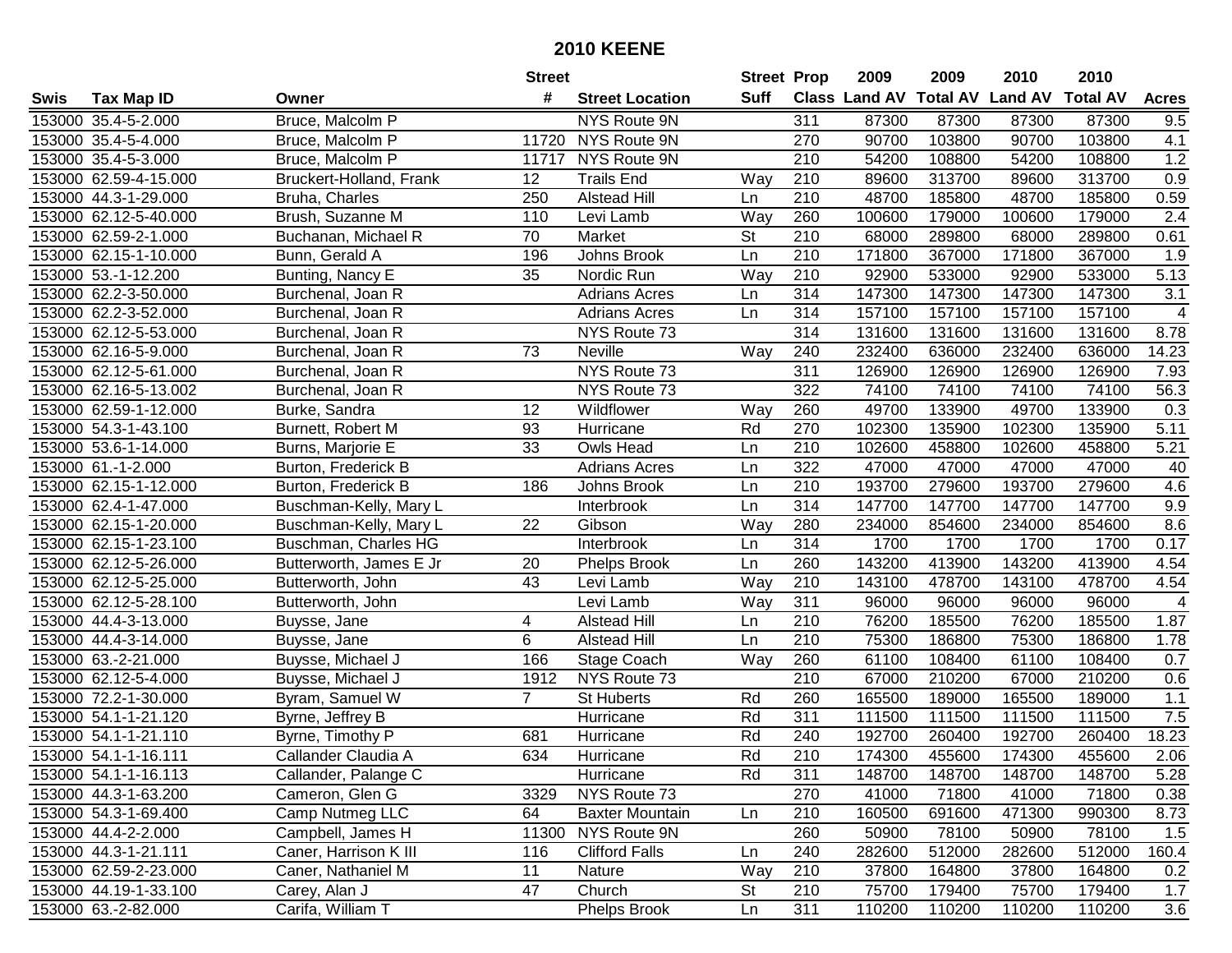| #<br><b>Suff</b><br><b>Total AV</b><br><b>Land AV</b><br><b>Class Land AV</b><br><b>Total AV</b><br><b>Tax Map ID</b><br><b>Street Location</b><br><b>Acres</b><br>Swis<br>Owner<br>Carifa, William T<br>108400<br>153000 63.-2-83.000<br>311<br>108400<br>108400<br>108400<br><b>Phelps Brook</b><br>3.4<br>Ln<br>Rd<br>210<br>0.2<br>153000 44.19-1-19.000<br>Carlin, Eugene P<br>Gilmore Hill<br>29700<br>82100<br>29700<br>82100<br>186<br>71700<br>303700<br>153000 53.2-2-2.100<br>Carman, Joseph E Jr<br><b>Bell Meadow</b><br>Way<br>210<br>71700<br>303700<br>30<br>1.01<br>5.1<br>153000 44.2-1-47.200<br>40<br>210<br>98100<br>338300<br>98100<br>Carmen, Jeffrey A<br>Coyote<br>Way<br>338300<br>8.9<br>153000 44.3-1-6.100<br>Carr, Michael T<br>527<br><b>Alstead Hill</b><br>210<br>122900<br>315000<br>122900<br>315000<br>Ln<br>2.88<br>153000 62.2-3-53.000<br>Carr, Richard T Jr<br>104<br>Rugged Ridge<br>Way<br>210<br>179800<br>615600<br>179800<br>645700<br>153000 44.19-1-45.000<br>Cary, Teresa M<br>39<br><b>St</b><br>210<br>46800<br>173200<br>173200<br>0.51<br>Church<br>46800<br>NYS Route 73<br>31.39<br>153000 53.6-1-5.111<br>322<br>83300<br>83300<br>83300<br>83300<br>Cascade Development Inc<br><b>NYS Route 9N</b><br>322<br>313400<br>313400<br>82.6<br>153000 54.3-1-30.100<br>9977<br>313400<br>313400<br>Catudal, Jacques<br>210<br>125200<br>125200<br>21.33<br>153000 53.6-1-20.000<br>85<br>108500<br>368500<br>Chace, Eugene<br>Owls Head<br>Ln<br>210<br>145300<br>145300<br>153000 62.12-3-8.009<br><b>Chalet Bleu Realty Trust</b><br>122<br>Beede<br>881000<br>881000<br>Ln<br>$\overline{4}$<br>153000 62.4-1-4.100<br><b>Chalets Trust</b><br>266<br>Johns Brook<br>280<br>297000<br>686100<br>297000<br>686100<br>12.55<br>Ln<br>314<br>153000 45.-2-9.000<br>Rd<br>1400<br>1400<br>1400<br>Chambers, Douglas<br><b>Styles Brook</b><br>1400<br>0.27<br>771<br>Rd<br>322<br>93200<br>153000 45.-2-7.002<br><b>Styles Brook</b><br>93200<br>93200<br>93200<br>22.24<br>Chambers, Douglas<br>NYS Route 9N<br>151800<br>153000 53.2-1-11.120<br>Champlain National Bank<br>462<br>80300<br>151800<br>80300<br>10849<br>$\sqrt{3}$<br>153000 63.-2-49.000<br>260<br>65400<br>78600<br>65400<br>78600<br>Chang, Mu-Chian<br>412<br>Jim Estes<br>Way<br>0.5<br>NYS Route 9N<br>210<br>153000 53.26-4-5.000<br>10917<br>44300<br>184000<br>44300<br>184000<br>Chapin, Thomas<br>31.7<br>NYS Route 73<br>280<br>126000<br>328000<br>126000<br>328000<br>153000 44.19-1-27.000<br>Chapin, Thomas<br>2975<br>153000 53.2-3-20.100<br>Childs, Joshua H<br>62<br><b>Corliss Point</b><br>240<br>328200<br>796100<br>328200<br>796100<br>Way<br>60<br>1.53<br>153000 72.2-1-17.000<br>16<br>Icy Brook<br>260<br>170300<br>306700<br>170300<br>306700<br>Christiansen, Stephen B<br>Way<br>2.37<br>1371<br>NYS Route 73<br>210<br>106900<br>228000<br>106900<br>153000 72.8-1-29.000<br>Christiansen, Stephen B<br>228000<br>NYS Route 73<br>4.34<br>153000 53.6-1-5.311<br>Christie, Michael B<br>314<br>101400<br>101400<br>101400<br>101400<br>NYS Route 73<br>9.7<br>153000 53.6-1-5.200<br>Christie, Michael B<br>314<br>109200<br>109200<br>109200<br>109200<br>153000 62.16-5-17.001<br>1794<br>NYS Route 73<br>210<br>96400<br>381400<br>96400<br>381400<br>$\overline{1}$<br>Christoffel-Pell, Anitra S<br>153000 54.3-1-36.200<br>10076 NYS Route 9N<br>240<br>250300<br>365500<br>250300<br>12.6<br>365500<br>Cipriani, Maria<br>153000 54.3-1-36.110<br>NYS Route 9N<br>311<br>66900<br>Cipriani, Maria<br>66900<br>66900<br>66900<br>4.4<br>185400<br>185400<br>185400<br>185400<br>153000 45.3-1-12.000<br>Clague, Monique W<br>OToole<br>314<br>8.14<br>Ln<br>322<br>250400<br>250400<br>153000 45.3-1-14.210<br>OToole<br>250400<br>250400<br>24.86<br>Clague, Monique W<br>Ln<br>Rd<br>321<br>153000 54.1-1-16.002<br>190000<br>190000<br>190000<br>190000<br>28.91<br>Clague, Monique W<br>Hurricane<br>240<br>273300<br>505500<br>153000 54.1-1-26.000<br>55<br>Red Fox<br>Way<br>273300<br>505500<br>11.09<br>Clague, Monique W<br>153000 72.2-1-53.000<br>$\overline{17}$<br>142600<br>229200<br>229200<br><b>Clark Family Trust</b><br>Felsenheim<br>Way<br>260<br>142600<br>0.8<br>7618<br>153000 44.3-1-34.120<br>Clark RPA Trust<br>314<br>7618<br>7618<br>7618<br>2.93<br><b>Alstead Hill</b><br>Ln<br><b>Clark RPA Trust</b><br>$\overline{314}$<br>23608<br>4.54<br>153000 44.3-1-34.110<br><b>Alstead Hill</b><br>23608<br>23608<br>23608<br>Ln<br>3.79<br>$\overline{210}$<br>153000 53.-1-29.000<br>NYS Route 73<br>89400<br>236600<br>236600<br>Clark, John<br>3436<br>89400<br>153000 44.3-1-30.200<br>Clark, Richard W Jr<br><b>Alstead Hill</b><br>Ln<br>322<br>33900<br>33900<br>33900<br>33900<br>11.32<br>153000 44.3-1-16.000<br>Alstead Hill<br>260<br>83800<br>149000<br>83800<br>Clark, William<br>420<br>Ln<br>149000<br>4.6<br>322<br>153000 53.2-1-36.032<br>Clement, Frederick TJ Jr<br><b>Hulls Falls</b><br>Rd<br>111900<br>111900<br>111900<br>111900<br>60<br>23.3<br>153000 53.2-1-37.100<br>Rd<br>240<br>159300<br>Clement, Frederick TJ Jr<br>198<br>Hulls Falls<br>320500<br>159300<br>320500<br>Rd<br>11.3<br>153000 53.4-1-53.100<br>Clifford, Jean A<br>125<br>240<br>120700<br>252400<br>120700<br>252400<br>Airport<br>153000 44.4-3-17.000<br>Clubhouse Investors Inc<br>41<br><b>Alstead Hill</b><br>283<br>97500<br>224200<br>97500<br>345000<br>9.68<br>Ln<br>153000 54.3-2-11.000<br><b>Cobblers Cove Real Estate LLC</b><br>154<br>Round Top<br>210<br>176600<br>511000<br>176600<br>511000<br>7.8<br>Ln<br>153000 44.2-1-6.000<br>Rd<br>322<br>80900<br>Coby, Scott<br>80900<br>80900<br>80900<br>60 |  | <b>Street</b> |      | <b>Street Prop</b> | 2009 | 2009 | 2010 | 2010 |  |
|-----------------------------------------------------------------------------------------------------------------------------------------------------------------------------------------------------------------------------------------------------------------------------------------------------------------------------------------------------------------------------------------------------------------------------------------------------------------------------------------------------------------------------------------------------------------------------------------------------------------------------------------------------------------------------------------------------------------------------------------------------------------------------------------------------------------------------------------------------------------------------------------------------------------------------------------------------------------------------------------------------------------------------------------------------------------------------------------------------------------------------------------------------------------------------------------------------------------------------------------------------------------------------------------------------------------------------------------------------------------------------------------------------------------------------------------------------------------------------------------------------------------------------------------------------------------------------------------------------------------------------------------------------------------------------------------------------------------------------------------------------------------------------------------------------------------------------------------------------------------------------------------------------------------------------------------------------------------------------------------------------------------------------------------------------------------------------------------------------------------------------------------------------------------------------------------------------------------------------------------------------------------------------------------------------------------------------------------------------------------------------------------------------------------------------------------------------------------------------------------------------------------------------------------------------------------------------------------------------------------------------------------------------------------------------------------------------------------------------------------------------------------------------------------------------------------------------------------------------------------------------------------------------------------------------------------------------------------------------------------------------------------------------------------------------------------------------------------------------------------------------------------------------------------------------------------------------------------------------------------------------------------------------------------------------------------------------------------------------------------------------------------------------------------------------------------------------------------------------------------------------------------------------------------------------------------------------------------------------------------------------------------------------------------------------------------------------------------------------------------------------------------------------------------------------------------------------------------------------------------------------------------------------------------------------------------------------------------------------------------------------------------------------------------------------------------------------------------------------------------------------------------------------------------------------------------------------------------------------------------------------------------------------------------------------------------------------------------------------------------------------------------------------------------------------------------------------------------------------------------------------------------------------------------------------------------------------------------------------------------------------------------------------------------------------------------------------------------------------------------------------------------------------------------------------------------------------------------------------------------------------------------------------------------------------------------------------------------------------------------------------------------------------------------------------------------------------------------------------------------------------------------------------------------------------------------------------------------------------------------------------------------------------------------------------------------------------------------------------------------------------------------------------------------------------------------------------------------------------------------------------------------------------------------------------------------------------------------------------------------------------------------------------------------------------------------------------------------|--|---------------|------|--------------------|------|------|------|------|--|
|                                                                                                                                                                                                                                                                                                                                                                                                                                                                                                                                                                                                                                                                                                                                                                                                                                                                                                                                                                                                                                                                                                                                                                                                                                                                                                                                                                                                                                                                                                                                                                                                                                                                                                                                                                                                                                                                                                                                                                                                                                                                                                                                                                                                                                                                                                                                                                                                                                                                                                                                                                                                                                                                                                                                                                                                                                                                                                                                                                                                                                                                                                                                                                                                                                                                                                                                                                                                                                                                                                                                                                                                                                                                                                                                                                                                                                                                                                                                                                                                                                                                                                                                                                                                                                                                                                                                                                                                                                                                                                                                                                                                                                                                                                                                                                                                                                                                                                                                                                                                                                                                                                                                                                                                                                                                                                                                                                                                                                                                                                                                                                                                                                                                                                                 |  |               |      |                    |      |      |      |      |  |
|                                                                                                                                                                                                                                                                                                                                                                                                                                                                                                                                                                                                                                                                                                                                                                                                                                                                                                                                                                                                                                                                                                                                                                                                                                                                                                                                                                                                                                                                                                                                                                                                                                                                                                                                                                                                                                                                                                                                                                                                                                                                                                                                                                                                                                                                                                                                                                                                                                                                                                                                                                                                                                                                                                                                                                                                                                                                                                                                                                                                                                                                                                                                                                                                                                                                                                                                                                                                                                                                                                                                                                                                                                                                                                                                                                                                                                                                                                                                                                                                                                                                                                                                                                                                                                                                                                                                                                                                                                                                                                                                                                                                                                                                                                                                                                                                                                                                                                                                                                                                                                                                                                                                                                                                                                                                                                                                                                                                                                                                                                                                                                                                                                                                                                                 |  |               |      |                    |      |      |      |      |  |
|                                                                                                                                                                                                                                                                                                                                                                                                                                                                                                                                                                                                                                                                                                                                                                                                                                                                                                                                                                                                                                                                                                                                                                                                                                                                                                                                                                                                                                                                                                                                                                                                                                                                                                                                                                                                                                                                                                                                                                                                                                                                                                                                                                                                                                                                                                                                                                                                                                                                                                                                                                                                                                                                                                                                                                                                                                                                                                                                                                                                                                                                                                                                                                                                                                                                                                                                                                                                                                                                                                                                                                                                                                                                                                                                                                                                                                                                                                                                                                                                                                                                                                                                                                                                                                                                                                                                                                                                                                                                                                                                                                                                                                                                                                                                                                                                                                                                                                                                                                                                                                                                                                                                                                                                                                                                                                                                                                                                                                                                                                                                                                                                                                                                                                                 |  |               |      |                    |      |      |      |      |  |
|                                                                                                                                                                                                                                                                                                                                                                                                                                                                                                                                                                                                                                                                                                                                                                                                                                                                                                                                                                                                                                                                                                                                                                                                                                                                                                                                                                                                                                                                                                                                                                                                                                                                                                                                                                                                                                                                                                                                                                                                                                                                                                                                                                                                                                                                                                                                                                                                                                                                                                                                                                                                                                                                                                                                                                                                                                                                                                                                                                                                                                                                                                                                                                                                                                                                                                                                                                                                                                                                                                                                                                                                                                                                                                                                                                                                                                                                                                                                                                                                                                                                                                                                                                                                                                                                                                                                                                                                                                                                                                                                                                                                                                                                                                                                                                                                                                                                                                                                                                                                                                                                                                                                                                                                                                                                                                                                                                                                                                                                                                                                                                                                                                                                                                                 |  |               |      |                    |      |      |      |      |  |
|                                                                                                                                                                                                                                                                                                                                                                                                                                                                                                                                                                                                                                                                                                                                                                                                                                                                                                                                                                                                                                                                                                                                                                                                                                                                                                                                                                                                                                                                                                                                                                                                                                                                                                                                                                                                                                                                                                                                                                                                                                                                                                                                                                                                                                                                                                                                                                                                                                                                                                                                                                                                                                                                                                                                                                                                                                                                                                                                                                                                                                                                                                                                                                                                                                                                                                                                                                                                                                                                                                                                                                                                                                                                                                                                                                                                                                                                                                                                                                                                                                                                                                                                                                                                                                                                                                                                                                                                                                                                                                                                                                                                                                                                                                                                                                                                                                                                                                                                                                                                                                                                                                                                                                                                                                                                                                                                                                                                                                                                                                                                                                                                                                                                                                                 |  |               |      |                    |      |      |      |      |  |
|                                                                                                                                                                                                                                                                                                                                                                                                                                                                                                                                                                                                                                                                                                                                                                                                                                                                                                                                                                                                                                                                                                                                                                                                                                                                                                                                                                                                                                                                                                                                                                                                                                                                                                                                                                                                                                                                                                                                                                                                                                                                                                                                                                                                                                                                                                                                                                                                                                                                                                                                                                                                                                                                                                                                                                                                                                                                                                                                                                                                                                                                                                                                                                                                                                                                                                                                                                                                                                                                                                                                                                                                                                                                                                                                                                                                                                                                                                                                                                                                                                                                                                                                                                                                                                                                                                                                                                                                                                                                                                                                                                                                                                                                                                                                                                                                                                                                                                                                                                                                                                                                                                                                                                                                                                                                                                                                                                                                                                                                                                                                                                                                                                                                                                                 |  |               |      |                    |      |      |      |      |  |
|                                                                                                                                                                                                                                                                                                                                                                                                                                                                                                                                                                                                                                                                                                                                                                                                                                                                                                                                                                                                                                                                                                                                                                                                                                                                                                                                                                                                                                                                                                                                                                                                                                                                                                                                                                                                                                                                                                                                                                                                                                                                                                                                                                                                                                                                                                                                                                                                                                                                                                                                                                                                                                                                                                                                                                                                                                                                                                                                                                                                                                                                                                                                                                                                                                                                                                                                                                                                                                                                                                                                                                                                                                                                                                                                                                                                                                                                                                                                                                                                                                                                                                                                                                                                                                                                                                                                                                                                                                                                                                                                                                                                                                                                                                                                                                                                                                                                                                                                                                                                                                                                                                                                                                                                                                                                                                                                                                                                                                                                                                                                                                                                                                                                                                                 |  |               |      |                    |      |      |      |      |  |
|                                                                                                                                                                                                                                                                                                                                                                                                                                                                                                                                                                                                                                                                                                                                                                                                                                                                                                                                                                                                                                                                                                                                                                                                                                                                                                                                                                                                                                                                                                                                                                                                                                                                                                                                                                                                                                                                                                                                                                                                                                                                                                                                                                                                                                                                                                                                                                                                                                                                                                                                                                                                                                                                                                                                                                                                                                                                                                                                                                                                                                                                                                                                                                                                                                                                                                                                                                                                                                                                                                                                                                                                                                                                                                                                                                                                                                                                                                                                                                                                                                                                                                                                                                                                                                                                                                                                                                                                                                                                                                                                                                                                                                                                                                                                                                                                                                                                                                                                                                                                                                                                                                                                                                                                                                                                                                                                                                                                                                                                                                                                                                                                                                                                                                                 |  |               |      |                    |      |      |      |      |  |
|                                                                                                                                                                                                                                                                                                                                                                                                                                                                                                                                                                                                                                                                                                                                                                                                                                                                                                                                                                                                                                                                                                                                                                                                                                                                                                                                                                                                                                                                                                                                                                                                                                                                                                                                                                                                                                                                                                                                                                                                                                                                                                                                                                                                                                                                                                                                                                                                                                                                                                                                                                                                                                                                                                                                                                                                                                                                                                                                                                                                                                                                                                                                                                                                                                                                                                                                                                                                                                                                                                                                                                                                                                                                                                                                                                                                                                                                                                                                                                                                                                                                                                                                                                                                                                                                                                                                                                                                                                                                                                                                                                                                                                                                                                                                                                                                                                                                                                                                                                                                                                                                                                                                                                                                                                                                                                                                                                                                                                                                                                                                                                                                                                                                                                                 |  |               |      |                    |      |      |      |      |  |
|                                                                                                                                                                                                                                                                                                                                                                                                                                                                                                                                                                                                                                                                                                                                                                                                                                                                                                                                                                                                                                                                                                                                                                                                                                                                                                                                                                                                                                                                                                                                                                                                                                                                                                                                                                                                                                                                                                                                                                                                                                                                                                                                                                                                                                                                                                                                                                                                                                                                                                                                                                                                                                                                                                                                                                                                                                                                                                                                                                                                                                                                                                                                                                                                                                                                                                                                                                                                                                                                                                                                                                                                                                                                                                                                                                                                                                                                                                                                                                                                                                                                                                                                                                                                                                                                                                                                                                                                                                                                                                                                                                                                                                                                                                                                                                                                                                                                                                                                                                                                                                                                                                                                                                                                                                                                                                                                                                                                                                                                                                                                                                                                                                                                                                                 |  |               |      |                    |      |      |      |      |  |
|                                                                                                                                                                                                                                                                                                                                                                                                                                                                                                                                                                                                                                                                                                                                                                                                                                                                                                                                                                                                                                                                                                                                                                                                                                                                                                                                                                                                                                                                                                                                                                                                                                                                                                                                                                                                                                                                                                                                                                                                                                                                                                                                                                                                                                                                                                                                                                                                                                                                                                                                                                                                                                                                                                                                                                                                                                                                                                                                                                                                                                                                                                                                                                                                                                                                                                                                                                                                                                                                                                                                                                                                                                                                                                                                                                                                                                                                                                                                                                                                                                                                                                                                                                                                                                                                                                                                                                                                                                                                                                                                                                                                                                                                                                                                                                                                                                                                                                                                                                                                                                                                                                                                                                                                                                                                                                                                                                                                                                                                                                                                                                                                                                                                                                                 |  |               |      |                    |      |      |      |      |  |
|                                                                                                                                                                                                                                                                                                                                                                                                                                                                                                                                                                                                                                                                                                                                                                                                                                                                                                                                                                                                                                                                                                                                                                                                                                                                                                                                                                                                                                                                                                                                                                                                                                                                                                                                                                                                                                                                                                                                                                                                                                                                                                                                                                                                                                                                                                                                                                                                                                                                                                                                                                                                                                                                                                                                                                                                                                                                                                                                                                                                                                                                                                                                                                                                                                                                                                                                                                                                                                                                                                                                                                                                                                                                                                                                                                                                                                                                                                                                                                                                                                                                                                                                                                                                                                                                                                                                                                                                                                                                                                                                                                                                                                                                                                                                                                                                                                                                                                                                                                                                                                                                                                                                                                                                                                                                                                                                                                                                                                                                                                                                                                                                                                                                                                                 |  |               |      |                    |      |      |      |      |  |
|                                                                                                                                                                                                                                                                                                                                                                                                                                                                                                                                                                                                                                                                                                                                                                                                                                                                                                                                                                                                                                                                                                                                                                                                                                                                                                                                                                                                                                                                                                                                                                                                                                                                                                                                                                                                                                                                                                                                                                                                                                                                                                                                                                                                                                                                                                                                                                                                                                                                                                                                                                                                                                                                                                                                                                                                                                                                                                                                                                                                                                                                                                                                                                                                                                                                                                                                                                                                                                                                                                                                                                                                                                                                                                                                                                                                                                                                                                                                                                                                                                                                                                                                                                                                                                                                                                                                                                                                                                                                                                                                                                                                                                                                                                                                                                                                                                                                                                                                                                                                                                                                                                                                                                                                                                                                                                                                                                                                                                                                                                                                                                                                                                                                                                                 |  |               |      |                    |      |      |      |      |  |
|                                                                                                                                                                                                                                                                                                                                                                                                                                                                                                                                                                                                                                                                                                                                                                                                                                                                                                                                                                                                                                                                                                                                                                                                                                                                                                                                                                                                                                                                                                                                                                                                                                                                                                                                                                                                                                                                                                                                                                                                                                                                                                                                                                                                                                                                                                                                                                                                                                                                                                                                                                                                                                                                                                                                                                                                                                                                                                                                                                                                                                                                                                                                                                                                                                                                                                                                                                                                                                                                                                                                                                                                                                                                                                                                                                                                                                                                                                                                                                                                                                                                                                                                                                                                                                                                                                                                                                                                                                                                                                                                                                                                                                                                                                                                                                                                                                                                                                                                                                                                                                                                                                                                                                                                                                                                                                                                                                                                                                                                                                                                                                                                                                                                                                                 |  |               |      |                    |      |      |      |      |  |
|                                                                                                                                                                                                                                                                                                                                                                                                                                                                                                                                                                                                                                                                                                                                                                                                                                                                                                                                                                                                                                                                                                                                                                                                                                                                                                                                                                                                                                                                                                                                                                                                                                                                                                                                                                                                                                                                                                                                                                                                                                                                                                                                                                                                                                                                                                                                                                                                                                                                                                                                                                                                                                                                                                                                                                                                                                                                                                                                                                                                                                                                                                                                                                                                                                                                                                                                                                                                                                                                                                                                                                                                                                                                                                                                                                                                                                                                                                                                                                                                                                                                                                                                                                                                                                                                                                                                                                                                                                                                                                                                                                                                                                                                                                                                                                                                                                                                                                                                                                                                                                                                                                                                                                                                                                                                                                                                                                                                                                                                                                                                                                                                                                                                                                                 |  |               |      |                    |      |      |      |      |  |
|                                                                                                                                                                                                                                                                                                                                                                                                                                                                                                                                                                                                                                                                                                                                                                                                                                                                                                                                                                                                                                                                                                                                                                                                                                                                                                                                                                                                                                                                                                                                                                                                                                                                                                                                                                                                                                                                                                                                                                                                                                                                                                                                                                                                                                                                                                                                                                                                                                                                                                                                                                                                                                                                                                                                                                                                                                                                                                                                                                                                                                                                                                                                                                                                                                                                                                                                                                                                                                                                                                                                                                                                                                                                                                                                                                                                                                                                                                                                                                                                                                                                                                                                                                                                                                                                                                                                                                                                                                                                                                                                                                                                                                                                                                                                                                                                                                                                                                                                                                                                                                                                                                                                                                                                                                                                                                                                                                                                                                                                                                                                                                                                                                                                                                                 |  |               |      |                    |      |      |      |      |  |
|                                                                                                                                                                                                                                                                                                                                                                                                                                                                                                                                                                                                                                                                                                                                                                                                                                                                                                                                                                                                                                                                                                                                                                                                                                                                                                                                                                                                                                                                                                                                                                                                                                                                                                                                                                                                                                                                                                                                                                                                                                                                                                                                                                                                                                                                                                                                                                                                                                                                                                                                                                                                                                                                                                                                                                                                                                                                                                                                                                                                                                                                                                                                                                                                                                                                                                                                                                                                                                                                                                                                                                                                                                                                                                                                                                                                                                                                                                                                                                                                                                                                                                                                                                                                                                                                                                                                                                                                                                                                                                                                                                                                                                                                                                                                                                                                                                                                                                                                                                                                                                                                                                                                                                                                                                                                                                                                                                                                                                                                                                                                                                                                                                                                                                                 |  |               |      |                    |      |      |      |      |  |
|                                                                                                                                                                                                                                                                                                                                                                                                                                                                                                                                                                                                                                                                                                                                                                                                                                                                                                                                                                                                                                                                                                                                                                                                                                                                                                                                                                                                                                                                                                                                                                                                                                                                                                                                                                                                                                                                                                                                                                                                                                                                                                                                                                                                                                                                                                                                                                                                                                                                                                                                                                                                                                                                                                                                                                                                                                                                                                                                                                                                                                                                                                                                                                                                                                                                                                                                                                                                                                                                                                                                                                                                                                                                                                                                                                                                                                                                                                                                                                                                                                                                                                                                                                                                                                                                                                                                                                                                                                                                                                                                                                                                                                                                                                                                                                                                                                                                                                                                                                                                                                                                                                                                                                                                                                                                                                                                                                                                                                                                                                                                                                                                                                                                                                                 |  |               |      |                    |      |      |      |      |  |
|                                                                                                                                                                                                                                                                                                                                                                                                                                                                                                                                                                                                                                                                                                                                                                                                                                                                                                                                                                                                                                                                                                                                                                                                                                                                                                                                                                                                                                                                                                                                                                                                                                                                                                                                                                                                                                                                                                                                                                                                                                                                                                                                                                                                                                                                                                                                                                                                                                                                                                                                                                                                                                                                                                                                                                                                                                                                                                                                                                                                                                                                                                                                                                                                                                                                                                                                                                                                                                                                                                                                                                                                                                                                                                                                                                                                                                                                                                                                                                                                                                                                                                                                                                                                                                                                                                                                                                                                                                                                                                                                                                                                                                                                                                                                                                                                                                                                                                                                                                                                                                                                                                                                                                                                                                                                                                                                                                                                                                                                                                                                                                                                                                                                                                                 |  |               |      |                    |      |      |      |      |  |
|                                                                                                                                                                                                                                                                                                                                                                                                                                                                                                                                                                                                                                                                                                                                                                                                                                                                                                                                                                                                                                                                                                                                                                                                                                                                                                                                                                                                                                                                                                                                                                                                                                                                                                                                                                                                                                                                                                                                                                                                                                                                                                                                                                                                                                                                                                                                                                                                                                                                                                                                                                                                                                                                                                                                                                                                                                                                                                                                                                                                                                                                                                                                                                                                                                                                                                                                                                                                                                                                                                                                                                                                                                                                                                                                                                                                                                                                                                                                                                                                                                                                                                                                                                                                                                                                                                                                                                                                                                                                                                                                                                                                                                                                                                                                                                                                                                                                                                                                                                                                                                                                                                                                                                                                                                                                                                                                                                                                                                                                                                                                                                                                                                                                                                                 |  |               |      |                    |      |      |      |      |  |
|                                                                                                                                                                                                                                                                                                                                                                                                                                                                                                                                                                                                                                                                                                                                                                                                                                                                                                                                                                                                                                                                                                                                                                                                                                                                                                                                                                                                                                                                                                                                                                                                                                                                                                                                                                                                                                                                                                                                                                                                                                                                                                                                                                                                                                                                                                                                                                                                                                                                                                                                                                                                                                                                                                                                                                                                                                                                                                                                                                                                                                                                                                                                                                                                                                                                                                                                                                                                                                                                                                                                                                                                                                                                                                                                                                                                                                                                                                                                                                                                                                                                                                                                                                                                                                                                                                                                                                                                                                                                                                                                                                                                                                                                                                                                                                                                                                                                                                                                                                                                                                                                                                                                                                                                                                                                                                                                                                                                                                                                                                                                                                                                                                                                                                                 |  |               |      |                    |      |      |      |      |  |
|                                                                                                                                                                                                                                                                                                                                                                                                                                                                                                                                                                                                                                                                                                                                                                                                                                                                                                                                                                                                                                                                                                                                                                                                                                                                                                                                                                                                                                                                                                                                                                                                                                                                                                                                                                                                                                                                                                                                                                                                                                                                                                                                                                                                                                                                                                                                                                                                                                                                                                                                                                                                                                                                                                                                                                                                                                                                                                                                                                                                                                                                                                                                                                                                                                                                                                                                                                                                                                                                                                                                                                                                                                                                                                                                                                                                                                                                                                                                                                                                                                                                                                                                                                                                                                                                                                                                                                                                                                                                                                                                                                                                                                                                                                                                                                                                                                                                                                                                                                                                                                                                                                                                                                                                                                                                                                                                                                                                                                                                                                                                                                                                                                                                                                                 |  |               |      |                    |      |      |      |      |  |
|                                                                                                                                                                                                                                                                                                                                                                                                                                                                                                                                                                                                                                                                                                                                                                                                                                                                                                                                                                                                                                                                                                                                                                                                                                                                                                                                                                                                                                                                                                                                                                                                                                                                                                                                                                                                                                                                                                                                                                                                                                                                                                                                                                                                                                                                                                                                                                                                                                                                                                                                                                                                                                                                                                                                                                                                                                                                                                                                                                                                                                                                                                                                                                                                                                                                                                                                                                                                                                                                                                                                                                                                                                                                                                                                                                                                                                                                                                                                                                                                                                                                                                                                                                                                                                                                                                                                                                                                                                                                                                                                                                                                                                                                                                                                                                                                                                                                                                                                                                                                                                                                                                                                                                                                                                                                                                                                                                                                                                                                                                                                                                                                                                                                                                                 |  |               |      |                    |      |      |      |      |  |
|                                                                                                                                                                                                                                                                                                                                                                                                                                                                                                                                                                                                                                                                                                                                                                                                                                                                                                                                                                                                                                                                                                                                                                                                                                                                                                                                                                                                                                                                                                                                                                                                                                                                                                                                                                                                                                                                                                                                                                                                                                                                                                                                                                                                                                                                                                                                                                                                                                                                                                                                                                                                                                                                                                                                                                                                                                                                                                                                                                                                                                                                                                                                                                                                                                                                                                                                                                                                                                                                                                                                                                                                                                                                                                                                                                                                                                                                                                                                                                                                                                                                                                                                                                                                                                                                                                                                                                                                                                                                                                                                                                                                                                                                                                                                                                                                                                                                                                                                                                                                                                                                                                                                                                                                                                                                                                                                                                                                                                                                                                                                                                                                                                                                                                                 |  |               |      |                    |      |      |      |      |  |
|                                                                                                                                                                                                                                                                                                                                                                                                                                                                                                                                                                                                                                                                                                                                                                                                                                                                                                                                                                                                                                                                                                                                                                                                                                                                                                                                                                                                                                                                                                                                                                                                                                                                                                                                                                                                                                                                                                                                                                                                                                                                                                                                                                                                                                                                                                                                                                                                                                                                                                                                                                                                                                                                                                                                                                                                                                                                                                                                                                                                                                                                                                                                                                                                                                                                                                                                                                                                                                                                                                                                                                                                                                                                                                                                                                                                                                                                                                                                                                                                                                                                                                                                                                                                                                                                                                                                                                                                                                                                                                                                                                                                                                                                                                                                                                                                                                                                                                                                                                                                                                                                                                                                                                                                                                                                                                                                                                                                                                                                                                                                                                                                                                                                                                                 |  |               |      |                    |      |      |      |      |  |
|                                                                                                                                                                                                                                                                                                                                                                                                                                                                                                                                                                                                                                                                                                                                                                                                                                                                                                                                                                                                                                                                                                                                                                                                                                                                                                                                                                                                                                                                                                                                                                                                                                                                                                                                                                                                                                                                                                                                                                                                                                                                                                                                                                                                                                                                                                                                                                                                                                                                                                                                                                                                                                                                                                                                                                                                                                                                                                                                                                                                                                                                                                                                                                                                                                                                                                                                                                                                                                                                                                                                                                                                                                                                                                                                                                                                                                                                                                                                                                                                                                                                                                                                                                                                                                                                                                                                                                                                                                                                                                                                                                                                                                                                                                                                                                                                                                                                                                                                                                                                                                                                                                                                                                                                                                                                                                                                                                                                                                                                                                                                                                                                                                                                                                                 |  |               |      |                    |      |      |      |      |  |
|                                                                                                                                                                                                                                                                                                                                                                                                                                                                                                                                                                                                                                                                                                                                                                                                                                                                                                                                                                                                                                                                                                                                                                                                                                                                                                                                                                                                                                                                                                                                                                                                                                                                                                                                                                                                                                                                                                                                                                                                                                                                                                                                                                                                                                                                                                                                                                                                                                                                                                                                                                                                                                                                                                                                                                                                                                                                                                                                                                                                                                                                                                                                                                                                                                                                                                                                                                                                                                                                                                                                                                                                                                                                                                                                                                                                                                                                                                                                                                                                                                                                                                                                                                                                                                                                                                                                                                                                                                                                                                                                                                                                                                                                                                                                                                                                                                                                                                                                                                                                                                                                                                                                                                                                                                                                                                                                                                                                                                                                                                                                                                                                                                                                                                                 |  |               |      |                    |      |      |      |      |  |
|                                                                                                                                                                                                                                                                                                                                                                                                                                                                                                                                                                                                                                                                                                                                                                                                                                                                                                                                                                                                                                                                                                                                                                                                                                                                                                                                                                                                                                                                                                                                                                                                                                                                                                                                                                                                                                                                                                                                                                                                                                                                                                                                                                                                                                                                                                                                                                                                                                                                                                                                                                                                                                                                                                                                                                                                                                                                                                                                                                                                                                                                                                                                                                                                                                                                                                                                                                                                                                                                                                                                                                                                                                                                                                                                                                                                                                                                                                                                                                                                                                                                                                                                                                                                                                                                                                                                                                                                                                                                                                                                                                                                                                                                                                                                                                                                                                                                                                                                                                                                                                                                                                                                                                                                                                                                                                                                                                                                                                                                                                                                                                                                                                                                                                                 |  |               |      |                    |      |      |      |      |  |
|                                                                                                                                                                                                                                                                                                                                                                                                                                                                                                                                                                                                                                                                                                                                                                                                                                                                                                                                                                                                                                                                                                                                                                                                                                                                                                                                                                                                                                                                                                                                                                                                                                                                                                                                                                                                                                                                                                                                                                                                                                                                                                                                                                                                                                                                                                                                                                                                                                                                                                                                                                                                                                                                                                                                                                                                                                                                                                                                                                                                                                                                                                                                                                                                                                                                                                                                                                                                                                                                                                                                                                                                                                                                                                                                                                                                                                                                                                                                                                                                                                                                                                                                                                                                                                                                                                                                                                                                                                                                                                                                                                                                                                                                                                                                                                                                                                                                                                                                                                                                                                                                                                                                                                                                                                                                                                                                                                                                                                                                                                                                                                                                                                                                                                                 |  |               |      |                    |      |      |      |      |  |
|                                                                                                                                                                                                                                                                                                                                                                                                                                                                                                                                                                                                                                                                                                                                                                                                                                                                                                                                                                                                                                                                                                                                                                                                                                                                                                                                                                                                                                                                                                                                                                                                                                                                                                                                                                                                                                                                                                                                                                                                                                                                                                                                                                                                                                                                                                                                                                                                                                                                                                                                                                                                                                                                                                                                                                                                                                                                                                                                                                                                                                                                                                                                                                                                                                                                                                                                                                                                                                                                                                                                                                                                                                                                                                                                                                                                                                                                                                                                                                                                                                                                                                                                                                                                                                                                                                                                                                                                                                                                                                                                                                                                                                                                                                                                                                                                                                                                                                                                                                                                                                                                                                                                                                                                                                                                                                                                                                                                                                                                                                                                                                                                                                                                                                                 |  |               |      |                    |      |      |      |      |  |
|                                                                                                                                                                                                                                                                                                                                                                                                                                                                                                                                                                                                                                                                                                                                                                                                                                                                                                                                                                                                                                                                                                                                                                                                                                                                                                                                                                                                                                                                                                                                                                                                                                                                                                                                                                                                                                                                                                                                                                                                                                                                                                                                                                                                                                                                                                                                                                                                                                                                                                                                                                                                                                                                                                                                                                                                                                                                                                                                                                                                                                                                                                                                                                                                                                                                                                                                                                                                                                                                                                                                                                                                                                                                                                                                                                                                                                                                                                                                                                                                                                                                                                                                                                                                                                                                                                                                                                                                                                                                                                                                                                                                                                                                                                                                                                                                                                                                                                                                                                                                                                                                                                                                                                                                                                                                                                                                                                                                                                                                                                                                                                                                                                                                                                                 |  |               |      |                    |      |      |      |      |  |
|                                                                                                                                                                                                                                                                                                                                                                                                                                                                                                                                                                                                                                                                                                                                                                                                                                                                                                                                                                                                                                                                                                                                                                                                                                                                                                                                                                                                                                                                                                                                                                                                                                                                                                                                                                                                                                                                                                                                                                                                                                                                                                                                                                                                                                                                                                                                                                                                                                                                                                                                                                                                                                                                                                                                                                                                                                                                                                                                                                                                                                                                                                                                                                                                                                                                                                                                                                                                                                                                                                                                                                                                                                                                                                                                                                                                                                                                                                                                                                                                                                                                                                                                                                                                                                                                                                                                                                                                                                                                                                                                                                                                                                                                                                                                                                                                                                                                                                                                                                                                                                                                                                                                                                                                                                                                                                                                                                                                                                                                                                                                                                                                                                                                                                                 |  |               |      |                    |      |      |      |      |  |
|                                                                                                                                                                                                                                                                                                                                                                                                                                                                                                                                                                                                                                                                                                                                                                                                                                                                                                                                                                                                                                                                                                                                                                                                                                                                                                                                                                                                                                                                                                                                                                                                                                                                                                                                                                                                                                                                                                                                                                                                                                                                                                                                                                                                                                                                                                                                                                                                                                                                                                                                                                                                                                                                                                                                                                                                                                                                                                                                                                                                                                                                                                                                                                                                                                                                                                                                                                                                                                                                                                                                                                                                                                                                                                                                                                                                                                                                                                                                                                                                                                                                                                                                                                                                                                                                                                                                                                                                                                                                                                                                                                                                                                                                                                                                                                                                                                                                                                                                                                                                                                                                                                                                                                                                                                                                                                                                                                                                                                                                                                                                                                                                                                                                                                                 |  |               |      |                    |      |      |      |      |  |
|                                                                                                                                                                                                                                                                                                                                                                                                                                                                                                                                                                                                                                                                                                                                                                                                                                                                                                                                                                                                                                                                                                                                                                                                                                                                                                                                                                                                                                                                                                                                                                                                                                                                                                                                                                                                                                                                                                                                                                                                                                                                                                                                                                                                                                                                                                                                                                                                                                                                                                                                                                                                                                                                                                                                                                                                                                                                                                                                                                                                                                                                                                                                                                                                                                                                                                                                                                                                                                                                                                                                                                                                                                                                                                                                                                                                                                                                                                                                                                                                                                                                                                                                                                                                                                                                                                                                                                                                                                                                                                                                                                                                                                                                                                                                                                                                                                                                                                                                                                                                                                                                                                                                                                                                                                                                                                                                                                                                                                                                                                                                                                                                                                                                                                                 |  |               |      |                    |      |      |      |      |  |
|                                                                                                                                                                                                                                                                                                                                                                                                                                                                                                                                                                                                                                                                                                                                                                                                                                                                                                                                                                                                                                                                                                                                                                                                                                                                                                                                                                                                                                                                                                                                                                                                                                                                                                                                                                                                                                                                                                                                                                                                                                                                                                                                                                                                                                                                                                                                                                                                                                                                                                                                                                                                                                                                                                                                                                                                                                                                                                                                                                                                                                                                                                                                                                                                                                                                                                                                                                                                                                                                                                                                                                                                                                                                                                                                                                                                                                                                                                                                                                                                                                                                                                                                                                                                                                                                                                                                                                                                                                                                                                                                                                                                                                                                                                                                                                                                                                                                                                                                                                                                                                                                                                                                                                                                                                                                                                                                                                                                                                                                                                                                                                                                                                                                                                                 |  |               |      |                    |      |      |      |      |  |
|                                                                                                                                                                                                                                                                                                                                                                                                                                                                                                                                                                                                                                                                                                                                                                                                                                                                                                                                                                                                                                                                                                                                                                                                                                                                                                                                                                                                                                                                                                                                                                                                                                                                                                                                                                                                                                                                                                                                                                                                                                                                                                                                                                                                                                                                                                                                                                                                                                                                                                                                                                                                                                                                                                                                                                                                                                                                                                                                                                                                                                                                                                                                                                                                                                                                                                                                                                                                                                                                                                                                                                                                                                                                                                                                                                                                                                                                                                                                                                                                                                                                                                                                                                                                                                                                                                                                                                                                                                                                                                                                                                                                                                                                                                                                                                                                                                                                                                                                                                                                                                                                                                                                                                                                                                                                                                                                                                                                                                                                                                                                                                                                                                                                                                                 |  |               |      |                    |      |      |      |      |  |
|                                                                                                                                                                                                                                                                                                                                                                                                                                                                                                                                                                                                                                                                                                                                                                                                                                                                                                                                                                                                                                                                                                                                                                                                                                                                                                                                                                                                                                                                                                                                                                                                                                                                                                                                                                                                                                                                                                                                                                                                                                                                                                                                                                                                                                                                                                                                                                                                                                                                                                                                                                                                                                                                                                                                                                                                                                                                                                                                                                                                                                                                                                                                                                                                                                                                                                                                                                                                                                                                                                                                                                                                                                                                                                                                                                                                                                                                                                                                                                                                                                                                                                                                                                                                                                                                                                                                                                                                                                                                                                                                                                                                                                                                                                                                                                                                                                                                                                                                                                                                                                                                                                                                                                                                                                                                                                                                                                                                                                                                                                                                                                                                                                                                                                                 |  |               |      |                    |      |      |      |      |  |
|                                                                                                                                                                                                                                                                                                                                                                                                                                                                                                                                                                                                                                                                                                                                                                                                                                                                                                                                                                                                                                                                                                                                                                                                                                                                                                                                                                                                                                                                                                                                                                                                                                                                                                                                                                                                                                                                                                                                                                                                                                                                                                                                                                                                                                                                                                                                                                                                                                                                                                                                                                                                                                                                                                                                                                                                                                                                                                                                                                                                                                                                                                                                                                                                                                                                                                                                                                                                                                                                                                                                                                                                                                                                                                                                                                                                                                                                                                                                                                                                                                                                                                                                                                                                                                                                                                                                                                                                                                                                                                                                                                                                                                                                                                                                                                                                                                                                                                                                                                                                                                                                                                                                                                                                                                                                                                                                                                                                                                                                                                                                                                                                                                                                                                                 |  |               |      |                    |      |      |      |      |  |
|                                                                                                                                                                                                                                                                                                                                                                                                                                                                                                                                                                                                                                                                                                                                                                                                                                                                                                                                                                                                                                                                                                                                                                                                                                                                                                                                                                                                                                                                                                                                                                                                                                                                                                                                                                                                                                                                                                                                                                                                                                                                                                                                                                                                                                                                                                                                                                                                                                                                                                                                                                                                                                                                                                                                                                                                                                                                                                                                                                                                                                                                                                                                                                                                                                                                                                                                                                                                                                                                                                                                                                                                                                                                                                                                                                                                                                                                                                                                                                                                                                                                                                                                                                                                                                                                                                                                                                                                                                                                                                                                                                                                                                                                                                                                                                                                                                                                                                                                                                                                                                                                                                                                                                                                                                                                                                                                                                                                                                                                                                                                                                                                                                                                                                                 |  |               |      |                    |      |      |      |      |  |
|                                                                                                                                                                                                                                                                                                                                                                                                                                                                                                                                                                                                                                                                                                                                                                                                                                                                                                                                                                                                                                                                                                                                                                                                                                                                                                                                                                                                                                                                                                                                                                                                                                                                                                                                                                                                                                                                                                                                                                                                                                                                                                                                                                                                                                                                                                                                                                                                                                                                                                                                                                                                                                                                                                                                                                                                                                                                                                                                                                                                                                                                                                                                                                                                                                                                                                                                                                                                                                                                                                                                                                                                                                                                                                                                                                                                                                                                                                                                                                                                                                                                                                                                                                                                                                                                                                                                                                                                                                                                                                                                                                                                                                                                                                                                                                                                                                                                                                                                                                                                                                                                                                                                                                                                                                                                                                                                                                                                                                                                                                                                                                                                                                                                                                                 |  |               |      |                    |      |      |      |      |  |
|                                                                                                                                                                                                                                                                                                                                                                                                                                                                                                                                                                                                                                                                                                                                                                                                                                                                                                                                                                                                                                                                                                                                                                                                                                                                                                                                                                                                                                                                                                                                                                                                                                                                                                                                                                                                                                                                                                                                                                                                                                                                                                                                                                                                                                                                                                                                                                                                                                                                                                                                                                                                                                                                                                                                                                                                                                                                                                                                                                                                                                                                                                                                                                                                                                                                                                                                                                                                                                                                                                                                                                                                                                                                                                                                                                                                                                                                                                                                                                                                                                                                                                                                                                                                                                                                                                                                                                                                                                                                                                                                                                                                                                                                                                                                                                                                                                                                                                                                                                                                                                                                                                                                                                                                                                                                                                                                                                                                                                                                                                                                                                                                                                                                                                                 |  |               |      |                    |      |      |      |      |  |
|                                                                                                                                                                                                                                                                                                                                                                                                                                                                                                                                                                                                                                                                                                                                                                                                                                                                                                                                                                                                                                                                                                                                                                                                                                                                                                                                                                                                                                                                                                                                                                                                                                                                                                                                                                                                                                                                                                                                                                                                                                                                                                                                                                                                                                                                                                                                                                                                                                                                                                                                                                                                                                                                                                                                                                                                                                                                                                                                                                                                                                                                                                                                                                                                                                                                                                                                                                                                                                                                                                                                                                                                                                                                                                                                                                                                                                                                                                                                                                                                                                                                                                                                                                                                                                                                                                                                                                                                                                                                                                                                                                                                                                                                                                                                                                                                                                                                                                                                                                                                                                                                                                                                                                                                                                                                                                                                                                                                                                                                                                                                                                                                                                                                                                                 |  |               |      |                    |      |      |      |      |  |
|                                                                                                                                                                                                                                                                                                                                                                                                                                                                                                                                                                                                                                                                                                                                                                                                                                                                                                                                                                                                                                                                                                                                                                                                                                                                                                                                                                                                                                                                                                                                                                                                                                                                                                                                                                                                                                                                                                                                                                                                                                                                                                                                                                                                                                                                                                                                                                                                                                                                                                                                                                                                                                                                                                                                                                                                                                                                                                                                                                                                                                                                                                                                                                                                                                                                                                                                                                                                                                                                                                                                                                                                                                                                                                                                                                                                                                                                                                                                                                                                                                                                                                                                                                                                                                                                                                                                                                                                                                                                                                                                                                                                                                                                                                                                                                                                                                                                                                                                                                                                                                                                                                                                                                                                                                                                                                                                                                                                                                                                                                                                                                                                                                                                                                                 |  |               | Lacy |                    |      |      |      |      |  |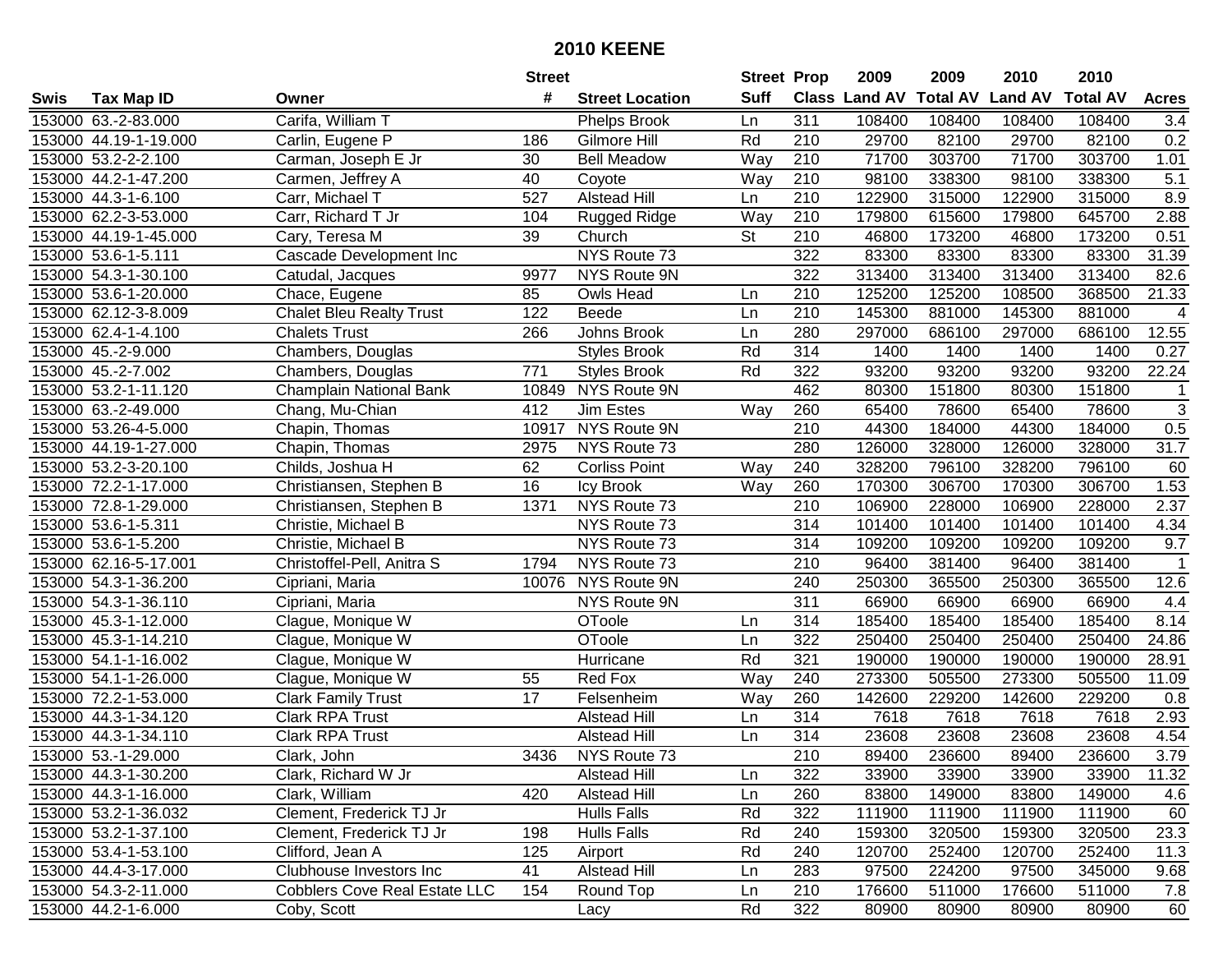|      |                       |                         | <b>Street</b>   |                        | <b>Street Prop</b>       |                  | 2009                 | 2009            | 2010           | 2010            |                  |
|------|-----------------------|-------------------------|-----------------|------------------------|--------------------------|------------------|----------------------|-----------------|----------------|-----------------|------------------|
| Swis | <b>Tax Map ID</b>     | Owner                   | #               | <b>Street Location</b> | <b>Suff</b>              |                  | <b>Class Land AV</b> | <b>Total AV</b> | <b>Land AV</b> | <b>Total AV</b> | <b>Acres</b>     |
|      | 153000 44.2-1-4.000   | Coby, Scott SA          |                 | Lacy                   | Rd                       | 322              | 214100               | 214100          | 214100         | 214100          | 102              |
|      | 153000 44.2-1-56.002  | Coby, Scott SA          | 238             | Lacy                   | Rd                       | 240              | 305600               | 487000          | 305600         | 487000          | 113.42           |
|      | 153000 62.2-3-47.000  | Coe, Nicholas PW        | 27              | Rugged Ridge           | Way                      | 210              | 120500               | 629700          | 120500         | 629700          | 1.8              |
|      | 153000 54.3-1-4.000   | Cohen, Marie            | 72              | Schaefer               | Rd                       | 240              | 235200               | 488900          | 235200         | 488900          | 35               |
|      | 153000 54.3-1-2.000   | Cohen, Marie            |                 | Schaefer               | Rd                       | 311              | 156900               | 156900          | 156900         | 156900          | 4.5              |
|      | 153000 44.19-1-32.100 | Cohn, Lisa A            | 55              | Church                 | $\overline{\mathsf{St}}$ | 210              | 71100                | 279900          | 71100          | 279900          | 1.42             |
|      | 153000 53.4-1-55.000  | Cole, Joyce S           |                 | NYS Route 73           |                          | 314              | 11600                | 11600           | 11600          | 11600           | 1.7              |
|      | 153000 54.3-1-35.001  | Collins, Lyman P        | 84              | <b>Baxter Mountain</b> | Ln                       | 260              | 164700               | 203100          | 164700         | 203100          | 22.36            |
|      | 153000 62.12-2-11.000 | Colt, Hope Cheney L     | 99              | Beede                  | Ln                       | 260              | 138200               | 423500          | 138200         | 423500          | 5.9              |
|      | 153000 62.12-2-12.000 | Colt, Hope Cheney L     |                 | Beede                  | Ln                       | 314              | 12200                | 12200           | 12200          | 12200           | 0.1              |
|      | 153000 62.12-2-10.000 | Colt, Hope CL           |                 | Beede                  | Ln                       | 210              | 187400               | 299100          | 187400         | 299100          | 9.4              |
|      | 153000 44.4-3-18.000  | Combs, Donna A          | 65              | <b>Alstead Hill</b>    | Ln                       | 210              | 88800                | 185500          | 88800          | 185500          | 3.79             |
|      | 153000 62.12-1-14.000 | Combs, Richard M IV     |                 | Mason Young            | Ln                       | 311              | 46300                | 46300           | 46300          | 46300           | $\boldsymbol{9}$ |
|      | 153000 71.-1-4.000    | Condon, George P        |                 | Johns Brook            | Ln                       | 314              | 19700                | 19700           | 19700          | 19700           | 4.9              |
|      | 153000 71.-1-3.000    | Condon, George P        |                 | Johns Brook            | Ln                       | 314              | 24200                | 24200           | 24200          | 24200           | 4.9              |
|      | 153000 62.12-1-18.000 | Cook, Dean R            | 1915            | NYS Route 73           |                          | 210              | 42900                | 131600          | 42900          | 131600          | 0.2              |
|      | 153000 72.8-1-13.130  | Cook, Sara J            | 63              | Beers Bridge           | Way                      | 260              | 118300               | 153900          | 118300         | 153900          | $\overline{2.1}$ |
|      | 153000 62.4-1-22.001  | Cook, Sara J            | 38              | <b>Beers Bridge</b>    | Way                      | 240              | 176500               | 644700          | 176500         | 644700          | 34.8             |
|      | 153000 53.6-1-4.111   | Cookson, Gail M         |                 | NYS Route 73           |                          | 314              | 72800                | 72800           | 72800          | 72800           | 3.78             |
|      | 153000 54.1-1-34.003  | Costello, John          | 79              | Cavanaugh              | Ln                       | 260              | 278600               | 338700          | 278600         | 338700          | 84.5             |
|      | 153000 44.4-2-10.200  | Craig, David            | 60              | Mannings               | Way                      | 210              | 114700               | 262000          | 114700         | 262000          | 9.34             |
|      | 153000 72.8-1-9.100   | Craig, Eric             |                 | NYS Route 73           |                          | 314              | 113400               | 113400          | 113400         | 113400          | $\sqrt{5}$       |
|      | 153000 44.19-1-44.000 | Cram, Stanley           | 37              | Church                 | <b>St</b>                | 210              | 44300                | 183900          | 44300          | 183900          | 0.43             |
|      | 153000 62.12-5-16.000 | Crawford, Elizabeth S   | 50              | Beede                  | Ln                       | 210              | 102200               | 212800          | 102200         | 212800          | 1.7              |
|      | 153000 62.12-5-15.000 | Crawford, Stewart       | 44              | Beede                  | Ln                       | $\overline{210}$ | 49300                | 133100          | 49300          | 133100          | 0.3              |
|      | 153000 53.26-2-1.114  | Creighton, Deborah E    | $\overline{2}$  | Church                 | $\overline{\mathsf{St}}$ | 210              | 23500                | 122600          | 23500          | 122600          | 0.35             |
|      | 153000 72.8-1-13.200  | Crichton, Rebecca       | 68              | <b>Beers Bridge</b>    | Way                      | 210              | 103100               | 284200          | 103100         | 284200          | 1.9              |
|      | 153000 53.6-1-5.320   | Crofoot, Adam B         |                 | NYS Route 73           |                          | 314              | 51975                | 51975           | 51975          | 51975           | 4.22             |
|      | 153000 72.2-1-38.000  | Cronin, John W          |                 | Ausable                | Rd                       | 311              | 116700               | 116700          | 116700         | 116700          | 0.9              |
|      | 153000 63.-2-10.000   | Crowl, Brian            | 160             | Round Top              | Ln                       | $\overline{210}$ | 137000               | 313800          | 137000         | 313800          | 3.3              |
|      | 153000 44.3-1-6.200   | Crowningshield, Donna M | 497             | <b>Alstead Hill</b>    | Ln                       | 210              | 84100                | 175600          | 84100          | 175600          | $\overline{3}$   |
|      | 153000 62.15-1-23.200 | Cummin, Lesley D        | 3               | Smith                  | Way                      | 240              | 370000               | 653400          | 370000         | 653400          | 19.23            |
|      | 153000 54.3-1-21.200  | Curran, Michael W       | 288             | Hurricane              | Rd                       | 240              | 277000               | 1222200         | 277000         | 1222200         | 56.8             |
|      | 153000 62.2-3-10.000  | Curtis, William G       | $\overline{11}$ | <b>Bobcat Basin</b>    | Way                      | 260              | 188500               | 241800          | 188500         | 241800          | 3.2              |
|      | 153000 63.-2-18.000   | Daleo, Michael          | 186             | Stage Coach            | Way                      | 260              | 113600               | 145000          | 132600         | 207100          | 4.86             |
|      | 153000 53.6-1-5.312   | Daley, Scott B          |                 | NYS Route 73           |                          | 314              | 51975                | 51975           | 51975          | 51975           | 4.24             |
|      | 153000 54.3-2-14.000  | Daly, James             |                 | Round Top              | Ln                       | 314              | 134300               | 134300          | 134300         | 134300          | 7.2              |
|      | 153000 62.12-5-59.000 | Daniels, C Ross         |                 | Neville                | Way                      | 312              | 51000                | 52000           | 51000          | 52000           | 0.5              |
|      | 153000 62.12-5-62.000 | Daniels, George T       | 1834            | NYS Route 73           |                          | 418              | 98700                | 353100          | 98700          | 353100          | 1.26             |
|      | 153000 62.12-5-63.000 | Daniels, George T       | 1838            | NYS Route 73           |                          | 210              | 43500                | 187900          | 43500          | 187900          | 0.23             |
|      | 153000 44.4-2-35.000  | DAuria, Joseph          |                 | 11062 NYS Route 9N     |                          | 210              | 96000                | 204300          | 96000          | 204300          | 5.5              |
|      | 153000 44.4-2-10.110  | DAuria, Joseph V        |                 | 11076 NYS Route 9N     |                          | 312              | 122700               | 189500          | 122700         | 189500          | 13.81            |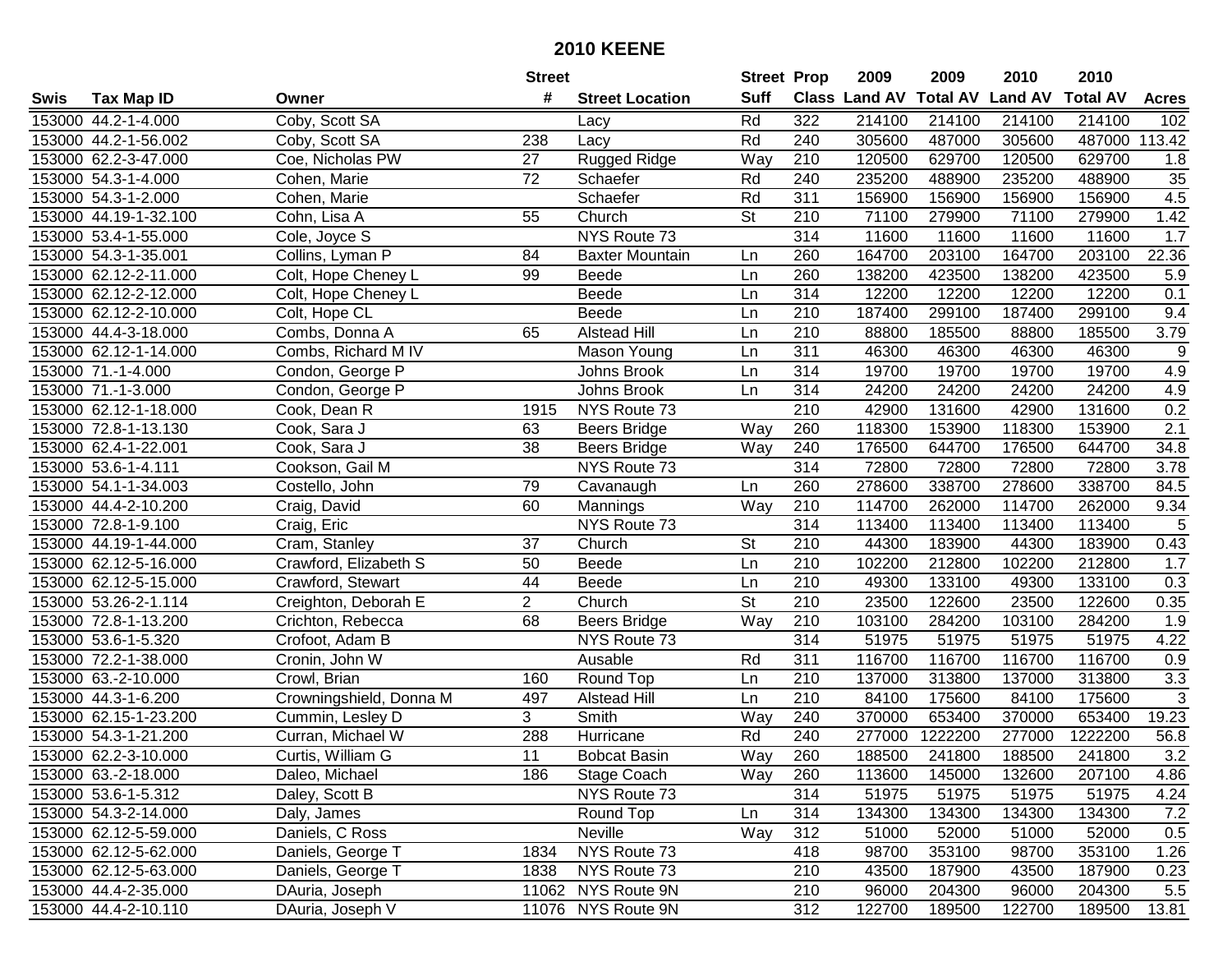|      |                           |                          | <b>Street</b> |                        | <b>Street Prop</b> |                  | 2009                 | 2009            | 2010           | 2010            |                  |
|------|---------------------------|--------------------------|---------------|------------------------|--------------------|------------------|----------------------|-----------------|----------------|-----------------|------------------|
| Swis | <b>Tax Map ID</b>         | Owner                    | #             | <b>Street Location</b> | <b>Suff</b>        |                  | <b>Class Land AV</b> | <b>Total AV</b> | <b>Land AV</b> | <b>Total AV</b> | <b>Acres</b>     |
|      | 153000 44.4-2-10.120      | DAuria, Joseph V         |               | NYS Route 9N           |                    | 311              | 74800                | 74800           | 74800          | 74800           | 5.6              |
|      | 153000 54.1-1-7.320       | Davidson, Elizabeth      |               | Woodpecker             | Way                | 210              | 256500               | 917900          | 256500         | 917900          | 8.26             |
|      | 153000 62.12-3-6.000      | Davis Nathaniel          | 25            | <b>Phelps Brook</b>    | Ln                 | 210              | 141000               | 270200          | 141000         | 270200          | 4.23             |
|      | 153000 53.26-1-8.000      | Davis, Gary L            | 41            | <b>Bell Meadow</b>     | Way                | 260              | 81700                | 160000          | 81700          | 160000          | 2.62             |
|      | 153000 62.4-1-49.001      | Davis, Jennifer VH       |               | NYS Route 73           |                    | 322              | 96600                | 96600           | 96600          | 96600           | 12.8             |
|      | 153000 62.4-1-12.001      | Davis, Jennifer VH       | 40            | <b>Rushing Brook</b>   | Way                | 260              | 129400               | 354200          | 129400         | 354200          | $\overline{3.4}$ |
|      | 153000 62.4-1-29.001      | Davis, Jennifer VH       |               | NYS Route 73           |                    | 314              | 7600                 | 7600            | 7600           | 7600            | 0.1              |
|      | 153000 44.19-1-37.000     | Davis, Paul              | 2873          | NYS Route 73           |                    | $\overline{210}$ | 71200                | 200000          | 71200          | 200000          | 1.01             |
|      | 153000 44.3-1-33.000      | Davis, Peter P           | 299           | <b>Alstead Hill</b>    | Ln                 | 240              | 103600               | 132000          | 103600         | 132000          | 19.99            |
|      | 153000 44.2-1-46.000      | Davis, Peter P           |               | NYS Route 9N           |                    | 314              | 24600                | 24600           | 24600          | 24600           | 7.5              |
|      | 153000 53.26-4-14.002     | Dayton, Rebecca          | 494           | <b>Hulls Falls</b>     | Rd                 | 270              | 71200                | 94000           | 71200          | 94000           | 1                |
|      | 153000 45.3-1-35.072      | Decesare, Anthony P      | 1002          | Hurricane              | Rd                 | 210              | 290482               | 436682          | 290482         | 436682          | 15.28            |
|      | 153000 53.-1-13.000       | Defendorf, Frederick I   | 3315          | NYS Route 73           |                    | 314              | 65200                | 65200           | 65200          | 65200           | 3.7              |
|      | 153000 44.3-1-44.100      | Deighan, Daniel K        | 33            | Gilmore Hill           | Rd                 | 322              | 90100                | 90100           | 90100          | 90100           | 99               |
|      | 153000 44.3-1-44.200      | Deighan, Daniel K        |               | Eisenglass             | Way                | 314              | 78100                | 78100           | 78100          | 78100           | 8.5              |
|      | 153000 44.3-1-44.400      | Deighan, Daniel K        |               | Eisenglass             | Way                | 314              | 78100                | 78100           | 78100          | 78100           | 8.49             |
|      | 153000 44.3-1-44.300      | Deighan, Daniel K        |               | Eisenglass             | Way                | 240              | 87800                | 559200          | 87800          | 559200          | 10.26            |
|      | 153000 63.-2-53.200       | Delafield, Lawrence H    |               | <b>Beede</b>           | Ln                 | 314              | 50800                | 50800           | 50800          | 50800           | 4.3              |
|      | 153000 63.-2-50.000       | Delafield, Lawrence H    | 42            | Raven                  | Way                | 314              | 22000                | 22000           | 22000          | 22000           | $\mathbf 1$      |
|      | 153000 63.-2-53.110       | Delafield, Lawrence H    |               | <b>Phelps Brook</b>    | Ln                 | 314              | 57000                | 57000           | 57000          | 57000           | $\mathbf 5$      |
|      | 153000 63.-2-67.130       | Delaney, Suzanne A       |               | <b>Phelps Brook</b>    | Ln                 | 314              | 111100               | 111100          | 111100         | 111100          | 3.7              |
|      | 153000 63.-2-67.140       | Delaney, Suzanne A       |               | Beede                  | Ln                 | 314              | 127000               | 127000          | 127000         | 127000          | $5.5$            |
|      | 153000 63.-2-53.300       | Delefield, Lawrence H    |               | Beede                  | Ln                 | 312              | 50600                | 54300           | 50600          | 54300           | 4.3              |
|      | 153000 53.2-3-7.000       | Delisa, Jane             |               | Jackson                | Rd                 | 314              | 7900                 | 7900            | 7900           | 7900            | 0.72             |
|      | 153000 53.2-3-8.120       | Delisa, Jane A           |               | Jackson                | Rd                 | 311              | 191300               | 191300          | 191300         | 191300          | 8.37             |
|      | 153000 44.19-1-7.000/2010 | Dellavalle, Patrick P    | 3166          | NYS Route 73           |                    | 210              |                      |                 | 43500          | 55900           |                  |
|      | 153000 44.19-1-7.000      | Dellavalle, Patrick P    | 3166          | NYS Route 73           |                    | 210              | 43500                | 55900           | 43500          | 55900           | 0.72             |
|      | 153000 44.2-1-29.001      | Demetriades, James E     | 29            | Coyote                 | Way                | 240              | 124500               | 274800          | 124500         | 274800          | 13.01            |
|      | 153000 54.1-1-4.503       | Deming, Jenifer H        | 571           | Hurricane              | Rd                 | 210              | 248400               | 581800          | 248400         | 581800          | 8                |
|      | 153000 54.1-1-55.002      | Demuszka, Michel         | 478           | Hurricane              | Rd                 | $\overline{210}$ | 226200               | 270200          | 226200         | 270200          | 32.5             |
|      | 153000 54.1-1-49.112      | Demuszka, Michel         |               | Hurricane              | Rd                 | 240              | 287100               | 450300          | 287100         | 450300          | 16.81            |
|      | 153000 53.4-1-57.000      | Dennis James M           | 84            | Airport                | Rd                 | 210              | 66900                | 127400          | 66900          | 127400          | 0.88             |
|      | 153000 62.2-1-19.200      | Dennis, Anna P           | 103           | <b>Mason Young</b>     | Ln                 | $\overline{312}$ | 231800               | 233500          | 231800         | 233500          | 10.26            |
|      | 153000 53.4-1-56.000      | Dennis, Anne P           | 90            | Airport                | Rd                 | $\overline{210}$ | 76800                | 218000          | 76800          | 218000          | 1.4              |
|      | 153000 62.59-3-5.000      | Dennis, Anne P           | 61            | Market                 | St                 | 210              | 66800                | 261600          | 66800          | 261600          | 0.5              |
|      | 153000 72.8-1-7.003       | Denny, Margaret M        |               | NYS Route 73           |                    | 314              | 56500                | 56500           | 56500          | 56500           | 0.44             |
|      | 153000 72.8-1-5.003       | Denny, Margaret M        | 1435          | NYS Route 73           |                    | 210              | 63900                | 150300          | 63900          | 150300          | 0.56             |
|      | 153000 54.3-1-54.000      | Denton, Robert           |               | NYS Route 9N           |                    | 322              | 115900               | 115900          | 115900         | 115900          | 10.7             |
|      | 153000 53.26-4-18.000     | DePalma, Scott M         | 8             | Fairview               | Way                | 210              | 78600                | 318500          | 78600          | 318500          | 2.16             |
|      | 153000 44.3-1-31.000      | Dermatis & Wood Cemetery |               | <b>Alstead Hill</b>    | Ln                 | 695              | 12400                | 12400           | 12400          | 12400           | 0.4              |
|      | 153000 44.3-1-30.100      | Dermatis, Walter G       | 292           | Alstead Hill           | Ln                 | 260              | 135500               | 194400          | 135500         | 194400          | 26.78            |
|      | 153000 62.12-3-5.003      | Derr, Andrew F III       | 61            | <b>Phelps Brook</b>    | Ln                 | 260              | 144500               | 404200          | 144500         | 404200          | 4.7              |
|      |                           |                          |               |                        |                    |                  |                      |                 |                |                 |                  |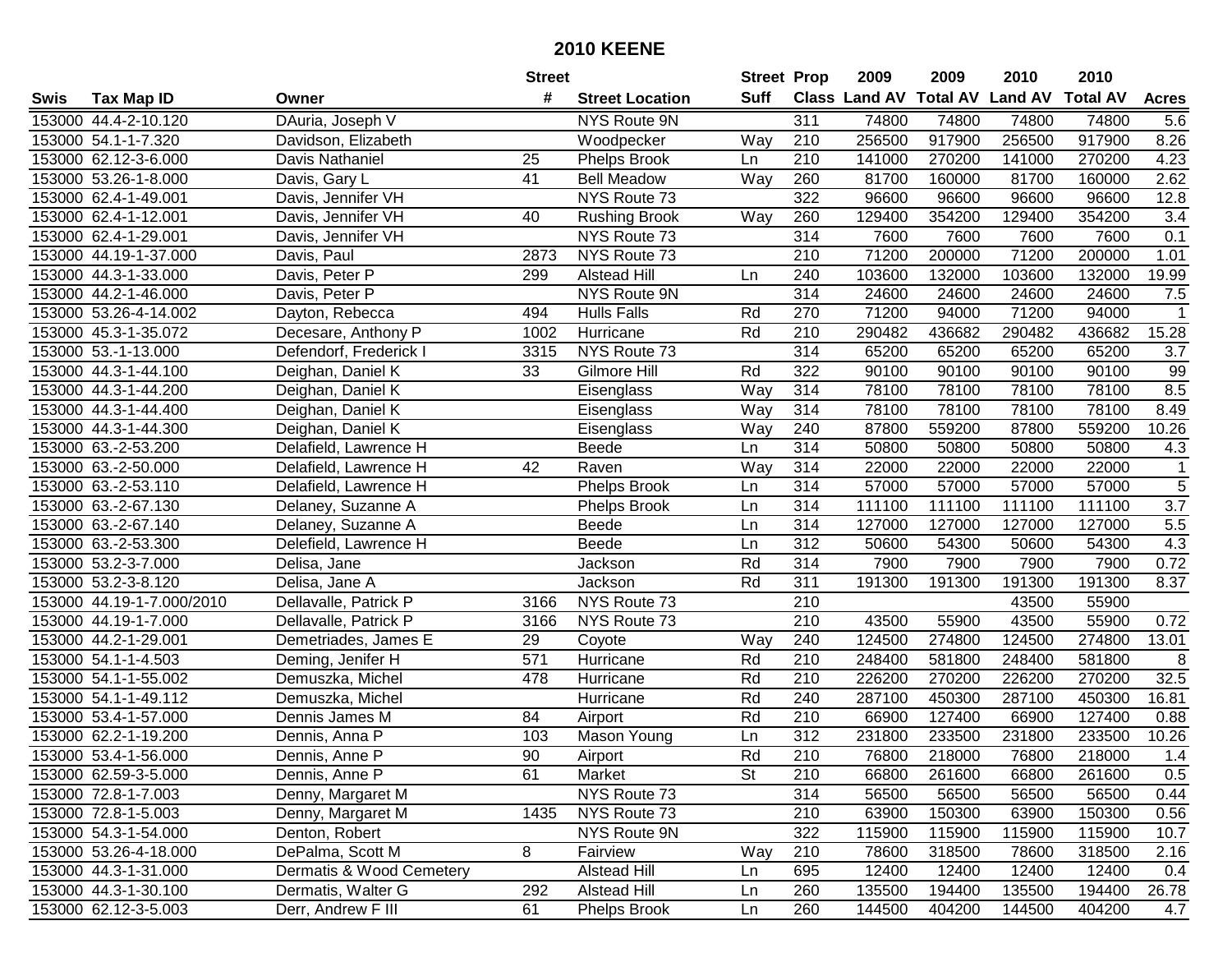|      |                       |                          | <b>Street</b>   |                        | <b>Street Prop</b>       |                  | 2009          | 2009            | 2010           | 2010            |                  |
|------|-----------------------|--------------------------|-----------------|------------------------|--------------------------|------------------|---------------|-----------------|----------------|-----------------|------------------|
| Swis | <b>Tax Map ID</b>     | Owner                    | #               | <b>Street Location</b> | <b>Suff</b>              |                  | Class Land AV | <b>Total AV</b> | <b>Land AV</b> | <b>Total AV</b> | <b>Acres</b>     |
|      | 153000 44.4-2-31.000  | Devaney, Paul E          | 43              | Corvette               | Dr                       | 210              | 262200        | 632400          | 262200         | 632400          | 9.7              |
|      | 153000 54.3-1-34.003  | Deyo, David R            |                 | 10050 NYS Route 9N     |                          | 418              | 118800        | 299700          | 118800         | 299700          | 10.7             |
|      | 153000 44.4-2-8.002   | Deyo, David R            | 62              | <b>Granite Hills</b>   | Way                      | 210              | 100100        | 330100          | 86100          | 286000          | 6.51             |
|      | 153000 53.2-1-53.052  | Deyo, Kristy L           | 106             | Molly Nye              | Ln                       | 210              | 88300         | 244200          | 88300          | 244200          | 3.6              |
|      | 153000 44.4-2-32.120  | Deyo, Linda S            |                 | 10999 NYS Route 9N     |                          | 210              | 90700         | 221300          | 90700          | 221300          | $\sqrt{5}$       |
|      | 153000 62.59-1-13.000 | DeZalia, John I          | 8               | Adirondack             | <b>St</b>                | 210              | 82500         | 221600          | 82500          | 221600          | $\overline{0.8}$ |
|      | 153000 62.4-1-37.000  | Dibblee, Karen M         | 235             | Johns Brook            | Ln                       | 210              | 176700        | 548400          | 176700         | 548400          | 2.5              |
|      | 153000 62.12-5-1.000  | Dickerson, Cynthia       | 1928            | NYS Route 73           |                          | 210              | 96600         | 210000          | 96600          | 210000          | $\mathbf{1}$     |
|      | 153000 54.3-2-2.000   | Dillingham, Donna M      | 10051           | NYS Route 9N           |                          | $\overline{210}$ | 75700         | 162500          | 75700          | 162500          | 1.72             |
|      | 153000 62.2-3-27.000  | Dixon, Joan              | 140             | <b>Adrians Acres</b>   | Ln                       | 210              | 177700        | 382500          | 177700         | 382500          | 2.2              |
|      | 153000 62.15-1-3.000  | Dixson, Brian J          | 36              | Interbrook             | Ln                       | 260              | 109800        | 173700          | 109800         | 173700          | 0.5              |
|      | 153000 54.3-1-52.001  | Dobrowski, William J     |                 | NYS Route 9N           |                          | 314              | 139900        | 139900          | 139900         | 139900          | 6.8              |
|      | 153000 44.4-2-3.110   | Donahue, Matthew T       | 11234           | NYS Route 9N           |                          | $\overline{210}$ | 97400         | 173200          | 97400          | 173200          | 5.99             |
|      | 153000 53.-1-12.110   | Doody, Kevin M           |                 | Nordic Run             | Way                      | 311              | 91800         | 91800           | 91800          | 91800           | 12.57            |
|      | 153000 62.2-3-7.000   | Dooling, Joseph F        | 10              | Racoon Ridge           | Way                      | 210              | 188600        | 387700          | 188600         | 387700          | 3.2              |
|      | 153000 62.59-2-29.000 | Doolittle, Susan C       | 22              | Market                 | <b>St</b>                | 220              | 49600         | 201900          | 49600          | 201900          | 0.3              |
|      | 153000 62.-1-10.000   | Dorrance, John C Jr      | 10              | Snow Shoe              | Way                      | 260              | 209100        | 307000          | 209100         | 307000          | 5.1              |
|      | 153000 62.12-5-69.000 | Downs, Douglas E         | 1880            | NYS Route 73           |                          | 210              | 59100         | 140500          | 59100          | 140500          | 0.5              |
|      | 153000 54.3-1-24.000  | Downs, Janet K           | 9               | Sky High               | Way                      | 312              | 106000        | 111100          | 106000         | 111100          | 21.5             |
|      | 153000 54.1-1-36.000  | Drohan, Gerard           | 101             | Cavanaugh              | Ln                       | 260              | 235500        | 287300          | 235500         | 287300          | 72               |
|      | 153000 44.4-2-33.112  | <b>DSL Lean-To Trust</b> | 10986           | NYS Route 9N           |                          | 280              | 82700         | 295500          | 82700          | 295500          | 3.54             |
|      | 153000 54.3-2-16.000  | Dubois, Thomas C         | 43              | Round Top              | Ln                       | 210              | 149000        | 296200          | 149000         | 296200          | 5.3              |
|      | 153000 62.59-2-25.000 | Dumas, Alden             | 14              | Market                 | St                       | 210              | 49600         | 240400          | 49600          | 240400          | 0.3              |
|      | 153000 54.3-2-4.000   | Dumas, Matthew L         | 10037           | NYS Route 9N           |                          | 210              | 95400         | 190800          | 95400          | 190800          | 4.7              |
|      | 153000 72.2-1-36.001  | Dunham, Edith W          |                 | Coughlin               | Way                      | 311              | 92100         | 92100           | 92100          | 92100           | 0.6              |
|      | 153000 72.2-1-41.001  | Dunham, Edith W          |                 | Ausable                | Rd                       | 260              | 152300        | 363800          | 152300         | 363800          | 0.89             |
|      | 153000 72.2-1-34.003  | Dunham, Peter            | 32              | Neilson                | Way                      | 260              | 191700        | 423700          | 191700         | 423700          | 3.5              |
|      | 153000 45.-2-11.200   | Duvall, Lorraine         | 50              | McDonald               | Ln                       | 240              | 234500        | 724100          | 234500         | 724100          | 79.92            |
|      | 153000 44.19-1-29.000 | Dwight, Warren           | $\overline{71}$ | Church                 | $\overline{\mathsf{St}}$ | 210              | 84400         | 381500          | 84400          | 381500          | 4.15             |
|      | 153000 44.2-1-45.200  | Dwyer, Matthew H         | 11516           | NYS Route 9N           |                          | 240              | 120100        | 334200          | 120100         | 334200          | 10.35            |
|      | 153000 54.1-1-16.200  | Earley, Edward T         | 624             | Hurricane              | Rd                       | $\overline{210}$ | 177400        | 370300          | 177400         | 370300          | $\overline{2.2}$ |
|      | 153000 63.-2-48.000   | Earley, Edward T         | 450             | Jim Estes              | Way                      | 260              | 125400        | 196800          | 125400         | 196800          | 2.26             |
|      | 153000 53.2-1-17.001  | Eastman, Ann C           | 142             | Gristmill              | Ln                       | 260              | 41000         | 166900          | 41000          | 166900          | 0.38             |
|      | 153000 53.2-1-41.001  | Eberhardt, Rudolf J      | 106             | Gristmill              | Ln                       | $\overline{210}$ | 84800         | 179700          | 84800          | 179700          | $\overline{3.1}$ |
|      | 153000 45.-2-8.002    | Edelglass, William D     | 733             | <b>Styles Brook</b>    | Rd                       | 260              | 108300        | 398800          | 108300         | 398800          | 7.6              |
|      | 153000 62.59-2-36.000 | Edmonds, Baird           |                 | Market                 | <b>St</b>                | 312              | 28000         | 33000           | 28000          | 33000           | 0.16             |
|      | 153000 62.4-1-18.001  | Edmonds, Ethel M         | 1565            | NYS Route 73           |                          | 240              | 155700        | 235600          | 155700         | 235600          | 11.16            |
|      | 153000 62.59-3-2.000  | Edmonds, Lee W           | 71              | Market                 | <b>St</b>                | 260              | 37700         | 97000           | 37700          | 97000           | 0.2              |
|      | 153000 62.15-1-5.200  | Edmonds, Lynn R          | 10              | Interbrook             | Ln                       | 210              | 178400        | 345000          | 178400         | 345000          | 2.1              |
|      | 153000 36.-2-7.000    | Edmonds, Nancy           |                 | <b>Styles Brook</b>    | Rd                       | 322              | 78900         | 78900           | 78900          | 78900           | 31.58            |
|      | 153000 45.-2-7.120    | Edmonds, Nancy           |                 | <b>Styles Brook</b>    | Rd                       | 910              | 42700         | 42700           | 42700          | 42700           | 25.17            |
|      | 153000 45.-2-6.000    | Edmonds, Nancy           | 706             | <b>Styles Brook</b>    | Rd                       | 210              | 74700         | 441600          | 74700          | 441600          | 1.1              |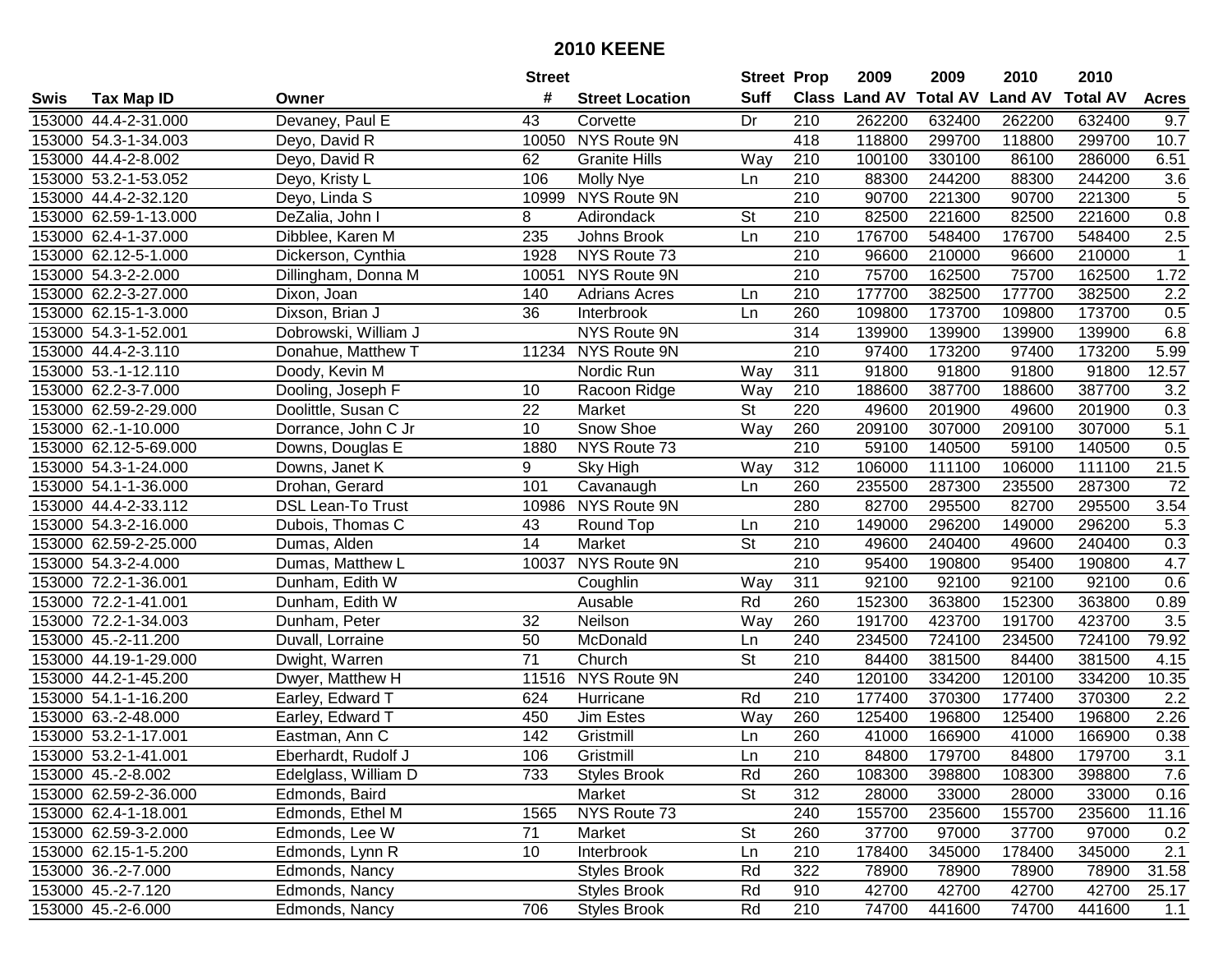|      |                           |                              | <b>Street</b>   |                        | <b>Street Prop</b> |                  | 2009                 | 2009            | 2010           | 2010            |                         |
|------|---------------------------|------------------------------|-----------------|------------------------|--------------------|------------------|----------------------|-----------------|----------------|-----------------|-------------------------|
| Swis | <b>Tax Map ID</b>         | Owner                        | #               | <b>Street Location</b> | <b>Suff</b>        |                  | <b>Class Land AV</b> | <b>Total AV</b> | <b>Land AV</b> | <b>Total AV</b> | <b>Acres</b>            |
|      | 153000 45.-2-11.100       | Edmonds, Nancy               |                 | <b>Styles Brook</b>    | Rd                 | 322              | 159500               | 159500          | 159500         | 159500          | 65.98                   |
|      | 153000 53.2-3-33.100      | Eisinger, Dominic            |                 | Hurricane              | Rd                 | 322              | 64200                | 64200           | 64200          | 64200           | 10.85                   |
|      | 153000 53.27-2-6.014      | Eisinger, Dominic P          | 1255            | Hurricane              | Rd                 | 210              | 70900                | 216500          | 70900          | 216500          | $\mathbf{1}$            |
|      | 153000 45.3-1-23.000      | <b>Elder Adk Partnership</b> | 45              | OToole                 | Ln                 | 240              | 279200               | 528900          | 279200         | 528900          | 19.7                    |
|      | 153000 72.8-1-31.000      | Elfstrom, Bruce E            | 72              | Deer Brook             | Way                | 210              | 152900               | 620100          | 152900         | 620100          | 6.6                     |
|      | 153000 53.26-1-1.000      | Ellis, Benjamin              | 2867            | NYS Route 73           |                    | $\overline{210}$ | 40300                | 186900          | 40300          | 186900          | 0.26                    |
|      | 153000 62.59-2-45.000     | Emrich, Nancy J              | 60              | Market                 | <b>St</b>          | 210              | 19000                | 146100          | 19000          | 146100          | 0.1                     |
|      | 153000 53.6-1-19.000      | End-Ira Inc                  |                 | NYS Route 73           |                    | 322              | 69300                | 69300           | 69300          | 69300           | 15.32                   |
|      | 153000 72.2-1-5.000       | Episcopal Church             | $\overline{22}$ | <b>St Huberts</b>      | Rd                 | 620              | 27500                | 131100          | 27500          | 131100          | 0.4                     |
|      | 153000 53.2-1-45.001      | Erenstone, Richard L         |                 | <b>Hulls Falls</b>     | Rd                 | 314              | 52800                | 52800           | 52800          | 52800           | 1.5                     |
|      | 153000 35.4-5-5.000       | <b>Essex County</b>          | 11688           | NYS Route 9N           |                    | 942              | 230300               | 230300          | 230300         | 230300          | 125.86                  |
|      | 153000 53.2-1-51.100      | <b>Essex County</b>          |                 | Molly Nye              | Ln                 | 314              | 75500                | 75500           | 75500          | 75500           | 6.7                     |
|      | 153000 53.2-1-51.100/2010 | Essex County                 |                 | Molly Nye              | Ln                 | 314              |                      |                 | 75500          | 75500           |                         |
|      | 153000 62.12-2-4.000      | <b>Estes Cemetery</b>        |                 | Beede                  | Ln                 | 695              | 8500                 | 8500            | 8500           | 8500            | 0.2                     |
|      | 153000 62.12-2-15.013     | Estes, Arthur H              | 71              | Beede                  | Ln                 | 210              | 96700                | 126200          | 96700          | 126200          | $\overline{2.1}$        |
|      | 153000 62.2-1-40.100      | Estes, Duane A               | 190             | Mason Young            | Ln                 | 260              | 220600               | 244900          | 220600         | 244900          | 24.1                    |
|      | 153000 53.26-2-6.000      | Estes, Michael L             |                 | NYS Route 73           |                    | $\overline{311}$ | 31000                | 31000           | 31000          | 31000           | 0.2                     |
|      | 153000 44.4-2-1.002       | Estes, Michael L             | 432             | Lacy                   | Rd                 | 240              | 148800               | 391400          | 148800         | 391400          | 91.2                    |
|      | 153000 54.3-1-53.000      | Evans, June                  | 10073           | NYS Route 9N           |                    | 210              | 91400                | 312400          | 91400          | 312400          | 3.5                     |
|      | 153000 53.26-4-19.000     | <b>Fairview Cemetery</b>     | $\overline{7}$  | Fairview               | Way                | 695              | 16800                | 16800           | 16800          | 16800           | 2.28                    |
|      | 153000 44.4-2-21.200      | Fallon, Brian                | 91              | Corvette               | Dr                 | 322              | 269300               | 269300          | 269300         | 269300          | 17                      |
|      | 153000 54.3-1-8.210       | Farrell, Gregory             | 10238           | NYS Route 9N           |                    | 210              | 229600               | 232900          | 229600         | 232900          | 82.9                    |
|      | 153000 62.12-5-58.000     | Farrelly, Louis CR           | $\overline{2}$  | Laight Hall            | Ln                 | 210              | 88900                | 262400          | 88900          | 262400          | $\mathbf{1}$            |
|      | 153000 62.12-5-57.000     | Farrelly, Stephen RR         | 4               | Laight Hall            | Ln                 | 210              | 98200                | 223300          | 98200          | 223300          | 1.1                     |
|      | 153000 53.2-1-15.000      | Fay, James F                 | 10815           | NYS Route 9N           |                    | $\overline{210}$ | 90500                | 163600          | 90500          | 163600          | $\overline{\mathbf{4}}$ |
|      | 153000 62.59-4-9.000      | Fehlner, John A              | 1775            | NYS Route 73           |                    | 210              | 49700                | 195900          | 49700          | 195900          | 0.3                     |
|      | 153000 44.2-1-49.000      | Feitshans, Robert D          | 385             | Lacy                   | Rd                 | 240              | 134200               | 200000          | 134200         | 200000          | 19                      |
|      | 153000 53.6-1-18.000      | Feller, Joseph C             |                 | NYS Route 73           |                    | 322              | 120500               | 120500          | 120500         | 120500          | 15.03                   |
|      | 153000 53.26-1-7.000      | Ferebee, Ryan W              | 16              | Gristmill              | Ln                 | 210              | 46300                | 128500          | 46300          | 128500          | 0.5                     |
|      | 153000 54.3-1-46.002      | Ferebee, Ryan W              |                 | 10148 NYS Route 9N     |                    | $\overline{210}$ | 63600                | 168900          | 63600          | 168900          | 0.82                    |
|      | 153000 44.19-1-21.000     | Ferebee, Sheila              | 3116            | NYS Route 73           |                    | $\overline{210}$ | 54800                | 83800           | 48500          | 108500          | 2.58                    |
|      | 153000 53.27-3-8.100      | Ferebee, William             | 10889           | NYS Route 9N           |                    | 210              | 37300                | 191000          | 37300          | 150000          | 0.35                    |
|      | 153000 53.27-3-8.400      | Ferebee, William             | 10887           | NYS Route 9N           |                    | 270              | 27100                | 46200           | 27100          | 40000           | 0.23                    |
|      | 153000 44.4-2-33.120      | Ferebee, William B           |                 | 10994 NYS Route 9N     |                    | 280              | 38000                | 257000          | 38000          | 257000          | 0.77                    |
|      | 153000 62.2-2-4.001       | Fey, Christopher J           |                 | NYS Route 73           |                    | 314              | 18900                | 18900           | 18900          | 18900           | 0.2                     |
|      | 153000 62.2-2-12.000      | Fey, Christopher J           | 24              | Airport                | Rd                 | 210              | 54200                | 239800          | 54200          | 239800          | 0.7                     |
|      | 153000 53.2-1-50.300      | Ficalora, Patricia L         |                 | Molly Nye              | Ln                 | 322              | 114200               | 114200          | 114200         | 114200          | 16.2                    |
|      | 153000 53.26-4-7.003      | Fish, C Peter                | 508             | <b>Hulls Falls</b>     | Rd                 | 210              | 56500                | 170300          | 56500          | 170300          | 0.7                     |
|      | 153000 53.26-4-17.000     | Fish, Peter                  |                 | Fairview               | Way                | 314              | 56300                | 56300           | 56300          | 56300           | $\overline{2}$          |
|      | 153000 54.1-1-52.110      | Fisk, Samuel H               | 42              | Fisk                   | Way                | 260              | 275500               | 799800          | 275500         | 799800          | 6.25                    |
|      | 153000 62.2-3-8.002       | Forbes, Victor B             | 244             | <b>Adrians Acres</b>   | Ln                 | 210              | 198400               | 472300          | 198400         | 472300          | 4.1                     |
|      | 153000 62.59-2-13.000     | Forman, Philip               | 15              | Adirondack             | <b>St</b>          | 210              | 37800                | 142500          | 37800          | 142500          | 0.2                     |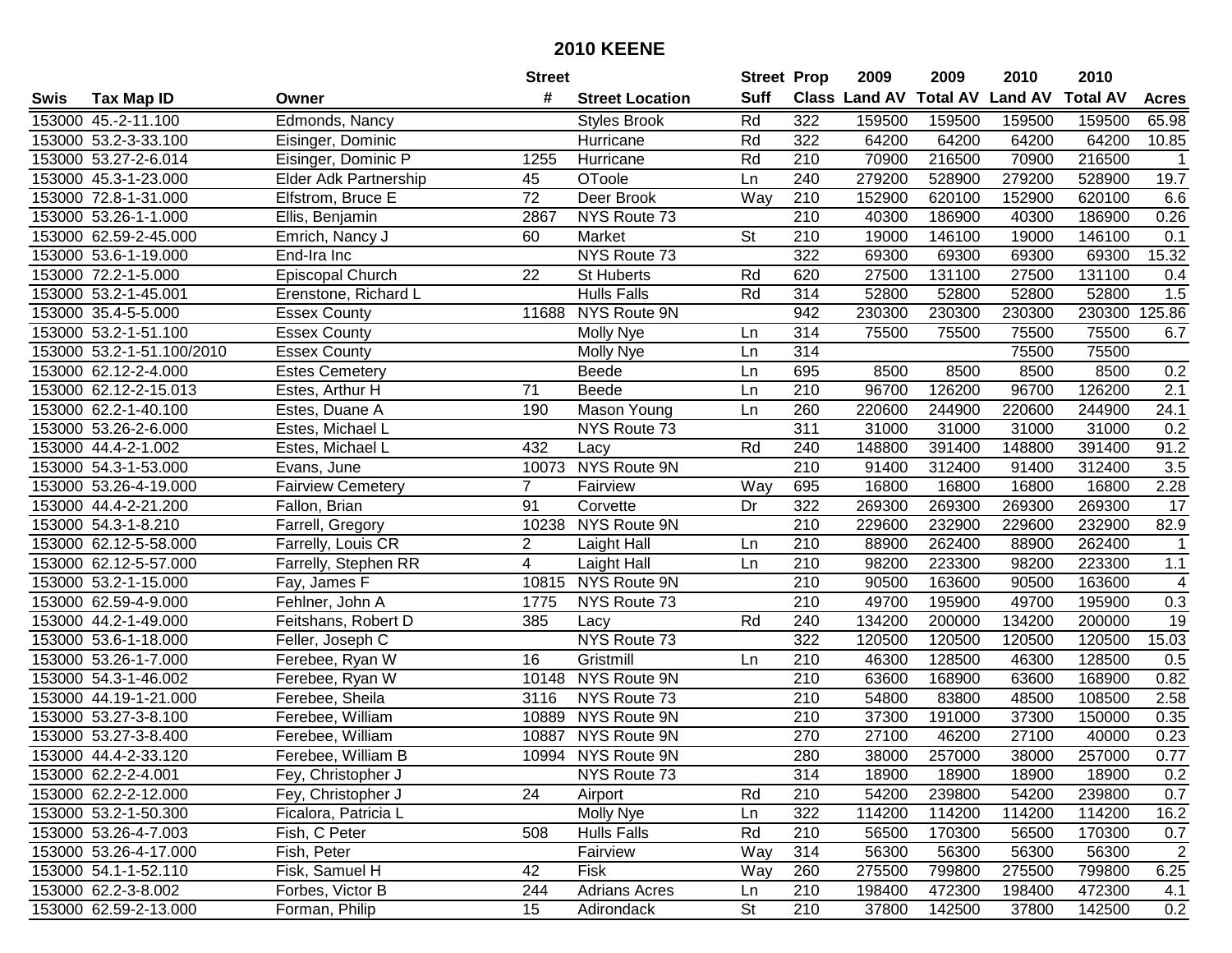|      |                               |                             | <b>Street</b>   |                        | <b>Street Prop</b> |                  | 2009                 | 2009            | 2010           | 2010            |                 |
|------|-------------------------------|-----------------------------|-----------------|------------------------|--------------------|------------------|----------------------|-----------------|----------------|-----------------|-----------------|
| Swis | <b>Tax Map ID</b>             | Owner                       | #               | <b>Street Location</b> | <b>Suff</b>        |                  | <b>Class Land AV</b> | <b>Total AV</b> | <b>Land AV</b> | <b>Total AV</b> | <b>Acres</b>    |
|      | 153000 53.2-1-61.000          | Forty Six High Peaks        | 47              | <b>Keene Knolls</b>    | Way                | 280              | 78300                | 264300          | 78300          | 264300          | 2.1             |
|      | 153000 72.8-1-12.001          | Fowler, Carolyn J           | 74              | Deer Brook             | Way                | 210              | 115000               | 1040300         | 115000         | 1040300         | 2.75            |
|      | 153000 72.8-1-4.200           | Fowler, Carolyn J           |                 | NYS Route 73           |                    | 314              | 58600                | 58600           | 58600          | 58600           | 9.87            |
|      | 153000 72.8-1-10.200          | Fowler, Carolyn J           |                 | NYS Route 73           |                    | 322              | 72400                | 72400           | 72400          | 72400           | 15.08           |
|      | 153000 45.3-1-39.200          | Fraser Karen J              |                 | Leslie Gay             | Ln                 | 314              | 217000               | 217000          | 217000         | 217000          | 8.6             |
|      | 153000 45.3-1-39.100          | Fraser, Karen J             |                 | Leslie Gay             | Ln                 | 314              | 195500               | 195500          | 195500         | 195500          | 8.61            |
|      | 153000 44.2-1-47.113          | Frawley, Robert             |                 | Lacy                   | Rd                 | 322              | 19800                | 19800           | 19800          | 19800           | 10              |
|      | 153000 44.2-1-48.002          | Frawley, Robert G           | 375             | Lacy                   | Rd                 | 210              | 72100                | 166200          | 72100          | 166200          | 1.17            |
|      | 153000 54.1-1-54.100          | Frecha, Virginia H          | 9               | Warren                 | Way                | 260              | 276200               | 293200          | 276200         | 293200          | 25              |
|      | 153000 62.16-5-23.000         | <b>Freiheit Schloss LLC</b> | 53              | Ranney                 | Way                | 260              | 159800               | 410600          | 159800         | 360000          | 5.9             |
|      | 153000 62.16-5-24.000         | <b>Freiheit Schloss LLC</b> |                 | NYS Route 73           |                    | 314              | 119500               | 119500          | 40000          | 40000           | 5.2             |
|      | 153000 44.19-1-14.000         | French, Sarah W             |                 | Gilmore Hill           | Rd                 | 314              | 78900                | 78900           | 78900          | 78900           | 7.4             |
|      | 153000 62.2-1-31.000          | Frick, Julie E              | $\overline{7}$  | Old Sugar              | Way                | 260              | 88400                | 131200          | 88400          | 131200          | 3.1             |
|      | 153000 53.2-3-12.000          | Frisone, John D             | 71              | Jackson                | Rd                 | 210              | 177300               | 273400          | 177300         | 273400          | 3.32            |
|      | 153000 62.2-2-10.000          | Fritzinger, John G Jr       |                 | NYS Route 73           |                    | 314              | 73900                | 73900           | 73900          | 73900           | 5.2             |
|      | 153000 62.2-2-6.001           | Fritzinger, John G Jr       | 38              | Airport                | Rd                 | 210              | 78100                | 329700          | 78100          | 329700          | 1.6             |
|      | 153000 630.-9999-602.500/1881 | Frontier Comm Ausable       |                 | Poles, Wire & Cables   |                    | 836              |                      |                 | 0              | 4489            | $\pmb{0}$       |
|      | 153000 45.3-1-20.000          | Fuguet, Howard K            |                 | Hurricane              | Rd                 | 322              | 213300               | 213300          | 213300         | 213300          | $\overline{18}$ |
|      | 153000 45.3-1-18.000          | Fuguet, Howard K            |                 | Hurricane              | Rd                 | 322              | 128000               | 128000          | 128000         | 128000          | 53.2            |
|      | 153000 53.4-1-23.001          | Fuguet, Howard K            |                 | <b>Hulls Falls</b>     | Rd                 | 912              | 99900                | 99900           | 99900          | 99900           | 100             |
|      | 153000 53.2-3-4.000           | Fuguet, Howard K            | 1211            | Hurricane              | Rd                 | 240              | 306300               | 505900          | 306300         | 505900          | 25.63           |
|      | 153000 45.3-1-41.000          | Fuguet, Howard K            |                 | Leslie Gay             | Ln                 | 322              | 250100               | 250100          | 250100         | 250100          | 19.9            |
|      | 153000 53.4-1-4.000           | Fuguet, Howard K            |                 | <b>Hulls Falls</b>     | Rd                 | 322              | 102600               | 102600          | 102600         | 102600          | 15.9            |
|      | 153000 53.4-1-10.000          | Fuguet, Howard K            |                 | <b>Hulls Falls</b>     | Rd                 | 314              | 97900                | 97900           | 97900          | 97900           | 19.8            |
|      | 153000 72.2-1-16.000          | Funchion, Diana             | 68              | Ausable                | Rd                 | 260              | 219100               | 374500          | 219100         | 374500          | $\,6$           |
|      | 153000 63.-2-55.000           | Fyfe, Thomas E              | 40              | Raven                  | Way                | 312              | 102200               | 130200          | 102200         | 130200          | 2.7             |
|      | 153000 53.2-3-29.000          | Gaffney, Carolyn G          | $\overline{11}$ | Hickey                 | Ln                 | 312              | 121100               | 141800          | 121100         | 141800          | 21.4            |
|      | 153000 62.12-3-7.008          | Gaffney, Richard J          | 11              | Phelps Brook           | Ln                 | 210              | 128600               | 403100          | 128600         | 403100          | 2.6             |
|      | 153000 54.3-1-33.001          | Gagnier, Conway J           | 10123           | NYS Route 9N           |                    | 270              | 41500                | 49700           | 41500          | 49700           | 0.4             |
|      | 153000 53.27-3-1.000          | Gagnon, Kathleen M          | 10897           | NYS Route 9N           |                    | 482              | 42700                | 213900          | 42700          | 213900          | 0.4             |
|      | 153000 53.2-3-45.000          | Gagnon, Kathleen M          | 10820           | NYS Route 9N           |                    | $\overline{210}$ | 68100                | 243700          | 68100          | 243700          | 0.9             |
|      | 153000 54.3-2-7.000           | Gagnon, Steven J            |                 | NYS Route 9N           |                    | 311              | 87400                | 87400           | 87400          | 87400           | 7.5             |
|      | 153000 72.8-1-13.110          | Galbraith, Carolyn C        | 66              | <b>Beers Bridge</b>    | Way                | 210              | 100100               | 443600          | 100100         | 443600          | 1.46            |
|      | 153000 62.12-1-8.002          | Galeski, Richard            | 5               | Holt                   | Rd                 | 210              | 96500                | 185000          | 96500          | 185000          | 4.85            |
|      | 153000 62.-1-26.001           | Gallacher, Gregory          |                 | <b>Adrians Acres</b>   | Ln                 | 311              | 19100                | 19100           | 19100          | 19100           | 1.94            |
|      | 153000 44.4-2-37.002          | Gallagher, Dennis E         | 11021           | NYS Route 9N           |                    | 240              | 180400               | 364800          | 180400         | 364800          | 82.26           |
|      | 153000 72.2-1-28.200          | Gallen, Edward J            | 23              | <b>Windy Brow</b>      | Way                | 260              | 168900               | 336100          | 168900         | 336100          | 2.18            |
|      | 153000 62.2-1-21.000          | Gallogly, Mark T            |                 | <b>Adrians Acres</b>   | Ln                 | 311              | 211700               | 211700          | 211700         | 211700          | 9.3             |
|      | 153000 62.2-1-16.120          | Gallogly, Mark T            | 72              | Mason Young            | Ln                 | 240              | 281800               | 1390800         | 281800         | 1390800         | 10.29           |
|      | 153000 62.12-1-11.300         | Gallogly, Mark T            |                 | Mason Young            | Ln                 | 314              | 147600               | 147600          | 147600         | 147600          | 2.84            |
|      | 153000 62.12-1-11.100         | Gallogly, Mark T            | 9               | Thorne                 | Way                | 210              | 187200               | 259000          | 187200         | 259000          | 2.79            |
|      | 153000 53.4-1-53.300          | Garno, Cheryl A             | 141             | Airport                | Rd                 | 240              | 124200               | 298300          | 124200         | 298300          | 45.5            |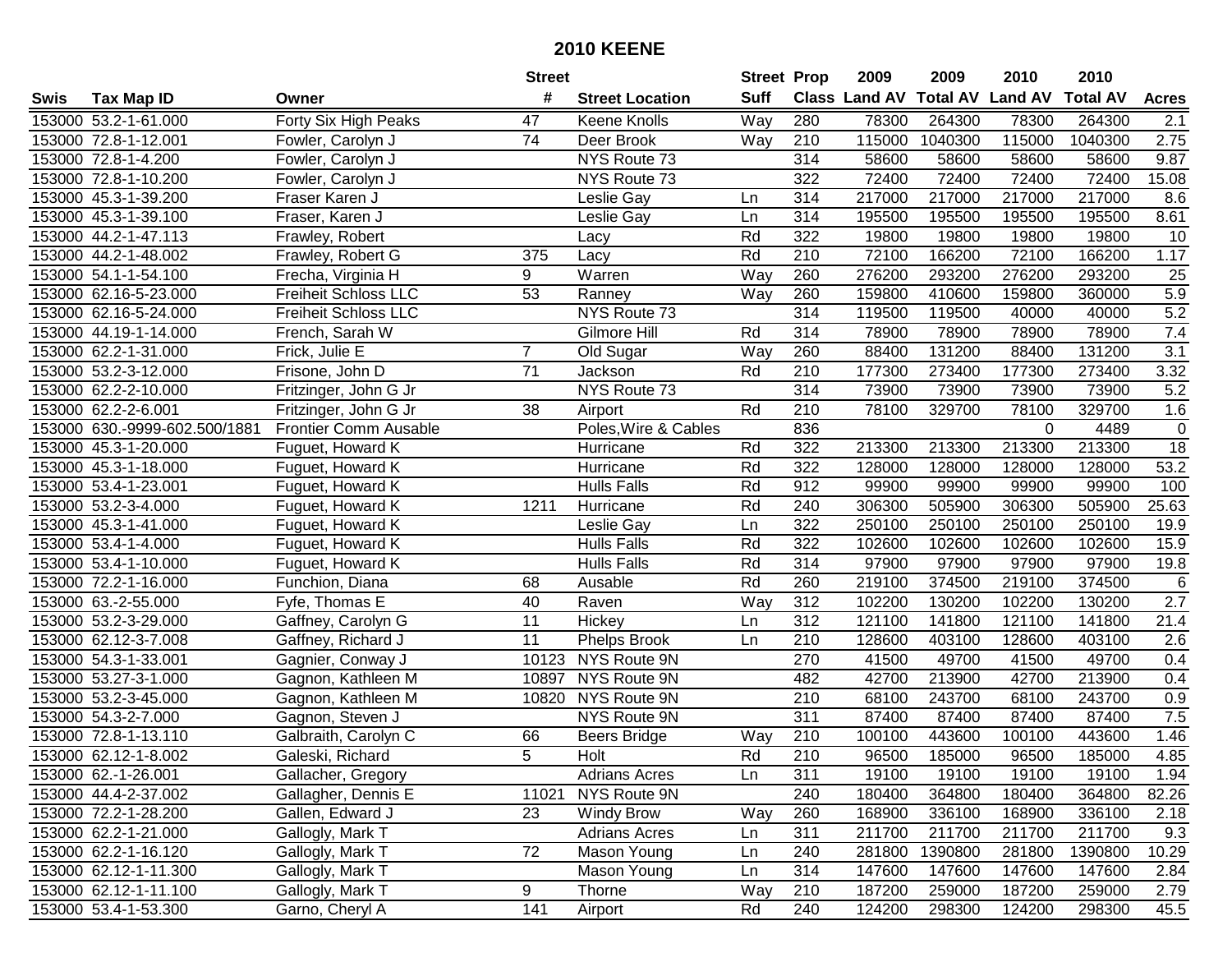|      |                       |                              | <b>Street</b>   |                        | <b>Street Prop</b> |                  | 2009                 | 2009            | 2010           | 2010            |                  |
|------|-----------------------|------------------------------|-----------------|------------------------|--------------------|------------------|----------------------|-----------------|----------------|-----------------|------------------|
| Swis | <b>Tax Map ID</b>     | Owner                        | #               | <b>Street Location</b> | <b>Suff</b>        |                  | <b>Class Land AV</b> | <b>Total AV</b> | <b>Land AV</b> | <b>Total AV</b> | <b>Acres</b>     |
|      | 153000 53.4-1-53.200  | Garno, Julie                 | 110             | Airport                | Rd                 | 240              | 91300                | 273400          | 91300          | 273400          | 12.1             |
|      | 153000 72.2-1-56.000  | Gelfman, Cecelia E           | 163             | Ausable                | Rd                 | 210              | 143700               | 567800          | 143700         | 567800          | 0.8              |
|      | 153000 53.6-1-1.000   | Gelina, Paul                 | 8               | Elis Acres             | Way                | 260              | 88100                | 91000           | 88100          | 91000           | 3.74             |
|      | 153000 53.6-1-9.000   | Gelina, Ruth                 |                 | NYS Route 73           |                    | 210              | 106200               | 252700          | 106200         | 252700          | 6.16             |
|      | 153000 44.4-2-21.130  | <b>Gerhardt Family Trust</b> |                 | Hurricane              | Rd                 | 314              | 253900               | 253900          | 253900         | 253900          | 22.71            |
|      | 153000 53.26-3-3.001  | Giampaolo, Mandy Sanford     |                 | 10916 NYS Route 9N     |                    | 483              | 35400                | 193200          | 35400          | 193200          | 0.2              |
|      | 153000 53.2-3-36.000  | Gifford, Robert              | 10740           | NYS Route 9N           |                    | 210              | 68000                | 163700          | 68000          | 163700          | 0.9              |
|      | 153000 53.2-3-8.130   | Giglinto, James T            | 34              | Jackson                | Rd                 | 210              | 105000               | 243400          | 105000         | 243400          | $\overline{7}$   |
|      | 153000 62.-1-27.100   | Gill, Frank B                | 109             | <b>Rugged Ridge</b>    | Way                | 260              |                      |                 | 132400         | 275010          | 4.48             |
|      | 153000 62.2-3-3.000   | Gilliam, Reginald E          | 362             | <b>Adrians Acres</b>   | Ln                 | 312              | 192800               | 257700          | 192800         | 257700          | 3.6              |
|      | 153000 62.2-3-39.000  | Gilliam, Reginald E          | 362             | <b>Adrians Acres</b>   | Ln                 | 260              | 170000               | 282600          | 170000         | 282600          | 1.51             |
|      | 153000 62.2-3-43.000  | Gilliam, Reginald E          |                 | <b>Adrians Acres</b>   | Ln                 | 314              | 2600                 | 2600            | 2600           | 2600            | 0.2              |
|      | 153000 62.4-1-32.001  | Gilliland, Janet W           |                 | NYS Route 73           |                    | 322              | 89600                | 89600           | 89600          | 89600           | 11.85            |
|      | 153000 62.4-1-46.000  | Gilliland, Janet W           | 100             | <b>Trails End</b>      | Way                | 240              | 172200               | 339900          | 172200         | 339900          | 15.3             |
|      | 153000 44.2-1-14.000  | Gillman, Joan R              | 11548           | NYS Route 9N           |                    | 210              | 83500                | 238800          | 83500          | 238800          | 2.9              |
|      | 153000 62.59-2-32.000 | Glass, Howard A              | 28              | Market                 | <b>St</b>          | 210              | 37700                | 328600          | 37700          | 328600          | 0.2              |
|      | 153000 44.2-2-1.000   | Golden Noah A                |                 | <b>Styles Brook</b>    | Rd                 | 314              | 54600                | 54600           | 54600          | 54600           | $\overline{2.1}$ |
|      | 153000 54.3-1-31.000  | Goldman, Alvin               | 10008           | NYS Route 9N           |                    | 270              | 44200                | 44300           | 44200          | 44300           | 0.4              |
|      | 153000 54.3-1-32.000  | Goldman, Alvin               | 10008           | <b>NYS Route 9N</b>    |                    | 260              | 90100                | 164700          | 90100          | 164700          | 3.9              |
|      | 153000 53.27-2-10.000 | Gonyea, Brenda L             | 1291            | Hurricane              | Rd                 | 210              | 38500                | 117000          | 38500          | 117000          | 0.3              |
|      | 153000 62.-1-4.000    | Gonyea, Wesley W             | 190             | Rugged Ridge           | Way                | 260              | 52900                | 63600           | 52900          | 63600           | $\overline{3.7}$ |
|      | 153000 44.2-1-47.002  | Goodenbour, Gregory M        | 379             | Lacy                   | Rd                 | 210              | 130100               | 388300          | 130100         | 388300          | 10               |
|      | 153000 62.4-1-42.000  | Goodwin, James A             | 285             | Johns Brook            | Ln                 | 210              | 180100               | 320700          | 180100         | 320700          | 2.9              |
|      | 153000 44.4-3-5.000   | Goodwin, James A Jr          | 26              | <b>Bark Eater</b>      | Way                | 210              | 94100                | 426600          | 94100          | 426600          | 4.5              |
|      | 153000 44.2-1-26.000  | Gorman, Kate                 |                 | <b>Styles Brook</b>    | Rd                 | 314              | 47800                | 47800           | 47800          | 47800           | 3.5              |
|      | 153000 44.2-1-27.000  | Gorman, Kate H               | 60              | <b>Styles Brook</b>    | Rd                 | 240              | 125400               | 286400          | 125400         | 286400          | 12.2             |
|      | 153000 54.1-1-52.200  | Gorry, Patrick J             | 54              | Fisk                   | Way                | 210              | 227800               | 480000          | 227800         | 480000          | 7.35             |
|      | 153000 53.2-1-52.100  | Gothner, Pamela S            | 40              | Molly Nye              | Ln                 | 240              | 129375               | 389100          | 129375         | 389100          | 32.51            |
|      | 153000 44.3-1-48.000  | Grabowski, Clifford          | $\overline{13}$ | Gilmore Hill           | Rd                 | 210              | 100700               | 283600          | 100700         | 283600          | 5.5              |
|      | 153000 54.1-1-32.003  | Graff, Ann C                 | 60              | Cavanaugh              | Ln                 | $\overline{312}$ | 394600               | 445400          | 394600         | 445400          | 169.9            |
|      | 153000 45.3-1-36.035  | <b>Graham F Beecher</b>      | 949             | Hurricane              | Rd                 | $\overline{210}$ | 192900               | 449900          | 192900         | 449900          | 3.6              |
|      | 153000 44.4-2-13.000  | Graham, Elizabeth A          |                 | Hurricane              | Rd                 | 314              | 147300               | 147300          | 147300         | 147300          | $\overline{3.1}$ |
|      | 153000 44.4-2-12.000  | Graham, Elizabeth A          | 1039            | Hurricane              | Rd                 | 220              | 169900               | 351900          | 169900         | 351900          | 1.5              |
|      | 153000 45.3-1-54.001  | Graham, F Beecher            |                 | Leslie Gay             | Ln                 | 314              | 100                  | 100             | 100            | 100             | 0.1              |
|      | 153000 54.3-1-61.002  | Graham, Robert J             |                 | 10131 NYS Route 9N     |                    | 312              | 74700                | 79000           | 74700          | 79000           | 1.08             |
|      | 153000 63.-2-62.000   | Gray, Richard E              | 211             | Beede                  | Ln                 | 240              | 188000               | 808700          | 188000         | 808700          | 11.8             |
|      | 153000 72.8-1-11.000  | Green, Burt E                |                 | NYS Route 73           |                    | 314              | 59300                | 59300           | 59300          | 59300           | 1.1              |
|      | 153000 63.-2-47.000   | Greenhill, Robert F          |                 | Phelps Brook           | Ln                 | 322              | 132000               | 132000          | 132000         | 132000          | 36.8             |
|      | 153000 62.12-5-10.000 | Gregg Louise L               | 50              | Beede                  | Ln                 | 240              | 200200               | 693300          | 200200         | 693300          | 11               |
|      | 153000 44.19-1-32.200 | Gregory Louis G              | 2926            | NYS Route 73           |                    | 210              | 56800                | 172700          | 56800          | 172700          | 0.73             |
|      | 153000 54.3-1-63.001  | Gregory, Edward G            | 10151           | NYS Route 9N           |                    | 210              | 58000                | 178000          | 58000          | 178000          | 0.77             |
|      | 153000 53.2-2-1.210   | Gregory, Kevin L             |                 | Silver Bear            | Way                | 322              | 180300               | 180300          | 180300         | 180300          | 61.25            |
|      |                       |                              |                 |                        |                    |                  |                      |                 |                |                 |                  |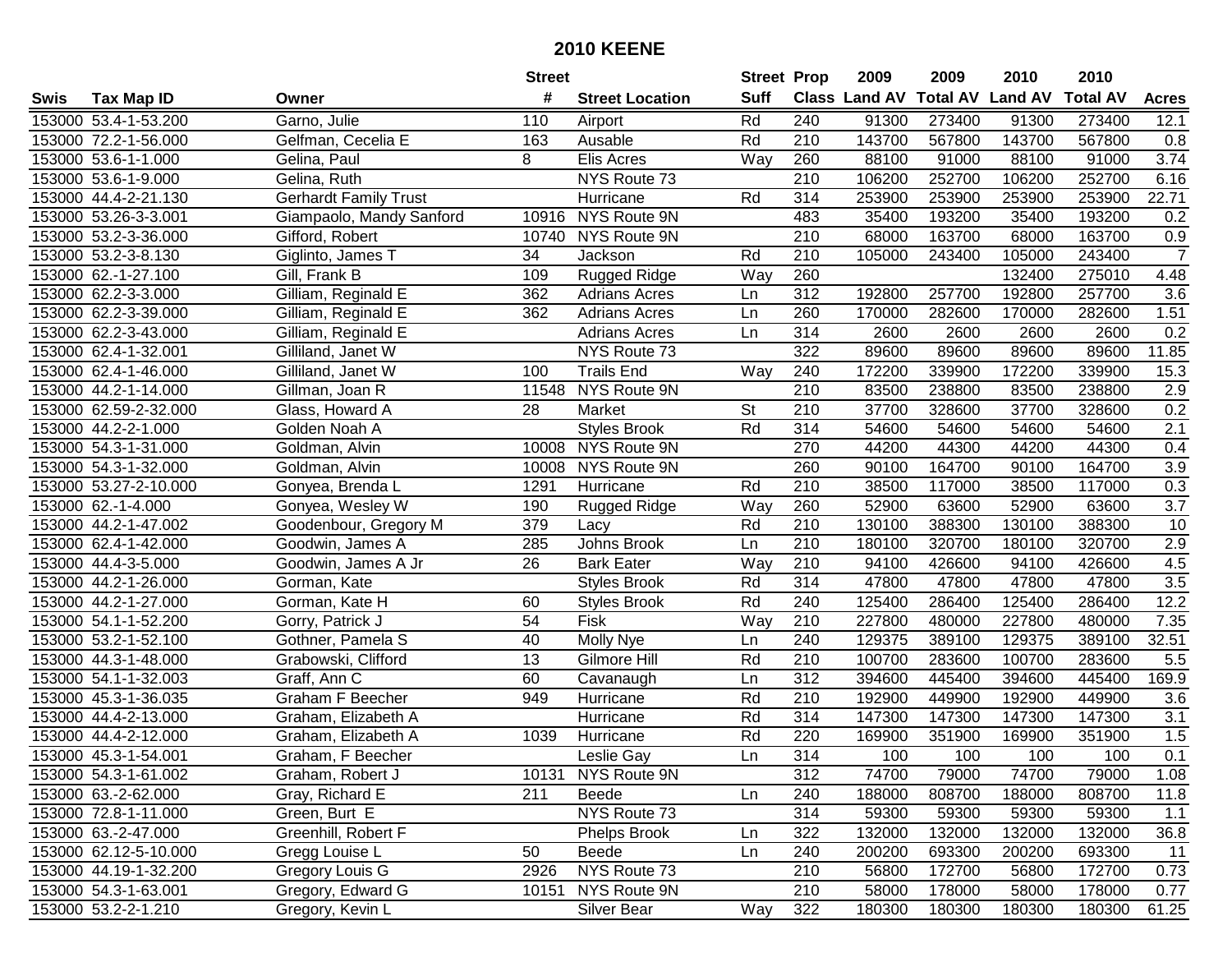|      |                       |                             | <b>Street</b> |                        | <b>Street Prop</b>       |     | 2009          | 2009                    | 2010   | 2010            |              |
|------|-----------------------|-----------------------------|---------------|------------------------|--------------------------|-----|---------------|-------------------------|--------|-----------------|--------------|
| Swis | <b>Tax Map ID</b>     | Owner                       | #             | <b>Street Location</b> | <b>Suff</b>              |     | Class Land AV | <b>Total AV Land AV</b> |        | <b>Total AV</b> | <b>Acres</b> |
|      | 153000 62.12-1-4.000  | Gregory, Louis G            | 27            | Holt                   | Rd                       | 311 | 31800         | 31800                   | 31800  | 31800           | 0.23         |
|      | 153000 72.2-1-8.000   | Griffin, William R Jr       | 1234          | NYS Route 73           |                          | 260 | 172100        | 259900                  | 172100 | 259900          | 1.7          |
|      | 153000 62.2-3-14.000  | Grinker, Joel A             | 216           | <b>Adrians Acres</b>   | Ln                       | 210 | 215800        | 356200                  | 215800 | 356200          | 5.7          |
|      | 153000 63.-2-16.100   | Groff, Amy                  |               | Stage Coach            | Way                      | 311 | 28000         | 28000                   | 28000  | 28000           | 3.2          |
|      | 153000 63.-2-79.001   | Groome, Harry C             |               | Phelps Brook           | Ln                       | 311 | 113100        | 113100                  | 113100 | 113100          | 3.95         |
|      | 153000 63.-2-70.005   | Groome, Harry C III         | 84            | Groome                 | Way                      | 312 | 213100        | 755400                  | 213100 | 755400          | 14.86        |
|      | 153000 44.3-1-35.000  | Grove, Norman               |               | <b>Alstead Hill</b>    | Ln                       | 314 | 88000         | 88000                   | 88000  | 88000           | 7.9          |
|      | 153000 53.6-1-8.000   | Gully, Nicholas A           | 3526          | NYS Route 73           |                          | 210 | 83600         | 128200                  | 83600  | 128200          | 3.6          |
|      | 153000 54.3-1-43.200  | Gundensen, Bruce            | 47            | Hurricane              | Rd                       | 240 | 124800        | 238000                  | 124800 | 238000          | 16.57        |
|      | 153000 54.1-1-42.001  | Gunderson, Warren           | 199           | Hickey                 | Ln                       | 210 | 172400        | 295600                  | 172400 | 295600          | 3.7          |
|      | 153000 53.2-1-54.002  | <b>H&amp;M Realty Trust</b> |               | Molly Nye              | Ln                       | 322 | 119300        | 119300                  | 119300 | 119300          | 33.8         |
|      | 153000 53.2-1-32.074  | <b>H&amp;M Realty Trust</b> | 10            | Keene Knolls           | Way                      | 210 | 113200        | 563900                  | 113200 | 563900          | 2.1          |
|      | 153000 62.59-4-2.000  | Haberle, Penny M            | 27            | Market                 | $\overline{\mathsf{St}}$ | 210 | 37800         | 90600                   | 37800  | 90600           | 0.2          |
|      | 153000 72.8-1-26.000  | Hackett, Malachy            |               | NYS Route 73           |                          | 314 | 5600          | 5600                    | 5600   | 5600            | 0.3          |
|      | 153000 54.3-1-8.100   | Haddad, Elias               |               | NYS Route 9N           |                          | 322 | 144400        | 144400                  | 144400 | 144400          | 43.9         |
|      | 153000 53.4-1-31.000  | Hade, William M             | 19            | Schaefer               | Rd                       | 312 | 40400         | 70700                   | 40400  | 70700           | 0.3          |
|      | 153000 53.2-1-10.114  | Hale, Edward                | 19            | Cedar Wood             | Way                      | 210 | 123600        | 635800                  | 123600 | 635800          | 8.99         |
|      | 153000 62.59-1-15.000 | Hall, Gail J                | 1819          | NYS Route 73           |                          | 210 | 18900         | 61800                   | 18900  | 61800           | 0.11         |
|      | 153000 44.19-1-10.000 | Hall, Gordon K              | 134           | Gilmore Hill           | Rd                       | 271 | 85300         | 97400                   | 85300  | 97400           | 3.2          |
|      | 153000 62.2-1-40.210  | Hall, Joan E                | 74            | <b>Bobcat Basin</b>    | Way                      | 322 | 182900        | 182900                  | 182900 | 182900          | 12.66        |
|      | 153000 63.-2-3.200    | Hall, Richard               |               | <b>Beede</b>           | Ln                       | 314 | 12900         | 12900                   | 12900  | 12900           | $\mathbf{1}$ |
|      | 153000 62.2-1-41.310  | Hall, Richard A             | 170           | Mason Young            | Ln                       | 210 | 187300        | 275000                  | 187300 | 275000          | 3.1          |
|      | 153000 62.59-2-16.000 | Hall, Richard L             | 9             | Adirondack             | <b>St</b>                | 210 | 37900         | 191000                  | 37900  | 191000          | 0.2          |
|      | 153000 62.59-1-17.000 | Hall, Richard L             | 1815          | NYS Route 73           |                          | 454 | 49900         | 247800                  | 49900  | 247800          | 0.3          |
|      | 153000 62.2-1-40.300  | Hall, Ronald C              | 240           | Mason Young            | Ln                       | 210 | 209800        | 361700                  | 209800 | 361700          | 8.89         |
|      | 153000 62.4-1-7.001   | Hall, Stephen P             | 5             | Evergreen              | Ln                       | 270 | 111600        | 114700                  | 111600 | 114700          | 4.8          |
|      | 153000 62.4-1-10.001  | Hall, Stephen R             | 1577          | NYS Route 73           |                          | 210 | 97600         | 214700                  | 97600  | 214700          | 1.1          |
|      | 153000 62.12-5-55.000 | Hall, William               | 32            | Laight Hall            | Ln                       | 260 | 98400         | 139300                  | 98400  | 139300          | 2.5          |
|      | 153000 62.12-5-47.000 | Hallinan, Edward            | 72            | Levi Lamb              | Way                      | 210 | 146300        | 257700                  | 146300 | 257700          | 5.08         |
|      | 153000 44.2-1-61.111  | Hamill, William HB          |               | Lacy                   | Rd                       | 322 | 118200        | 118200                  | 118200 | 118200          | 14.12        |
|      | 153000 44.2-1-2.000   | Hamill, William HB          | 348           | <b>Bartlett</b>        | Rd                       | 322 | 334500        | 334500                  | 334500 | 334500          | 156.5        |
|      | 153000 44.4-3-12.000  | Hamill, William HB          | 87            | Church                 | $\overline{\mathsf{St}}$ | 240 | 224800        | 596400                  | 224800 | 596400          | 69.4         |
|      | 153000 62.2-2-11.000  | Hamilton, Heidi B           |               | NYS Route 73           |                          | 311 | 67400         | 67400                   | 67400  | 67400           | 4.1          |
|      | 153000 62.59-1-10.000 | Hamilton, Lewis T           | 13            | Wildflower             | Way                      | 210 | 59200         | 265500                  | 59200  | 265500          | 0.5          |
|      | 153000 62.59-1-11.000 | Hamilton, Lewis T           |               | Adirondack             | St                       | 311 | 1900          | 1900                    | 1900   | 1900            | 0.24         |
|      | 153000 62.12-1-25.000 | Hamilton, Linda             | 13            | Mason Young            | Ln                       | 210 | 67000         | 365300                  | 67000  | 365300          | 0.6          |
|      | 153000 53.26-2-7.100  | Hamilton, Pamela            | 2842          | NYS Route 73           |                          | 210 | 42600         | 174000                  | 42600  | 174000          | 0.37         |
|      | 153000 44.2-1-58.200  | Hanlon, Ann O               |               | Limekiln               | Rd                       | 322 | 94400         | 94400                   | 94400  | 94400           | 11.9         |
|      | 153000 44.2-1-58.100  | Hanlon, Ann O               | 137           | Limekiln               | Rd                       | 260 | 114400        | 402200                  | 114400 | 402200          | 28.25        |
|      | 153000 62.2-1-35.000  | Hannay, Felicity            | 85            | Old Sugar              | Way                      | 260 | 204700        | 308500                  | 204700 | 308500          | 5.9          |
|      | 153000 63.-2-52.000   | Hanson, Allen               | 42            | Raven                  | Way                      | 312 | 22000         | 23700                   | 22000  | 23700           | $\mathbf{1}$ |
|      | 153000 62.2-1-24.000  | Hardin, Douglas R           | 97            | Porter Mill            | Way                      | 312 | 340000        | 341700                  | 340000 | 341700          | 173.6        |
|      |                       |                             |               |                        |                          |     |               |                         |        |                 |              |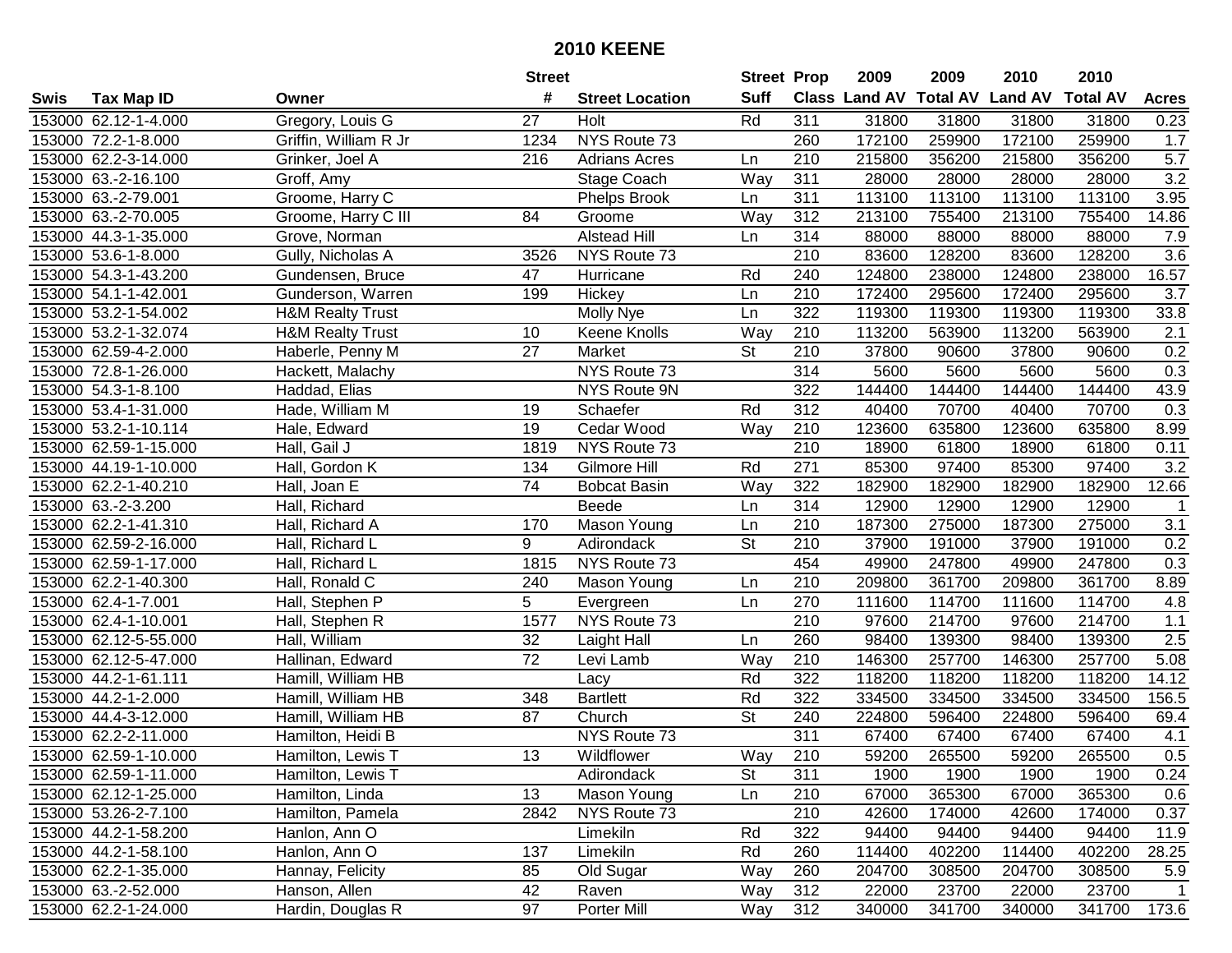|      |                       |                                   | <b>Street</b>  |                        | <b>Street Prop</b> |                  | 2009                 | 2009            | 2010           | 2010            |                 |
|------|-----------------------|-----------------------------------|----------------|------------------------|--------------------|------------------|----------------------|-----------------|----------------|-----------------|-----------------|
| Swis | <b>Tax Map ID</b>     | Owner                             | #              | <b>Street Location</b> | Suff               |                  | <b>Class Land AV</b> | <b>Total AV</b> | <b>Land AV</b> | <b>Total AV</b> | <b>Acres</b>    |
|      | 153000 62.12-1-33.000 | Hart, Kathleen S                  | 1835           | NYS Route 73           |                    | 210              | 37900                | 236400          | 37900          | 236400          | 0.2             |
|      | 153000 44.4-2-25.200  | Hartson, Ann D                    | 32             | Corvette               | Dr                 | 220              | 227300               | 481500          | 227300         | 481500          | 8.4             |
|      | 153000 53.2-1-11.310  | Hartson, Michael                  |                | Fairview               | Way                | 311              | 47700                | 47700           | 47700          | 47700           | 4.03            |
|      | 153000 54.3-1-39.000  | Hartson, Michael A                | 10             | Bear Brook             | Way                | 312              | 94600                | 102800          | 94600          | 102800          | 8.2             |
|      | 153000 54.3-1-40.000  | Hartson, Michael A                | $\overline{2}$ | Bear Brook             | Way                | 210              | 44300                | 134900          | 44300          | 134900          | 0.5             |
|      | 153000 53.27-3-4.001  | Hartson, Michael A                | 10883          | NYS Route 9N           |                    | $\overline{210}$ | 76200                | 180900          | 76200          | 180900          | 1.8             |
|      | 153000 62.4-1-28.001  | Harvey Lynda M                    | $\overline{7}$ | <b>Rushing Brook</b>   | Way                | 210              | 59200                | 194100          | 59200          | 194100          | 0.5             |
|      | 153000 72.8-1-20.000  | Harvey, Carl                      | 31             | St Huberts             | Rd                 | 210              | 92000                | 204700          | 92000          | 204700          | 0.9             |
|      | 153000 53.2-2-4.100   | Haskins, Thomas L                 | 10             | Peaceful               | Way                | 210              | 83600                | 150500          | 83600          | 150500          | 3.42            |
|      | 153000 54.3-1-45.001  | Haven Hunting Club Inc            |                | 10145 NYS Route 9N     |                    | 260              | 51400                | 82740           | 51400          | 82740           | 0.6             |
|      | 153000 72.2-1-55.000  | Hawkey, Joan H                    | 20             | Adler                  | Way                | 260              | 186200               | 561200          | 186200         | 561200          | $\sqrt{3}$      |
|      | 153000 45.3-1-46.002  | Haws, Jan W                       | 85             | Leslie Gay             | Ln                 | 260              | 301900               | 496300          | 301900         | 496300          | 14.4            |
|      | 153000 45.3-1-47.100  | Haws, Jan W                       |                | Leslie Gay             | Ln                 | 314              | 108100               | 108100          | 108100         | 108100          | 1.5             |
|      | 153000 45.3-1-47.200  | Haws, Jan W                       | 62             | Leslie Gay             | Ln                 | 210              | 249300               | 475600          | 249300         | 557860          | 8.36            |
|      | 153000 62.2-3-44.002  | Hay, Taylor S                     | 285            | <b>Adrians Acres</b>   | Ln                 | 210              | 217400               | 471600          | 217400         | 471600          | 5.81            |
|      | 153000 54.3-1-10.210  | Hayden, James B                   | 309            | Hurricane              | Rd                 | 240              | 265900               | 419700          | 265900         | 419700          | 13.6            |
|      | 153000 53.2-1-11.110  | Hayden, Jane O                    | 10861          | NYS Route 9N           |                    | 473              | 88500                | 286900          | 88500          | 286900          | 5.46            |
|      | 153000 53.-1-17.000   | Heald, Frank E                    | 84             | Hedgehog               | Way                | 322              | 96800                | 96800           | 96800          | 96800           | 48.4            |
|      | 153000 62.59-4-6.000  | Heald, Harold P                   | 15             | Maple Tree             | Way                | 210              | 108400               | 212000          | 108400         | 212000          | 2.5             |
|      | 153000 45.3-1-49.002  | Healy, Holly B                    | 32             | Leslie Gay             | Ln                 | 260              | 293200               | 370000          | 293200         | 370000          | 10.59           |
|      | 153000 45.3-1-19.000  | Healy, Holly B                    |                | Hurricane              | Rd                 | 314              | 2300                 | 2300            | 2300           | 2300            | 0.2             |
|      | 153000 62.2-1-28.000  | Healy, Patricia M                 | 63             | Airport                | Rd                 | 210              | 106500               | 257900          | 106500         | 257900          | 5.7             |
|      | 153000 62.12-1-32.000 | Hendrickson, Cornelius            | 1829           | NYS Route 73           |                    | 210              | 59200                | 350500          | 59200          | 350500          | 0.5             |
|      | 153000 53.6-1-5.112   | Hertzberg Steven                  |                | NYS Route 73           |                    | 322              | 99600                | 99600           | 99600          | 99600           | 19.81           |
|      | 153000 44.3-1-36.200  | Hess, James C                     |                | Gilmore Hill           | Rd                 | 314              | 54000                | 54000           | 54000          | 54000           | $\sqrt{2}$      |
|      | 153000 54.3-1-3.000   | Heyne Roberta M                   | 72             | Schaefer               | Rd                 | 312              | 167100               | 200400          | 167100         | 200400          | 6.16            |
|      | 153000 53.2-3-41.001  | Hickey, Robert A                  | 10862          | NYS Route 9N           |                    | 280              | 75500                | 405000          | 75500          | 405000          | 1.2             |
|      | 153000 44.3-1-45.000  | Hickey, Thomas L                  | 3288           | NYS Route 73           |                    | 210              | 95300                | 233700          | 95300          | 233700          | 4.49            |
|      | 153000 53.26-2-1.111  | High Peaks Development LLC        | 2856           | NYS Route 73           |                    | 220              | 41100                | 163100          | 41100          | 163100          | 0.61            |
|      | 153000 53.26-1-3.100  | High Peaks Development LLC        | 2861           | NYS Route 73           |                    | $\overline{210}$ | 68800                | 253600          | 68800          | 253600          | 0.62            |
|      | 153000 53.26-1-3.200  | <b>High Peaks Development LLC</b> | 2859           | NYS Route 73           |                    | $\overline{210}$ | 25600                | 86000           | 25600          | 86000           | 0.38            |
|      | 153000 36.-2-9.100    | <b>Highlands Farmers LP</b>       |                | Glen                   | Rd                 | 322              | 36200                | 36200           | 36200          | 36200           | 17.45           |
|      | 153000 36.-2-9.300    | <b>Highlands Farmers LP</b>       |                | <b>Styles Brook</b>    | Rd                 | $\overline{311}$ | 5100                 | 5100            | 5100           | 5100            | 0.2             |
|      | 153000 36.-2-12.100   | <b>Highlands Farmers LP</b>       |                | <b>Styles Brook</b>    | Rd                 | 910              | 44000                | 44000           | 44000          | 44000           | $\overline{20}$ |
|      | 153000 36.-2-10.100   | <b>Highlands Farmers LP</b>       |                | Glen                   | Rd                 | 322              | 29000                | 29000           | 29000          | 29000           | 20              |
|      | 153000 36.-2-11.100   | <b>Highlands Farmers LP</b>       | 400            | <b>Styles Brook</b>    | Rd                 | 322              | 38500                | 38500           | 38500          | 38500           | 17.5            |
|      | 153000 44.2-1-33.100  | <b>Highlands Farmers LP</b>       |                | Irish Hill             | Ln                 | 322              | 35000                | 35000           | 35000          | 35000           | 25.8            |
|      | 153000 45.-2-3.000    | <b>Highlands Farmers LP</b>       | 98             | OConnell               | Ln                 | 240              | 370700               | 637700          | 370700         | 637700 176.01   |                 |
|      | 153000 36.-2-14.000   | <b>Highlands Farmers LP</b>       |                | <b>Styles Brook</b>    | Rd                 | 314              | 97300                | 97300           | 97300          | 97300           | 8.6             |
|      | 153000 45.-2-1.000    | <b>Highlands Farmers LP</b>       |                | <b>Styles Brook</b>    | Rd                 | 322              | 87400                | 87400           | 87400          | 87400           | 17              |
|      | 153000 45.-2-23.000   | <b>Highlands Farmers LP</b>       |                | <b>Styles Brook</b>    | Rd                 | 322              | 234600               | 234600          | 234600         | 234600          | 200             |
|      | 153000 45.-2-2.000    | <b>Highlands Farmers LP</b>       |                | <b>Styles Brook</b>    | Rd                 | 322              | 183400               | 183400          | 183400         | 183400          | 97.3            |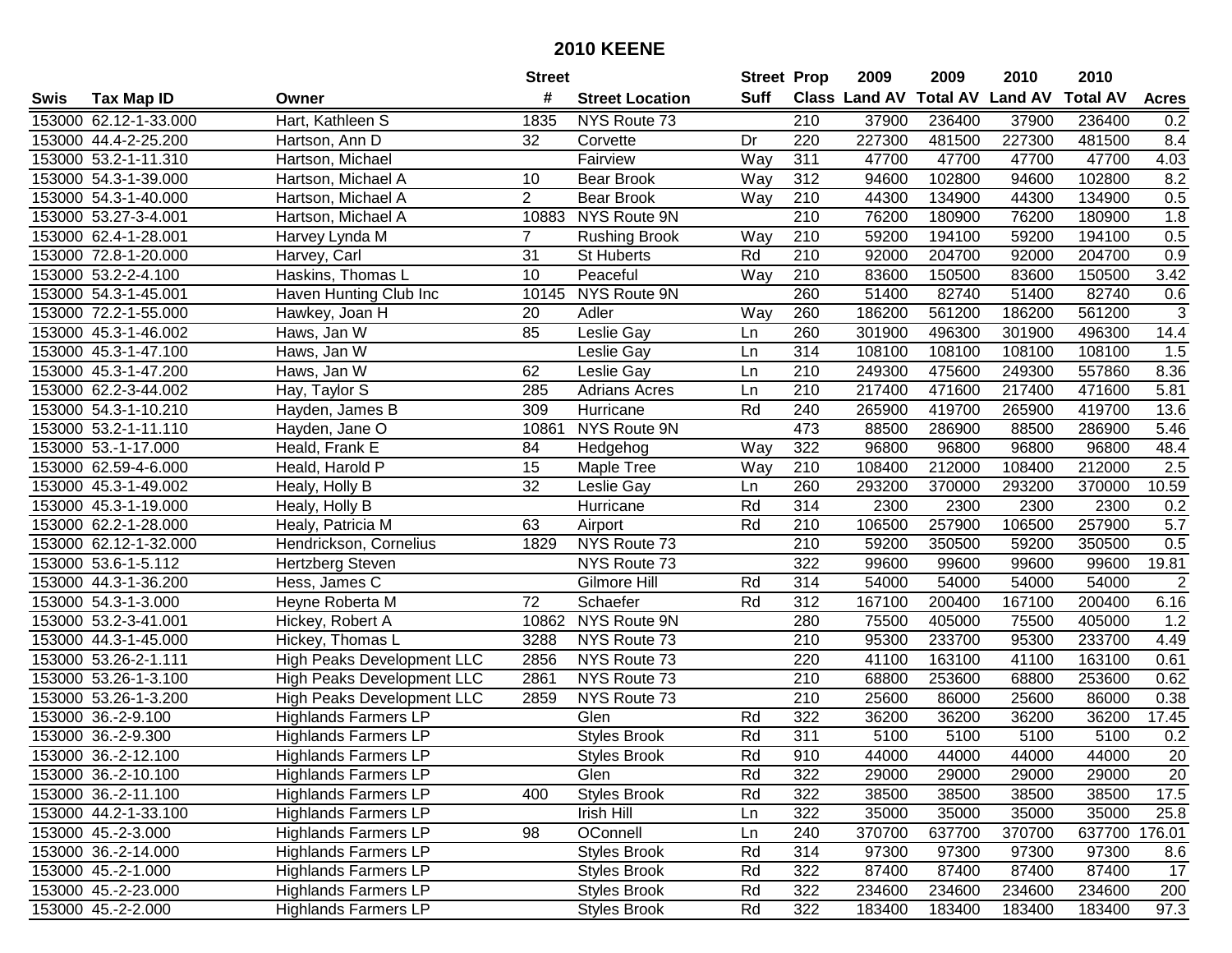|      |                       |                             | <b>Street</b>  |                        | <b>Street Prop</b> |                  | 2009                 | 2009            | 2010           | 2010            |                |
|------|-----------------------|-----------------------------|----------------|------------------------|--------------------|------------------|----------------------|-----------------|----------------|-----------------|----------------|
| Swis | <b>Tax Map ID</b>     | Owner                       | #              | <b>Street Location</b> | <b>Suff</b>        |                  | <b>Class Land AV</b> | <b>Total AV</b> | <b>Land AV</b> | <b>Total AV</b> | <b>Acres</b>   |
|      | 153000 45.-2-16.000   | <b>Highlands Farmers LP</b> |                | <b>Styles Brook</b>    | Rd                 | 314              | 34400                | 34400           | 34400          | 34400           | 10             |
|      | 153000 45.-2-15.000   | <b>Highlands Farmers LP</b> |                | <b>Styles Brook</b>    | Rd                 | 240              | 395600               | 1234700         | 395600         | 1234700         | 176            |
|      | 153000 45.-2-4.000    | <b>Highlands Farmers LP</b> | 35             | OConnell               | Ln                 | 240              | 314700               | 956900          | 314700         | 956900          | 160            |
|      | 153000 45.-2-13.000   | <b>Highlands Farmers LP</b> |                | Glen                   | Rd                 | 322              | 140500               | 140500          | 140500         | 140500          | 120            |
|      | 153000 45.-2-12.000   | <b>Highlands Farmers LP</b> |                | <b>Styles Brook</b>    | Rd                 | 322              | 140500               | 140500          | 140500         | 140500          | 120            |
|      | 153000 45.-2-5.000    | <b>Highlands Farmers LP</b> |                | McDonald               | Ln                 | 322              | 304900               | 304900          | 304900         | 304900          | 170            |
|      | 153000 62.15-1-2.000  | Hillock, Carol J            | 38             | Interbrook             | Ln                 | 260              | 109700               | 205400          | 109700         | 205400          | 0.5            |
|      | 153000 62.12-5-52.000 | Hitchcock, Charlotte R      |                | NYS Route 73           |                    | 314              | 103600               | 103600          | 103600         | 103600          | 3.85           |
|      | 153000 54.1-1-53.000  | Hoar Andrew                 | $\overline{2}$ | Fisk                   | Way                | 311              | 223000               | 223000          | 223000         | 223000          | 9.77           |
|      | 153000 54.1-1-19.001  | Hoar, Andrew                |                | Hickey                 | Ln                 | 311              | 208300               | 208300          | 208300         | 208300          | 8              |
|      | 153000 54.1-1-25.000  | Hoar, Martha                | 179            | Hickey                 | Ln                 | 240              | 284100               | 711300          | 284100         | 711300          | 52.7           |
|      | 153000 53.2-3-28.000  | Hoar, Martha JB             |                | Hickey                 | Ln                 | 314              | 69800                | 69800           | 69800          | 69800           | 9.8            |
|      | 153000 63.-2-72.100   | Hoffman, Edward L Jr        |                | <b>Phelps Brook</b>    | Ln                 | 322              | 140600               | 140600          | 140600         | 140600          | 31.03          |
|      | 153000 53.27-1-5.000  | Holbrook, Michael P         | 19             | <b>Bucks</b>           | Ln                 | 210              | 40400                | 97000           | 40400          | 97000           | 0.3            |
|      | 153000 44.3-1-27.001  | Holmes, David C             | 3344           | NYS Route 73           |                    | 210              | 41500                | 110700          | 41500          | 110700          | 0.4            |
|      | 153000 54.1-1-49.100  | Holmes, David W             | 13             | Cavanaugh              | Ln                 | 210              | 218100               | 481100          | 218100         | 481100          | 8.53           |
|      | 153000 62.2-1-29.000  | Holt Cemetery               | 59             | Airport                | Rd                 | 695              | 15100                | 15100           | 15100          | 15100           | 0.3            |
|      | 153000 54.1-1-18.000  | Hooker, Jonathan B          |                | Hurricane              | Rd                 | 322              | 220500               | 220500          | 220500         | 220500          | 47.2           |
|      | 153000 54.1-1-28.000  | Hooker, Jonathan B          | 722            | Hurricane              | Rd                 | 260              | 439100               | 637900          | 439100         | 637900          | 159.3          |
|      | 153000 62.2-3-15.100  | Hopkins, Judith F           |                | <b>Adrians Acres</b>   | Ln                 | 314              | 157600               | 157600          | 157600         | 157600          | 4.04           |
|      | 153000 62.2-3-20.001  | Hopkins, Judith F           | 200            | <b>Adrians Acres</b>   | Ln                 | 210              | 218000               | 560000          | 218000         | 560000          | 5.9            |
|      | 153000 63.-2-80.001   | Hopper, Arthur F III        | 338            | Jim Estes              | Way                | 240              | 206700               | 962600          | 206700         | 962600          | 11.24          |
|      | 153000 54.3-1-29.000  | House, Diana C              | 9990           | NYS Route 9N           |                    | 210              | 93800                | 210000          | 93800          | 235200          | 3.9            |
|      | 153000 62.12-5-6.000  | House, Kathryn V            | 1906           | NYS Route 73           |                    | 210              | 89900                | 239200          | 89900          | 239200          | 1.3            |
|      | 153000 54.3-1-28.000  | House, Lawrence F           | 9992           | NYS Route 9N           |                    | 210              | 104200               | 204000          | 104200         | 204000          | 5.4            |
|      | 153000 62.12-1-10.000 | House, Lawrence F           | 1959           | NYS Route 73           |                    | 210              | 120300               | 279200          | 120300         | 279200          | 6.9            |
|      | 153000 53.27-3-8.370  | Housing Assistance Program  |                | NYS Route 9N           |                    | 311              | 14200                | 14200           | 14200          | 14200           | 0.3            |
|      | 153000 53.27-3-8.360  | Housing Assistance Program  |                | NYS Route 9N           |                    | 311              | 11400                | 11400           | 11400          | 11400           | 0.24           |
|      | 153000 53.27-3-8.380  | Housing Assistance Program  |                | NYS Route 9N           |                    | 311              | 5700                 | 5700            | 5700           | 5700            | 0.12           |
|      | 153000 53.27-3-8.310  | Housing Assistance Program  |                | NYS Route 9N           |                    | $\overline{311}$ | 14700                | 14700           | 14700          | 14700           | 0.31           |
|      | 153000 53.27-3-8.320  | Housing Assistance Program  |                | NYS Route 9N           |                    | $\overline{311}$ | 9900                 | 9900            | 9900           | 9900            | 0.21           |
|      | 153000 53.27-3-8.350  | Housing Assistance Program  |                | NYS Route 9N           |                    | 311              | 11400                | 11400           | 11400          | 11400           | 0.24           |
|      | 153000 53.27-3-8.330  | Housing Assistance Program  |                | NYS Route 9N           |                    | 311              | 11400                | 11400           | 11400          | 11400           | 0.24           |
|      | 153000 53.27-3-8.340  | Housing Assistance Program  |                | NYS Route 9N           |                    | 311              | 11400                | 11400           | 11400          | 11400           | 0.24           |
|      | 153000 72.8-1-6.001   | Houston, Barbara F          | 126            | Deer Brook             | Way                | 240              | 262700               | 1199500         | 262700         | 1199500         | 19             |
|      | 153000 62.15-1-14.000 | Howley, M Mavin             | 138            | Johns Brook            | Ln                 | 260              | 173800               | 305300          | 173800         | 305300          | 2.34           |
|      | 153000 62.59-4-4.000  | Huchro, Frank Jr            | 21             | Market                 | <b>St</b>          | 210              | 43600                | 245100          | 43600          | 245100          | 0.23           |
|      | 153000 62.12-1-7.200  | Hudson, John                | 9              | Holt                   | Rd                 | 270              | 49700                | 61900           | 49700          | 61900           | 0.3            |
|      | 153000 63.-2-17.000   | Hudson, Robert              | 198            | Stage Coach            | Way                | 312              | 43500                | 47000           | 43500          | 47000           | $\overline{1}$ |
|      | 153000 62.16-5-28.000 | Hudson, Robert W            | 1656           | NYS Route 73           |                    | 210              | 37900                | 128500          | 37900          | 128500          | 0.2            |
|      | 153000 53.27-1-9.000  | Hughes, Anita S             |                | 10902 NYS Route 9N     |                    | 210              | 49400                | 265100          | 49400          | 265100          | 0.6            |
|      | 153000 53.6-1-3.000   | Hull, David                 | 3453           | NYS Route 73           |                    | 260              | 49500                | 67300           | 49500          | 67300           | $\overline{1}$ |
|      |                       |                             |                |                        |                    |                  |                      |                 |                |                 |                |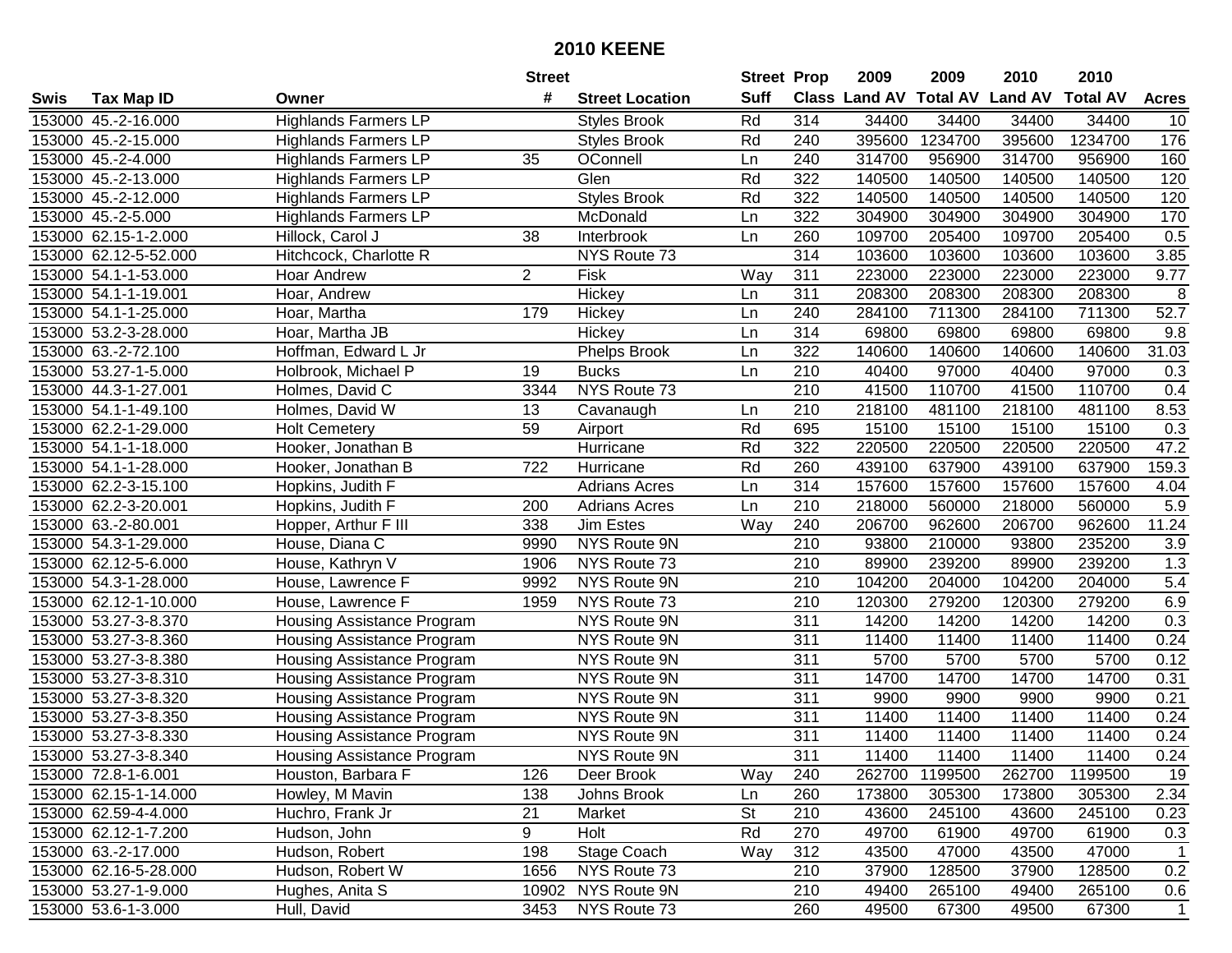|      |                       |                             | <b>Street</b>   |                        | <b>Street Prop</b> |                  | 2009   | 2009   | 2010                           | 2010            |                |
|------|-----------------------|-----------------------------|-----------------|------------------------|--------------------|------------------|--------|--------|--------------------------------|-----------------|----------------|
| Swis | <b>Tax Map ID</b>     | Owner                       | #               | <b>Street Location</b> | <b>Suff</b>        |                  |        |        | Class Land AV Total AV Land AV | <b>Total AV</b> | <b>Acres</b>   |
|      | 153000 53.4-1-7.000   | <b>Hulls Falls Cemetery</b> |                 | <b>Hulls Falls</b>     | Rd                 | 695              | 3600   | 3600   | 3600                           | 3600            | 0.07           |
|      | 153000 53.2-3-5.001   | Humphrey, Steven            | 175             | Jackson                | Rd                 | 210              | 233900 | 470600 | 233900                         | 470600          | 8.12           |
|      | 153000 62.16-5-19.000 | Hurlburt, Brad M            | 1816            | NYS Route 73           |                    | 210              | 42500  | 240400 | 42500                          | 240400          | 0.32           |
|      | 153000 54.1-1-1.400   | Hutchins, Elizabeth E       |                 | Jackson                | Rd                 | 322              | 194250 | 194250 | 194250                         | 194250          | 11             |
|      | 153000 54.1-1-1.300   | Hutchins, Frederick J       |                 | Jackson                | Rd                 | 322              | 120750 | 120750 | 120750                         | 120750          | 13             |
|      | 153000 54.1-1-1.200   | Hutchins, John S            |                 | Jackson                | Rd                 | 322              | 99750  | 99750  | 99750                          | 99750           | 11             |
|      | 153000 54.1-1-6.000   | Hutchins, John S            | 282             | Jackson                | Rd                 | 240              | 200000 | 246750 | 200000                         | 246750          | 14.3           |
|      | 153000 54.1-1-1.100   | Hutchins, John S            | 236             | Jackson                | Rd                 | 260              | 307000 | 551250 | 307000                         | 551250          | 16.1           |
|      | 153000 45.3-1-25.000  | Hutchinson, John E IV       |                 | Hurricane              | Rd                 | 322              | 221600 | 221600 | 221600                         | 221600          | 11.7           |
|      | 153000 45.3-1-29.100  | Hutchinson, John E IV       |                 | Hurricane              | Rd                 | 322              | 189000 | 189000 | 189000                         | 189000          | 31.8           |
|      | 153000 53.-1-15.200   | Hyams, Ira L                | 84              | Nordic Run             | Way                | 210              | 109000 | 385300 | 109000                         | 385300          | 8.22           |
|      | 153000 62.12-5-24.000 | Hyson, Christopher P        | 84              | <b>Beede</b>           | Ln                 | 210              | 152000 | 403800 | 152000                         | 403800          | 5.72           |
|      | 153000 53.4-1-41.002  | Hyson, Christopher P        |                 | NYS Route 73           |                    | 912              | 136900 | 136900 | 136900                         | 136900          | 107            |
|      | 153000 72.2-1-35.001  | Iglehart, St Huberts        | 9               | Adler                  | Way                | 210              | 135800 | 919500 | 135800                         | 919500          | 0.74           |
|      | 153000 62.12-5-68.000 | Ignatuk, Wayne R            | 1876            | NYS Route 73           |                    | 210              | 37600  | 112000 | 37600                          | 112000          | 0.2            |
|      | 153000 62.12-5-7.000  | Interbrook Inc              | 1900            | NYS Route 73           |                    | 484              | 109100 | 182300 | 109100                         | 182300          | 1.49           |
|      | 153000 62.12-5-66.000 | Interbrook Inc              | 1866            | NYS Route 73           |                    | 484              | 85600  | 438200 | 85600                          | 438200          | 0.8            |
|      | 153000 53.4-1-51.003  | Inwood Meadows LLC          | 35              | <b>Hulls Falls</b>     | Rd                 | 240              | 311400 | 683700 | 311400                         | 683700          | 194.14         |
|      | 153000 53.-1-2.130    | Irrera, Michael J           | 53              | <b>Brown Mountain</b>  | Way                | 210              | 104500 | 454200 | 104500                         | 454200          | 6.1            |
|      | 153000 62.12-5-18.000 | Isham, Gavin B              | 56              | <b>Beede</b>           | Ln                 | 210              | 99100  | 163000 | 51700                          | 343000          | 1.3            |
|      | 153000 53.-1-28.000   | Izzo, William A Jr          |                 | <b>Brown Mountain</b>  | Way                | 314              | 96700  | 96700  | 96700                          | 96700           | 8.5            |
|      | 153000 44.3-1-63.100  | Izzo, William A Jr          | 3317            | NYS Route 73           |                    | 415              | 87300  | 362000 | 87300                          | 362000          | 2.02           |
|      | 153000 62.2-3-54.200  | Jackson, Virginia R         |                 | <b>Adrians Acres</b>   | Ln                 | 311              | 120900 | 120900 | 120900                         | 120900          | 3.5            |
|      | 153000 62.2-3-57.001  | Jackson, Virginia R         |                 | <b>Adrians Acres</b>   | Ln                 | 311              | 30100  | 30100  | 30100                          | 30100           | 2.75           |
|      | 153000 62.2-3-1.003   | Jackson, Virginia R         | 384             | <b>Adrians Acres</b>   | Ln                 | 260              | 289800 | 513700 | 289800                         | 513700          | 8.75           |
|      | 153000 54.1-1-52.120  | Jacobson, Erik              | 84              | Hickey                 | Ln                 | 210              | 155600 | 331300 | 155600                         | 331300          | 3.46           |
|      | 153000 53.-1-7.000    | James, Judy R               | 3354            | NYS Route 73           |                    | 280              | 12000  | 27000  | 89100                          | 151400          | 0.4            |
|      | 153000 72.2-1-50.000  | Janeway, Harold W           | 10              | Felsenheim             | Way                | 260              | 175300 | 458600 | 175300                         | 458600          | $\sqrt{2}$     |
|      | 153000 45.3-1-65.100  | Jaques, Brad M              |                 | Geiser                 | Way                | 311              | 62100  | 62100  | 62100                          | 62100           | 5.2            |
|      | 153000 54.3-1-10.220  | Jaques, Elizabeth W         | 200             | Schaefer               | Rd                 | 210              | 164600 | 537200 | 164600                         | 537200          | 4.79           |
|      | 153000 62.-1-15.000   | Jaques, George              | $\overline{71}$ | Nimrod                 | TrI                | 260              | 73900  | 151400 | 73900                          | 151400          | $\overline{1}$ |
|      | 153000 62.2-3-46.000  | Jaques, George L            | 11              | <b>Rugged Ridge</b>    | Way                | 260              | 248400 | 531300 | 248400                         | 531300          | 7.9            |
|      | 153000 62.12-1-30.000 | Jaques, George L            | 1845            | NYS Route 73           |                    | $\overline{210}$ | 100100 | 425100 | 100100                         | 425100          | 1.46           |
|      | 153000 62.12-1-36.200 | Jaques, George L            |                 | NYS Route 73           |                    | 311              | 22200  | 22200  | 22200                          | 22200           | 0.37           |
|      | 153000 62.12-1-31.000 | Jaques, George L            | 1839            | NYS Route 73           |                    | 210              | 92300  | 103900 | 92300                          | 103900          | 0.94           |
|      | 153000 62.16-5-31.001 | Jeffers, Gregory            | 1778            | NYS Route 73           |                    | 483              | 19000  | 243600 | 19000                          | 243600          | 0.1            |
|      | 153000 54.1-1-5.063   | Jeffers, Gregory            | 20              | Dart Brook             | Way                | 210              | 209300 | 738600 | 209300                         | 738600          | 4.19           |
|      | 153000 62.12-1-35.000 | Jeffers, Gregory E          | 1823            | NYS Route 73           |                    | 210              | 37600  | 88500  | 37600                          | 88500           | 0.2            |
|      | 153000 53.2-3-13.000  | Jeffrey, Linda R            |                 | Jackson                | Rd                 | 314              | 147300 | 147300 | 147300                         | 147300          | 3.1            |
|      | 153000 36.-2-6.200    | Jennerjahn, Ann M           |                 | Glen                   | Rd                 | 311              | 67500  | 67500  | 67500                          | 67500           | 7.61           |
|      | 153000 36.-2-6.300    | Jennerjahn, Hans P          |                 | Glen                   | Rd                 | 311              | 85900  | 85900  | 85900                          | 85900           | 11.83          |
|      | 153000 36.-2-6.110    | Jennerjahn, Hans P          |                 | Glen                   | Rd                 | 912              | 231900 | 320400 | 231900                         | 320400          | 80.46          |
|      |                       |                             |                 |                        |                    |                  |        |        |                                |                 |                |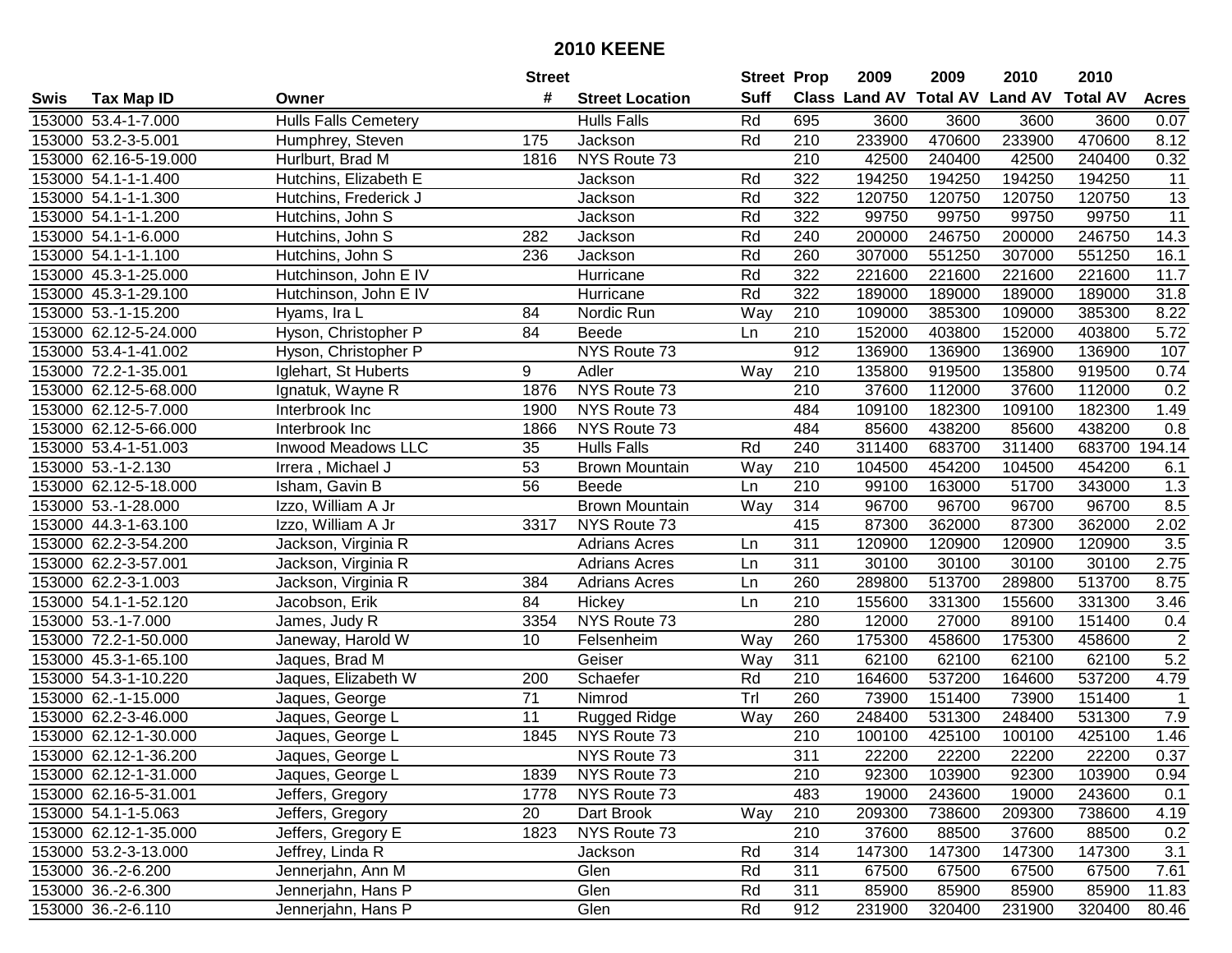|      |                       |                               | <b>Street</b> |                        | <b>Street Prop</b>       |     | 2009          | 2009            | 2010           | 2010            |                  |
|------|-----------------------|-------------------------------|---------------|------------------------|--------------------------|-----|---------------|-----------------|----------------|-----------------|------------------|
| Swis | <b>Tax Map ID</b>     | Owner                         | #             | <b>Street Location</b> | <b>Suff</b>              |     | Class Land AV | <b>Total AV</b> | <b>Land AV</b> | <b>Total AV</b> | <b>Acres</b>     |
|      | 153000 54.3-2-8.000   | Jewett, Edward L              |               | NYS Route 9N           |                          | 322 | 229500        | 229500          | 229500         | 229500          | 12.3             |
|      | 153000 53.2-3-11.000  | Jewett, Ellen                 |               | Jackson                | Rd                       | 314 | 126400        | 126400          | 19000          | 19000           | 1.4              |
|      | 153000 53.27-2-4.016  | Jewett, Freeborne G Jr        | 1249          | Hurricane              | Rd                       | 260 | 43900         | 76900           | 73100          | 105000          | 0.49             |
|      | 153000 62.59-3-3.000  | Joannette, Ernest R           | 65            | Market                 | <b>St</b>                | 210 | 59100         | 219200          | 59100          | 219200          | 0.5              |
|      | 153000 62.59-3-4.000  | Joannette, Monique T          |               | Market                 | <b>St</b>                | 311 | 35400         | 35400           | 35400          | 35400           | 0.2              |
|      | 153000 62.-1-20.001   | Johantgen, Peter F            | 409           | <b>Adrians Acres</b>   | Ln                       | 312 | 36000         | 40500           | 36000          | 40500           | 3.58             |
|      | 153000 63.-2-77.001   | Johnson, Maryellie K          | 16            | <b>Bushnell</b>        | Way                      | 311 | 103200        | 103200          | 103200         | 103200          | $\overline{2.8}$ |
|      | 153000 63.-2-54.001   | Johnson, Maryellie K          |               | Phelps Brook           | Ln                       | 210 | 130600        | 960900          | 130600         | 960900          | 2.55             |
|      | 153000 44.2-1-45.120  | Johnson, Stephen P            |               | Irish Hill             | Ln                       | 322 | 81100         | 81100           | 81100          | 81100           | $\overline{12}$  |
|      | 153000 62.59-4-14.000 | Johnston Cynthia F            | 1755          | NYS Route 73           |                          | 210 | 82500         | 348000          | 82500          | 348000          | 0.8              |
|      | 153000 45.3-1-45.000  | Jones, Alfred                 |               | Leslie Gay             | Ln                       | 314 | 3400          | 3400            | 3400           | 3400            | 0.62             |
|      | 153000 45.3-1-44.000  | Jones, Alfred                 |               | Leslie Gay             | Ln                       | 314 | 137600        | 137600          | 137600         | 137600          | 3.61             |
|      | 153000 45.3-1-43.000  | Jones, Alfred W               |               | Leslie Gay             | Ln                       | 314 | 153900        | 153900          | 153900         | 153900          | 5.28             |
|      | 153000 45.3-1-42.000  | Jones, Alfred W               |               | Leslie Gay             | Ln                       | 314 | 9700          | 9700            | 9700           | 9700            | 1.75             |
|      | 153000 45.3-1-33.076  | Jones, Alfred W               | 80            | Leslie Gay             | Ln                       | 240 | 269100        | 499200          | 269100         | 499200          | 59.91            |
|      | 153000 44.3-1-20.000  | Jones, T Stephen              | 378           | <b>Alstead Hill</b>    | Ln                       | 260 | 98900         | 151500          | 98900          | 151500          | 8.71             |
|      | 153000 62.15-1-21.000 | Jordan, Henrietta B           | 8             | Gibson                 | Way                      | 210 | 123800        | 306700          | 123800         | 306700          | 0.63             |
|      | 153000 44.4-2-36.120  | Jubin, Arthur V               |               | <b>NYS Route 9N</b>    |                          | 314 | 104800        | 104800          | 104800         | 104800          | 10.7             |
|      | 153000 62.15-1-1.000  | Juckett, Carolyn H            |               | Interbrook             | Ln                       | 311 | 1600          | 1600            | 1600           | 1600            | 0.15             |
|      | 153000 62.59-2-42.000 | Juckett, Edwin H              |               | Market                 | <b>St</b>                | 312 | 46300         | 49400           | 46300          | 49400           | 0.4              |
|      | 153000 62.59-2-41.000 | Juckett, Edwin H              | 44            | Market                 | St                       | 210 | 49700         | 275900          | 49700          | 275900          | 0.3              |
|      | 153000 62.59-1-6.000  | Kalnajs, Leslie               | 44            | Adirondack             | <b>St</b>                | 260 | 155800        | 324300          | 155800         | 324300          | $\boldsymbol{9}$ |
|      | 153000 53.-1-2.140    | Kaltenbach, Gary              | 73            | <b>Brown Mountain</b>  | Way                      | 210 | 104500        | 490400          | 104500         | 490400          | 6.1              |
|      | 153000 62.16-5-26.000 | Kaufman, Barbara              | 36            | Ranney                 | Way                      | 260 | 144600        | 224800          | 144600         | 224800          | 11.7             |
|      | 153000 62.16-5-29.000 | Kaufman, Peter                |               | NYS Route 73           |                          | 314 | 10100         | 10100           | 10100          | 10100           | 1.2              |
|      | 153000 53.6-1-10.000  | Kavner, David                 | 3492          | NYS Route 73           |                          | 260 | 74100         | 130800          | 74100          | 130800          | 0.9              |
|      | 153000 44.4-3-16.000  | Keenan, Edward J              |               | NYS Route 73           |                          | 280 | 58600         | 227600          | 58600          | 227600          | 1.6              |
|      | 153000 62.4-1-50.002  | Keene Central School          | 33            | Market                 | <b>St</b>                | 612 | 154800        | $1.2E + 07$     |                | 154800 12292800 | 46.3             |
|      | 153000 44.19-1-36.000 | <b>Keene Community Center</b> | 8             | Church                 | $\overline{\mathsf{St}}$ | 652 | 131300        | 331200          | 131300         | 331200          | 9.6              |
|      | 153000 53.27-1-8.002  | <b>Keene Fire District</b>    | 1300          | Hurricane              | Rd                       | 662 | 22400         | 368000          | 22400          | 368000          | 0.34             |
|      | 153000 62.59-4-10.000 | <b>Keene Fitness LLC</b>      | 5             | Maple Tree             | Way                      | 432 | 74800         | 300800          | 74800          | 300800          | 0.7              |
|      | 153000 54.3-2-18.000  | Keene Lookouts Inc            |               | NYS Route 9N           |                          | 322 | 204300        | 204300          | 204300         | 204300          | 14.35            |
|      | 153000 54.3-2-9.000   | Keene Lookouts Inc            |               | Round Top              | Ln                       | 322 | 158900        | 158900          | 158900         | 158900          | 29.77            |
|      | 153000 62.16-5-14.003 | Keene Valley Country Club     | 8             | <b>Country Club</b>    | Way                      | 553 | 132100        | 290000          | 132100         | 290000          | 5.5              |
|      | 153000 62.12-5-54.000 | Keene Valley Country Club     | 31            | Neville                | Way                      | 312 | 123300        | 127300          | 123300         | 127300          | 5.15             |
|      | 153000 62.59-4-5.000  | Keene Valley Fire Dist        | 15            | Market                 | <b>St</b>                | 662 | 21300         | 268600          | 21300          | 268600          | 0.48             |
|      | 153000 62.12-5-71.000 | Keene Valley Gourmet LLC      | 1888          | NYS Route 73           |                          | 484 | 68100         | 296600          | 68100          | 296600          | 0.51             |
|      | 153000 62.16-5-18.001 | Keene Valley Library Assoc    | 1796          | NYS Route 73           |                          | 611 | 8700          | 261600          | 8700           | 261600          | 0.2              |
|      | 153000 62.2-1-23.000  | Keene Valley Mad Kat LLC      | 50            | Mesa                   | Way                      | 240 | 123200        | 317200          | 123200         | 317200          | 27.25            |
|      | 153000 62.15-1-13.000 | Keene Valley Rackets Club     | 156           | Johns Brook            | Ln                       | 210 | 184000        | 402000          | 184000         | 402000          | 3.4              |
|      | 153000 62.12-2-1.113  | Keene Valley Video Inc        | 1948          | NYS Route 73           |                          | 449 | 49500         | 78300           | 49500          | 78300           | 0.78             |
|      | 153000 62.15-1-5.300  | Keene Water Dist 2            |               | Interbrook             | Ln                       | 323 | 77000         | 98000           | 98000          | 98000           | 0.62             |
|      |                       |                               |               |                        |                          |     |               |                 |                |                 |                  |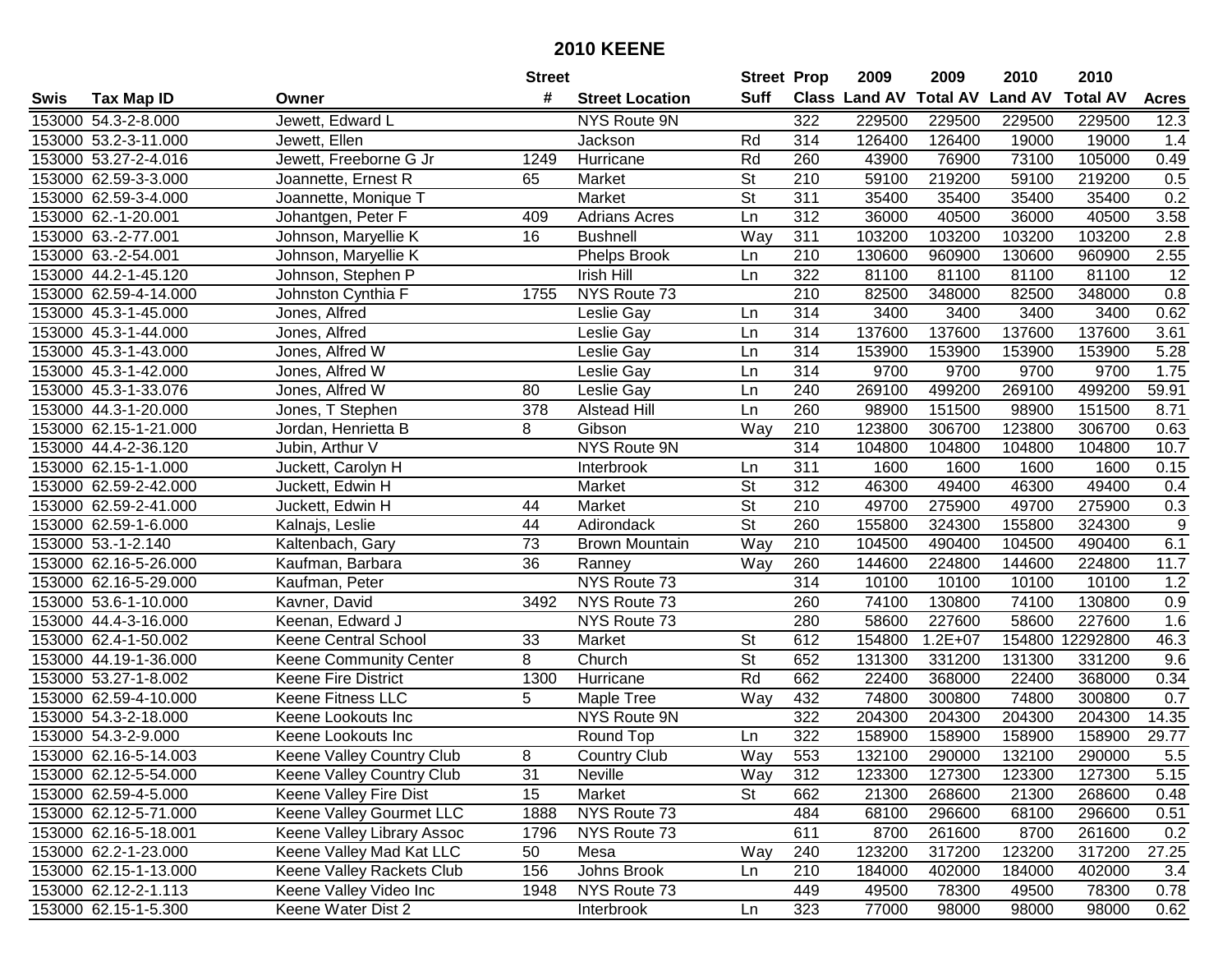|      |                       |                        | <b>Street</b>   |                        | <b>Street Prop</b>       |                  | 2009          | 2009            | 2010           | 2010            |              |
|------|-----------------------|------------------------|-----------------|------------------------|--------------------------|------------------|---------------|-----------------|----------------|-----------------|--------------|
| Swis | <b>Tax Map ID</b>     | Owner                  | #               | <b>Street Location</b> | <b>Suff</b>              |                  | Class Land AV | <b>Total AV</b> | <b>Land AV</b> | <b>Total AV</b> | <b>Acres</b> |
|      | 153000 62.59-4-11.000 | Kelly, Mary F          | 1767            | NYS Route 73           |                          | 483              | 37900         | 203100          | 37900          | 203100          | 0.2          |
|      | 153000 72.8-1-24.000  | Kelvie, Scudder D      | 46              | <b>St Huberts</b>      | Rd                       | 210              | 59200         | 168100          | 59200          | 168100          | 0.5          |
|      | 153000 62.59-1-24.000 | Kenn, Elizabeth B      | 3               | Nigra                  | Way                      | 312              | 59200         | 111600          | 59200          | 111600          | 0.5          |
|      | 153000 44.2-1-53.000  | Kenney, Gerri A        | 177             | Limekiln               | Rd                       | 210              | 88900         | 169700          | 88900          | 169700          | 4.4          |
|      | 153000 62.12-5-30.000 | Kernan, Benjamin       |                 | <b>Phelps Brook</b>    | Ln                       | 314              | 98400         | 98400           | 98400          | 98400           | 2.4          |
|      | 153000 63.-2-67.200   | Kernan, Benjamin       | 109             | <b>Phelps Brook</b>    | Ln                       | 210              | 167600        | 405300          | 167600         | 405300          | 8.7          |
|      | 153000 63.-2-63.000   | Kernan, Benjamin       |                 | <b>Phelps Brook</b>    | Ln                       | 322              | 179400        | 179400          | 179400         | 179400          | 12.9         |
|      | 153000 63.-2-66.200   | Kernan, Benjamin T     |                 | <b>Phelps Brook</b>    | Ln                       | 314              | 99600         | 99600           | 99600          | 99600           | 2.4          |
|      | 153000 62.59-2-34.000 | Kernan, Kathryn M      |                 | Market                 | $\overline{\mathsf{St}}$ | 311              | 15800         | 15800           | 15800          | 15800           | 0.1          |
|      | 153000 62.59-2-35.000 | Kernan, Kathryn M      | 34              | Market                 | $\overline{\mathsf{St}}$ | 210              | 37800         | 251200          | 37800          | 251200          | 0.23         |
|      | 153000 63.-2-72.200   | Kerr, David W          |                 | <b>Phelps Brook</b>    | Ln                       | 314              | 122000        | 122000          | 122000         | 122000          | 6.34         |
|      | 153000 53.2-1-33.002  | Kerr, Edward J         | 312             | <b>Hulls Falls</b>     | Rd                       | 240              | 133200        | 250100          | 133200         | 278100          | 18.3         |
|      | 153000 53.27-2-7.006  | Kiernan, Carolyn H     | 10878           | NYS Route 9N           |                          | $\overline{210}$ | 62400         | 193600          | 62400          | 193600          | 0.8          |
|      | 153000 53.2-3-26.000  | Kiernan, Carolyn H     |                 | Spring                 | Way                      | 322              | 135000        | 135000          | 135000         | 135000          | 101.3        |
|      | 153000 53.4-1-32.000  | Kiernan, Carolyn H     |                 | NYS Route 9N           |                          | 314              | 4300          | 4300            | 4300           | 4300            | 0.66         |
|      | 153000 54.3-1-41.000  | Kiernan, Corinne S     | 134             | Hurricane              | Rd                       | 260              | 93200         | 118900          | 93200          | 118900          | 4.4          |
|      | 153000 54.3-2-13.000  | Kimball, Christopher P |                 | Round Top              | Ln                       | 314              | 123600        | 123600          | 123600         | 123600          | 6.48         |
|      | 153000 53.-1-12.120   | King, Ward W           | 54              | Nordic Run             | Way                      | 210              | 92000         | 256500          | 92000          | 256500          | 5            |
|      | 153000 53.6-1-4.112   | Kinsella, Richard J    |                 | Owls Head              | Ln                       | 314              | 77500         | 77500           | 77500          | 77500           | 5.1          |
|      | 153000 72.2-1-33.000  | Kirkbride, David B     | 31              | Neilson                | Way                      | 210              | 153400        | 479200          | 153400         | 479200          | 0.9          |
|      | 153000 44.19-1-22.200 | Kirkby, James L        | 3101            | NYS Route 73           |                          | 322              | 95000         | 95000           | 95000          | 95000           | 10.06        |
|      | 153000 62.59-4-1.000  | Kirmer, Patrick        | 31              | Market                 | <b>St</b>                | 210              | 49800         | 185600          | 49800          | 185600          | 0.3          |
|      | 153000 44.3-1-26.000  | Kivistik, Andrew S     | 67              | <b>Bartlett</b>        | Rd                       | 280              | 86200         | 229600          | 86200          | 229600          | $\sqrt{5}$   |
|      | 153000 53.6-1-21.000  | Klein, Thomas R        |                 | NYS Route 73           |                          | 314              | 65500         | 65500           | 65500          | 65500           | 4.3          |
|      | 153000 44.4-2-25.100  | Kluwe, Tilman E        | 1144            | Hurricane              | Rd                       | 240              | 265700        | 644300          | 265700         | 644300          | 10.9         |
|      | 153000 44.3-1-19.100  | Knapp, Conrad J        | 408             | <b>Alstead Hill</b>    | Ln                       | 270              | 91800         | 95500           | 91800          | 95500           | 7.2          |
|      | 153000 44.19-1-49.140 | Knapp, Conrad J        |                 | NYS Route 73           |                          | 322              |               |                 | 40800          | 40800           | 11.41        |
|      | 153000 44.19-1-49.130 | Knapp, Conrad J        |                 | NYS Route 73           |                          | 322              |               |                 | 36300          | 36300           | 8            |
|      | 153000 44.19-1-49.120 | Knapp, Conrad J        |                 | NYS Route 73           |                          | 322              |               |                 | 38300          | 38300           | 9.5          |
|      | 153000 44.19-1-49.110 | Knapp, Conrad J        |                 | NYS Route 73           |                          | 322              |               |                 | 111600         | 111600          | 65           |
|      | 153000 44.3-1-32.110  | Knapp, Conrad J        | 330             | <b>Alstead Hill</b>    | Ln                       | 240              | 316100        | 364300          | 316100         | 364300          | 144.47       |
|      | 153000 44.3-1-32.200  | Knapp, Kathryn K       | 361             | <b>Alstead Hill</b>    | Ln                       | 270              | 103500        | 103600          | 103500         | 103600          | 9.54         |
|      | 153000 53.2-1-24.200  | Knapp, Whitman E       | 19              | Nasons Nubble          | Way                      | 210              | 107000        | 645700          | 107000         | 645700          | 9.45         |
|      | 153000 62.2-3-37.000  | Kobak, Carol J         | $\overline{42}$ | Wieschhoff             | Ln                       | 210              | 197300        | 443100          | 197300         | 443100          | 4            |
|      | 153000 53.2-1-46.005  | Koehring, John W       | 218             | Gristmill              | Ln                       | 240              | 154100        | 547500          | 154100         | 547500          | 21.5         |
|      | 153000 53.2-1-28.005  | Koehring, John W       | 78              | Fairview               | Way                      | 912              | 219600        | 272700          | 219600         | 272700          | 99.09        |
|      | 153000 54.1-1-23.000  | Kohlbecker, Nancy D    | 824             | Hurricane              | Rd                       | 210              | 222200        | 399300          | 222200         | 399300          | 6.2          |
|      | 153000 53.-1-3.111    | Kokoris, Anastasios    |                 | NYS Route 73           |                          | 322              | 250400        | 250400          | 250400         | 250400          | 168.43       |
|      | 153000 44.3-1-19.220  | Konowitz, Ronald T     | 433             | <b>Alstead Hill</b>    | Ln                       | 240              | 143200        | 222100          | 143200         | 222100          | 29.91        |
|      | 153000 62.59-2-26.000 | Korpan, Michael P      | 16              | Market                 | <b>St</b>                | 210              | 49800         | 186700          | 49800          | 186700          | 0.3          |
|      | 153000 53.6-1-13.000  | Kostrubiak, Roman      |                 | NYS Route 73           |                          | 311              | 79500         | 79500           | 79500          | 79500           | 5.4          |
|      | 153000 62.12-1-1.200  | Krag, William B Jr     |                 | NYS Route 73           |                          | 322              | 328700        | 328700          | 328700         | 328700          | 10.05        |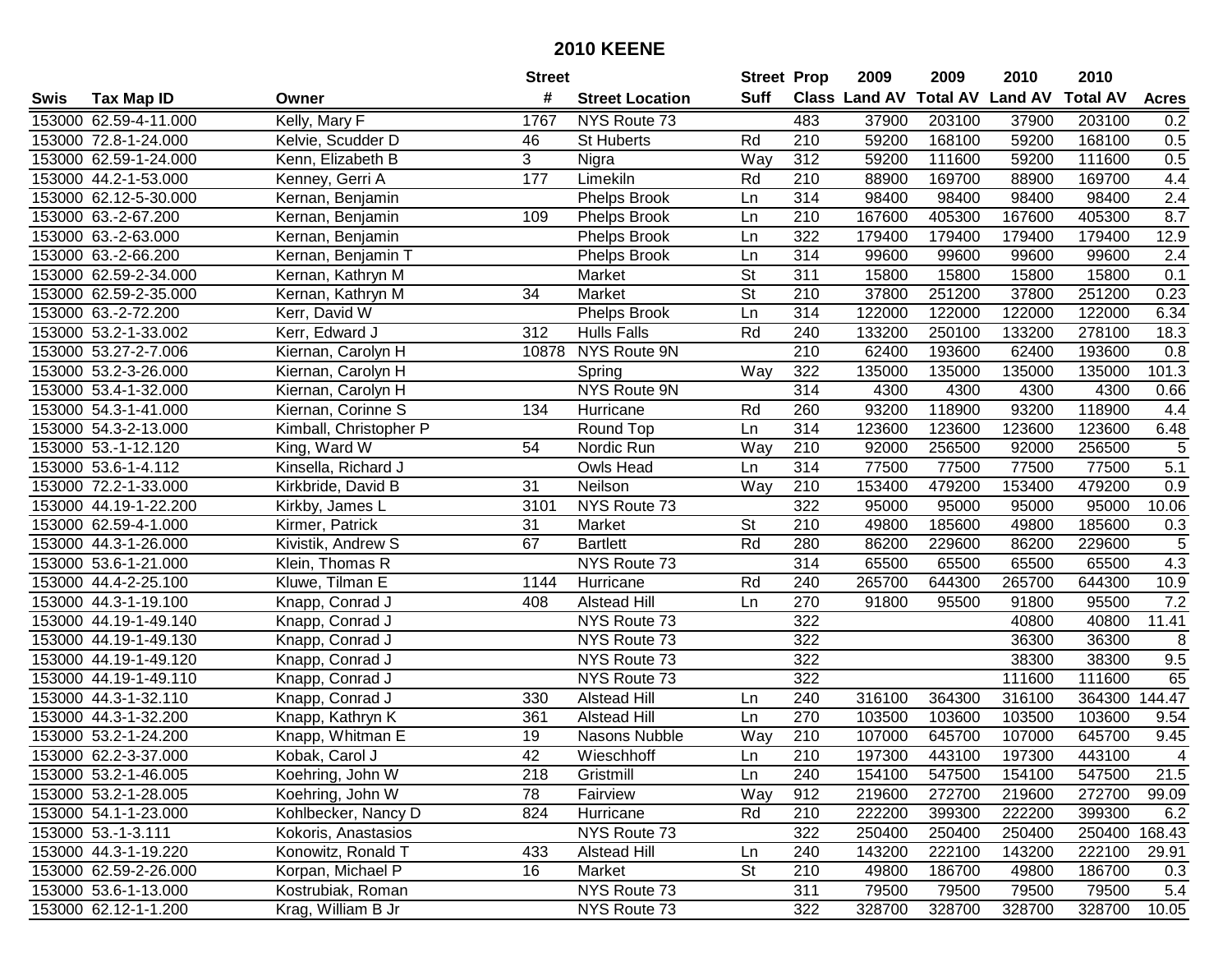|      |                         |                              | <b>Street</b>   |                        | <b>Street Prop</b> |                  | 2009                 | 2009            | 2010           | 2010            |              |
|------|-------------------------|------------------------------|-----------------|------------------------|--------------------|------------------|----------------------|-----------------|----------------|-----------------|--------------|
| Swis | <b>Tax Map ID</b>       | Owner                        | #               | <b>Street Location</b> | <b>Suff</b>        |                  | <b>Class Land AV</b> | <b>Total AV</b> | <b>Land AV</b> | <b>Total AV</b> | <b>Acres</b> |
|      | 153000 44.4-2-3.200     | Kries, Warren                | 11262           | NYS Route 9N           |                    | 322              | 167000               | 167000          | 167000         | 167000          | 23.7         |
|      | 153000 54.3-1-69.320    | Kucharczyk, Roman            |                 | Round Top              | Ln                 | 311              | 62600                | 62600           | 62600          | 62600           | 5.8          |
|      | 153000 62.59-2-21.000   | KV Congregational Church Inc | 1791            | NYS Route 73           |                    | 620              | 94900                | 447900          | 94900          | 447900          | 1.37         |
|      | 153000 62.59-2-21.000/1 | KV Congregational Church Inc | 1787            | NYS Route 73           |                    | 210              | 2100                 | 94100           | 2100           | 94100           | $\mathbf 0$  |
|      | 153000 62.16-5-30.002   | KV Neighborhood House Inc    | 1782            | NYS Route 73           |                    | 633              | 176100               | 3827800         | 176100         | 3827800         | 7.7          |
|      | 153000 53.2-3-48.000    | LaBarge, David F             | 10858           | NYS Route 9N           |                    | 417              | 86900                | 315600          | 86900          | 315600          | 1.9          |
|      | 153000 44.3-1-32.300    | Lackey, Jonathan             | 395             | <b>Alstead Hill</b>    | Ln                 | 210              | 71200                | 110700          | 71200          | 110700          | 4.64         |
|      | 153000 53.27-2-8.200    | LaCroix, Katherine S         | $\overline{13}$ | <b>Hill Top</b>        | Ln                 | 210              | 43200                | 110100          | 43200          | 110100          | 0.46         |
|      | 153000 44.-1-10.000     | Lacy, Benjamin H             | 398             | <b>Bartlett</b>        | Rd                 | 912              | 234177               | 234177          | 234177         | 234177          | 134.9        |
|      | 153000 44.2-1-5.000     | Lacy, Benjamin H             |                 | Lacy                   | Rd                 | 312              | 226200               | 310000          | 226200         | 310000          | 102.8        |
|      | 153000 44.2-1-7.000     | Lacy, Benjamin H             |                 | Lacy                   | Rd                 | 322              | 87900                | 87900           | 87900          | 87900           | 65.24        |
|      | 153000 44.2-1-60.000    | Lacy, BS                     |                 | Lacy                   | Rd                 | 314              | 71100                | 71100           | 71100          | 71100           | 4.6          |
|      | 153000 44.3-1-23.000    | Lacy, BS                     | 76              | <b>Clifford Falls</b>  | Ln                 | 240              | 228200               | 345100          | 223700         | 345100          | 70.8         |
|      | 153000 44.-1-12.000     | Lacy, BS                     | 153             | <b>Bartlett</b>        | Rd                 | 240              | 338800               | 474300          | 653000         | 788500          | 273.9        |
|      | 153000 44.-1-16.000     | Lacy, BS                     |                 | <b>Bartlett</b>        | Rd                 | 912              | 233500               | 233500          | 233500         | 233500          | 155.7        |
|      | 153000 44.3-1-22.000    | Lacy, BS                     |                 | <b>Clifford Falls</b>  | Ln                 | 912              | 3200                 | 3200            | 3200           | 3200            | 0.9          |
|      | 153000 44.-1-15.000     | Lacy, Burritt                |                 | <b>Bartlett</b>        | Rd                 | 912              | 127400               | 127400          | 127400         | 127400          | 85           |
|      | 153000 44.2-1-31.001    | Lacy, John P                 |                 | <b>Bartlett</b>        | Rd                 | 311              | 57500                | 57500           | 57500          | 57500           | 9.5          |
|      | 153000 62.12-5-41.000   | Lambs End LLC                | 124             | Levi Lamb              | Way                | 210              | 129400               | 1904500         | 129400         | 1904500         | 3.2          |
|      | 153000 62.12-5-44.000   | Lambs End LLC                |                 | Levi Lamb              | Way                | 314              | 112800               | 112800          | 112800         | 112800          | 5.5          |
|      | 153000 53.2-3-2.210     | Lang, Donald H               | 71              | <b>High Meadow</b>     | Way                | 240              | 240500               | 538800          | 240500         | 538800          | 29.6         |
|      | 153000 53.4-1-11.200    | Langmann, John A             |                 | <b>Hulls Falls</b>     | Rd                 | 312              | 75800                | 92800           | 75800          | 92800           | 5.26         |
|      | 153000 53.4-1-13.000    | Langmann, John A             | 136             | <b>Hulls Falls</b>     | Rd                 | 210              | 54000                | 198400          | 54000          | 198400          | 0.65         |
|      | 153000 53.4-1-12.000    | Langmann, John A             |                 | <b>Hulls Falls</b>     | Rd                 | 314              | 50400                | 50400           | 50400          | 50400           | 1.14         |
|      | 153000 53.2-1-37.300    | Langmann, John A             |                 | <b>Hulls Falls</b>     | Rd                 | $\overline{322}$ | 101500               | 101500          | 101500         | 101500          | 26           |
|      | 153000 53.4-1-11.100    | Langmann, John A             |                 | <b>Hulls Falls</b>     | Rd                 | 322              | 72900                | 72900           | 72900          | 72900           | 13.5         |
|      | 153000 53.4-1-6.130     | Langmann, Vincent G          |                 | <b>Hulls Falls</b>     | Rd                 | 311              | 67500                | 67500           | 67500          | 67500           | 3.66         |
|      | 153000 53.4-1-6.140     | Langmann, William T          |                 | <b>Hulls Falls</b>     | Rd                 | 311              | 67500                | 67500           | 67500          | 67500           | 3.66         |
|      | 153000 53.4-1-6.120     | Langmann, William T          |                 | <b>Hulls Falls</b>     | Rd                 | 311              | 37200                | 37200           | 37200          | 37200           | 13.3         |
|      | 153000 53.4-1-8.002     | Langmann, William T          | 139             | <b>Hulls Falls</b>     | Rd                 | $\overline{210}$ | 108700               | 203100          | 108700         | 203100          | 6.01         |
|      | 153000 53.2-1-37.200    | Langmann, William T          |                 | <b>Hulls Falls</b>     | Rd                 | $\overline{311}$ | 60500                | 60500           | 60500          | 60500           | 8.8          |
|      | 153000 62.12-2-14.000   | Langston-Wiaczek, Connie     | 59              | Beede                  | Ln                 | 270              | 23200                | 24800           | 23200          | 24800           | 0.12         |
|      | 153000 62.12-2-16.000   | Langston-Wiaczek, Connie     | $\overline{55}$ | <b>Beede</b>           | Ln                 | 210              | 74800                | 131600          | 74800          | 207600          | 0.7          |
|      | 153000 62.-1-11.002     | Lanyon Wesley E              | $\overline{7}$  | Snow Shoe              | Way                | 260              | 207000               | 398400          | 207000         | 398400          | 4.88         |
|      | 153000 45.3-1-7.000     | LaPorte, Barbara J           | 150             | OToole                 | Ln                 | 240              | 166900               | 286300          | 166900         | 286300          | 47.7         |
|      | 153000 53.2-3-46.000    | LaRose, Clifford L           | 10830           | NYS Route 9N           |                    | 210              | 30900                | 98900           | 30900          | 98900           | 0.2          |
|      | 153000 62.4-1-8.001     | LaRose, Margaret             | 1585            | NYS Route 73           |                    | 270              | 96700                | 208000          | 96700          | 208000          | 2.14         |
|      | 153000 53.2-3-34.001    | LaRow, Frederick J           | 13              | <b>Corliss Point</b>   | Way                | 210              | 231800               | 374400          | 231800         | 374400          | 6.86         |
|      | 153000 62.59-4-13.000   | Lashway, Mary E              |                 | NYS Route 73           |                    | 210              | 59200                | 188500          | 59200          | 188500          | 0.5          |
|      | 153000 62.59-4-12.000   | Lashway, Mary E              |                 | NYS Route 73           |                    | 311              | 51600                | 51600           | 51600          | 51600           | 0.53         |
|      | 153000 44.2-1-17.002    | Lashway, Robert              | 24              | <b>Styles Brook</b>    | Rd                 | 260              | 71700                | 135800          | 71700          | 135800          | 1.1          |
|      | 153000 53.2-1-18.000    | Lashway, Robert              |                 | 10777 NYS Route 9N     |                    | 210              | 80100                | 197400          | 80100          | 197400          | 2.8          |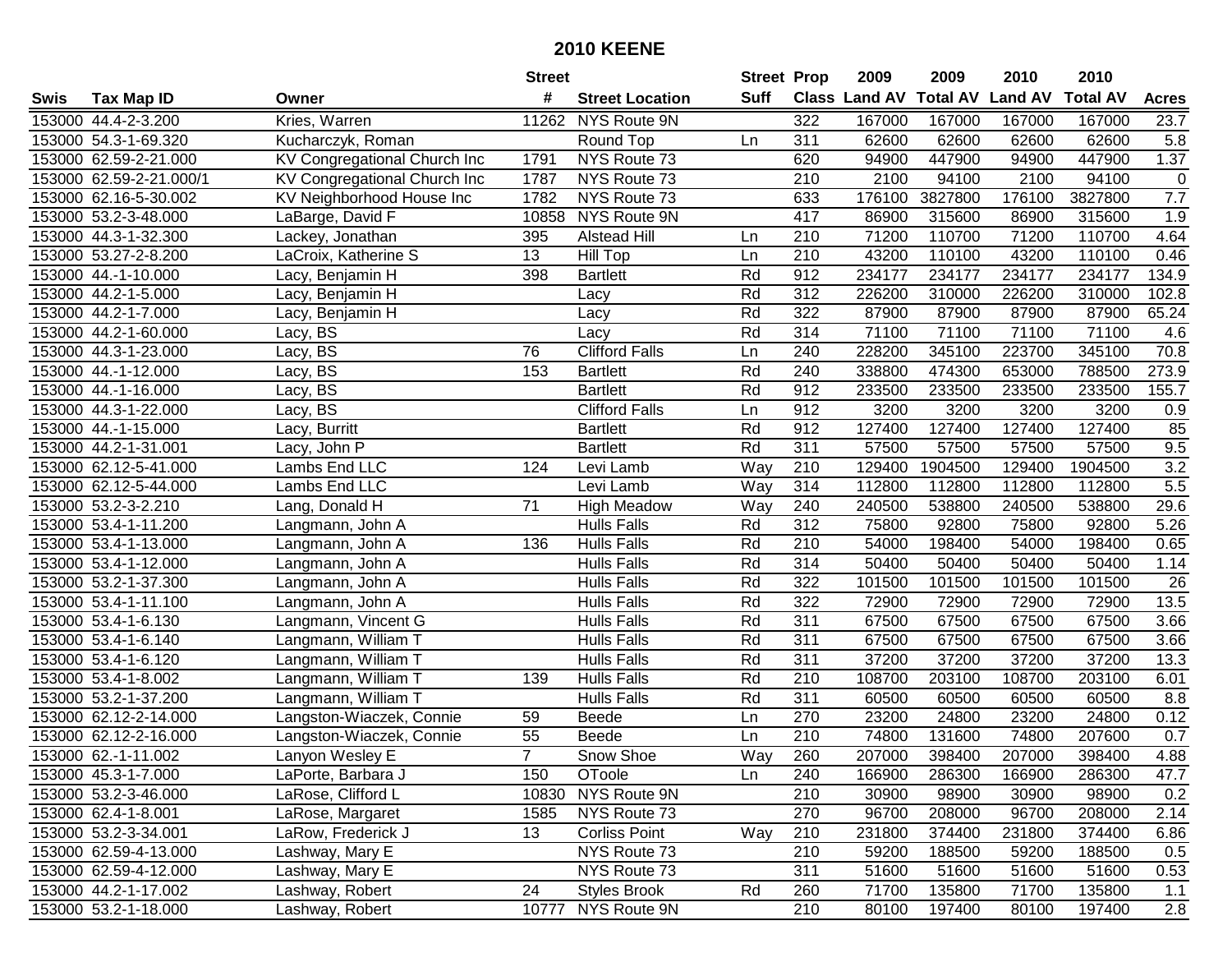| #<br>Suff<br><b>Total AV</b><br><b>Land AV</b><br>Class Land AV<br><b>Tax Map ID</b><br><b>Street Location</b><br>Swis<br>Owner<br>315200<br>153000 72.2-1-4.000<br>Laumont, Anne Adams<br>1336<br>NYS Route 73<br>240<br>315200<br>674800<br>153000 72.8-1-17.200<br>NYS Route 73<br>314<br>112800<br>112800<br>112800<br>Laumont, Anne Adams<br>153000 72.2-1-54.000<br>8<br>210<br>166500<br>767000<br>166500<br>Laurans, Leslie F<br>Felsenheim<br>Way | <b>Total AV</b><br><b>Acres</b><br>674800<br>73.46<br>112800<br>8.85<br>767000<br>1.2<br>46700<br>$\mathbf{1}$<br>0.2<br>141900 |
|------------------------------------------------------------------------------------------------------------------------------------------------------------------------------------------------------------------------------------------------------------------------------------------------------------------------------------------------------------------------------------------------------------------------------------------------------------|---------------------------------------------------------------------------------------------------------------------------------|
|                                                                                                                                                                                                                                                                                                                                                                                                                                                            |                                                                                                                                 |
|                                                                                                                                                                                                                                                                                                                                                                                                                                                            |                                                                                                                                 |
|                                                                                                                                                                                                                                                                                                                                                                                                                                                            |                                                                                                                                 |
|                                                                                                                                                                                                                                                                                                                                                                                                                                                            |                                                                                                                                 |
| 264<br>312<br>43700<br>46700<br>43700<br>153000 63.-2-14.000<br>Lawrence, Brett S<br>Stage Coach<br>Way                                                                                                                                                                                                                                                                                                                                                    |                                                                                                                                 |
| 153000 62.59-2-14.000<br>11<br><b>St</b><br>210<br>37900<br>141900<br>37900<br>Lawrence, Brett S<br>Adirondack                                                                                                                                                                                                                                                                                                                                             |                                                                                                                                 |
| $\overline{\mathsf{St}}$<br>153000 44.19-1-46.000<br>43<br>Church<br>210<br>40100<br>148300<br>40100<br>Lawrence, Donald I                                                                                                                                                                                                                                                                                                                                 | 148300<br>0.3                                                                                                                   |
| NYS Route 9N<br>210<br>79900<br>185100<br>153000 44.2-1-43.000<br>Lawrence, Hazel M<br>11373<br>79900                                                                                                                                                                                                                                                                                                                                                      | 2.8<br>185100                                                                                                                   |
| NYS Route 73<br>$\overline{210}$<br>86000<br>211700<br>86000<br>153000 44.19-1-26.000<br>Lawrence, Percival H Jr<br>3047                                                                                                                                                                                                                                                                                                                                   | 3.2<br>211700                                                                                                                   |
| NYS Route 73<br>311<br>55200<br>55200<br>153000 44.19-1-22.100<br>Lawrence, Percival H Jr<br>55200                                                                                                                                                                                                                                                                                                                                                         | 55200<br>$\overline{2.5}$                                                                                                       |
| NYS Route 73<br>210<br>31000<br>153000 44.19-1-39.000<br>108300<br>31000<br>Lawrence, Robin<br>2885                                                                                                                                                                                                                                                                                                                                                        | 0.2<br>108300                                                                                                                   |
| $\overline{312}$<br>NYS Route 73<br>153000 44.19-1-40.000<br>10800<br>21400<br>10800<br>Lawrence, Robin                                                                                                                                                                                                                                                                                                                                                    | 21400<br>0.19                                                                                                                   |
| 153000 44.19-1-3.000<br>Gilmore Hill<br>314<br>31500<br>31500<br>31500<br>Lawrence, Robin<br>Rd                                                                                                                                                                                                                                                                                                                                                            | $\overline{2}$<br>31500                                                                                                         |
| Rd<br>314<br>72500<br>72500<br>72500<br>153000 44.19-1-12.000<br>Lawrence, Robin<br>167<br>Gilmore Hill                                                                                                                                                                                                                                                                                                                                                    | 72500<br>6.1                                                                                                                    |
| 322<br>153000 54.3-1-5.000<br>Lawrence, Robin<br>NYS Route 9N<br>80900<br>80900<br>80900                                                                                                                                                                                                                                                                                                                                                                   | 80900<br>16.3                                                                                                                   |
| 314<br>153000 53.6-1-6.000<br>NYS Route 73<br>52600<br>52600<br>52600<br>Lawrence, Robin                                                                                                                                                                                                                                                                                                                                                                   | 52600<br>1.8                                                                                                                    |
| Gilmore Hill<br>311<br>80400<br>80400<br>80400<br>153000 44.19-1-11.000<br>Lawrence, Robin<br>Rd                                                                                                                                                                                                                                                                                                                                                           | 7.7<br>80400                                                                                                                    |
| $\overline{210}$<br>153000 62.12-5-11.000<br>NYS Route 73<br>128700<br>438400<br>128700<br>Lecky, John S<br>1914                                                                                                                                                                                                                                                                                                                                           | 4.9<br>438400                                                                                                                   |
| 153000 53.2-1-2.000<br>314<br>18900<br>LeClair, David R<br>104<br>Hedgehog<br>Way<br>18900<br>18900                                                                                                                                                                                                                                                                                                                                                        | 0.9<br>18900                                                                                                                    |
| 153000 44.4-2-36.111<br>NYS Route 9N<br>311<br>56300<br>56300<br>56300<br>LeClair, Gina M                                                                                                                                                                                                                                                                                                                                                                  | 56300<br>2.49                                                                                                                   |
| 153000 62.2-1-44.000<br>NYS Route 73<br>311<br>107600<br>107600<br>107600<br>LeClair, Lance M                                                                                                                                                                                                                                                                                                                                                              | 3.2<br>107600                                                                                                                   |
| NYS Route 73<br>311<br>107800<br>107800<br>153000 62.2-1-43.000<br>LeClair, Lance M<br>107800                                                                                                                                                                                                                                                                                                                                                              | 107800<br>3.24                                                                                                                  |
| NYS Route 9N<br>153000 53.27-2-3.004<br>210<br>33000<br>106300<br>33000<br>LeClair, Marcella A<br>10890                                                                                                                                                                                                                                                                                                                                                    | 106300<br>0.22                                                                                                                  |
| 210<br>153000 62.16-5-16.001<br>NYS Route 73<br>49600<br>215300<br>49600<br>LeClair, Martha B<br>1790                                                                                                                                                                                                                                                                                                                                                      | 0.3<br>215300                                                                                                                   |
| 153000 53.2-1-10.112<br>458<br><b>Hulls Falls</b><br>Rd<br>210<br>77800<br>215900<br>77800<br>LeClair, Michael J                                                                                                                                                                                                                                                                                                                                           | 275900<br>2.03                                                                                                                  |
| $\overline{210}$<br>153000 53.-1-6.000<br>3374<br>NYS Route 73<br>92400<br>189700<br>LeClair, Randy M<br>92400                                                                                                                                                                                                                                                                                                                                             | 189700<br>$\,6\,$                                                                                                               |
| 42<br>Rd<br>210<br>51100<br>247300<br>153000 72.8-1-23.000<br>LeClair, Raymond P<br>St Huberts<br>51100                                                                                                                                                                                                                                                                                                                                                    | 247300<br>0.39                                                                                                                  |
| 15<br>Rd<br>270<br>153000 62.12-1-6.000<br>Lee, Daniel C<br>Holt<br>96800<br>99900<br>96800                                                                                                                                                                                                                                                                                                                                                                | $\boldsymbol{2}$<br>99900                                                                                                       |
| 65<br>429100<br>153000 62.4-1-15.001<br>260<br>151000<br>151000<br>Lehmann, Theodore<br>Ln<br>Evergreen                                                                                                                                                                                                                                                                                                                                                    | 429100<br>13                                                                                                                    |
| 1371800<br>153000 54.3-1-10.110<br>Leighton, Pamela W<br>283<br>Rd<br>240<br>273200<br>273200<br>Hurricane                                                                                                                                                                                                                                                                                                                                                 | 1371800<br>11.05                                                                                                                |
| 322<br>58800<br>153000 44.2-1-3.001<br>Leland Yasmin<br>11392<br>NYS Route 9N<br>58800<br>58800                                                                                                                                                                                                                                                                                                                                                            | 58800<br>13.8                                                                                                                   |
| 153000 36.-2-8.000<br>$\overline{47}$<br>260<br>75800<br>105300<br>Levy, Mark<br><b>Upland Meadows</b><br>Rd<br>75800                                                                                                                                                                                                                                                                                                                                      | 105300<br>2.9                                                                                                                   |
| 153000 62.12-1-34.000<br>NYS Route 73<br>210<br>49400<br>187500<br>49400<br>Lichtenberg, Horst<br>1827                                                                                                                                                                                                                                                                                                                                                     | 187500<br>0.3                                                                                                                   |
| Rd<br>311<br>57500<br>57500<br>153000 44.2-1-32.001<br>Likewise, Diane L<br><b>Bartlett</b><br>57500                                                                                                                                                                                                                                                                                                                                                       | 9.5<br>57500                                                                                                                    |
| Trl<br>$\overline{71}$<br>153000 62.-1-14.000<br>260<br>223500<br>238100<br>223500<br>Lloyd, James E<br>Nimrod                                                                                                                                                                                                                                                                                                                                             | 72.6<br>238100                                                                                                                  |
| 153000 62.2-1-33.111<br>Logan, Ann C<br>Ausable<br>Rd<br>311<br>140000<br>140000<br>140000                                                                                                                                                                                                                                                                                                                                                                 | 140000<br>3.2                                                                                                                   |
| 153000 62.2-2-8.004<br>Lone Pine<br>133<br>Beede<br>240<br>235200<br>870400<br>235200<br>Ln                                                                                                                                                                                                                                                                                                                                                                | 870400<br>20.5                                                                                                                  |
| Rd<br>429300<br>153000 53.2-1-42.003<br>Long, William T<br>447<br><b>Hulls Falls</b><br>240<br>125200<br>125200                                                                                                                                                                                                                                                                                                                                            | 429300<br>18.12                                                                                                                 |
| 41<br>Way<br>146100<br>146100<br>153000 62.12-3-3.000<br>Longstreth, Lucinda<br>Lowrie<br>260<br>634900                                                                                                                                                                                                                                                                                                                                                    | 634900<br>4.7                                                                                                                   |
| Loomis, Julia W<br>NYS Route 73<br>314<br>153000 62.12-2-8.001<br>122400<br>122400<br>122400                                                                                                                                                                                                                                                                                                                                                               | 122400<br>6.49                                                                                                                  |
| Rd<br>153000 44.4-4-2.000<br>Lorendo, Cam<br>1034<br>Hurricane<br>210<br>169800                                                                                                                                                                                                                                                                                                                                                                            | 304100<br>1.5                                                                                                                   |
| Lower Porter Mtn Water Assoc<br>153000 62.2-3-54.300<br><b>Adrians Acres</b><br>314<br>14300<br>14300<br>14300<br>Ln                                                                                                                                                                                                                                                                                                                                       | 14300<br>0.1                                                                                                                    |
| 28<br>311<br>153000 62.2-3-15.300<br>Lower Porter Mtn Water Assoc<br>Wieschhoff<br>6100<br>6100<br>6100<br>Ln                                                                                                                                                                                                                                                                                                                                              | 6100<br>0.55                                                                                                                    |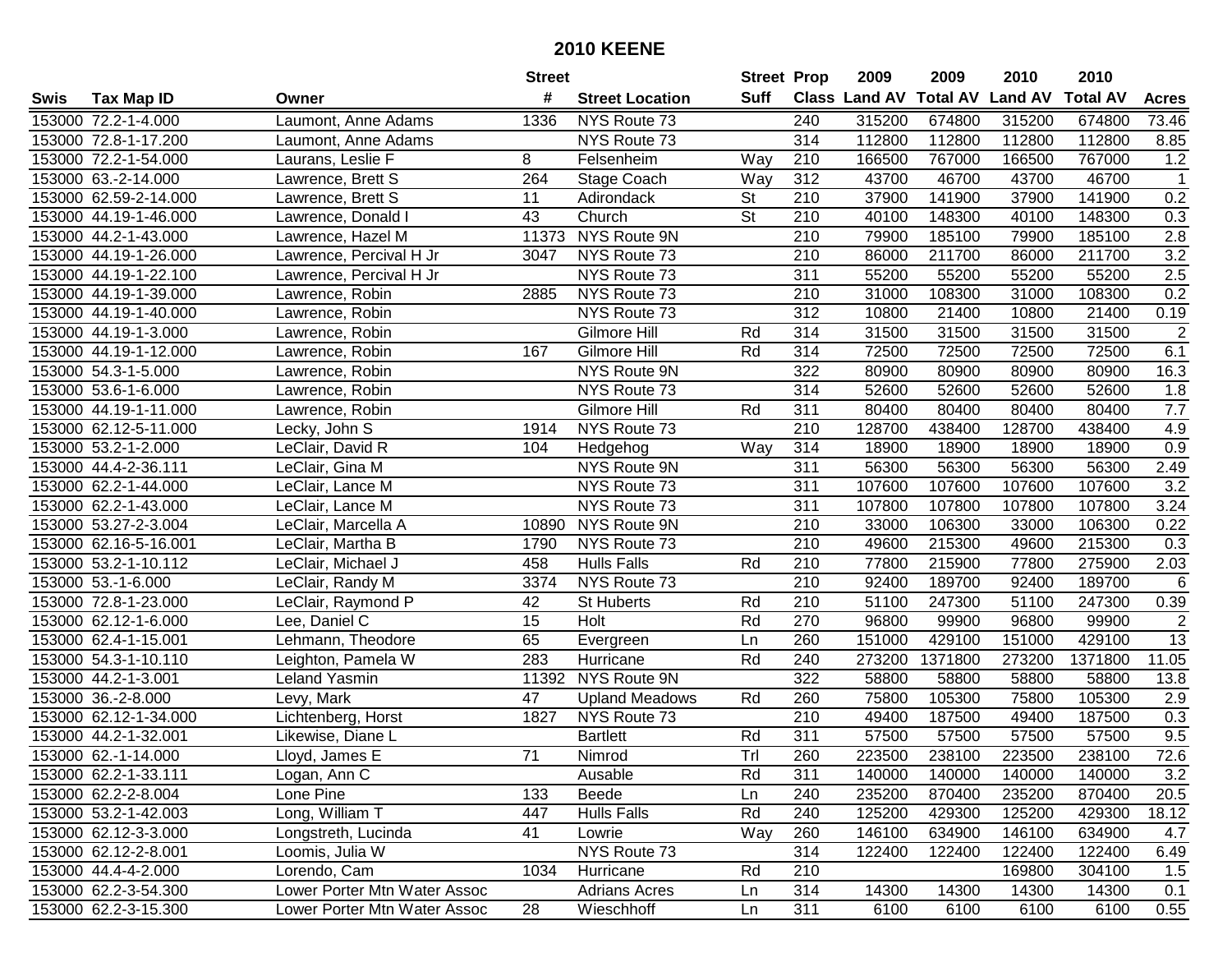|      |                       |                                      | <b>Street</b>   |                        | <b>Street Prop</b>       |                  | 2009                 | 2009            | 2010           | 2010            |                         |
|------|-----------------------|--------------------------------------|-----------------|------------------------|--------------------------|------------------|----------------------|-----------------|----------------|-----------------|-------------------------|
| Swis | <b>Tax Map ID</b>     | Owner                                | #               | <b>Street Location</b> | <b>Suff</b>              |                  | <b>Class Land AV</b> | <b>Total AV</b> | <b>Land AV</b> | <b>Total AV</b> | <b>Acres</b>            |
|      | 153000 45.3-1-58.000  | Lucas, Anthony F                     | 21              | <b>Gulf Brook</b>      | Way                      | 210              | 240600               | 704200          | 240600         | 704200          | 7.48                    |
|      | 153000 44.4-2-39.001  | Luderowski, Nils E                   | 11128           | NYS Route 9N           |                          | 240              | 128200               | 330300          | 152200         | 487200          | 10.65                   |
|      | 153000 63.-2-22.000   | Ludlow, Amy C                        | 164             | Stage Coach            | Way                      | 260              | 63500                | 102200          | 63500          | 102200          | 0.84                    |
|      | 153000 62.59-1-8.000  | Luthringshauser, C                   | 11              | Nigra                  | Way                      | 260              | 49600                | 112800          | 49600          | 112800          | 0.3                     |
|      | 153000 62.2-3-5.000   | Luthringshauser, Carol K             | 46              | Racoon Ridge           | Way                      | 210              | 190600               | 998200          | 190600         | 998200          | $\overline{3.4}$        |
|      | 153000 62.2-3-6.000   | Luthringshauser, Daniel R            |                 | <b>Adrians Acres</b>   | Ln                       | 314              | 109600               | 109600          | 109600         | 109600          | $\overline{3}$          |
|      | 153000 44.2-1-55.000  | Luzine, Marie T                      | 335             | Lacy                   | Rd                       | 314              | 19800                | 19800           | 19800          | 19800           | 0.7                     |
|      | 153000 54.3-1-8.220   | MacArthur, Kenneth E Jr              |                 | NYS Route 9N           |                          | 314              | 105900               | 105900          | 105900         | 105900          | 9.9                     |
|      | 153000 63.-2-69.000   | MacDougall, Malcolm D Jr             | 425             | Jim Estes              | Way                      | 312              | 122500               | 126200          | 122500         | 126200          | $\overline{5}$          |
|      | 153000 62.2-3-16.000  | MacHold Adk Partnership              | 184             | <b>Adrians Acres</b>   | Ln                       | 210              | 197300               | 517500          | 197300         | 517500          | $\overline{\mathbf{4}}$ |
|      | 153000 62.12-5-31.000 | MacKinnon, Anne                      | 99              | Levi Lamb              | Way                      | 312              | 166900               | 210600          | 166900         | 210600          | 8.6                     |
|      | 153000 45.3-1-29.200  | MacLeod, Douglas G Jr                | 877             | Hurricane              | Rd                       | 210              | 178700               | 400800          | 178700         | 400800          | 2.3                     |
|      | 153000 63.-2-66.100   | MacRory, Ann K                       | 92              | Phelps Brook           | Ln                       | 240              | 172200               | 442100          | 172200         | 442100          | 45.1                    |
|      | 153000 63.-2-64.300   | MacRory, Ann K                       |                 | Phelps Brook           | Ln                       | 314              | 104000               | 104000          | 104000         | 104000          | 2.9                     |
|      | 153000 63.-2-64.100   | MacRory, Ann K                       |                 | <b>Phelps Brook</b>    | Ln                       | 314              | 97900                | 97900           | 97900          | 97900           | $\overline{2.2}$        |
|      | 153000 63.-2-74.000   | MacRory, Ann K                       |                 | <b>Phelps Brook</b>    | Ln                       | 311              | 107400               | 107400          | 107400         | 107400          | 3.27                    |
|      | 153000 63.-2-76.000   | MacRory, Ann K                       |                 | <b>Phelps Brook</b>    | Ln                       | 311              | 106000               | 106000          | 106000         | 106000          | 3.1                     |
|      | 153000 63.-2-75.000   | MacRory, Ann K                       |                 | <b>Phelps Brook</b>    | Ln                       | 311              | 107400               | 107400          | 107400         | 107400          | 3.27                    |
|      | 153000 63.-2-73.000   | MacRory, Ann K                       |                 | <b>Phelps Brook</b>    | Ln                       | 311              | 110700               | 110700          | 110700         | 110700          | 3.64                    |
|      | 153000 63.-2-64.200   | MacRory, Ann K                       |                 | <b>Phelps Brook</b>    | Ln                       | 314              | 111200               | 111200          | 111200         | 111200          | 3.71                    |
|      | 153000 62.59-2-46.000 | Maerker, Frederick E                 | 62              | Market                 | $\overline{\mathsf{St}}$ | 210              | 42600                | 194200          | 42600          | 194200          | 0.2                     |
|      | 153000 63.-2-60.200   | Mainardi, James E                    |                 | <b>Phelps Brook</b>    | Ln                       | 322              | 197300               | 197300          | 197300         | 197300          | 16.62                   |
|      | 153000 44.4-3-20.000  | Maioli, Jay H                        | 71              | <b>Alstead Hill</b>    | Ln                       | 210              | 84800                | 184300          | 84800          | 184300          | 3.1                     |
|      | 153000 44.4-3-19.000  | Maioli, Jay H                        |                 | <b>Alstead Hill</b>    | Ln                       | 314              | 18900                | 18900           | 18900          | 18900           | 0.2                     |
|      | 153000 44.-1-3.000    | Mallett, Sharon                      | 95              | Murphy                 | Way                      | 210              | 20600                | 66200           | 20600          | 66200           | 0.2                     |
|      | 153000 44.4-2-32.100  | Manley, Gary D                       |                 | 11009 NYS Route 9N     |                          | 210              | 85000                | 257200          | 85000          | 257200          | 2.75                    |
|      | 153000 62.59-2-37.000 | Manley, Raymond W                    | 36              | <b>Market</b>          | <b>St</b>                | 210              | 37900                | 214700          | 37900          | 214700          | 0.2                     |
|      | 153000 72.2-1-52.000  | Marble, Sarah D                      | 34              | Felsenheim             | Way                      | 260              | 166600               | 315800          | 166600         | 315800          | 1.2                     |
|      | 153000 62.12-3-4.100  | March, Patricia D                    | $\overline{14}$ | Lowrie                 | Way                      | 260              | 130600               | 306900          | 130600         | 306900          | 2.87                    |
|      | 153000 53.27-3-2.100  | Marek, Jan                           |                 | 10895 NYS Route 9N     |                          | $\overline{210}$ | 29900                | 129600          | 29900          | 129600          | 0.29                    |
|      | 153000 53.2-3-19.200  | Margay Family LP                     |                 | Jackson                | Rd                       | 323              | 1600                 | 1600            | 1600           | 1600            | 1.49                    |
|      | 153000 62.12-2-13.025 | Marino, Michael J                    |                 | NYS Route 73           |                          | 311              | 92500                | 92500           | 92500          | 92500           | 2.44                    |
|      | 153000 62.12-2-5.024  | Marino, Michael J                    |                 | NYS Route 73           |                          | 311              | 67700                | 67700           | 67700          | 67700           | 0.76                    |
|      | 153000 62.2-3-17.000  | Marlatt, James                       | 166             | <b>Adrians Acres</b>   | Ln                       | 210              | 192800               | 718400          | 192800         | 718400          | 3.64                    |
|      | 153000 44.4-3-9.200   | Marrella, John A                     |                 | <b>Alstead Hill</b>    | Ln                       | 311              | 200000               | 200000          | 200000         | 200000          | 22.6                    |
|      | 153000 62.59-2-12.000 | Marsh, Earl G                        | 17              | Adirondack             | <b>St</b>                | 210              | 18900                | 172700          | 18900          | 172700          | 0.1                     |
|      | 153000 62.16-5-33.004 | Marsh, Katherine S                   | 1712            | NYS Route 73           |                          | 210              | 111400               | 321300          | 111400         | 321300          | 3.5                     |
|      | 153000 62.4-1-51.000  | Marsh, Katherine S                   |                 | NYS Route 73           |                          | 314              | 10900                | 10900           | 10900          | 10900           | 0.4                     |
|      | 153000 44.3-1-21.120  | <b>Marshall Qualified Pers Resid</b> | 105             | <b>Clifford Falls</b>  | Ln                       | 240              | 94300                | 657700          | 94300          | 657700          | 42.6                    |
|      | 153000 53.26-3-2.001  | Marshall, Brian                      |                 | 10918 NYS Route 9N     |                          | 210              | 31300                | 163000          | 31300          | 163000          | 0.2                     |
|      | 153000 62.-1-9.000    | Marshall, David J                    | 34              | Snow Shoe              | Way                      | 312              | 51200                | 52900           | 51200          | 52900           | 0.5                     |
|      | 153000 53.2-3-49.001  | Martin, Peter W                      | 32              | <b>Corliss Point</b>   | Way                      | 210              | 244400               | 592300          | 244400         | 592300          | 7.72                    |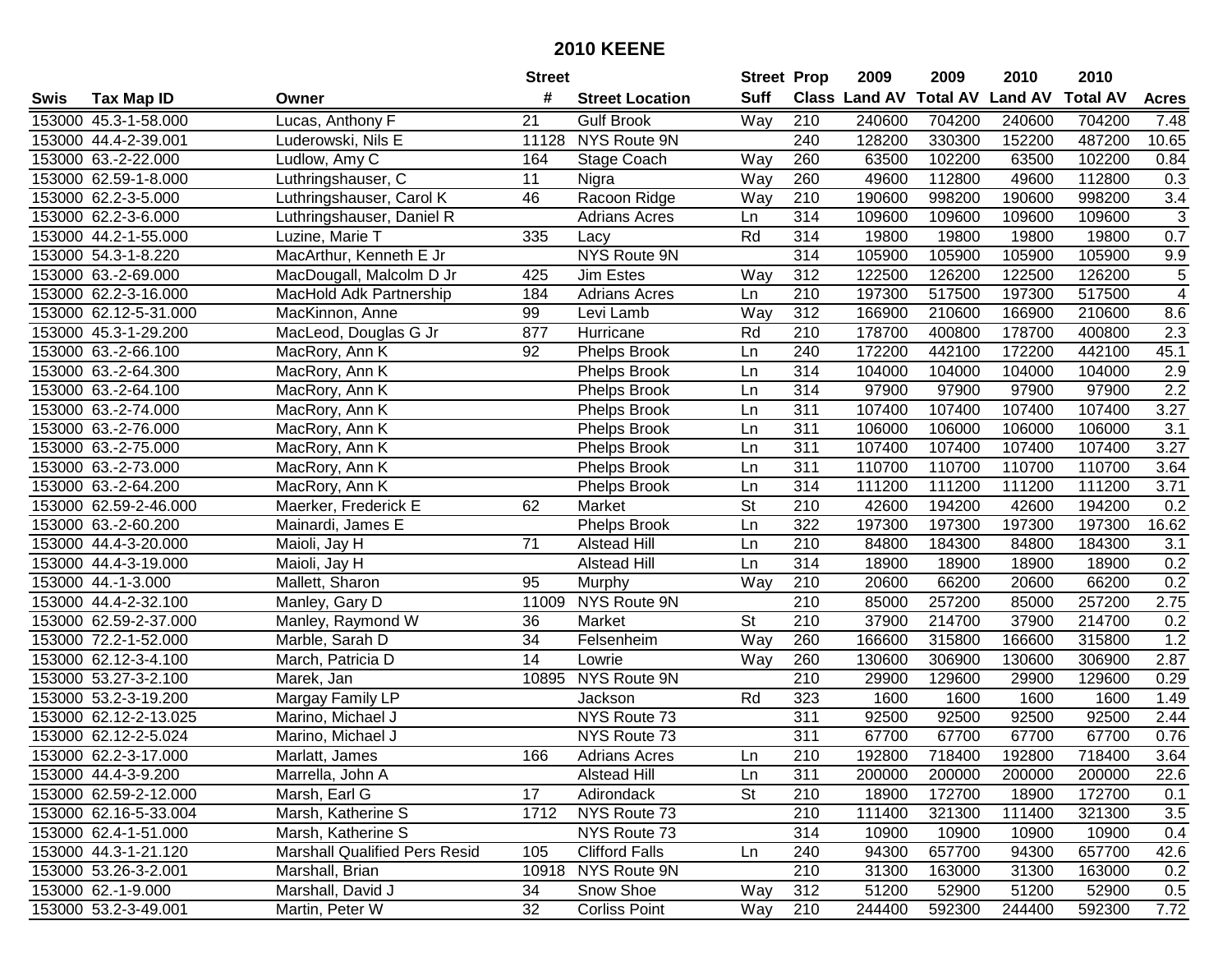|      |                       |                         | <b>Street</b> |                        | <b>Street Prop</b> |                  | 2009          | 2009            | 2010           | 2010            |                   |
|------|-----------------------|-------------------------|---------------|------------------------|--------------------|------------------|---------------|-----------------|----------------|-----------------|-------------------|
| Swis | <b>Tax Map ID</b>     | Owner                   | #             | <b>Street Location</b> | <b>Suff</b>        |                  | Class Land AV | <b>Total AV</b> | <b>Land AV</b> | <b>Total AV</b> | <b>Acres</b>      |
|      | 153000 62.2-3-42.000  | Martyn, Howell          | 35            | Nimrod                 | Trl                | 260              | 135900        | 168900          | 135900         | 168900          | 3.8               |
|      | 153000 53.2-1-19.001  | Mason, Daniel H         |               | Molly Nye              | Ln                 | 314              | 25800         | 25800           | 25800          | 25800           | 0.35              |
|      | 153000 53.2-1-65.000  | Mason, Daniel H         | 32            | Keene Knolls           | Way                | 210              | 79000         | 241300          | 79000          | 241300          | 2.2               |
|      | 153000 72.-1-3.000    | Masters, David          |               | Johns Brook            | Ln                 | 312              | 10500         | 15500           | 10500          | 15500           | 0.75              |
|      | 153000 54.1-1-43.000  | Matthews Lelia B        |               | Hurricane              | Rd                 | 322              | 89600         | 89600           | 89600          | 89600           | 32.3              |
|      | 153000 54.1-1-33.000  | Matthews Lelia B        |               | Hurricane              | Rd                 | $\overline{312}$ | 228800        | 268300          | 228800         | 268300          | $\overline{12}$   |
|      | 153000 54.1-1-47.003  | Matthews Lelia B        | 400           | Hurricane              | Rd                 | 260              | 237200        | 417800          | 237200         | 417800          | 9.9               |
|      | 153000 72.2-1-18.000  | Matthews, Edward E      | 14            | Icy Brook              | Way                | 260              | 170000        | 306200          | 170000         | 306200          | 1.5               |
|      | 153000 54.1-1-44.000  | Matthews, Paul          | 374           | Hurricane              | Rd                 | 260              | 280100        | 366300          | 280100         | 366300          | 16.8              |
|      | 153000 53.6-1-22.000  | Mauer, Matthew P        |               | NYS Route 73           |                    | 322              | 128900        | 128900          | 128900         | 128900          | 23.05             |
|      | 153000 62.4-1-45.000  | Maybank, Helena         | 55            | Smith                  | Way                | 260              | 108500        | 255000          | 108500         | 255000          | 2.6               |
|      | 153000 53.2-3-24.100  | Mayer, Gay A            |               | Jackson                | Rd                 | 314              | 188600        | 188600          | 188600         | 188600          | 6.66              |
|      | 153000 53.2-3-25.000  | Mayer, Gay A            |               | Jackson                | Rd                 | $\overline{314}$ | 203700        | 203700          | 203700         | 203700          | 7.7               |
|      | 153000 53.2-3-23.100  | Mayer, Kathryn          |               | Jackson                | Rd                 | 314              | 168500        | 168500          | 168500         | 168500          | 5.05              |
|      | 153000 53.2-3-22.100  | Mayer, Kenneth S        |               | Jackson                | Rd                 | 314              | 176600        | 176600          | 176600         | 176600          | 5.79              |
|      | 153000 53.2-3-19.100  | Mayer, Mary W           |               | Jackson                | Rd                 | 322              | 262900        | 262900          | 262900         | 262900          | 14.69             |
|      | 153000 44.3-1-62.003  | McCabe, Erin            | 3313          | NYS Route 73           |                    | $\overline{210}$ | 75200         | 191600          | 75200          | 191600          | 1.65              |
|      | 153000 44.4-2-28.000  | McCabe, Thomas J        | 25            | Partridge              | Way                | 240              | 269000        | 505700          | 269000         | 505700          | 12                |
|      | 153000 63.-2-84.000   | McCarthy, Noreen E      |               | <b>Phelps Brook</b>    | Ln                 | 322              |               |                 | 7600           | 7600            | 3.45              |
|      | 153000 53.4-1-61.025  | McClelland, Duncan      |               | Airport                | Rd                 | 912              | 101200        | 101200          | 101200         | 101200          | 55                |
|      | 153000 62.4-1-38.000  | McClelland, George K    | 245           | Johns Brook            | Ln                 | 314              | 153500        | 153500          | 153500         | 153500          | 4.8               |
|      | 153000 53.4-1-39.001  | McClelland, George K Jr |               | Airport                | Rd                 | 912              | 98400         | 98400           | 98400          | 98400           | 52.2              |
|      | 153000 53.4-1-26.061  | McClelland, Scott E     |               | Airport                | Rd                 | 322              | 92800         | 92800           | 92800          | 92800           | 42.6              |
|      | 153000 53.4-1-33.000  | McClelland, Vincent     | 46            | Schaefer               | Rd                 | 240              | 104600        | 372400          | 104600         | 372400          | 23.2              |
|      | 153000 54.1-1-2.100   | McClelland, Vincent     |               | Hurricane              | Rd                 | $\overline{322}$ | 193100        | 193100          | 193100         | 193100          | 25.85             |
|      | 153000 53.4-1-61.100  | McClelland, Vincent     |               | Ausable                | Rd                 | 912              | 108100        | 108100          | 108100         | 108100          | 61.93             |
|      | 153000 53.2-1-13.200  | McCormick, Thomas K     |               | 10819 NYS Route 9N     |                    | 311              | 23500         | 23500           | 23500          | 23500           | 1.1               |
|      | 153000 53.2-1-4.000   | McCourt, Marion F       |               | <b>Molly Nye</b>       | Ln                 | 322              | 130300        | 130300          | 130300         | 130300          | 87                |
|      | 153000 62.12-1-23.002 | McDonough, David J      | 8             | Mason Young            | Ln                 | 210              | 78900         | 295500          | 78900          | 295500          | 0.74              |
|      | 153000 62.12-5-5.000  | McDonough, James R      | 1908          | NYS Route 73           |                    | $\overline{210}$ | 54300         | 172200          | 54300          | 172200          | 0.4               |
|      | 153000 62.12-1-21.000 | McDonough, James R      |               | NYS Route 73           |                    | 311              | 46000         | 46000           | 46000          | 46000           | 0.4               |
|      | 153000 53.-1-26.000   | McDonough, Kevin J      | 3             | <b>Brown Mountain</b>  | Way                | 312              | 123400        | 125000          | 123400         | 125000          | 22.78             |
|      | 153000 62.12-1-27.002 | McDonoughs VH Co Inc    | 1901          | NYS Route 73           |                    | 484              | 64700         | 271700          | 64700          | 271700          | 0.57              |
|      | 153000 44.4-2-33.200  | McGirl, Brona           |               | 10989 NYS Route 9N     |                    | $\overline{210}$ | 81000         | 204300          | 81000          | 204300          | $\overline{3.07}$ |
|      | 153000 54.1-1-13.000  | McGuire, Charles        | 570           | Hurricane              | Rd                 | 210              | 104000        | 104000          | 104000         | 300000          | 3                 |
|      | 153000 62.4-1-21.001  | McHale, Francis G       | 1534          | NYS Route 73           |                    | 260              | 112500        | 198500          | 112500         | 198500          | 9.2               |
|      | 153000 44.4-2-30.211  | McMakin, Leigh          | 91            | Corvette               | Dr                 | 240              | 266900        | 961500          | 266900         | 961500          | 11.48             |
|      | 153000 44.3-1-49.000  | Meiser, Cynthia E       | 3252          | NYS Route 73           |                    | 210              | 87400         | 176300          | 87400          | 176300          | 3.5               |
|      | 153000 45.3-1-52.000  | Meissner, Hanns C       | 965           | Hurricane              | Rd                 | 210              | 180700        | 301600          | 180700         | 301600          | 2.5               |
|      | 153000 53.2-1-16.002  | Melville, Sarah A       | 10807         | NYS Route 9N           |                    | 210              | 50100         | 135800          | 50100          | 135800          | 0.62              |
|      | 153000 62.2-3-19.002  | Merle-Smith, Fowler     | 146           | <b>Adrians Acres</b>   | Ln                 | 210              | 260100        | 1102200         | 260100         | 1102200         | 8.8               |
|      | 153000 44.4-4-3.100   | Merle-Smith, Barbara    | 1044          | Hurricane              | Rd                 | 210              |               |                 | 94300          | 265000          | 2.51              |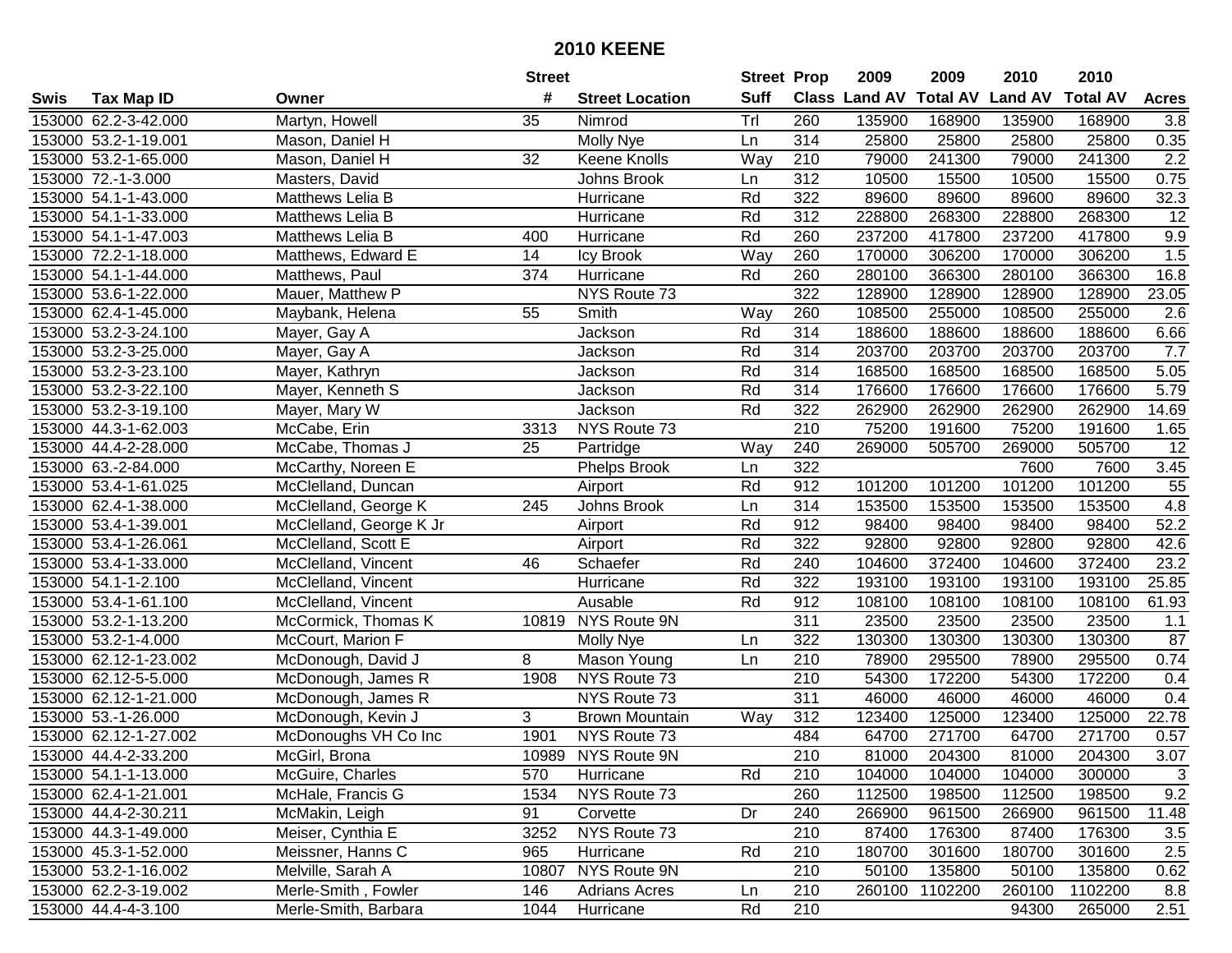|      |                       |                              | <b>Street</b>   |                        | <b>Street Prop</b> |                  | 2009          | 2009            | 2010           | 2010            |                  |
|------|-----------------------|------------------------------|-----------------|------------------------|--------------------|------------------|---------------|-----------------|----------------|-----------------|------------------|
| Swis | <b>Tax Map ID</b>     | Owner                        | #               | <b>Street Location</b> | <b>Suff</b>        |                  | Class Land AV | <b>Total AV</b> | <b>Land AV</b> | <b>Total AV</b> | <b>Acres</b>     |
|      | 153000 54.3-1-9.100   | Merle-Smith, Edmund          | 144             | Schaefer               | Rd                 | 240              | 250300        | 424400          | 250300         | 424400          | 37.47            |
|      | 153000 62.2-1-15.000  | Merle-Smith, Fowler          |                 | <b>Adrians Acres</b>   | Ln                 | 314              | 226700        | 226700          | 226700         | 226700          | 9.5              |
|      | 153000 62.2-1-18.000  | Merle-Smith, Fowler          |                 | <b>Adrians Acres</b>   | Ln                 | 314              | 201800        | 201800          | 201800         | 201800          | 8.5              |
|      | 153000 62.15-1-19.000 | Merle-Smith, Kate F          |                 | Interbrook             | Ln                 | 314              | 10600         | 10600           | 10600          | 10600           | 1.3              |
|      | 153000 62.12-1-22.001 | Merle-Smith, Katherine S     | 51              | Mason Young            | Ln                 | 250              | 230800        | 993400          | 230800         | 993400          | 14.4             |
|      | 153000 62.12-1-38.120 | Merle-Smith, Margaret        |                 | Mason Young            | Ln                 | 240              | 277600        | 1408500         | 277600         | 1408500         | 10               |
|      | 153000 62.12-1-28.000 | Merle-Smith, Van S Jr        |                 | NYS Route 73           |                    | 311              | 98600         | 98600           | 98600          | 98600           | 1.7              |
|      | 153000 62.12-1-29.000 | Merle-Smith, Van S Jr        |                 | NYS Route 73           |                    | 322              | 182300        | 182300          | 182300         | 182300          | 17.3             |
|      | 153000 62.2-1-16.110  | Merle-Smith, VanSantvoord Jr |                 | Mason Young            | Ln                 | 312              | 219900        | 221600          | 219900         | 221600          | 41.47            |
|      | 153000 72.-1-7.000    | Merle-Smith, VanSantvoord Jr |                 | Johns Brook            | Ln                 | 312              | 58400         | 58400           | 56400          | 58400           | 17.1             |
|      | 153000 62.2-1-16.130  | Merle-Smith, VanSantvoord Jr |                 | Mason Young            | Ln                 | 311              | 102300        | 102300          | 102300         | 102300          | 0.72             |
|      | 153000 62.12-1-38.110 | Merle-Smith, VanSantvoord Jr |                 | Mason Young            | Ln                 | 312              | 199300        | 203100          | 199300         | 203100          | 4.2              |
|      | 153000 62.2-1-17.000  | Merle-Smith, VanStanfoord Jr |                 | Mason Young            | Ln                 | 321              | 204400        | 204400          | 204400         | 204400          | $\overline{35}$  |
|      | 153000 44.-1-5.000    | Merrill, Duane E             | $\overline{7}$  | Murphy                 | Way                | 260              | 71200         | 88100           | 71200          | 88100           | 14.2             |
|      | 153000 45.3-1-40.002  | Michalik, Thomas             | 986             | Hurricane              | Rd                 | 312              | 184000        | 249800          | 184000         | 249800          | 2.8              |
|      | 153000 53.-1-15.100   | Michelfelder, William        |                 | NYS Route 73           |                    | 322              | 99400         | 99400           | 99400          | 99400           | 10.88            |
|      | 153000 53.-1-16.000   | Michelfelder, William        |                 | NYS Route 73           |                    | 314              | 84100         | 84100           | 84100          | 84100           | 8.1              |
|      | 153000 44.3-1-56.003  | Michelfelder, William        | 3303            | NYS Route 73           |                    | 240              | 126600        | 560900          | 126600         | 560900          | 10.4             |
|      | 153000 53.2-1-30.200  | Mihill, Lorraine             | 374             | <b>Hulls Falls</b>     | Rd                 | 210              | 80800         | 276100          | 80800          | 276100          | 2.5              |
|      | 153000 53.2-1-39.100  | Mikus, Doris                 | 245             | <b>Hulls Falls</b>     | Rd                 | 210              | 76100         | 180400          | 76100          | 180400          | 2.21             |
|      | 153000 62.59-2-33.000 | Miller, Bernard R            | 32              | Market                 | St                 | 210              | 42600         | 178700          | 42600          | 178700          | 0.2              |
|      | 153000 62.12-1-20.002 | Miller, Ellen M              |                 | NYS Route 73           |                    | 311              | 41100         | 41100           | 41100          | 41100           | 0.3              |
|      | 153000 62.2-3-23.002  | Miller, Jonathan W           | 93              | <b>Adrians Acres</b>   | Ln                 | 210              | 204800        | 546700          | 204800         | 546700          | 4.7              |
|      | 153000 62.12-3-1.100  | Miller, Noel C               | 12              | Lowrie                 | Way                | 210              | 164600        | 708000          | 164600         | 708000          | 7.5              |
|      | 153000 62.15-1-5.100  | Miller, Sidney T IV          |                 | Interbrook             | Ln                 | $\overline{312}$ | 116300        | 120500          | 116300         | 120500          | $\overline{3.7}$ |
|      | 153000 54.1-1-17.000  | Miner, Alan N                | 638             | Hurricane              | Rd                 | 312              | 139500        | 173900          | 139500         | 173900          | 2.4              |
|      | 153000 44.2-1-36.220  | Mingone, Thomas M            | 49              | Sentinel Mountain      | Way                | 210              | 132000        | 631200          | 132000         | 631200          | 4.23             |
|      | 153000 44.2-1-36.210  | Mingone, Thomas M            |                 | Irish Hill             | Ln                 | 322              | 162300        | 162300          | 162300         | 162300          | 12.6             |
|      | 153000 44.2-1-36.300  | Mingone, Thomas M            |                 | <b>Irish Hill</b>      | Ln                 | 322              | 154000        | 154000          | 154000         | 154000          | 12.6             |
|      | 153000 53.4-1-6.110   | Mish, Leslie K               |                 | <b>Hulls Falls</b>     | Rd                 | $\overline{322}$ | 110800        | 110800          | 110800         | 110800          | 18.62            |
|      | 153000 54.3-1-49.000  | Mitchell, Bruce K            | 10120           | NYS Route 9N           |                    | 483              | 93500         | 322500          | 93500          | 322500          | 4.4              |
|      | 153000 62.4-1-13.001  | Moench, Robert H             | $\overline{74}$ | Evergreen              | Ln                 | 240              | 159900        | 298000          | 159900         | 298000          | 19               |
|      | 153000 53.4-1-50.000  | Mongno, Steven R             | 85              | <b>Hulls Falls</b>     | Rd                 | 260              | 75600         | 180900          | 75600          | 180900          | 1.2              |
|      | 153000 53.4-1-5.000   | Mongno, Steven R             | 95              | <b>Hulls Falls</b>     | Rd                 | 210              | 68600         | 223200          | 68600          | 223200          | $\overline{2.2}$ |
|      | 153000 62.59-2-48.000 | Monroe, John                 | 68              | Market                 | St                 | 210              | 56000         | 255400          | 56000          | 255400          | 0.3              |
|      | 153000 44.2-1-19.000  | Moody, Gloria                |                 | 11576 NYS Route 9N     |                    | 314              | 9400          | 9400            | 9400           | 9400            | 0.1              |
|      | 153000 44.2-1-22.000  | Moody, Gloria                |                 | <b>Styles Brook</b>    | Rd                 | 240              | 142900        | 179200          | 142900         | 179200          | 32.95            |
|      | 153000 44.2-1-18.000  | Moody, Gloria E              | 17              | <b>Styles Brook</b>    | Rd                 | 260              | 41600         | 64100           | 41600          | 64100           | 0.4              |
|      | 153000 44.2-1-11.000  | Moody, Paul H                |                 | 11597 NYS Route 9N     |                    | 210              | 71600         | 173500          | 71600          | 173500          | 1.2              |
|      | 153000 62.2-3-49.000  | Moogy Trust                  |                 | <b>Adrians Acres</b>   | Ln                 | 314              | 134200        | 134200          | 134200         | 134200          | 1.9              |
|      | 153000 44.3-1-13.000  | Moon, Leona E                |                 | Alstead Hill           | Ln                 | 322              | 88600         | 88600           | 88600          | 88600           | 17.5             |
|      | 153000 62.2-1-16.200  | Mooney, James C              | 29              | <b>Adrians Acres</b>   | Ln                 | 210              | 190300        | 551200          | 190300         | 551200          | 3.8              |
|      |                       |                              |                 |                        |                    |                  |               |                 |                |                 |                  |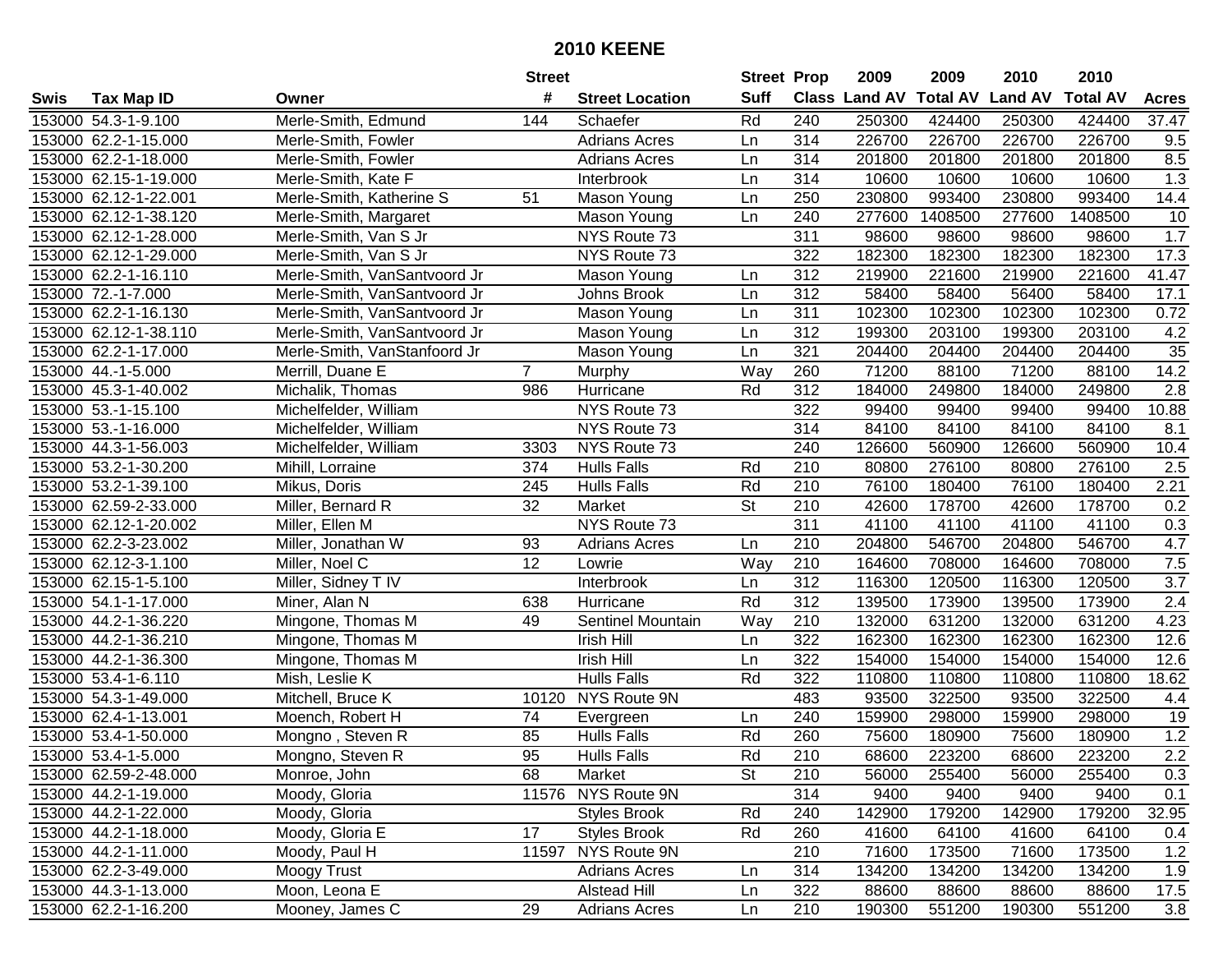|      |                       |                             | <b>Street</b>   |                        | <b>Street Prop</b> |     | 2009          | 2009            | 2010           | 2010            |              |
|------|-----------------------|-----------------------------|-----------------|------------------------|--------------------|-----|---------------|-----------------|----------------|-----------------|--------------|
| Swis | <b>Tax Map ID</b>     | Owner                       | #               | <b>Street Location</b> | <b>Suff</b>        |     | Class Land AV | <b>Total AV</b> | <b>Land AV</b> | <b>Total AV</b> | <b>Acres</b> |
|      | 153000 72.2-1-43.002  | Morley, James T             | 6               | Noonmark Trail         | Way                | 260 | 189300        | 408200          | 189300         | 408200          | 3.3          |
|      | 153000 53.2-2-2.200   | Morrelli, Matthew           | 32              | <b>Bell Meadow</b>     | Way                | 210 | 72100         | 181100          | 72100          | 266400          | 1.17         |
|      | 153000 62.2-3-36.000  | Morris, Roland              |                 | <b>Adrians Acres</b>   | Ln                 | 314 | 196600        | 196600          | 196600         | 196600          | 6.96         |
|      | 153000 63.-2-7.200    | Morrison, Matthew J         |                 | Stage Coach            | Way                | 314 | 62300         | 62300           | 62300          | 62300           | 7.1          |
|      | 153000 44.4-2-36.222  | Mosey, George F             | 15              | Mannings               | Way                | 240 | 112400        | 331700          | 112400         | 331700          | 13.3         |
|      | 153000 54.3-1-22.000  | Moulton, Arden              | 69              | <b>Bear Brook</b>      | Way                | 240 | 367900        | 946900          | 367900         | 946900          | 124.9        |
|      | 153000 45.3-1-26.000  | <b>Mountain House LLC</b>   | 846             | Hurricane              | Rd                 | 260 | 66500         | 79700           | 66500          | 79700           | 1.5          |
|      | 153000 45.3-1-24.000  | Mountain House Lodge LLC    | $\overline{5}$  | OToole                 | Ln                 | 240 | 269500        | 357000          | 269500         | 357000          | 19.9         |
|      | 153000 45.3-1-8.000   | Mower, Amy W                | 112             | OToole                 | Ln                 | 260 | 201600        | 274800          | 201600         | 274800          | 6.5          |
|      | 153000 54.1-1-40.000  | Munson Gerald V Jr          | 25              | Cavanaugh              | Ln                 | 210 | 164300        | 325300          | 164300         | 325300          | $\mathbf 1$  |
|      | 153000 62.4-1-20.001  | Munson, Douglas H Jr        |                 | NYS Route 73           |                    | 314 | 9200          | 9200            | 9200           | 9200            | 2.02         |
|      | 153000 53.26-2-1.220  | Murphy, James               | 2854            | NYS Route 73           |                    | 270 | 43600         | 156300          | 43600          | 156300          | 0.47         |
|      | 153000 45.3-1-64.001  | Murphy, John R              | 9               | Leslie Gay             | Ln                 | 210 | 186100        | 354900          | 186100         | 354900          | 3.2          |
|      | 153000 54.3-2-1.000   | Murphy, Marilyn J           | 10057           | NYS Route 9N           |                    | 210 | 61200         | 260100          | 61200          | 260100          | 0.84         |
|      | 153000 44.-1-4.200    | Murphy, Patrick C           | 31              | Murphy                 | Way                | 260 | 75400         | 105500          | 75400          | 105500          | 26.15        |
|      | 153000 44.19-1-2.000  | Musci, Paul A               | 99              | Gilmore Hill           | Rd                 | 210 | 78000         | 99400           | 78000          | 99400           | 2.4          |
|      | 153000 62.-1-17.002   | Nachbur, Jennifer A         | 276             | Johns Brook            | Ln                 | 240 | 317900        | 640700          | 317900         | 640700          | 19.83        |
|      | 153000 62.2-3-22.001  | Naktenis, Anne M            | 33              | Racoon Ridge           | Way                | 260 | 153700        | 203100          | 153700         | 203100          | 3.7          |
|      | 153000 53.2-3-20.211  | Nania, Anthony J            |                 | Jackson                | Rd                 | 322 | 219000        | 219000          | 219000         | 219000          | 15.3         |
|      | 153000 62.2-3-15.200  | Nardelli, Raymond D Jr      | 26              | Wieschhoff             | Ln                 | 210 | 191800        | 542100          | 191800         | 542100          | 3.52         |
|      | 153000 53.2-1-26.000  | Nason, Charles K            | 27              | Nasons Nubble          | Way                | 210 | 99400         | 289700          | 99400          | 289700          | 4.7          |
|      | 153000 53.2-1-25.000  | Nason, Leslie               | 101             | Nasons Nubble          | Way                | 210 | 100600        | 176700          | 100600         | 176700          | $5.5\,$      |
|      | 153000 53.2-1-22.000  | Nason, Leslie S             | 8               | Nasons Nubble          | Way                | 240 | 131700        | 440900          | 131700         | 440900          | 43.1         |
|      | 153000 53.2-1-23.002  | Nason, Leslie S             |                 | <b>NYS Route 9N</b>    |                    | 322 | 152000        | 152000          | 152000         | 152000          | 43           |
|      | 153000 53.2-1-24.100  | Nason, Leslie S             |                 | Nasons Nubble          | Way                | 322 | 109600        | 109600          | 109600         | 109600          | 21.19        |
|      | 153000 53.2-1-27.000  | Nason, Leslie S             |                 | Nasons Nubble          | Way                | 322 | 268400        | 268400          | 268400         | 268400          | 123.52       |
|      | 153000 62.59-4-3.000  | Nassan, Mark                | 23              | Market                 | <b>St</b>          | 210 | 37900         | 116500          | 37900          | 116500          | 0.2          |
|      | 153000 44.2-1-12.000  | Nature Conservancy Inc      |                 | NYS Route 9N           |                    | 322 | 62800         | 62800           | 62800          | 62800           | 40.11        |
|      | 153000 62.59-2-20.000 | Nature Conservancy Inc      | 8               | Nature                 | Way                | 464 | 97700         | 947400          | 97700          | 947400          | 1.04         |
|      | 153000 53.4-1-14.000  | Nature Conservancy Inc      |                 | <b>Hulls Falls</b>     | Rd                 | 322 | 57800         | 57800           | 57800          | 57800           | 12           |
|      | 153000 72.2-1-39.000  | <b>Neilson Family Trust</b> | $\overline{14}$ | Neilson                | Way                | 260 | 164200        | 288200          | 164200         | 288200          | $\mathbf{1}$ |
|      | 153000 72.2-1-14.002  | Neilson, Barbara            |                 | NYS Route 73           |                    | 314 | 215500        | 215500          | 215500         | 215500          | 8.5          |
|      | 153000 72.2-1-28.100  | Neilson, Barbara L          | 28              | Neilson                | Way                | 260 | 256100        | 391900          | 256100         | 391900          | 15.62        |
|      | 153000 53.2-2-1.220   | Nethaway, David A           | 5               | Silver Bear            | Way                | 210 | 30800         | 201600          | 93500          | 231500          | 0.5          |
|      | 153000 54.3-1-48.002  | Netti, Francis L            |                 | 10146 NYS Route 9N     |                    | 260 | 78500         | 107000          | 78500          | 107000          | 1.67         |
|      | 153000 53.4-1-40.000  | Neville, Marcy              | 2152            | NYS Route 73           |                    | 210 | 105200        | 226200          | 105200         | 226200          | 7.5          |
|      | 153000 62.16-5-6.000  | Neville, Tam L              | 118             | Neville                | Way                | 240 | 234600        | 568500          | 234600         | 568500          | 24.9         |
|      | 153000 44.3-1-3.000   | Newman, Dorothy S           |                 | Alstead Hill           | Ln                 | 322 | 121100        | 121100          | 121100         | 121100          | 33.8         |
|      | 153000 62.-1-22.000   | Newman, William J           | 43              | Panther                | Path               | 210 | 181200        | 226800          | 181200         | 226800          | 2.53         |
|      | 153000 53.26-4-1.001  | Nicholson, Sharron          | 498             | <b>Hulls Falls</b>     | Rd                 | 210 | 58900         | 155400          | 58900          | 155400          | 0.79         |
|      | 153000 44.4-2-24.000  | Nields Jenifer              | 1134            | Hurricane              | Rd                 | 280 | 247900        | 539000          | 247900         | 539000          | 14.7         |
|      | 153000 54.3-2-15.000  | Nields, John W Jr           | 70              | Round Top              | Ln                 | 210 | 154300        | 354000          | 154300         | 354000          | 7.6          |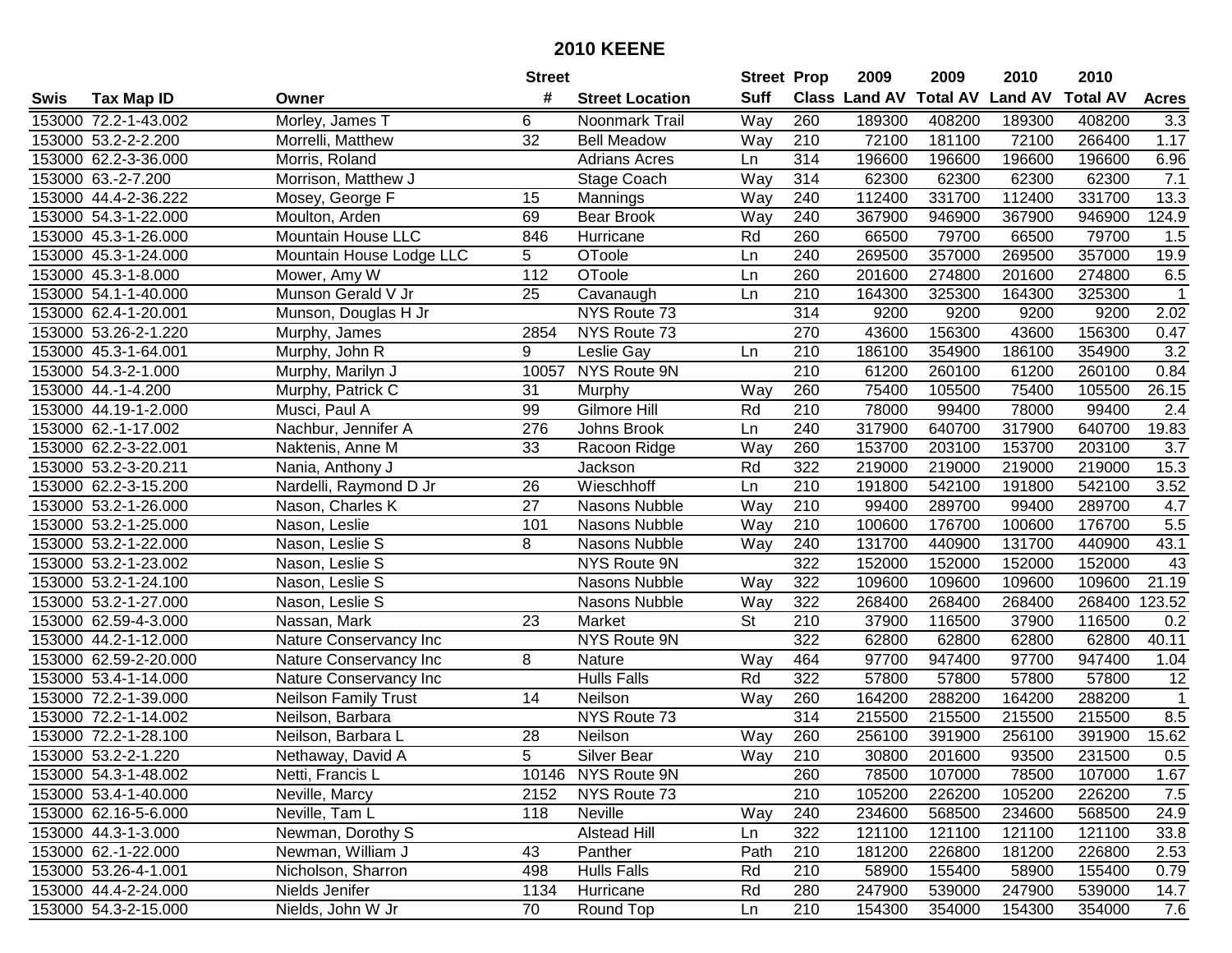|      |                               |                         | <b>Street</b>  |                            | <b>Street Prop</b>       |     | 2009          | 2009            | 2010           | 2010            |                     |
|------|-------------------------------|-------------------------|----------------|----------------------------|--------------------------|-----|---------------|-----------------|----------------|-----------------|---------------------|
| Swis | <b>Tax Map ID</b>             | Owner                   | #              | <b>Street Location</b>     | <b>Suff</b>              |     | Class Land AV | <b>Total AV</b> | <b>Land AV</b> | <b>Total AV</b> | <b>Acres</b>        |
|      | 153000 62.59-1-23.000         | Nigra, Jame B           |                | Adirondack                 | <b>St</b>                | 311 | 67400         | 67400           | 67400          | 67400           | 0.7                 |
|      | 153000 62.59-1-9.000          | Nigra, Jame B           | 13             | Nigra                      | Way                      | 260 | 49700         | 177600          | 49700          | 177600          | 0.3                 |
|      | 153000 62.59-1-7.000          | Nigra, Thomas P         | $\overline{7}$ | Nigra                      | Way                      | 260 | 67000         | 119800          | 67000          | 119800          | 0.6                 |
|      | 153000 44.19-1-17.000         | Nissen, Holger          | 162            | <b>Gilmore Hill</b>        | Rd                       | 260 | 86300         | 181000          | 86300          | 181000          | 4.1                 |
|      | 153000 44.19-1-20.000         | Nissen, Holger          |                | NYS Route 73               |                          | 314 | 59500         | 59500           | 59500          | 59500           | 3.45                |
|      | 153000 53.6-1-2.000           | Nolett, Donald E        |                | NYS Route 73               |                          | 311 | 27900         | 27900           | 27900          | 27900           | 0.5                 |
|      | 153000 44.19-1-8.000          | Nolte, Melina           | 3162           | NYS Route 73               |                          | 210 | 54200         | 197900          | 54200          | 197900          | 0.68                |
|      | 153000 54.1-1-10.002          | Northern Sky LLC        | 585            | Hurricane                  | Rd                       | 240 | 344500        | 1758200         | 344500         | 1758200         | 59                  |
|      | 153000 53.2-3-31.000          | <b>Norton Cemetery</b>  |                | Cemetery                   | Ln                       | 695 | 16800         | 16800           | 16800          | 16800           | 4.6                 |
|      | 153000 53.2-3-32.000          | Norton Cemetery         | 54             | Cemetery                   | Ln                       | 695 | 25300         | 30300           | 25300          | 30300           | 9.8                 |
|      | 153000 62.59-3-8.000          | Noth, Jeanne P          | 45             | Market                     | $\overline{\mathsf{St}}$ | 210 | 63100         | 295700          | 63100          | 295700          | 0.55                |
|      | 153000 62.16-5-5.000          | Notman, Derek NH        |                | NYS Route 73               |                          | 314 | 99500         | 99500           | 99500          | 99500           | 2.4                 |
|      | 153000 62.12-5-46.000         | Notman, Derek NH        |                | Phelps Brook               | Ln                       | 322 | 138400        | 138400          | 138400         | 138400          | 19.6                |
|      | 153000 44.4-3-8.000           | Notman, Derek NH        |                | Limekiln                   | Rd                       | 322 | 101200        | 101200          | 101200         | 101200          | 12                  |
|      | 153000 62.16-5-12.000         | Notman, Derek NH        |                | NYS Route 73               |                          | 322 | 157200        | 157200          | 157200         | 157200          | 13.6                |
|      | 153000 62.16-5-4.000          | Notman, Derek NH        | 26             | <b>Country Club</b>        | Way                      | 250 | 164600        | 884400          | 164600         | 884400          | 7.4                 |
|      | 153000 54.1-1-56.001          | Nowicki, Paul Z         | 501            | Hurricane                  | Rd                       | 280 | 334200        | 1197000         | 334200         | 1237000         | 25.34               |
|      | 153000 54.1-1-27.002          | Nowicki, Sandra G       | 537            | Hurricane                  | Rd                       | 240 | 311600        | 973000          | 311600         | 973000          | 77.99               |
|      | 153000 54.1-1-49.200          | Nowicki, Stefan M       | 533            | Hurricane                  | Rd                       | 311 | 179400        | 179400          | 179400         | 179400          | 6.44                |
|      | 153000 53.2-3-47.000          | Nye, Colleen K          |                | NYS Route 73               |                          | 314 | 88900         | 88900           | 88900          | 88900           | 8.7                 |
|      | 153000 44.2-1-61.123          | Nye, Janet              |                | Lacy                       | Rd                       | 314 | 110400        | 110400          | 110400         | 110400          | 4.9                 |
|      | 153000 53.2-1-11.320          | Nye, Janet L            | 30             | Fairview                   | Way                      | 210 | 89800         | 374200          | 89800          | 374200          | 3.85                |
|      | 153000 62.2-3-4.000           | Nye, Jonathan P         | 48             | Racoon Ridge               | Way                      | 260 | 182900        | 360800          | 182900         | 360800          | 2.7                 |
|      | 153000 53.2-1-63.000          | Nye, Richard C          | 65             | Keene Knolls               | Way                      | 210 | 138700        | 318300          | 138700         | 318300          | 5.1                 |
|      | 153000 44.2-1-47.112          | Nye, Spencer            | 32             | Coyote                     | Way                      | 312 | 49400         | 49400           | 40800          | 56900           | 1.3                 |
|      | 153000 62.59-2-22.000         | Nye, Spencer O          | $\overline{9}$ | Nature                     | Way                      | 210 | 26400         | 125200          | 26400          | 125200          | 0.14                |
|      | 153000 53.2-3-44.000          | <b>NYS DOT</b>          | 10818          | NYS Route 9N               |                          | 720 | 159600        | 225500          | 159600         | 225500          | 8.72                |
|      | 153000 630.-9999-131.600/1001 | <b>NYSEG</b>            |                | Northeast Grouped Tra      |                          | 882 | 0             | 227668          | $\Omega$       | 272379          | 0                   |
|      | 153000 630.-9999-131.600/1881 | <b>NYSEG</b>            |                | <b>Total Electric Dist</b> |                          | 884 | 0             | 1916059         | $\Omega$       | 2461106         | $\mathsf{O}\xspace$ |
|      | 153000 53.4-1-30.000          | <b>NYSEG Corp</b>       |                | 10478 NYS Route 9N         |                          | 872 | 48960         | 128518          | 48960          | 177853          | 1.4                 |
|      | 153000 72.8-1-25.200          | <b>OConnor Edmund E</b> | 56             | <b>St Huberts</b>          | Rd                       | 210 | 100600        | 264100          | 100600         | 264100          | 1.51                |
|      | 153000 62.2-3-24.000          | OConnor, William A      | 123            | <b>Adrians Acres</b>       | Ln                       | 210 | 201700        | 508500          | 201700         | 508500          | 4.4                 |
|      | 153000 72.8-1-25.100          | OConnor, William A      |                | NYS Route 73               |                          | 311 | 67100         | 67100           | 67100          | 67100           | 0.75                |
|      | 153000 62.12-5-20.000         | ODell, John D           | 4              | Levi Lamb                  | Way                      | 270 | 78000         | 229300          | 78000          | 229300          | 0.72                |
|      | 153000 62.12-1-17.000         | Ohman, Katrina M        | 1919           | NYS Route 73               |                          | 210 | 37900         | 109800          | 37900          | 109800          | 0.2                 |
|      | 153000 62.12-5-74.000         | Old, Constance L        | 88             | Laight Hall                | Ln                       | 210 | 151700        | 512900          | 151700         | 512900          | 5.68                |
|      | 153000 62.12-5-73.000         | Old, Constance L        |                | NYS Route 73               |                          | 311 | 140000        | 140000          | 140000         | 140000          | 9.2                 |
|      | 153000 54.3-2-5.000           | Oliva, Stan             |                | 10027 NYS Route 9N         |                          | 210 | 96000         | 192500          | 96000          | 192500          | 4.81                |
|      | 153000 63.-2-68.000           | Oliwa, Maria F          |                | <b>Phelps Brook</b>        | Ln                       | 260 | 144200        | 382700          | 144200         | 382700          | 6.2                 |
|      | 153000 62.12-2-1.120          | Ormsby, Gerald          | 1960           | NYS Route 73               |                          | 210 | 77100         | 179300          | 77100          | 179300          | 0.73                |
|      | 153000 53.6-1-11.000          | Osteyee, lan A          | 36             | Owls Head                  | Ln                       | 210 | 118600        | 225600          | 118600         | 225600          | 7.5                 |
|      | 153000 62.12-5-2.000          | Otis, John L            | 1918           | NYS Route 73               |                          | 210 | 59300         | 208500          | 59300          | 208500          | 0.5                 |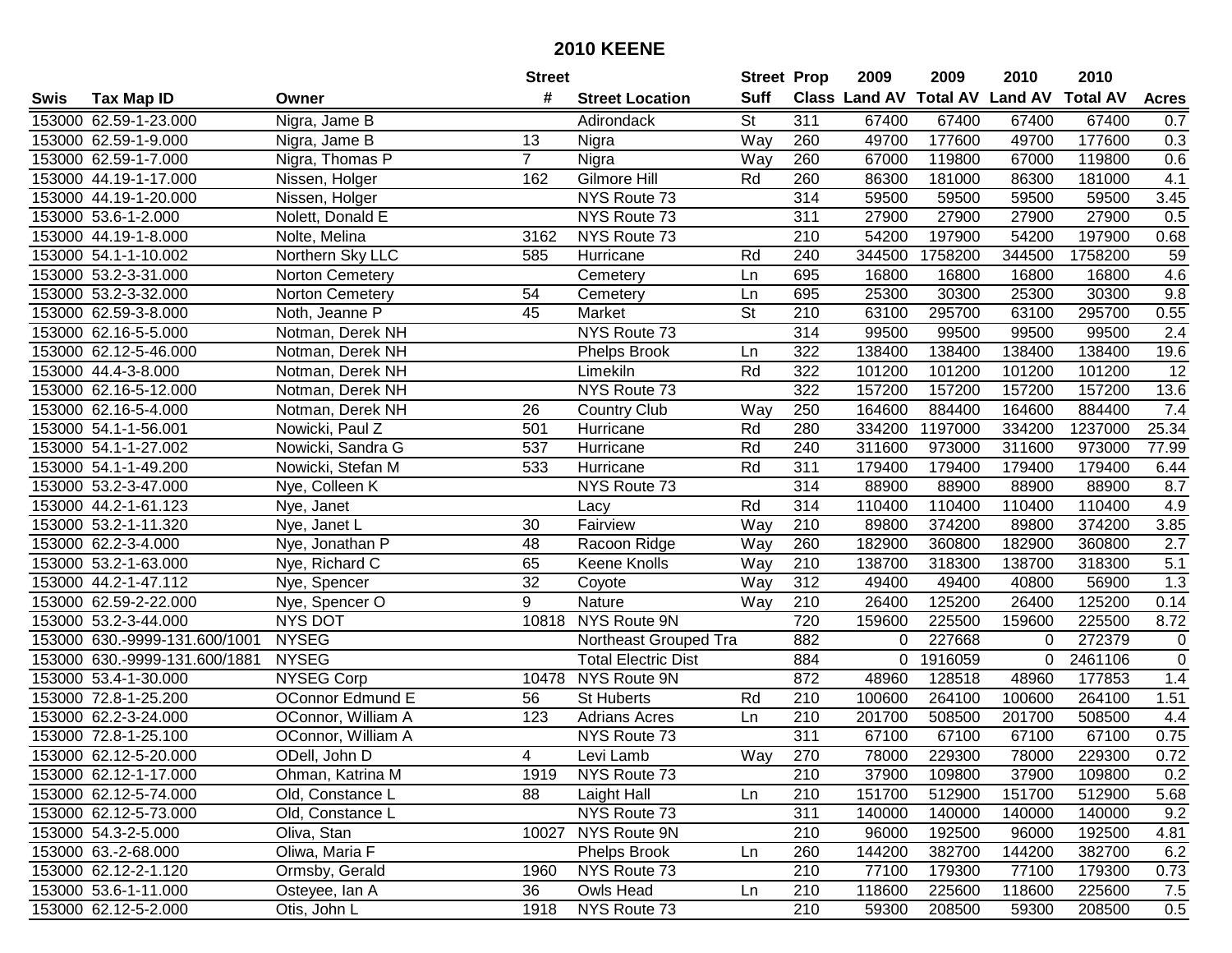|      |                       |                              | <b>Street</b> |                        | <b>Street Prop</b> |                  | 2009                          | 2009    | 2010           | 2010            |                  |
|------|-----------------------|------------------------------|---------------|------------------------|--------------------|------------------|-------------------------------|---------|----------------|-----------------|------------------|
| Swis | <b>Tax Map ID</b>     | Owner                        | #             | <b>Street Location</b> | <b>Suff</b>        |                  | <b>Class Land AV Total AV</b> |         | <b>Land AV</b> | <b>Total AV</b> | <b>Acres</b>     |
|      | 153000 72.8-1-19.000  | Otis, William D              | 30            | <b>St Huberts</b>      | Rd                 | 210              | 49700                         | 91500   | 49700          | 91500           | 0.3              |
|      | 153000 62.59-2-2.000  | Owen, Frank                  | 49            | Adirondack             | <b>St</b>          | 449              | 97500                         | 225900  | 97500          | 225900          | 1.1              |
|      | 153000 62.16-5-32.001 | Owen, Franklin C             | 1774          | NYS Route 73           |                    | 483              | 54300                         | 437100  | 54300          | 437100          | 0.4              |
|      | 153000 62.59-3-1.000  | Owen, Martha L               | 71            | Johns Brook            | Ln                 | 210              | 50900                         | 253300  | 50900          | 253300          | 0.33             |
|      | 153000 63.-2-16.300   | Owen, Martha Lee             |               | Stage Coach            | Way                | 311              | 25400                         | 25400   | 25400          | 25400           | 2.9              |
|      | 153000 63.-2-16.200   | Owen, Martha Lee             |               | Stage Coach            | Way                | 311              | 32400                         | 32400   | 32400          | 32400           | $\overline{3.7}$ |
|      | 153000 54.3-1-69.310  | Owen, Martha Lee             |               | NYS Route 9N           |                    | 311              | 5000                          | 5000    | 5000           | 5000            | 0.3              |
|      | 153000 62.2-3-12.000  | Owen, Martha Lee             |               | <b>Adrians Acres</b>   | Ln                 | 314              | 70100                         | 70100   | 70100          | 70100           | $\overline{3.1}$ |
|      | 153000 53.6-1-5.120   | Owen, Martha Lee             |               | NYS Route 73           |                    | 314              | 65600                         | 65600   | 65600          | 65600           | 5.8              |
|      | 153000 62.59-2-7.000  | Owen, Martha Lee             |               | Adirondack             | St                 | 311              | 48000                         | 48000   | 48000          | 48000           | $1.1$            |
|      | 153000 62.59-1-4.000  | Owen, Martha Lee             |               | Interbrook             | Ln                 | 311              | 53900                         | 53900   | 53900          | 53900           | $\sqrt{2}$       |
|      | 153000 62.2-1-11.000  | Owen, Martha Lee             |               | <b>Adrians Acres</b>   | Ln                 | 314              | 13200                         | 13200   | 13200          | 13200           | 4.2              |
|      | 153000 62.2-1-46.001  | Owen, Martha Lee             |               | NYS Route 73           |                    | 322              | 188500                        | 188500  | 188500         | 188500          | 23.06            |
|      | 153000 62.2-1-12.000  | Owen, Martha Lee             |               | <b>Adrians Acres</b>   | Ln                 | 314              | 13200                         | 13200   | 13200          | 13200           | 4.2              |
|      | 153000 62.2-1-9.000   | Owen, Martha Lee             |               | <b>Adrians Acres</b>   | Ln                 | 314              | 15100                         | 15100   | 15100          | 15100           | 4.9              |
|      | 153000 62.2-1-10.000  | Owen, Martha Lee             |               | <b>Adrians Acres</b>   | Ln                 | 314              | 13200                         | 13200   | 13200          | 13200           | 4.2              |
|      | 153000 62.2-1-3.000   | Owen, Martha Lee             |               | <b>Adrians Acres</b>   | Ln                 | 314              | 13200                         | 13200   | 13200          | 13200           | 4.2              |
|      | 153000 62.2-1-8.000   | Owen, Martha Lee             |               | <b>Adrians Acres</b>   | Ln                 | 314              | 13200                         | 13200   | 13200          | 13200           | 4.2              |
|      | 153000 62.2-1-4.000   | Owen, Martha Lee             |               | <b>Adrians Acres</b>   | Ln                 | 314              | 13200                         | 13200   | 13200          | 13200           | 4.2              |
|      | 153000 62.2-1-5.000   | Owen, Martha Lee             |               | <b>Adrians Acres</b>   | Ln                 | 314              | 13200                         | 13200   | 13200          | 13200           | 4.2              |
|      | 153000 62.2-1-7.000   | Owen, Martha Lee             |               | <b>Adrians Acres</b>   | Ln                 | 314              | 13200                         | 13200   | 13200          | 13200           | 4.2              |
|      | 153000 62.2-1-6.000   | Owen, Martha Lee             |               | <b>Adrians Acres</b>   | Ln                 | 314              | 13200                         | 13200   | 13200          | 13200           | 4.1              |
|      | 153000 54.3-1-68.000  | Owen, Martha Lee E           |               | NYS Route 9N           |                    | 322              | 102800                        | 102800  | 102800         | 102800          | 12.4             |
|      | 153000 54.3-1-10.120  | Owens, Jane A                |               | Hurricane              | Rd                 | 322              | 244200                        | 244200  | 244200         | 244200          | 15.61            |
|      | 153000 72.2-1-10.004  | <b>Owls Cote Partnership</b> | 6             | Lee                    | Ln                 | 280              | 236800                        | 475000  | 236800         | 475000          | 7.2              |
|      | 153000 72.2-1-57.000  | <b>Owls Cote Partnership</b> |               | NYS Route 73           |                    | 311              | 4600                          | 4600    | 4600           | 4600            | 0.27             |
|      | 153000 62.4-1-48.000  | Pacifico Partnership LLC     | 58            | <b>Trails End</b>      | Way                | 483              | 108400                        | 681900  | 108400         | 681900          | 2.45             |
|      | 153000 53.2-1-60.000  | Pacifico Partnership LLC     | 150           | Gristmill              | Ln                 | 210              | 47700                         | 189000  | 47700          | 189000          | 0.57             |
|      | 153000 44.3-1-17.000  | Page, Mark N                 | 457           | <b>Alstead Hill</b>    | Ln                 | 240              | 150800                        | 232300  | 150800         | 232300          | 50.73            |
|      | 153000 44.3-1-18.000  | Page, Mark N                 |               | <b>Alstead Hill</b>    | Ln                 | 322              | 67400                         | 67400   | 67400          | 67400           | 60               |
|      | 153000 54.1-1-41.001  | Palange, John J              | 628           | Hurricane              | Rd                 | $\overline{312}$ | 100120                        | 125120  | 100120         | 125120          | 1.15             |
|      | 153000 54.1-1-16.112  | Palange, John J              | 636           | Hurricane              | Rd                 | 314              | 200800                        | 200800  | 200800         | 200800          | 8.42             |
|      | 153000 44.3-1-1.200   | Palen, Edward M              |               | <b>Alstead Hill</b>    | Ln                 | 418              | 72300                         | 288000  | 72300          | 288000          | 1.2              |
|      | 153000 44.3-1-1.120   | Palen, Edward M              | 615           | <b>Alstead Hill</b>    | Ln                 | 418              | 127500                        | 1340000 | 127500         | 1340000         | 24.01            |
|      | 153000 44.3-1-1.110   | Palen, Edward M              | 623           | <b>Alstead Hill</b>    | Ln                 | 311              | 105200                        | 105200  | 105200         | 105200          | 48.1             |
|      | 153000 44.2-1-15.000  | Papineau, Barbara            |               | 11564 NYS Route 9N     |                    | 210              | 83600                         | 194800  | 83600          | 194800          | 2.6              |
|      | 153000 62.59-2-44.000 | Parmele, Charles R IV        | 56            | Market                 | <b>St</b>          | 210              | 19100                         | 111000  | 19100          | 111000          | 0.1              |
|      | 153000 72.8-1-22.000  | Pasymowski, Eugene           | 45            | St Huberts             | Rd                 | 210              | 51200                         | 162800  | 51200          | 162800          | 0.33             |
|      | 153000 63.-2-6.100    | Paternotte, William L        | 162           | Round Top              | Ln                 | 210              | 164100                        | 2241600 | 164100         | 2241600         | 9.44             |
|      | 153000 63.-2-6.300    | Paternotte, William L        |               | Stage Coach            | Way                | 311              | 64500                         | 64500   | 64500          | 64500           | 7.35             |
|      | 153000 63.-2-7.110    | Paternotte, William L        |               | Stage Coach            | Way                | 322              | 99100                         | 99100   | 99100          | 99100           | 11.3             |
|      | 153000 63.-2-12.000   | Paternotte, William L        |               | Stage Coach            | Way                | 314              | 57000                         | 57000   | 57000          | 57000           | 6.5              |
|      |                       |                              |               |                        |                    |                  |                               |         |                |                 |                  |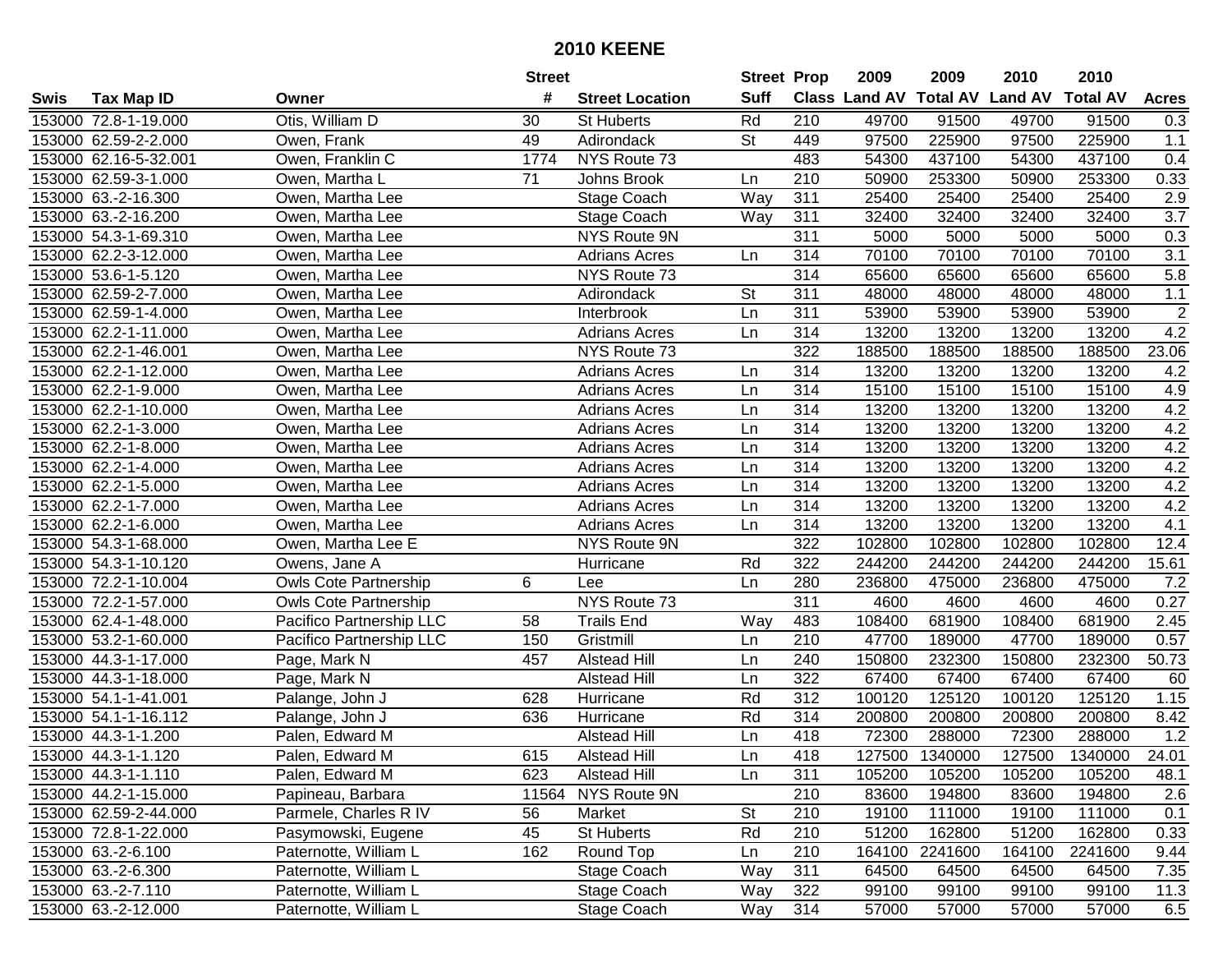|      |                       |                              | <b>Street</b> |                        | <b>Street Prop</b> |     | 2009   | 2009    | 2010                           | 2010            |                |
|------|-----------------------|------------------------------|---------------|------------------------|--------------------|-----|--------|---------|--------------------------------|-----------------|----------------|
| Swis | <b>Tax Map ID</b>     | Owner                        | #             | <b>Street Location</b> | <b>Suff</b>        |     |        |         | Class Land AV Total AV Land AV | <b>Total AV</b> | <b>Acres</b>   |
|      | 153000 63.-2-8.100    | Paternotte, William L        |               | Round Top              | Ln                 | 311 | 42100  | 42100   | 42100                          | 42100           | 4.8            |
|      | 153000 63.-2-7.120    | Paternotte, William L        |               | Stage Coach            | Way                | 322 | 96500  | 96500   | 96500                          | 96500           | 11             |
|      | 153000 63.-2-6.200    | Paternotte, William L        |               | Stage Coach            | Way                | 311 | 64500  | 64500   | 64500                          | 64500           | 7.35           |
|      | 153000 63.-2-8.200    | Paternotte, William L        |               | Stage Coach            | Way                | 311 | 24600  | 24600   | 24600                          | 24600           | 2.8            |
|      | 153000 63.-2-13.000   | Paternotte, William L        |               | Stage Coach            | Way                | 314 | 32700  | 32700   | 32700                          | 32700           | 3.72           |
|      | 153000 63.-2-11.000   | Paternotte, William L        |               | Stage Coach            | Way                | 311 | 28000  | 28000   | 28000                          | 28000           | 3.2            |
|      | 153000 63.-2-9.000    | Paternotte, William L        |               | Stage Coach            | Way                | 314 | 28000  | 28000   | 28000                          | 28000           | 3.2            |
|      | 153000 63.-2-8.300    | Paternotte, William L        |               | Stage Coach            | Way                | 311 | 18500  | 18500   | 18500                          | 18500           | 2.1            |
|      | 153000 54.3-1-1.000   | Peabody, Michael B           | 138           | Schaefer               | Rd                 | 314 | 209500 | 209500  | 209500                         | 209500          | 9.12           |
|      | 153000 54.3-1-9.200   | Peabody, Michael B           | 128           | Schaefer               | Rd                 | 210 | 247200 | 506100  | 247200                         | 506100          | 8.93           |
|      | 153000 62.12-2-1.200  | Pelkey, Gregory              | 12            | Alan Washbond          | Dr                 | 210 | 96600  | 244300  | 96600                          | 244300          |                |
|      | 153000 45.3-1-32.100  | Pell, Anthony D              |               | Hurricane              | Rd                 | 322 | 230100 | 230100  | 230100                         | 230100          | 9.5            |
|      | 153000 45.3-1-34.100  | Pell, Anthony D              | 923           | Hurricane              | Rd                 | 240 | 231500 | 1107100 | 231500                         | 1107100         | 27.84          |
|      | 153000 45.3-1-13.000  | Pelmas, Ruth H               | 144           | OToole                 | Ln                 | 210 | 206500 | 1105200 | 206500                         | 900000          | 5.92           |
|      | 153000 62.59-1-21.000 | Pelosi, Andrew J             | 12            | Adirondack             | <b>St</b>          | 210 | 49600  | 129100  | 49600                          | 129100          | 0.3            |
|      | 153000 53.2-3-17.000  | Pendlebury, Thomas J         | 161           | Jackson                | Rd                 | 210 | 176700 | 635000  | 176700                         | 635000          | 4.8            |
|      | 153000 53.2-3-9.001   | Penn, William A              |               | Jackson                | Rd                 | 322 | 113600 | 113600  | 113600                         | 113600          | 10.36          |
|      | 153000 62.12-5-35.000 | Penrose, George B            | 52            | Senecal                | Way                | 260 | 85700  | 132600  | 85700                          | 132600          | 1.9            |
|      | 153000 62.12-5-36.000 | Penrose, John F              | 51            | Senecal                | Way                | 260 | 95100  | 203100  | 95100                          | 203100          | 1.9            |
|      | 153000 53.6-1-17.000  | Pepe, Takis J                | 134           | Owls Head              | Ln                 | 210 | 100000 | 205800  | 100000                         | 205800          | $\overline{7}$ |
|      | 153000 53.6-1-15.000  | Pepe, Takis J                |               | NYS Route 73           |                    | 311 | 73500  | 73500   | 73500                          | 73500           | $\overline{5}$ |
|      | 153000 53.6-1-16.000  | Pepe, Takis J                |               | NYS Route 73           |                    | 311 | 88000  | 88000   | 88000                          | 88000           | 7.2            |
|      | 153000 53.27-2-13.100 | Peterson, Daniel P           | 1267          | Hurricane              | Rd                 | 210 | 62500  | 210100  | 62500                          | 210100          | 0.85           |
|      | 153000 44.2-1-28.000  | <b>Phelps Family Trust</b>   | 136           | <b>Styles Brook</b>    | Rd                 | 240 | 128300 | 147100  | 128300                         | 147100          | 14.4           |
|      | 153000 53.26-1-6.000  | Phillips, Peter W            | 10            | Gristmill              | Ln                 | 210 | 43400  | 157500  | 43400                          | 157500          | 0.35           |
|      | 153000 54.1-1-7.200   | Piller, Jacob                |               | Jackson                | Rd                 | 240 | 170200 | 711000  | 170200                         | 711000          | 12.7           |
|      | 153000 54.1-1-15.000  | Piller, Samuel               | 546           | Hurricane              | Rd                 | 210 | 152000 | 310700  | 152000                         | 310700          | $\sqrt{3}$     |
|      | 153000 53.26-4-8.000  | Piserchia, Michael           | 10913         | NYS Route 9N           |                    | 483 | 41100  | 408200  | 41100                          | 408200          | 0.35           |
|      | 153000 53.26-4-6.100  | Piserchia, Michael           |               | NYS Route 9N           |                    | 330 | 6500   | 6500    | 6500                           | 6500            | 0.07           |
|      | 153000 53.27-1-3.012  | Piserchia, Michael           | 6             | <b>Bucks</b>           | Ln                 | 270 | 38500  | 68800   | 38500                          | 68800           | 0.32           |
|      | 153000 44.-1-8.000    | Plano, Vincent R             | 427           | <b>Bartlett</b>        | Rd                 | 260 | 25300  | 126500  | 25300                          | 126500          | 0.42           |
|      | 153000 62.12-5-8.000  | Platt, Charles J             | 1898          | NYS Route 73           |                    | 210 | 73300  | 220400  | 73300                          | 220400          | 0.68           |
|      | 153000 62.12-5-56.000 | <b>Platukis Family Trust</b> | 14            | Laight Hall            | Ln                 | 210 | 131500 | 307700  | 131500                         | 307700          | 2.97           |
|      | 153000 53.4-1-49.000  | Pohlman, Virginia H          |               | <b>Hulls Falls</b>     | Rd                 | 260 | 54000  | 58100   | 54000                          | 58100           | $\overline{2}$ |
|      | 153000 53.27-1-10.000 | Poljanic, Joseph A           |               | 10904 NYS Route 9N     |                    | 210 | 15600  | 114400  | 15600                          | 114400          | 0.11           |
|      | 153000 53.26-1-3.300  | Pollock, Ivana B             | 2863          | NYS Route 73           |                    | 210 | 16200  | 142900  | 16200                          | 182900          | 0.24           |
|      | 153000 62.12-1-9.000  | Porter, John S               | 1961          | NYS Route 73           |                    | 260 | 61400  | 76100   | 61400                          | 76100           | 1.7            |
|      | 153000 62.12-1-12.002 | Porter, Richard A            | 1937          | NYS Route 73           |                    | 280 | 112400 | 337600  | 112400                         | 337600          | 7.3            |
|      | 153000 62.2-1-2.000   | Porter, Richard A            |               | Porter Mill            | Way                | 910 | 69000  | 69000   | 69000                          | 69000           | 50             |
|      | 153000 44.3-1-15.000  | <b>Pratt Cemetery</b>        | 432           | <b>Alstead Hill</b>    | Ln                 | 695 | 11900  | 11900   | 11900                          | 11900           | 0.3            |
|      | 153000 54.1-1-39.200  | Prendergast, Edward Jr       | 25            | Cavanaugh              | Ln                 | 210 | 164500 | 263000  | 164500                         | 263000          | 1              |
|      | 153000 63.-2-78.000   | <b>Preston Family Trust</b>  | 34            | <b>Bushnell</b>        | Way                | 210 | 136600 | 1100000 | 136600                         | 1100000         | 3.25           |
|      |                       |                              |               |                        |                    |     |        |         |                                |                 |                |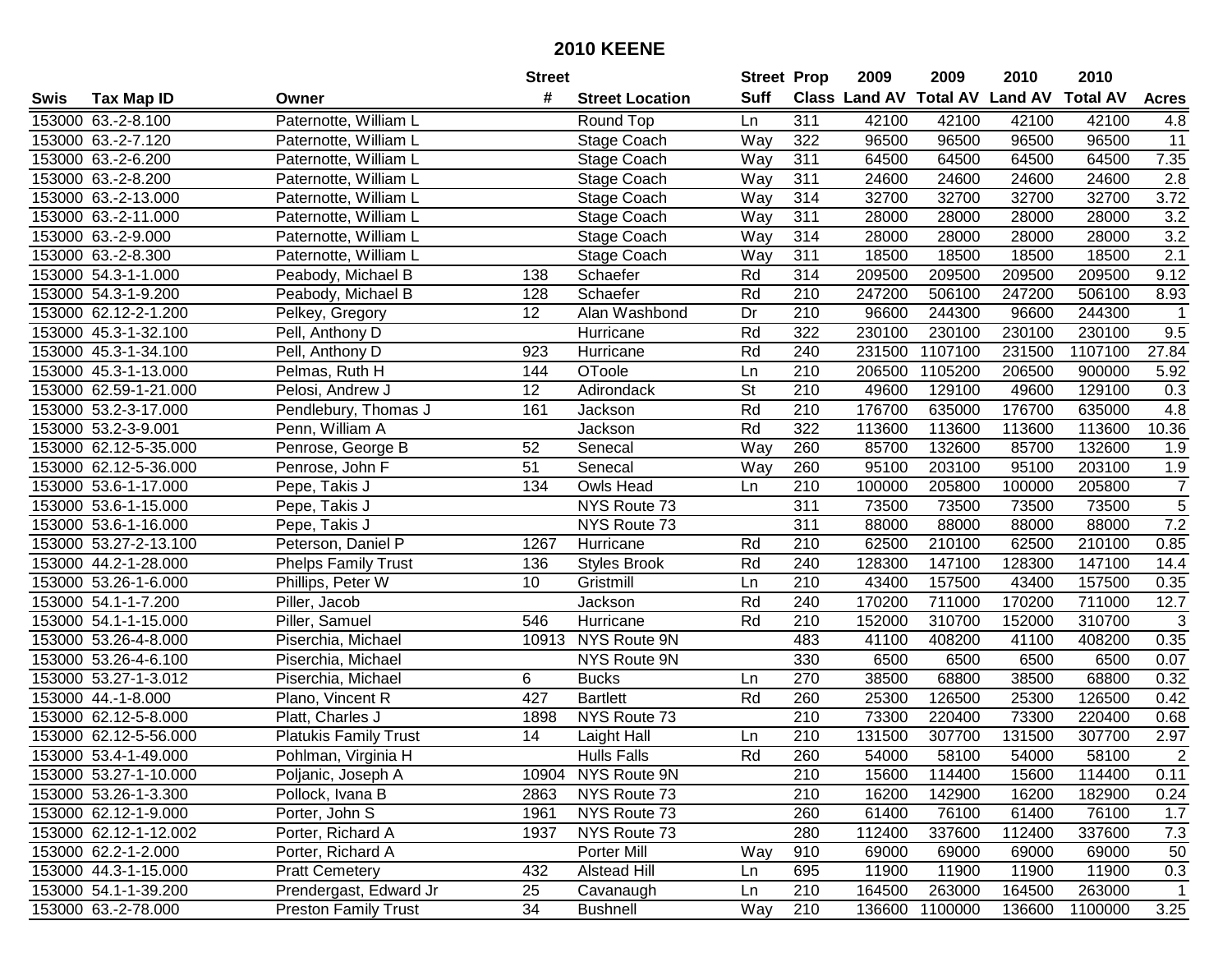| #<br><b>Suff</b><br>Class Land AV Total AV Land AV<br><b>Total AV</b><br><b>Tax Map ID</b><br><b>Street Location</b><br>Swis<br>Owner<br>153000 62.16-5-36.002<br>Preston, Seymour Jr<br>1762<br>NYS Route 73<br>280<br>96600<br>1154700<br>96600<br>1154700<br>153000 63.-2-56.000<br>Jim Estes<br>Way<br>312<br>135200<br>199000<br>135200<br>199000<br>Price, Karen L<br>384<br>NYS Route 73<br>343700<br>153000 62.16-5-7.001<br>Prince, Augusta A<br>210<br>54500<br>343700<br>54500<br>1798<br>311<br>93000<br>93000<br>153000 62.12-5-60.000<br>Prince, Edward<br>Neville<br>Way<br>93000<br>93000<br>153000 62.16-5-2.000<br>Prince, Edward<br>6<br><b>Country Club</b><br>260<br>104700<br>222900<br>104700<br>222900<br>Way<br>314<br>153000 54.1-1-48.000<br>404<br>Rd<br>139800<br>139800<br>139800<br>139800<br>Principato, Joseph<br>Hurricane<br>Pugsley, James H<br>Hurricane<br>Rd<br>121700<br>161900<br>121700<br>161900<br>153000 45.3-1-37.000<br>914<br>260<br>220<br>153000 53.2-1-13.100<br>NYS Route 9N<br>72200<br>351100<br>72200<br>233600<br>10827<br>Purdy, Denise<br>Rd<br>78500<br>78500<br>153000 44.19-1-18.000<br>176<br>Gilmore Hill<br>210<br>163600<br>163600<br>Purdy, Diane L<br>322<br>154400<br>154400<br>153000 54.3-1-11.001<br>Purdy, Kathleen A<br>NYS Route 9N<br>154400<br>154400<br>61300<br>61300<br>153000 44.19-1-43.000<br>NYS Route 73<br>314<br>61300<br>61300<br>Purdy, Kathleen A<br>153000 53.26-3-4.002<br>NYS Route 9N<br>210<br>47500<br>279300<br>47500<br>279300<br>Purdy, Kathleen A<br>10926<br>153000 53.26-2-5.000<br>NYS Route 73<br>421<br>44300<br>352500<br>44300<br>352500<br>2836<br>Purdy, Ronald<br>314<br>47200<br>153000 44.19-1-1.000<br>Gilmore Hill<br>Rd<br>47200<br>47200<br>47200<br>Purdy, Ronald<br><b>St</b><br>153000 44.19-1-31.000<br>78<br>210<br>85300<br>297800<br>85300<br>297800<br>Purdy, Ronald M<br>Church<br>NYS Route 73<br>314<br>49700<br>49700<br>49700<br>49700<br>153000 44.19-1-15.000<br>Purdy, Ronald M<br>210<br>161200<br>161200<br>153000 62.12-5-3.000<br>NYS Route 73<br>52500<br>52500<br>Purdy, Stacey L<br>1916<br>153000 44.19-1-23.000<br>NYS Route 73<br>210<br>63900<br>182200<br>73000<br>Purdy, Todd J<br>3084<br>214900<br>82<br>Church<br><b>St</b><br>210<br>37400<br>126900<br>37400<br>126900<br>153000 44.19-1-30.000<br>Purdy, Virginia A<br>153000 72.2-1-9.000/4<br>NYS Route 73<br>312<br>100<br>7600<br>7600<br>Putnam Camp<br>100 |  |             | <b>Street</b> |              | <b>Street Prop</b> |     | 2009 | 2009 | 2010 | 2010 |                |
|------------------------------------------------------------------------------------------------------------------------------------------------------------------------------------------------------------------------------------------------------------------------------------------------------------------------------------------------------------------------------------------------------------------------------------------------------------------------------------------------------------------------------------------------------------------------------------------------------------------------------------------------------------------------------------------------------------------------------------------------------------------------------------------------------------------------------------------------------------------------------------------------------------------------------------------------------------------------------------------------------------------------------------------------------------------------------------------------------------------------------------------------------------------------------------------------------------------------------------------------------------------------------------------------------------------------------------------------------------------------------------------------------------------------------------------------------------------------------------------------------------------------------------------------------------------------------------------------------------------------------------------------------------------------------------------------------------------------------------------------------------------------------------------------------------------------------------------------------------------------------------------------------------------------------------------------------------------------------------------------------------------------------------------------------------------------------------------------------------------------------------------------------------------------------------------------------------------------------------------------------------------------------------------------------------------------------------------------------------------------------------------------------------------------------------------------------------------------|--|-------------|---------------|--------------|--------------------|-----|------|------|------|------|----------------|
|                                                                                                                                                                                                                                                                                                                                                                                                                                                                                                                                                                                                                                                                                                                                                                                                                                                                                                                                                                                                                                                                                                                                                                                                                                                                                                                                                                                                                                                                                                                                                                                                                                                                                                                                                                                                                                                                                                                                                                                                                                                                                                                                                                                                                                                                                                                                                                                                                                                                        |  |             |               |              |                    |     |      |      |      |      | <b>Acres</b>   |
|                                                                                                                                                                                                                                                                                                                                                                                                                                                                                                                                                                                                                                                                                                                                                                                                                                                                                                                                                                                                                                                                                                                                                                                                                                                                                                                                                                                                                                                                                                                                                                                                                                                                                                                                                                                                                                                                                                                                                                                                                                                                                                                                                                                                                                                                                                                                                                                                                                                                        |  |             |               |              |                    |     |      |      |      |      |                |
|                                                                                                                                                                                                                                                                                                                                                                                                                                                                                                                                                                                                                                                                                                                                                                                                                                                                                                                                                                                                                                                                                                                                                                                                                                                                                                                                                                                                                                                                                                                                                                                                                                                                                                                                                                                                                                                                                                                                                                                                                                                                                                                                                                                                                                                                                                                                                                                                                                                                        |  |             |               |              |                    |     |      |      |      |      | 3.1            |
|                                                                                                                                                                                                                                                                                                                                                                                                                                                                                                                                                                                                                                                                                                                                                                                                                                                                                                                                                                                                                                                                                                                                                                                                                                                                                                                                                                                                                                                                                                                                                                                                                                                                                                                                                                                                                                                                                                                                                                                                                                                                                                                                                                                                                                                                                                                                                                                                                                                                        |  |             |               |              |                    |     |      |      |      |      | 0.4            |
|                                                                                                                                                                                                                                                                                                                                                                                                                                                                                                                                                                                                                                                                                                                                                                                                                                                                                                                                                                                                                                                                                                                                                                                                                                                                                                                                                                                                                                                                                                                                                                                                                                                                                                                                                                                                                                                                                                                                                                                                                                                                                                                                                                                                                                                                                                                                                                                                                                                                        |  |             |               |              |                    |     |      |      |      |      | 2.3            |
|                                                                                                                                                                                                                                                                                                                                                                                                                                                                                                                                                                                                                                                                                                                                                                                                                                                                                                                                                                                                                                                                                                                                                                                                                                                                                                                                                                                                                                                                                                                                                                                                                                                                                                                                                                                                                                                                                                                                                                                                                                                                                                                                                                                                                                                                                                                                                                                                                                                                        |  |             |               |              |                    |     |      |      |      |      | $\overline{2}$ |
|                                                                                                                                                                                                                                                                                                                                                                                                                                                                                                                                                                                                                                                                                                                                                                                                                                                                                                                                                                                                                                                                                                                                                                                                                                                                                                                                                                                                                                                                                                                                                                                                                                                                                                                                                                                                                                                                                                                                                                                                                                                                                                                                                                                                                                                                                                                                                                                                                                                                        |  |             |               |              |                    |     |      |      |      |      | 2.66           |
|                                                                                                                                                                                                                                                                                                                                                                                                                                                                                                                                                                                                                                                                                                                                                                                                                                                                                                                                                                                                                                                                                                                                                                                                                                                                                                                                                                                                                                                                                                                                                                                                                                                                                                                                                                                                                                                                                                                                                                                                                                                                                                                                                                                                                                                                                                                                                                                                                                                                        |  |             |               |              |                    |     |      |      |      |      | 0.61           |
|                                                                                                                                                                                                                                                                                                                                                                                                                                                                                                                                                                                                                                                                                                                                                                                                                                                                                                                                                                                                                                                                                                                                                                                                                                                                                                                                                                                                                                                                                                                                                                                                                                                                                                                                                                                                                                                                                                                                                                                                                                                                                                                                                                                                                                                                                                                                                                                                                                                                        |  |             |               |              |                    |     |      |      |      |      | 1.2            |
|                                                                                                                                                                                                                                                                                                                                                                                                                                                                                                                                                                                                                                                                                                                                                                                                                                                                                                                                                                                                                                                                                                                                                                                                                                                                                                                                                                                                                                                                                                                                                                                                                                                                                                                                                                                                                                                                                                                                                                                                                                                                                                                                                                                                                                                                                                                                                                                                                                                                        |  |             |               |              |                    |     |      |      |      |      | 2.54           |
|                                                                                                                                                                                                                                                                                                                                                                                                                                                                                                                                                                                                                                                                                                                                                                                                                                                                                                                                                                                                                                                                                                                                                                                                                                                                                                                                                                                                                                                                                                                                                                                                                                                                                                                                                                                                                                                                                                                                                                                                                                                                                                                                                                                                                                                                                                                                                                                                                                                                        |  |             |               |              |                    |     |      |      |      |      | 72.18          |
|                                                                                                                                                                                                                                                                                                                                                                                                                                                                                                                                                                                                                                                                                                                                                                                                                                                                                                                                                                                                                                                                                                                                                                                                                                                                                                                                                                                                                                                                                                                                                                                                                                                                                                                                                                                                                                                                                                                                                                                                                                                                                                                                                                                                                                                                                                                                                                                                                                                                        |  |             |               |              |                    |     |      |      |      |      | 3.7            |
|                                                                                                                                                                                                                                                                                                                                                                                                                                                                                                                                                                                                                                                                                                                                                                                                                                                                                                                                                                                                                                                                                                                                                                                                                                                                                                                                                                                                                                                                                                                                                                                                                                                                                                                                                                                                                                                                                                                                                                                                                                                                                                                                                                                                                                                                                                                                                                                                                                                                        |  |             |               |              |                    |     |      |      |      |      | 0.52           |
|                                                                                                                                                                                                                                                                                                                                                                                                                                                                                                                                                                                                                                                                                                                                                                                                                                                                                                                                                                                                                                                                                                                                                                                                                                                                                                                                                                                                                                                                                                                                                                                                                                                                                                                                                                                                                                                                                                                                                                                                                                                                                                                                                                                                                                                                                                                                                                                                                                                                        |  |             |               |              |                    |     |      |      |      |      | 0.5            |
|                                                                                                                                                                                                                                                                                                                                                                                                                                                                                                                                                                                                                                                                                                                                                                                                                                                                                                                                                                                                                                                                                                                                                                                                                                                                                                                                                                                                                                                                                                                                                                                                                                                                                                                                                                                                                                                                                                                                                                                                                                                                                                                                                                                                                                                                                                                                                                                                                                                                        |  |             |               |              |                    |     |      |      |      |      | $\sqrt{3}$     |
|                                                                                                                                                                                                                                                                                                                                                                                                                                                                                                                                                                                                                                                                                                                                                                                                                                                                                                                                                                                                                                                                                                                                                                                                                                                                                                                                                                                                                                                                                                                                                                                                                                                                                                                                                                                                                                                                                                                                                                                                                                                                                                                                                                                                                                                                                                                                                                                                                                                                        |  |             |               |              |                    |     |      |      |      |      | 3.14           |
|                                                                                                                                                                                                                                                                                                                                                                                                                                                                                                                                                                                                                                                                                                                                                                                                                                                                                                                                                                                                                                                                                                                                                                                                                                                                                                                                                                                                                                                                                                                                                                                                                                                                                                                                                                                                                                                                                                                                                                                                                                                                                                                                                                                                                                                                                                                                                                                                                                                                        |  |             |               |              |                    |     |      |      |      |      | 1.5            |
|                                                                                                                                                                                                                                                                                                                                                                                                                                                                                                                                                                                                                                                                                                                                                                                                                                                                                                                                                                                                                                                                                                                                                                                                                                                                                                                                                                                                                                                                                                                                                                                                                                                                                                                                                                                                                                                                                                                                                                                                                                                                                                                                                                                                                                                                                                                                                                                                                                                                        |  |             |               |              |                    |     |      |      |      |      | 0.37           |
|                                                                                                                                                                                                                                                                                                                                                                                                                                                                                                                                                                                                                                                                                                                                                                                                                                                                                                                                                                                                                                                                                                                                                                                                                                                                                                                                                                                                                                                                                                                                                                                                                                                                                                                                                                                                                                                                                                                                                                                                                                                                                                                                                                                                                                                                                                                                                                                                                                                                        |  |             |               |              |                    |     |      |      |      |      | 0.92           |
|                                                                                                                                                                                                                                                                                                                                                                                                                                                                                                                                                                                                                                                                                                                                                                                                                                                                                                                                                                                                                                                                                                                                                                                                                                                                                                                                                                                                                                                                                                                                                                                                                                                                                                                                                                                                                                                                                                                                                                                                                                                                                                                                                                                                                                                                                                                                                                                                                                                                        |  |             |               |              |                    |     |      |      |      |      | 0.25           |
|                                                                                                                                                                                                                                                                                                                                                                                                                                                                                                                                                                                                                                                                                                                                                                                                                                                                                                                                                                                                                                                                                                                                                                                                                                                                                                                                                                                                                                                                                                                                                                                                                                                                                                                                                                                                                                                                                                                                                                                                                                                                                                                                                                                                                                                                                                                                                                                                                                                                        |  |             |               |              |                    |     |      |      |      |      | $\mathbf 0$    |
| 153000 72.2-1-9.000/1                                                                                                                                                                                                                                                                                                                                                                                                                                                                                                                                                                                                                                                                                                                                                                                                                                                                                                                                                                                                                                                                                                                                                                                                                                                                                                                                                                                                                                                                                                                                                                                                                                                                                                                                                                                                                                                                                                                                                                                                                                                                                                                                                                                                                                                                                                                                                                                                                                                  |  | Putnam Camp |               | NYS Route 73 |                    | 312 | 300  | 7400 | 300  | 7400 | $\overline{0}$ |
| 153000 72.2-1-9.000/3<br>NYS Route 73<br>260<br>100<br>217600<br>100<br>217600<br>Putnam Camp                                                                                                                                                                                                                                                                                                                                                                                                                                                                                                                                                                                                                                                                                                                                                                                                                                                                                                                                                                                                                                                                                                                                                                                                                                                                                                                                                                                                                                                                                                                                                                                                                                                                                                                                                                                                                                                                                                                                                                                                                                                                                                                                                                                                                                                                                                                                                                          |  |             |               |              |                    |     |      |      |      |      | $\overline{0}$ |
| 100<br>66700<br>153000 72.2-1-9.000/2<br>NYS Route 73<br>260<br>66700<br>100<br>Putnam Camp                                                                                                                                                                                                                                                                                                                                                                                                                                                                                                                                                                                                                                                                                                                                                                                                                                                                                                                                                                                                                                                                                                                                                                                                                                                                                                                                                                                                                                                                                                                                                                                                                                                                                                                                                                                                                                                                                                                                                                                                                                                                                                                                                                                                                                                                                                                                                                            |  |             |               |              |                    |     |      |      |      |      | $\overline{0}$ |
| 272100<br>272100<br>272100<br>153000 73.-1-2.100<br>NYS Route 73<br>322<br>272100<br>Putnam Camp Inc                                                                                                                                                                                                                                                                                                                                                                                                                                                                                                                                                                                                                                                                                                                                                                                                                                                                                                                                                                                                                                                                                                                                                                                                                                                                                                                                                                                                                                                                                                                                                                                                                                                                                                                                                                                                                                                                                                                                                                                                                                                                                                                                                                                                                                                                                                                                                                   |  |             |               |              |                    |     |      |      |      |      | 208.63         |
| 153000 72.2-1-9.000<br>NYS Route 73<br>920<br>269700<br>393600<br>269700<br>393600<br>1196<br>Putnam Camp Inc                                                                                                                                                                                                                                                                                                                                                                                                                                                                                                                                                                                                                                                                                                                                                                                                                                                                                                                                                                                                                                                                                                                                                                                                                                                                                                                                                                                                                                                                                                                                                                                                                                                                                                                                                                                                                                                                                                                                                                                                                                                                                                                                                                                                                                                                                                                                                          |  |             |               |              |                    |     |      |      |      |      | 9.48           |
| Rd<br>153500<br>1148700<br>153000 72.2-1-45.000<br>Ausable<br>210<br>153500<br>1148700<br>Putnam, William A III                                                                                                                                                                                                                                                                                                                                                                                                                                                                                                                                                                                                                                                                                                                                                                                                                                                                                                                                                                                                                                                                                                                                                                                                                                                                                                                                                                                                                                                                                                                                                                                                                                                                                                                                                                                                                                                                                                                                                                                                                                                                                                                                                                                                                                                                                                                                                        |  |             |               |              |                    |     |      |      |      |      | 0.9            |
| 153000 53.2-3-37.110<br>10788<br>NYS Route 9N<br>240<br>781700<br>387000<br>Quimby, Peter H<br>387000<br>781700                                                                                                                                                                                                                                                                                                                                                                                                                                                                                                                                                                                                                                                                                                                                                                                                                                                                                                                                                                                                                                                                                                                                                                                                                                                                                                                                                                                                                                                                                                                                                                                                                                                                                                                                                                                                                                                                                                                                                                                                                                                                                                                                                                                                                                                                                                                                                        |  |             |               |              |                    |     |      |      |      |      | 101.13         |
| <b>St</b><br>25200<br>202000<br>153000 44.19-1-33.200<br>Quinn, Jeremy C<br>51<br>210<br>25200<br>202000<br>Church                                                                                                                                                                                                                                                                                                                                                                                                                                                                                                                                                                                                                                                                                                                                                                                                                                                                                                                                                                                                                                                                                                                                                                                                                                                                                                                                                                                                                                                                                                                                                                                                                                                                                                                                                                                                                                                                                                                                                                                                                                                                                                                                                                                                                                                                                                                                                     |  |             |               |              |                    |     |      |      |      |      | 0.17           |
| 153000 62.16-5-35.000<br>NYS Route 73<br>280<br>154700<br>502200<br>154700<br>502200<br>Quinn, Patricia K<br>1756                                                                                                                                                                                                                                                                                                                                                                                                                                                                                                                                                                                                                                                                                                                                                                                                                                                                                                                                                                                                                                                                                                                                                                                                                                                                                                                                                                                                                                                                                                                                                                                                                                                                                                                                                                                                                                                                                                                                                                                                                                                                                                                                                                                                                                                                                                                                                      |  |             |               |              |                    |     |      |      |      |      | 10.8           |
| NYS Route 73<br>312<br>77500<br>153000 53.6-1-4.120<br>77500<br>77500<br>200100<br>Quinty, Timothy                                                                                                                                                                                                                                                                                                                                                                                                                                                                                                                                                                                                                                                                                                                                                                                                                                                                                                                                                                                                                                                                                                                                                                                                                                                                                                                                                                                                                                                                                                                                                                                                                                                                                                                                                                                                                                                                                                                                                                                                                                                                                                                                                                                                                                                                                                                                                                     |  |             |               |              |                    |     |      |      |      |      | 5.1            |
| NYS Route 73<br>280<br>768400<br>153000 62.16-5-38.000<br>Radcliffe, Warren A<br>1745<br>126600<br>126600<br>768400                                                                                                                                                                                                                                                                                                                                                                                                                                                                                                                                                                                                                                                                                                                                                                                                                                                                                                                                                                                                                                                                                                                                                                                                                                                                                                                                                                                                                                                                                                                                                                                                                                                                                                                                                                                                                                                                                                                                                                                                                                                                                                                                                                                                                                                                                                                                                    |  |             |               |              |                    |     |      |      |      |      | 4.3            |
| 153000 62.12-5-33.000<br>312<br>98000<br>110600<br>Ralston, David T<br><b>Phelps Brook</b><br>98000<br>110600<br>Ln                                                                                                                                                                                                                                                                                                                                                                                                                                                                                                                                                                                                                                                                                                                                                                                                                                                                                                                                                                                                                                                                                                                                                                                                                                                                                                                                                                                                                                                                                                                                                                                                                                                                                                                                                                                                                                                                                                                                                                                                                                                                                                                                                                                                                                                                                                                                                    |  |             |               |              |                    |     |      |      |      |      | 2.9            |
| 153000 72.8-1-3.000<br>22<br>Deer Brook<br>Way<br>260<br>138400<br>279900<br>138400<br>279900<br>Rand, Donald                                                                                                                                                                                                                                                                                                                                                                                                                                                                                                                                                                                                                                                                                                                                                                                                                                                                                                                                                                                                                                                                                                                                                                                                                                                                                                                                                                                                                                                                                                                                                                                                                                                                                                                                                                                                                                                                                                                                                                                                                                                                                                                                                                                                                                                                                                                                                          |  |             |               |              |                    |     |      |      |      |      | 32.7           |
| 8<br>153000 62.59-1-22.000<br>Wildflower<br>Way<br>260<br>49800<br>273400<br>49800<br>273400<br>Rapelye, Peter                                                                                                                                                                                                                                                                                                                                                                                                                                                                                                                                                                                                                                                                                                                                                                                                                                                                                                                                                                                                                                                                                                                                                                                                                                                                                                                                                                                                                                                                                                                                                                                                                                                                                                                                                                                                                                                                                                                                                                                                                                                                                                                                                                                                                                                                                                                                                         |  |             |               |              |                    |     |      |      |      |      | 0.3            |
| 153000 53.2-1-48.000<br>Rapp, Franklin W<br>126<br>Molly Nye<br>Ln<br>312<br>122500<br>163900<br>122500<br>163900                                                                                                                                                                                                                                                                                                                                                                                                                                                                                                                                                                                                                                                                                                                                                                                                                                                                                                                                                                                                                                                                                                                                                                                                                                                                                                                                                                                                                                                                                                                                                                                                                                                                                                                                                                                                                                                                                                                                                                                                                                                                                                                                                                                                                                                                                                                                                      |  |             |               |              |                    |     |      |      |      |      | 9.7            |
| 153000 53.26-4-10.000<br>NYS Route 9N<br>210<br>59600<br>220100<br>59600<br>220100<br>Rasco, Timothy J<br>10905                                                                                                                                                                                                                                                                                                                                                                                                                                                                                                                                                                                                                                                                                                                                                                                                                                                                                                                                                                                                                                                                                                                                                                                                                                                                                                                                                                                                                                                                                                                                                                                                                                                                                                                                                                                                                                                                                                                                                                                                                                                                                                                                                                                                                                                                                                                                                        |  |             |               |              |                    |     |      |      |      |      | 0.8            |
| RC Hall LLC<br>153800<br>184700<br>153000 62.2-1-40.220<br>178<br>Mason Young<br>Rd<br>260<br>153800<br>184700                                                                                                                                                                                                                                                                                                                                                                                                                                                                                                                                                                                                                                                                                                                                                                                                                                                                                                                                                                                                                                                                                                                                                                                                                                                                                                                                                                                                                                                                                                                                                                                                                                                                                                                                                                                                                                                                                                                                                                                                                                                                                                                                                                                                                                                                                                                                                         |  |             |               |              |                    |     |      |      |      |      | 6.15           |
| Rd<br>314<br>153000 44.4-2-26.120<br>107600<br>107600<br>107600<br>107600<br>Reding, Philip J<br>Hurricane                                                                                                                                                                                                                                                                                                                                                                                                                                                                                                                                                                                                                                                                                                                                                                                                                                                                                                                                                                                                                                                                                                                                                                                                                                                                                                                                                                                                                                                                                                                                                                                                                                                                                                                                                                                                                                                                                                                                                                                                                                                                                                                                                                                                                                                                                                                                                             |  |             |               |              |                    |     |      |      |      |      | 2.5            |
| Redpath, William M<br>153000 54.1-1-20.001<br>23<br>Warren<br>Way<br>210<br>217500<br>328600<br>217500<br>328600                                                                                                                                                                                                                                                                                                                                                                                                                                                                                                                                                                                                                                                                                                                                                                                                                                                                                                                                                                                                                                                                                                                                                                                                                                                                                                                                                                                                                                                                                                                                                                                                                                                                                                                                                                                                                                                                                                                                                                                                                                                                                                                                                                                                                                                                                                                                                       |  |             |               |              |                    |     |      |      |      |      | 5.86           |
| NYS Route 73<br>210<br>153000 53.26-1-2.000<br>Reed, Bruce B<br>2865<br>43900<br>128600<br>43900<br>128600                                                                                                                                                                                                                                                                                                                                                                                                                                                                                                                                                                                                                                                                                                                                                                                                                                                                                                                                                                                                                                                                                                                                                                                                                                                                                                                                                                                                                                                                                                                                                                                                                                                                                                                                                                                                                                                                                                                                                                                                                                                                                                                                                                                                                                                                                                                                                             |  |             |               |              |                    |     |      |      |      |      | 0.48           |
| 153000 62.2-1-41.320<br>Reed, Carol H<br>Mason Young<br>210<br>164700<br>329300<br>164700<br>329300<br>146<br>Ln                                                                                                                                                                                                                                                                                                                                                                                                                                                                                                                                                                                                                                                                                                                                                                                                                                                                                                                                                                                                                                                                                                                                                                                                                                                                                                                                                                                                                                                                                                                                                                                                                                                                                                                                                                                                                                                                                                                                                                                                                                                                                                                                                                                                                                                                                                                                                       |  |             |               |              |                    |     |      |      |      |      | 3.1            |
| 153000 62.2-1-27.200<br>Rd<br>210<br>51<br>120800<br>402300<br>402300<br>Reed, Frances T<br>120800<br>Airport                                                                                                                                                                                                                                                                                                                                                                                                                                                                                                                                                                                                                                                                                                                                                                                                                                                                                                                                                                                                                                                                                                                                                                                                                                                                                                                                                                                                                                                                                                                                                                                                                                                                                                                                                                                                                                                                                                                                                                                                                                                                                                                                                                                                                                                                                                                                                          |  |             |               |              |                    |     |      |      |      |      | 8.3            |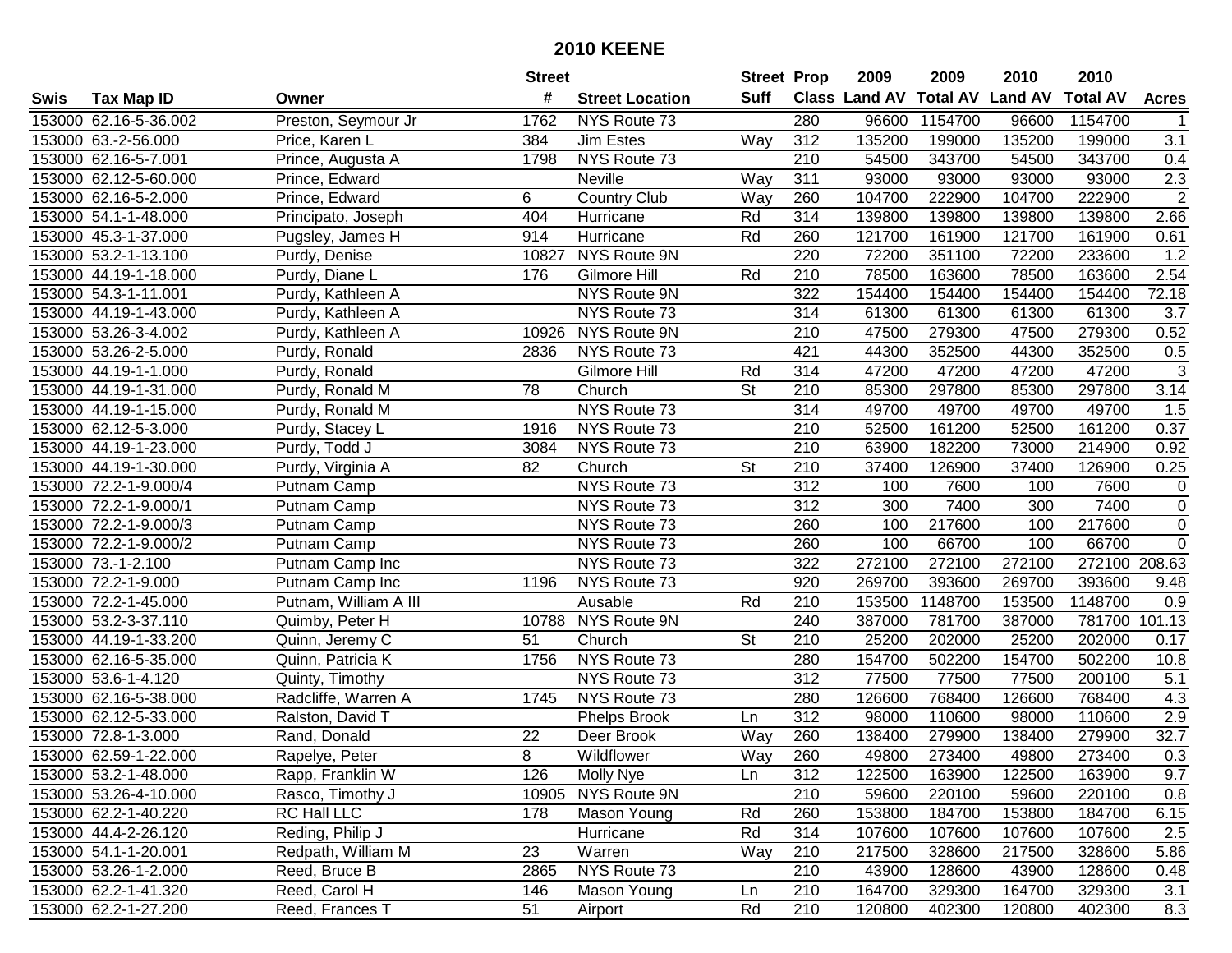|      |                       |                                | <b>Street</b>   |                        | <b>Street Prop</b>       |                  | 2009          | 2009            | 2010           | 2010            |                |
|------|-----------------------|--------------------------------|-----------------|------------------------|--------------------------|------------------|---------------|-----------------|----------------|-----------------|----------------|
| Swis | <b>Tax Map ID</b>     | Owner                          | #               | <b>Street Location</b> | <b>Suff</b>              |                  | Class Land AV | <b>Total AV</b> | <b>Land AV</b> | <b>Total AV</b> | <b>Acres</b>   |
|      | 153000 62.2-2-1.000   | Reed, Frances T                |                 | NYS Route 73           |                          | 322              | 130200        | 130200          | 130200         | 130200          | 32             |
|      | 153000 45.3-1-63.000  | Reed, James A                  | 985             | Hurricane              | Rd                       | 210              | 166700        | 249400          | 166700         | 249400          | 1.2            |
|      | 153000 45.3-1-61.000  | Reed, Peter A                  | 16              | Geiser                 | Way                      | 312              | 141700        | 145500          | 141700         | 145500          | 2.6            |
|      | 153000 54.3-1-47.001  | Reid, Robert F                 |                 | <b>NYS Route 9N</b>    |                          | 314              | 49900         | 49900           | 49900          | 49900           | 8.6            |
|      | 153000 54.3-1-51.000  | Reid, Robert F                 | 10093           | NYS Route 9N           |                          | 260              | 35900         | 88900           | 35900          | 88900           | 1.98           |
|      | 153000 62.12-2-7.001  | Reinstein, Robert J            | 30              | Alan Washbond          | Dr                       | 210              | 125500        | 255000          | 125500         | 255000          | 1.89           |
|      | 153000 62.-1-18.000   | Reitz, Curtis R                | 45              | Snow Shoe              | Way                      | 260              | 112600        | 646900          | 112600         | 646900          | 6.15           |
|      | 153000 62.59-1-5.000  | Rencia Investments LLC         | $\overline{54}$ | Adirondack             | $\overline{\mathsf{St}}$ | 260              | 113800        | 290700          | 113800         | 290700          | 3.88           |
|      | 153000 62.-1-19.000   | Rensselaer Polytechnic Institu |                 | <b>Adrians Acres</b>   | Ln                       | 314              | 175600        | 175600          | 128500         | 128500          | 6.11           |
|      | 153000 62.-1-6.000    | Rensselaer Polytechnic Institu | 200             | <b>Rugged Ridge</b>    | Way                      | 260              | 186200        | 952700          | 103800         | 870300          | 3.1            |
|      | 153000 62.-1-5.000    | Rensselaer Polytechnic Institu |                 | <b>Adrians Acres</b>   | Ln                       | 314              | 70200         | 70200           | 38900          | 38900           | 2.5            |
|      | 153000 44.4-3-2.000   | Retz, Carol A                  |                 | <b>Alstead Hill</b>    | Ln                       | 314              | 48700         | 48700           | 48700          | 48700           | 1.2            |
|      | 153000 62.15-1-24.000 | <b>Reynolds Family LLC</b>     | 10              | Smith                  | Way                      | 210              | 169800        | 382400          | 169800         | 382400          | 1.5            |
|      | 153000 53.2-1-62.000  | Reynolds, Craig                | 61              | Keene Knolls           | Way                      | 210              | 41500         | 391700          | 41500          | 391700          | 0.4            |
|      | 153000 44.19-1-25.000 | Rich, Donald                   | 3072            | NYS Route 73           |                          | 210              | 59800         | 147100          | 59800          | 147100          | 0.8            |
|      | 153000 53.2-1-29.220  | Richert, Elizabeth A           |                 | <b>Hulls Falls</b>     | Rd                       | 314              | 111000        | 111000          | 80100          | 80100           | 3.7            |
|      | 153000 53.2-1-10.200  | Richert, Elizabeth A           | 14              | Cedar Wood             | Way                      | 210              | 71000         | 166500          | 71000          | 166500          | $\mathbf 1$    |
|      | 153000 53.-1-22.000   | Riebesell, John F              | 153             | Molly Nye              | Ln                       | 322              | 166000        | 166000          | 166000         | 166000          | 100.2          |
|      | 153000 53.4-1-2.000   | Riebesell, John F              |                 | <b>Hulls Falls</b>     | Rd                       | 322              | 82000         | 82000           | 82000          | 82000           | 62.86          |
|      | 153000 53.4-1-1.000   | Riebesell, John F              |                 | <b>Hulls Falls</b>     | Rd                       | 312              | 71500         | 75500           | 71500          | 75500           | 20             |
|      | 153000 53.26-4-9.000  | Riedl, Irene                   | 10909           | NYS Route 9N           |                          | 210              | 41200         | 146600          | 41200          | 146600          | 0.35           |
|      | 153000 53.2-3-18.000  | Ring Gail E                    | 12              | Moose Hill             | Way                      | 240              | 238600        | 553900          | 238600         | 553900          | 10.71          |
|      | 153000 53.2-3-3.054   | Ripps, Robert A                |                 | Jackson                | Rd                       | 322              | 263400        | 263400          | 263400         | 263400          | 14.92          |
|      | 153000 53.2-3-21.000  | Ripps, Robert A                |                 | Jackson                | Rd                       | 314              | 157100        | 157100          | 157100         | 157100          | 3.98           |
|      | 153000 62.12-2-2.000  | Rivermede Inc                  | 49              | Beede                  | Ln                       | 240              | 186100        | 739400          | 186100         | 739400          | 39.8           |
|      | 153000 62.2-2-3.000   | Rivermede Inc                  |                 | NYS Route 73           |                          | 322              | 206000        | 206000          | 206000         | 206000          | 128.5          |
|      | 153000 62.12-1-16.000 | Rivers, Raymond                | 1921            | NYS Route 73           |                          | 210              | 37500         | 67700           | 37500          | 67700           | 0.2            |
|      | 153000 72.2-1-44.000  | <b>Roaring Brook Trust</b>     |                 | Ausable                | Rd                       | 260              | 238200        | 493700          | 238200         | 493700          | 7.3            |
|      | 153000 44.4-2-3.120   | Roberts, Linda E               |                 | NYS Route 9N           |                          | $\overline{312}$ | 73400         | 75100           | 73400          | 75100           | 8.9            |
|      | 153000 45.3-1-59.000  | Roberts, William B             | 1019            | Hurricane              | Rd                       | $\overline{210}$ | 202500        | 519500          | 202500         | 519500          | 4.6            |
|      | 153000 45.3-1-48.200  | Roberts, William B             |                 | Hurricane              | Rd                       | 314              | 100           | 100             | 100            | 100             | 0.02           |
|      | 153000 62.4-1-40.003  | Robinson, Sandra R             | 271             | Johns Brook            | Ln                       | 210              | 223100        | 400000          | 223100         | 400000          | 7.6            |
|      | 153000 53.27-2-5.000  | Roche, Maureen A               | 10886           | <b>NYS Route 9N</b>    |                          | $\overline{210}$ | 59700         | 154100          | 59700          | 154100          | 0.76           |
|      | 153000 62.2-2-7.003   | Rockwell, Gary F               | 177             | <b>Beede</b>           | Ln                       | 260              | 179400        | 630700          | 179400         | 630700          | 27.43          |
|      | 153000 72.2-1-31.000  | Rodgers, John S                | 211             | Ausable                | Rd                       | 260              | 168500        | 292400          | 168500         | 292400          | 1.4            |
|      | 153000 62.2-3-25.000  | Rose, Paul E                   | 126             | <b>Adrians Acres</b>   | Ln                       | 312              | 193000        | 200400          | 193000         | 200400          | 4.5            |
|      | 153000 54.3-1-23.000  | Rosenthal, Daniel J            | $7^{\circ}$     | Sky High               | Way                      | 312              | 38900         | 44700           | 38900          | 44700           | $\overline{2}$ |
|      | 153000 62.12-5-51.000 | Roth, Gary                     |                 | NYS Route 73           |                          | 311              | 128800        | 128800          | 128800         | 128800          | 6.6            |
|      | 153000 72.8-1-13.120  | Roussin, Andre T               | 58              | <b>Beers Bridge</b>    | Way                      | 210              | 111300        | 186900          | 111300         | 186900          | 3              |
|      | 153000 62.2-3-26.000  | Roussin, Theodore W            | 90              | <b>Adrians Acres</b>   | Ln                       | 260              | 139600        | 146200          | 139600         | 146200          | 2.4            |
|      | 153000 44.4-2-18.000  | Rubin, Alissa                  | 1077            | Hurricane              | Rd                       | 280              | 337500        | 599900          | 337500         | 599900          | 26.5           |
|      | 153000 44.4-2-19.000  | Rubin, Alissa                  |                 | Hurricane              | Rd                       | 312              | 1200          | 2100            | 1200           | 2100            | 0.1            |
|      |                       |                                |                 |                        |                          |                  |               |                 |                |                 |                |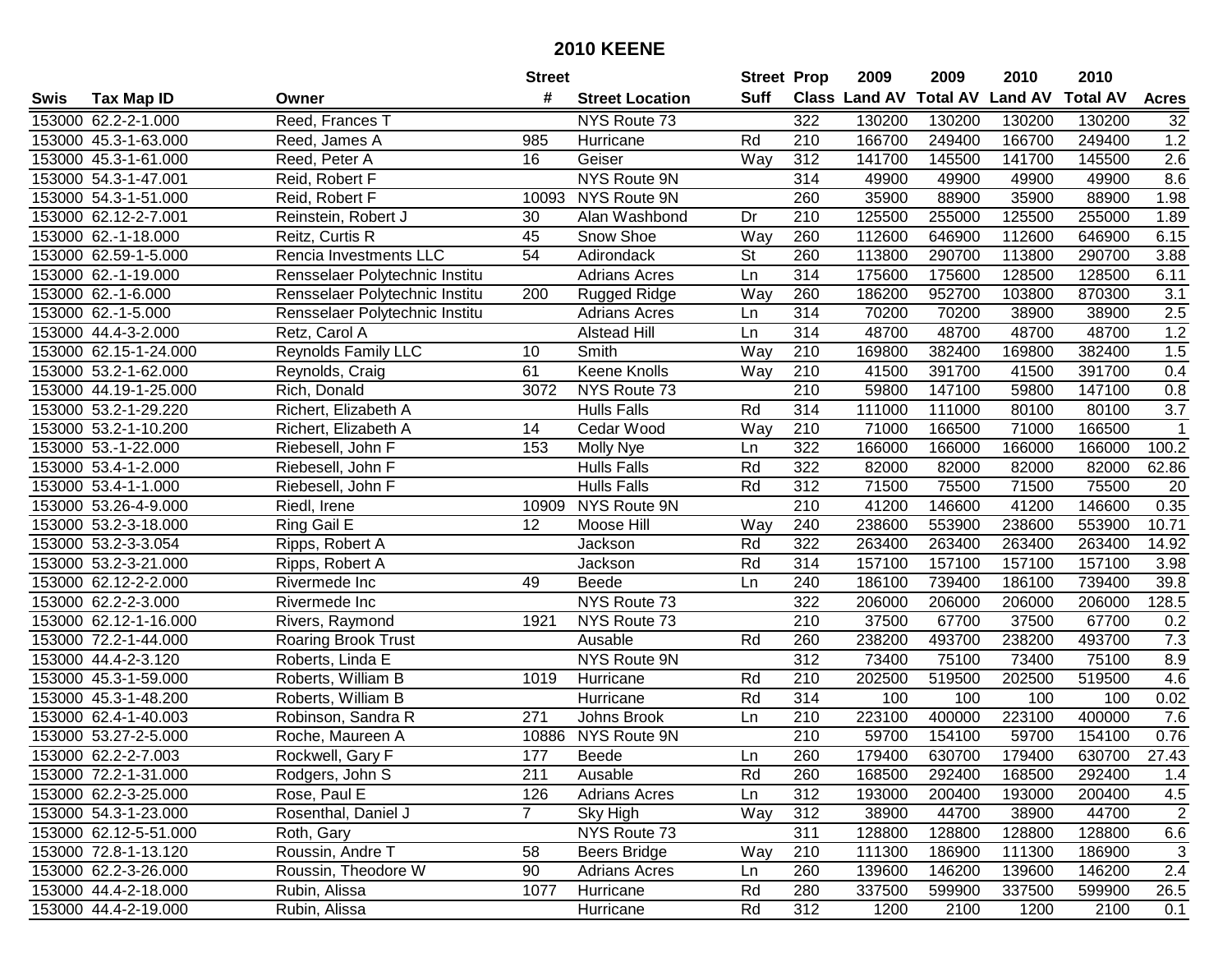|      |                       |                           | <b>Street</b> |                        | <b>Street Prop</b>       |                  | 2009                 | 2009            | 2010           | 2010            |                |
|------|-----------------------|---------------------------|---------------|------------------------|--------------------------|------------------|----------------------|-----------------|----------------|-----------------|----------------|
| Swis | <b>Tax Map ID</b>     | Owner                     | #             | <b>Street Location</b> | <b>Suff</b>              |                  | <b>Class Land AV</b> | <b>Total AV</b> | <b>Land AV</b> | <b>Total AV</b> | <b>Acres</b>   |
|      | 153000 44.4-2-17.000  | Rubin, Alissa             |               | Hurricane              | Rd                       | 322              | 213400               | 213400          | 213400         | 213400          | 14.2           |
|      | 153000 44.4-2-15.000  | Rubin, Alissa             |               | Hurricane              | Rd                       | 314              | 12200                | 12200           | 12200          | 12200           | 2.8            |
|      | 153000 54.3-1-50.000  | Russell, Kathleen T       | 10101         | NYS Route 9N           |                          | 210              | 80000                | 152800          | 80000          | 152800          | 2.35           |
|      | 153000 72.2-1-20.000  | Rutherford, John          |               | <b>St Huberts</b>      | Rd                       | 314              | 149200               | 149200          | 149200         | 149200          | 3.3            |
|      | 153000 72.2-1-22.000  | Rutherfurd, John          | 33            | Noonmark Trail         | Way                      | 260              | 241000               | 603400          | 241000         | 603400          | 7.5            |
|      | 153000 63.-2-4.100    | <b>RWF Management LLC</b> |               | <b>Beede</b>           | Ln                       | 322              | 196400               | 196400          | 196400         | 196400          | 16.34          |
|      | 153000 44.2-1-23.000  | Ryan, Arthur L            | 38            | <b>Styles Brook</b>    | Rd                       | 312              | 47400                | 66700           | 47400          | 66700           | 0.9            |
|      | 153000 44.2-1-24.000  | Ryan, John K              | 46            | Styles Brook           | Rd                       | $\overline{210}$ | 49500                | 202600          | 49500          | 202600          | 0.6            |
|      | 153000 53.27-1-4.000  | Ryder, James              | 15            | <b>Bucks</b>           | Ln                       | $\overline{210}$ | 27900                | 102900          | 27900          | 102900          | 0.53           |
|      | 153000 62.12-1-15.000 | Sabbow, Fritz             | 1925          | NYS Route 73           |                          | 210              | 69600                | 161600          | 69600          | 161600          | 0.63           |
|      | 153000 62.4-1-11.001  | <b>Sachs Family Trust</b> | 21            | <b>Rushing Brook</b>   | Way                      | 322              | 180600               | 180600          | 180600         | 180600          | 13.4           |
|      | 153000 62.4-1-34.002  | <b>Sachs Family Trust</b> |               | NYS Route 73           |                          | 260              | 120800               | 462700          | 120800         | 462700          | 2.4            |
|      | 153000 62.4-1-9.001   | <b>Sachs Family Trust</b> |               | NYS Route 73           |                          | 314              | 152900               | 152900          | 152900         | 152900          | 8.2            |
|      | 153000 62.4-1-6.001   | Sachs, Ernest P           |               | NYS Route 73           |                          | 314              | 98600                | 98600           | 98600          | 98600           | 1.7            |
|      | 153000 62.4-1-27.001  | Sachs, Ernest P           | 12            | Evergreen              | Ln                       | 210              | 127700               | 410600          | 127700         | 410600          | 5.2            |
|      | 153000 62.2-1-25.046  | Salisbury, Janet          |               | NYS Route 73           |                          | 311              | 137300               | 137300          | 137300         | 137300          | $\sqrt{5}$     |
|      | 153000 62.2-1-45.000  | Salisbury, William S      |               | NYS Route 73           |                          | 311              | 146200               | 146200          | 146200         | 146200          | $\overline{5}$ |
|      | 153000 53.6-1-7.000   | Sampath, Lester           |               | NYS Route 73           |                          | 314              | 78100                | 78100           | 78100          | 78100           | 5.2            |
|      | 153000 53.26-2-4.000  | Sappah, Jon C             | 10936         | NYS Route 9N           |                          | 210              | 94900                | 208100          | 94900          | 208100          | 5.04           |
|      | 153000 44.4-3-3.000   | Sardella, Cynthia E       | 202           | <b>Alstead Hill</b>    | Ln                       | 240              | 156300               | 499800          | 156300         | 499800          | 22.89          |
|      | 153000 62.12-5-28.200 | Sargent, John A           |               | Levi Lamb              | Way                      | 311              | 10000                | 10000           | 10000          | 10000           | 0.44           |
|      | 153000 62.12-5-29.000 | Sargent, John A           | 71            | Levi Lamb              | Way                      | 260              | 102900               | 223500          | 102900         | 223500          | 1.5            |
|      | 153000 72.8-1-30.000  | Savage, Arthur V          | 46            | Deer Brook             | Way                      | 210              | 130300               | 394500          | 130300         | 394500          | 6.7            |
|      | 153000 44.19-1-51.000 | Sawczyn, Eric J           | 3115          | NYS Route 73           |                          | 210              | 82400                | 147600          | 82400          | 147600          | 3.7            |
|      | 153000 53.27-4-4.000  | Sawczyn, Joseph           | 10867         | NYS Route 9N           |                          | 210              | 41400                | 163500          | 41400          | 163500          | 0.4            |
|      | 153000 44.19-1-35.000 | Sawczyn, Joseph S         | 32            | Church                 | $\overline{\mathsf{St}}$ | 210              | 59700                | 366900          | 59700          | 366900          | 0.8            |
|      | 153000 53.-1-21.100   | Sayers, Ann C             | 146           | Molly Nye              | Ln                       | 260              | 192200               | 404200          | 192200         | 404200          | 77.2           |
|      | 153000 53.-1-21.200   | Sayers, Peter M           | 146           | Molly Nye              | Ln                       | 240              | 176300               | 325000          | 176300         | 325000          | 13             |
|      | 153000 53.-1-3.122    | Scaife, Betsy A           | 8             | <b>Butternut</b>       | Way                      | 210              | 101100               | 179900          | 101100         | 179900          | 8.02           |
|      | 153000 53.-1-3.200    | Scaife, James             | 45            | <b>Butternut</b>       | Way                      | 210              | 81700                | 105400          | 81700          | 105400          | 3.5            |
|      | 153000 53.-1-3.121    | Scaife, Theodore F        | 3402          | NYS Route 73           |                          | 240              | 110500               | 179900          | 110500         | 179900          | 10.41          |
|      | 153000 63.-2-58.000   | Schedler, Spencer J       |               | <b>Phelps Brook</b>    | Ln                       | 322              | 80400                | 80400           | 80400          | 80400           | 13.2           |
|      | 153000 63.-2-57.000   | Schedler, Spencer J       |               | <b>Phelps Brook</b>    | Ln                       | 322              | 88000                | 88000           | 88000          | 88000           | 17.1           |
|      | 153000 53.-1-2.120    | Schulte, Gerhard J        |               | NYS Route 73           |                          | 311              | 80900                | 80900           | 80900          | 80900           | 6.1            |
|      | 153000 62.-1-8.000    | Schwartz, Robert J        |               | <b>Adrians Acres</b>   | Ln                       | 314              | 134200               | 134200          | 134200         | 134200          | 1.9            |
|      | 153000 62.-1-7.000    | Schwartz, Robert J        |               | <b>Adrians Acres</b>   | Ln                       | 314              | 173700               | 173700          | 173700         | 173700          | 5.5            |
|      | 153000 53.4-1-48.002  | Scout's Landing LLC       | 2362          | NYS Route 73           |                          | 240              | 122300               | 439400          | 122300         | 439400          | 33.73          |
|      | 153000 62.2-1-33.200  | Scovell, Laurence         | 36            | Old Sugar              | Way                      | 210              | 204500               | 400400          | 204500         | 400400          | 7.71           |
|      | 153000 62.59-2-38.000 | Scrafford, Charles W Jr   | 40            | Market                 | St                       | 210              | 53200                | 249100          | 53200          | 249100          | 0.4            |
|      | 153000 44.-1-2.000    | Scutieri, John            | 106           | Murphy                 | Way                      | 260              | 25800                | 38200           | 25800          | 38200           | 0.8            |
|      | 153000 53.2-3-35.200  | Segard, Charles M         | 27            | Spring                 | Way                      | 210              | 74000                | 329800          | 74000          | 329800          | 1.7            |
|      | 153000 44.19-1-48.200 | Segard, Charles M         |               | NYS Route 73           |                          | 311              | 200                  | 200             | 200            | 200             | 0.06           |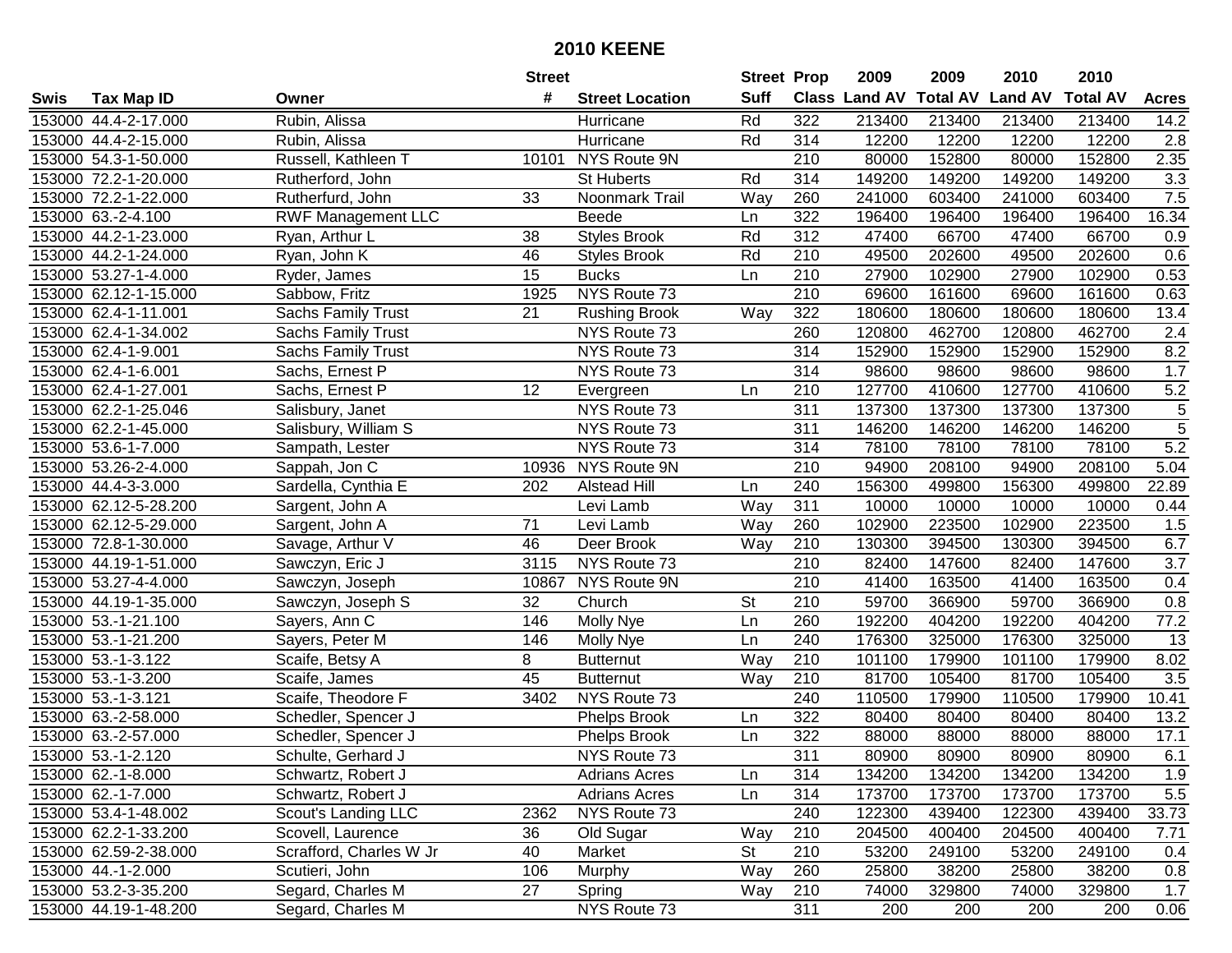|      |                       |                         | <b>Street</b>    |                        | <b>Street Prop</b>       |                  | 2009   | 2009   | 2010                                    | 2010   |              |
|------|-----------------------|-------------------------|------------------|------------------------|--------------------------|------------------|--------|--------|-----------------------------------------|--------|--------------|
| Swis | <b>Tax Map ID</b>     | Owner                   | #                | <b>Street Location</b> | <b>Suff</b>              |                  |        |        | Class Land AV Total AV Land AV Total AV |        | <b>Acres</b> |
|      | 153000 53.2-3-35.100  | Segard, Charles M       |                  | Spring                 | Way                      | 311              | 6100   | 6100   | 6100                                    | 6100   | 1.5          |
|      | 153000 53.2-3-35.300  | Segard, Charles M       |                  | Spring                 | Way                      | 311              | 5800   | 5800   | 5800                                    | 5800   | 2.2          |
|      | 153000 53.26-1-4.000  | Segard, Charles M       | 4                | Gristmill              | Ln                       | 210              | 44200  | 131250 | 44200                                   | 260000 | 0.5          |
|      | 153000 53.26-1-5.000  | Segard, Charles M       | 8                | Gristmill              | Ln                       | 464              | 19000  | 97800  | 19000                                   | 97800  | 0.1          |
|      | 153000 44.19-1-48.100 | Segard, Charles M       |                  | NYS Route 73           |                          | 311              | 71100  | 71100  | 71100                                   | 71100  | 5.23         |
|      | 153000 53.2-1-50.004  | Selleck, Emily          | 102              | Molly Nye              | Ln                       | 240              | 137700 | 375700 | 137700                                  | 375700 | 33.24        |
|      | 153000 62.59-1-18.100 | Senecal, Gregg          | 1811             | NYS Route 73           |                          | 483              | 38500  | 175980 | 38500                                   | 175980 | 0.21         |
|      | 153000 44.4-3-27.000  | Shackett, Amy W         | $\overline{227}$ | <b>Alstead Hill</b>    | Ln                       | $\overline{210}$ | 87400  | 176400 | 87400                                   | 176400 | 4.13         |
|      | 153000 44.19-1-13.000 | Shackett, Francis       |                  | Gilmore Hill           | Rd                       | 314              | 18900  | 18900  | 18900                                   | 18900  | 0.2          |
|      | 153000 53.2-1-14.000  | Shackett, Mary          | 10821            | NYS Route 9N           |                          | 210              | 83100  | 195600 | 83100                                   | 195600 | 2.9          |
|      | 153000 44.3-1-59.000  | Shackett, Raymond S     | 3307             | NYS Route 73           |                          | 311              | 30800  | 30800  | 30800                                   | 30800  | 0.6          |
|      | 153000 53.-1-14.000   | Shackett, Raymond S Jr  | 11               | Hedgehog               | Way                      | 314              | 48500  | 48500  | 48500                                   | 48500  | 3.7          |
|      | 153000 54.1-1-7.310   | Shakun, William R       | 10               | Woodpecker             | Way                      | 210              | 218400 | 503900 | 218400                                  | 523900 | 5.94         |
|      | 153000 53.27-1-7.001  | Shaw, Andrew E          | 10906            | NYS Route 9N           |                          | 210              | 29700  | 215300 | 29700                                   | 215300 | 0.2          |
|      | 153000 53.2-2-4.200   | Sheasby, Morgan R       |                  | <b>Bell Meadow</b>     | Way                      | 314              | 48100  | 48100  | 48100                                   | 48100  | 1.11         |
|      | 153000 53.2-2-1.300   | Sheasby, Richard R      | 210              | <b>Bell Meadow</b>     | Way                      | 210              | 170000 | 190500 | 174800                                  | 442150 | 63.31        |
|      | 153000 53.2-1-7.001   | Sheasby, Richard R      | 43               | Cedar Wood             | Way                      | 210              | 98400  | 264100 | 98400                                   | 264100 | 5.16         |
|      | 153000 53.2-2-3.000   | Sheasby, Richard R      | 23               | <b>Bell Meadow</b>     | Way                      | 312              | 47800  | 65200  | 47800                                   | 65200  | 1.1          |
|      | 153000 53.2-1-44.001  | Sheasby, Wendy G        |                  | <b>Hulls Falls</b>     | Rd                       | 314              | 53300  | 53300  | 53300                                   | 53300  | 3.12         |
|      | 153000 62.59-2-43.000 | Sheldon, Daniel F       | 52               | Market                 | <b>St</b>                | 210              | 49800  | 148200 | 49800                                   | 148200 | 0.3          |
|      | 153000 53.4-1-37.000  | Sheldon, Daniel F       | 10367            | NYS Route 9N           |                          | 312              | 36800  | 36900  | 36800                                   | 36900  | 15           |
|      | 153000 53.27-2-12.000 | Sheldrick, Malcolm B Jr | 1273             | Hurricane              | Rd                       | 210              | 43500  | 140000 | 43500                                   | 140000 | 0.4          |
|      | 153000 54.3-1-71.000  | Shelton, Robert H       | 35               | <b>Baxter Mountain</b> | Ln                       | 210              | 123400 | 219400 | 123400                                  | 219400 | 6.6          |
|      | 153000 62.16-5-15.100 | Shipps, Lawrence M      | 1814             | NYS Route 73           |                          | 210              | 54300  | 260400 | 54300                                   | 260400 | 0.12         |
|      | 153000 63.-2-5.000    | Shontz, Gloria JP       | 165              | Stage Coach            | Way                      | 312              | 141100 | 159500 | 141100                                  | 159500 | 26.8         |
|      | 153000 62.59-2-3.000  | Shopmaker, Laurence I   | 41               | Adirondack             | $\overline{\mathsf{St}}$ | 210              | 109300 | 194500 | 109300                                  | 194500 | 2.7          |
|      | 153000 45.3-1-14.100  | Shoumatoff, Alex        | 173              | OToole                 | Ln                       | 240              | 178300 | 367700 | 178300                                  | 367700 | 12.7         |
|      | 153000 45.3-1-14.220  | Shoumatoff, Rosette R   |                  | OToole                 | Ln                       | 311              | 96400  | 96400  | 96400                                   | 96400  | 4.31         |
|      | 153000 62.16-5-1.100  | Shunick, Gregory A      | 1820             | NYS Route 73           |                          | $\overline{210}$ | 37900  | 196200 | 37900                                   | 196200 | 0.2          |
|      | 153000 53.-1-5.000    | Siemon, Leonard R       | 3392             | NYS Route 73           |                          | 260              | 73100  | 109900 | 73100                                   | 109900 | 1.3          |
|      | 153000 45.3-1-17.000  | Silverstein, Joshua     | $\overline{72}$  | Leslie Gay             | Ln                       | 240              | 196600 | 370500 | 196600                                  | 370500 | 53.5         |
|      | 153000 44.3-1-25.000  | Simmeth, Geraldine A    | $\overline{72}$  | <b>Bartlett</b>        | Rd                       | 260              | 103200 | 121600 | 103200                                  | 121600 | 9.5          |
|      | 153000 54.1-1-14.000  | Smith Daniel F          |                  | Hurricane              | Rd                       | $\overline{314}$ | 72100  | 72100  | 72100                                   | 72100  | 2.9          |
|      | 153000 53.-1-4.000    | Smith, Dean             | 3396             | NYS Route 73           |                          | 314              | 47300  | 47300  | 47300                                   | 47300  | 0.83         |
|      | 153000 44.2-1-50.001  | Smith, Deborah A        |                  | Lacy                   | Rd                       | 311              | 74000  | 74000  | 74000                                   | 74000  | 9            |
|      | 153000 44.4-2-32.112  | Smith, Donald E         |                  | 11000 NYS Route 9N     |                          | 210              | 85600  | 159100 | 85600                                   | 159100 | 4.15         |
|      | 153000 62.12-2-6.775  | Smith, Headley H        | 133              | Beede                  | Ln                       | 210              | 144200 | 355100 | 144200                                  | 355100 | 3.84         |
|      | 153000 44.2-1-61.002  | Smith, Jeffrey M        |                  | <b>Bartlett</b>        | Rd                       | 311              | 57500  | 57500  | 57500                                   | 57500  | 9.5          |
|      | 153000 44.3-1-38.000  | Smith, Jerry            | 65               | Gilmore Hill           | Rd                       | 210              | 54400  | 133900 | 54400                                   | 133900 | 0.7          |
|      | 153000 62.59-2-24.000 | Smith, Jerry            |                  | Market                 | <b>St</b>                | 312              | 37900  | 39500  | 37900                                   | 39500  | 0.2          |
|      | 153000 62.59-2-30.000 | Smith, Jerry            |                  | Market                 | <b>St</b>                | 270              | 26600  | 29700  | 26600                                   | 29700  | 0.14         |
|      | 153000 62.59-2-27.000 | Smith, Jerry            |                  | Market                 | <b>St</b>                | 270              | 26600  | 29700  | 26600                                   | 29700  | 0.14         |
|      |                       |                         |                  |                        |                          |                  |        |        |                                         |        |              |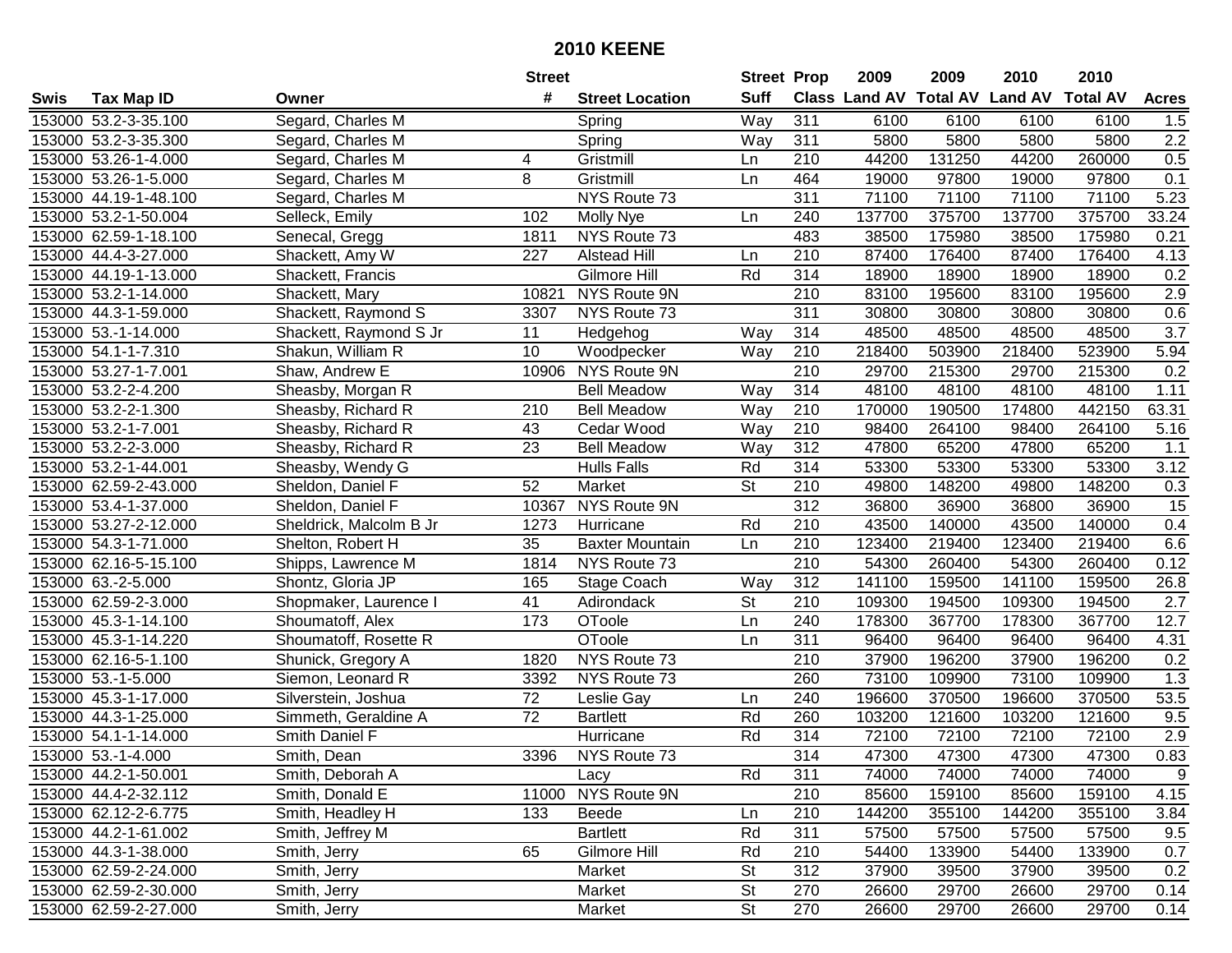|      |                       |                      | <b>Street</b>   |                        | <b>Street Prop</b>       |                  | 2009   | 2009    | 2010                           | 2010            |                |
|------|-----------------------|----------------------|-----------------|------------------------|--------------------------|------------------|--------|---------|--------------------------------|-----------------|----------------|
| Swis | <b>Tax Map ID</b>     | Owner                | #               | <b>Street Location</b> | <b>Suff</b>              |                  |        |         | Class Land AV Total AV Land AV | <b>Total AV</b> | <b>Acres</b>   |
|      | 153000 44.3-1-50.120  | Smith, Jerry         |                 | Gilmore Hill           | Rd                       | 311              | 5000   | 5000    | 5000                           | 5000            | 0.16           |
|      | 153000 62.59-2-28.000 | Smith, Jerry         |                 | Market                 | <b>St</b>                | 270              | 26600  | 29700   | 26600                          | 29700           | 0.14           |
|      | 153000 44.3-1-51.000  | Smith, Jerry         |                 | Gilmore Hill           | Rd                       | 314              | 3000   | 3000    | 3000                           | 3000            | 0.1            |
|      | 153000 62.59-2-10.000 | Smith, Jerry D       | 19              | Adirondack             | <b>St</b>                | 210              | 49600  | 92000   | 49600                          | 92000           | 0.3            |
|      | 153000 62.59-2-9.000  | Smith, Jerry D       | 16              | Ivan Brown             | Way                      | 271              | 81600  | 153100  | 81600                          | 153100          | 0.79           |
|      | 153000 62.59-2-11.200 | Smith, Jerry D       |                 | Market                 | <b>St</b>                | 210              | 35200  | 77300   | 35200                          | 77300           | 0.24           |
|      | 153000 72.8-1-27.000  | Smith, Jerry D       |                 | NYS Route 73           |                          | 314              | 86300  | 86300   | 86300                          | 86300           | 1.6            |
|      | 153000 62.59-2-11.100 | Smith, Jerry D       |                 | Market                 | $\overline{\mathsf{St}}$ | 270              | 17400  | 23400   | 17400                          | 23400           | 0.12           |
|      | 153000 44.-1-4.100    | Smith, Jerry D       | 83              | Murphy                 | Way                      | 312              | 50300  | 62000   | 50300                          | 62000           | $\overline{2}$ |
|      | 153000 72.8-1-28.000  | Smith, Judith H      | 1365            | NYS Route 73           |                          | 210              | 101000 | 166400  | 101000                         | 125300          | 1.9            |
|      | 153000 44.3-1-37.000  | Smith, Leroy         | 73              | Gilmore Hill           | Rd                       | 210              | 54200  | 165700  | 54200                          | 165700          | 0.75           |
|      | 153000 44.3-1-50.200  | Smith, Mark M        | 3232            | NYS Route 73           |                          | 270              | 47200  | 51000   | 47200                          | 51000           | 0.79           |
|      | 153000 44.3-1-39.000  | Smith, Mark M        |                 | Gilmore Hill           | Rd                       | 311              | 55300  | 55300   | 55300                          | 55300           | 2.2            |
|      | 153000 44.3-1-50.110  | Smith, Mark M        |                 | Gilmore Hill           | Rd                       | 314              | 55000  | 55000   | 55000                          | 55000           | 1.82           |
|      | 153000 62.4-1-17.001  | Smith, Maureen R     |                 | NYS Route 73           |                          | 314              | 8800   | 8800    | 8800                           | 8800            | $\mathbf 1$    |
|      | 153000 62.4-1-44.000  | Smith, Nancy L       | 116             | Smith                  | Way                      | 210              | 196600 | 734400  | 196600                         | 734400          | 6.6            |
|      | 153000 54.3-1-72.000  | Smith, Norman F      |                 | NYS Route 9N           |                          | 322              | 138500 | 138500  | 138500                         | 138500          | 60.2           |
|      | 153000 53.4-1-35.000  | Smith, Norman F      |                 | NYS Route 9N           |                          | 322              | 284600 | 284600  | 284600                         | 284600          | 191            |
|      | 153000 71.-1-2.000    | Smith, Norman F Jr   |                 | Johns Brook            | Ln                       | 322              | 34100  | 34100   | 34100                          | 34100           | 30.3           |
|      | 153000 62.15-1-25.000 | Smith, Norman F Jr   | 30              | Smith                  | Way                      | 280              | 227300 | 1377200 | 227300                         | 1377200         | 10.4           |
|      | 153000 62.16-5-8.000  | Smith, Normand       |                 | NYS Route 73           |                          | 314              | 99500  | 99500   | 99500                          | 99500           | 2.4            |
|      | 153000 62.16-5-21.000 | Smith, Normand       |                 | NYS Route 73           |                          | 322              | 248500 | 248500  | 248500                         | 248500          | 179.1          |
|      | 153000 62.4-1-14.261  | Smith, Normand F III |                 | Smith                  | Way                      | 311              | 38800  | 38800   | 38800                          | 38800           | 6.56           |
|      | 153000 62.4-1-14.100  | Smith, Normand F III |                 | Johns Brook            | Ln                       | 322              | 213000 | 213000  | 213000                         | 213000          | 277.25         |
|      | 153000 62.-1-12.000   | Smith, Normand F III | 229             | Smith                  | Way                      | 240              | 460700 | 937900  | 460700                         | 937900          | 238.3          |
|      | 153000 62.4-1-43.000  | Smith, Nulsen B      | 123             | Smith                  | Way                      | 210              | 226400 | 879800  | 226400                         | 879800          | 6.5            |
|      | 153000 44.3-1-36.100  | Smith, Orville R     | 69              | Gilmore Hill           | Rd                       | 240              | 107800 | 161900  | 107800                         | 161900          | 15.46          |
|      | 153000 62.12-2-18.100 | Smith, Patricia      | 47              | Beede                  | Ln                       | 210              | 37900  | 124600  | 37900                          | 145600          | 0.2            |
|      | 153000 62.12-2-18.200 | Smith, Patricia      |                 | Beede                  | Ln                       | 311              | 13400  | 13400   | 13400                          | 13400           | 1.7            |
|      | 153000 63.-2-15.100   | Smith, Patricia L    | 226             | Stage Coach            | Way                      | 312              | 78300  | 87800   | 78300                          | 87800           | 8.9            |
|      | 153000 53.2-1-1.000   | Smith, Reginald      | 95              | Hedgehog               | Way                      | $\overline{312}$ | 25200  | 26800   | 25200                          | 26800           | 0.9            |
|      | 153000 44.3-1-53.000  | Smith, Rena D        | 80              | Gilmore Hill           | Rd                       | 210              | 104100 | 135900  | 104100                         | 135900          | 10             |
|      | 153000 44.19-1-4.000  | Smith, Roland E Jr   | 114             | Gilmore Hill           | Rd                       | 270              | 71000  | 136900  | 71000                          | 136900          | $\overline{1}$ |
|      | 153000 44.19-1-34.000 | Smith, Scott C       | $\overline{38}$ | Church                 | $\overline{\mathsf{St}}$ | $\overline{210}$ | 42600  | 203400  | 42600                          | 203400          | 0.6            |
|      | 153000 44.3-1-52.000  | Smith, Stephen E     | 3218            | NYS Route 73           |                          | 210              | 61000  | 88400   | 61000                          | 88400           | 1.8            |
|      | 153000 62.16-5-22.000 | Smith, Thomas L      |                 | NYS Route 73           |                          | 314              | 60300  | 60300   | 60300                          | 60300           | 5.9            |
|      | 153000 62.4-1-14.305  | Smith, Thomas L      | 81              | Smith                  | Way                      | 240              | 197200 | 470400  | 197200                         | 470400          | 27.24          |
|      | 153000 44.19-1-9.000  | Smith, Todd          | 120             | Gilmore Hill           | Rd                       | 270              | 94300  | 102500  | 94300                          | 102450          | 4.43           |
|      | 153000 62.4-1-30.001  | Snyder, Mason E      | 23              | Dunham                 | Ln                       | 260              | 113700 | 204900  | 113700                         | 204900          | 3.3            |
|      | 153000 44.19-1-38.000 | Solar Pines Inc      | 2881            | NYS Route 73           |                          | 432              | 34000  | 98800   | 34000                          | 98800           | 0.34           |
|      | 153000 53.4-1-58.000  | Somerville, Amy M    | 101             | Airport                | Rd                       | 240              | 141600 | 790300  | 141600                         | 790300          | 10.82          |
|      | 153000 62.2-3-9.001   | Sommers, Dora S      | 55              | Racoon Ridge           | Way                      | 260              | 187100 | 439600  | 187100                         | 439600          | 3.08           |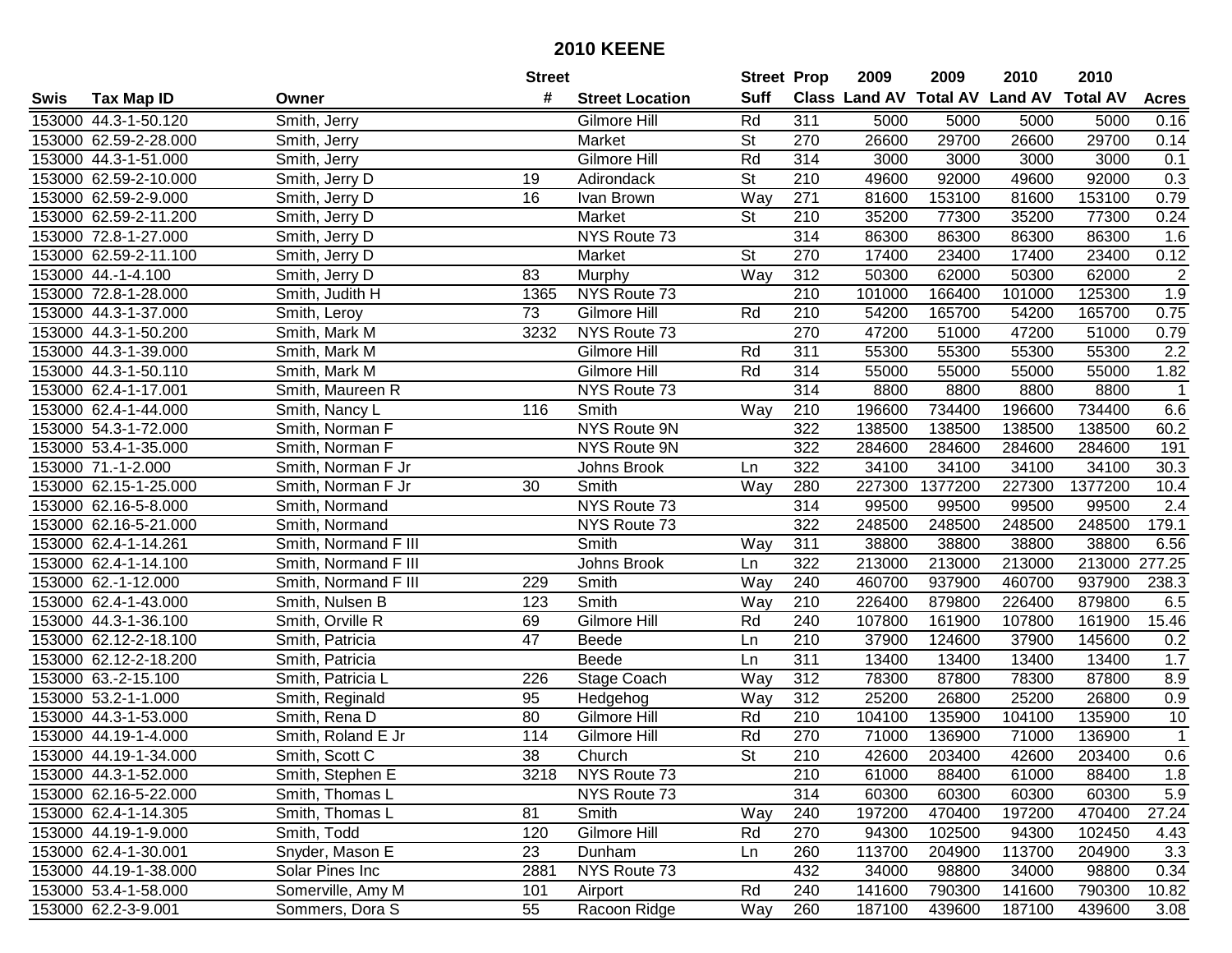|      |                       |                                  | <b>Street</b>   |                        | <b>Street Prop</b>       |     | 2009                 | 2009            | 2010           | 2010            |                |
|------|-----------------------|----------------------------------|-----------------|------------------------|--------------------------|-----|----------------------|-----------------|----------------|-----------------|----------------|
| Swis | <b>Tax Map ID</b>     | Owner                            | #               | <b>Street Location</b> | <b>Suff</b>              |     | <b>Class Land AV</b> | <b>Total AV</b> | <b>Land AV</b> | <b>Total AV</b> | <b>Acres</b>   |
|      | 153000 62.12-5-27.000 | Sommers, Dora S                  | 40              | <b>Phelps Brook</b>    | Ln                       | 210 | 105400               | 444100          | 105400         | 444100          | 1.8            |
|      | 153000 53.2-1-55.000  | Sparkowski, Edward               | 184             | Gristmill              | Ln                       | 260 | 357000               | 404700          | 357000         | 404700          | 17.68          |
|      | 153000 44.19-1-49.400 | Sparkowski, Edward F             | 3151            | NYS Route 73           |                          | 210 | 91600                | 354500          | 91600          | 354500          | 5.8            |
|      | 153000 54.1-1-50.000  | Speert, Harold                   | 415             | Hurricane              | Rd                       | 240 | 286900               | 517800          | 286900         | 517800          | 53             |
|      | 153000 54.1-1-51.000  | Speert, Harold                   | 133             | Schaefer               | Rd                       | 260 | 416400               | 439600          | 416400         | 439600          | 91.8           |
|      | 153000 44.3-1-57.000  | Sperbeck, Charles A              | 3259            | NYS Route 73           |                          | 210 | 83000                | 339800          | 83000          | 339800          | $\overline{3}$ |
|      | 153000 53.2-1-38.000  | Spitzner, Charles M              | 244             | <b>Hulls Falls</b>     | Rd                       | 311 | 135400               | 347600          | 167500         | 167500          | 20             |
|      | 153000 62.2-1-22.000  | Spongberg, Stephen A             | $\overline{73}$ | Mesa                   | Way                      | 280 | 295700               | 718100          | 295700         | 718100          | 23.68          |
|      | 153000 62.2-1-39.000  | Spongberg, Stephen A             |                 | NYS Route 73           |                          | 314 | 105200               | 105200          | 105200         | 105200          | 2.27           |
|      | 153000 62.12-1-2.000  | Spongberg, Stephen A             |                 | Pillar                 | Way                      | 311 | 8500                 | 8500            | 8500           | 8500            | 1.28           |
|      | 153000 62.12-1-3.000  | Spongberg, Stephen A             |                 | NYS Route 73           |                          | 311 | 43000                | 43000           | 43000          | 43000           | 0.6            |
|      | 153000 62.2-1-37.000  | Spongberg, Stephen A             |                 | Pillar                 | Way                      | 322 | 58000                | 58000           | 58000          | 58000           | 14.24          |
|      | 153000 53.4-1-24.001  | Sprano, Robert                   |                 | NYS Route 73           |                          | 322 | 27900                | 27900           | 27900          | 27900           | 27             |
|      | 153000 54.3-1-38.000  | Spruce Hill Trust                | 114             | Hurricane              | Rd                       | 240 | 138300               | 240900          | 138300         | 240900          | 15             |
|      | 153000 54.3-1-37.000  | Spruce Hill Trust                |                 | Hurricane              | Rd                       | 322 | 106900               | 106900          | 106900         | 106900          | 22.5           |
|      | 153000 44.19-1-42.000 | St Brendans Catholic Church      | 25              | Church                 | $\overline{\mathsf{St}}$ | 620 | 24500                | 405100          | 24500          | 405100          | 2.2            |
|      | 153000 44.19-1-41.000 | <b>St Brendans Catholic Rect</b> | 17              | Church                 | $\overline{\mathsf{St}}$ | 620 | 16500                | 182000          | 16500          | 182000          | 0.5            |
|      | 153000 53.27-2-11.000 | Staats, Florence M               | 26              | <b>Hill Top</b>        | Ln                       | 210 | 72800                | 169500          | 72800          | 169500          | 1.27           |
|      | 153000 62.12-2-20.000 | Stamm, Mabel B                   | 27              | Beede                  | Ln                       | 210 | 96900                | 221600          | 96900          | 221600          | 1.2            |
|      | 153000 44.19-1-6.000  | Stark, Ronald                    | 3178            | NYS Route 73           |                          | 312 | 9400                 | 14200           | 9400           | 14200           | 0.1            |
|      | 153000 44.19-1-5.000  | Stark, Ronald E                  |                 | Gilmore Hill           | Rd                       | 311 | 16900                | 16900           | 16900          | 16900           | 0.18           |
|      | 153000 53.4-1-45.200  | State of New York                |                 | NYS Route 73           |                          | 330 |                      |                 | 20000          | 20000           | 39.6           |
|      | 153000 53.4-1-44.200  | <b>State of New York</b>         |                 | NYS Route 73           |                          | 650 |                      |                 | 218200         | 218200          | 99.2           |
|      | 153000 53.4-1-17.000  | <b>State Of New York</b>         |                 | NYS Route 73           |                          | 961 | 74100                | 74100           | 74100          | 74100           | 43             |
|      | 153000 53.4-1-16.000  | <b>State Of New York</b>         |                 | NYS Route 73           |                          | 961 | 70100                | 70100           | 70100          | 70100           | 40.2           |
|      | 153000 84.-1-34.000   | <b>State Of New York</b>         |                 | NYS Route 73           |                          | 931 | 11100                | 11100           | 11100          | 11100           | 1.84           |
|      | 153000 53.4-1-18.000  | <b>State Of New York</b>         |                 | NYS Route 73           |                          | 961 | 4800                 | 30300           | 4800           | 30300           | $\mathbf{1}$   |
|      | 153000 53.4-1-19.000  | <b>State Of New York</b>         |                 | Ausable                | Rd                       | 961 | 182400               | 182400          | 182400         | 182400          | $9\,$          |
|      | 153000 53.4-1-20.000  | <b>State Of New York</b>         |                 | NYS Route 9N           |                          | 961 | 2100                 | 2100            | 2100           | 2100            | 0.1            |
|      | 153000 53.4-1-21.000  | <b>State Of New York</b>         |                 | NYS Route 9N           |                          | 961 | 22300                | 22300           | 22300          | 22300           | 1.1            |
|      | 153000 53.4-1-22.000  | <b>State Of New York</b>         |                 | NYS Route 73           |                          | 961 | 56700                | 56700           | 56700          | 56700           | 31             |
|      | 153000 84.-1-33.000   | <b>State Of New York</b>         |                 | NYS Route 73           |                          | 931 | 3700                 | 3700            | 3700           | 3700            | 0.6            |
|      | 153000 53.4-1-27.000  | <b>State Of New York</b>         |                 | <b>NYS Route 9N</b>    |                          | 961 | 22300                | 22300           | 22300          | 22300           | 1.1            |
|      | 153000 53.4-1-28.000  | <b>State Of New York</b>         |                 | Ausable                | Rd                       | 961 | 33600                | 33600           | 33600          | 33600           | 13.1           |
|      | 153000 53.4-1-29.000  | State Of New York                |                 | NYS Route 9N           |                          | 961 | 33800                | 33800           | 33800          | 33800           | 13.4           |
|      | 153000 53.4-1-46.000  | State Of New York                |                 | NYS Route 73           |                          | 961 | 16100                | 16100           | 16100          | 16100           | 5.3            |
|      | 153000 53.4-1-34.000  | State Of New York                |                 | NYS Route 9N           |                          | 961 | 8100                 | 8100            | 8100           | 8100            | 0.4            |
|      | 153000 72.8-1-14.000  | Stebbins, James F                | 82              | <b>Beers Bridge</b>    | Way                      | 280 | 162400               | 500900          | 162400         | 500900          | 13.93          |
|      | 153000 72.8-1-15.000  | Stebbins, James F                |                 | NYS Route 73           |                          | 322 | 72600                | 72600           | 72600          | 72600           | 18.4           |
|      | 153000 72.8-1-16.000  | Stebbins, James F                |                 | NYS Route 73           |                          | 322 | 49700                | 49700           | 49700          | 49700           | 30.7           |
|      | 153000 62.12-5-9.000  | Stechschulte, Ben                | 1894            | NYS Route 73           |                          | 210 | 63100                | 221300          | 63100          | 221300          | 0.55           |
|      | 153000 44.2-1-51.000  | Stempien, Kenneth B              |                 | Limekiln               | Rd                       | 312 | 65300                | 83100           | 65300          | 83100           | 4.4            |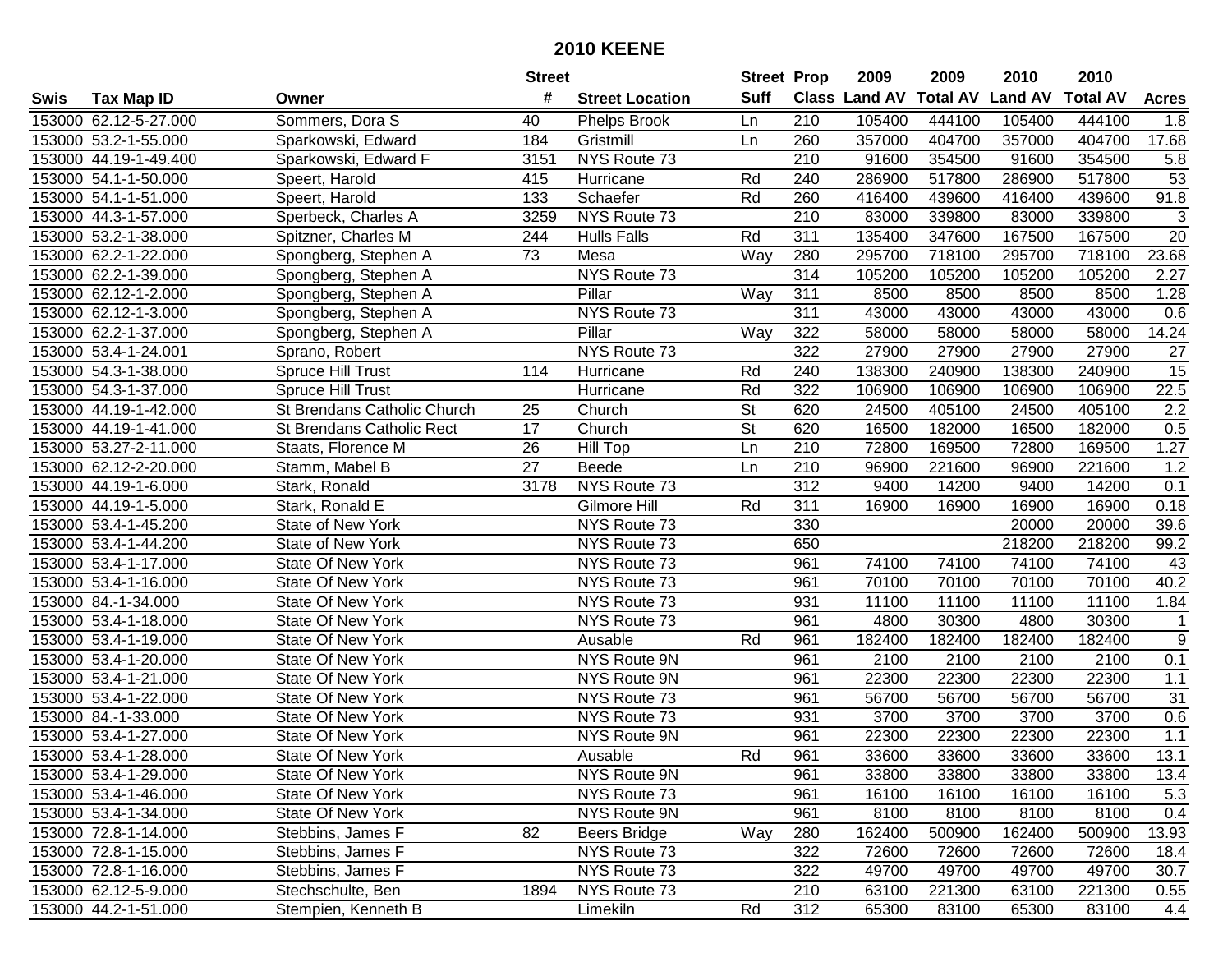|      |                       |                             | <b>Street</b>   |                        | <b>Street Prop</b> |                  | 2009                 | 2009            | 2010           | 2010            |                |
|------|-----------------------|-----------------------------|-----------------|------------------------|--------------------|------------------|----------------------|-----------------|----------------|-----------------|----------------|
| Swis | <b>Tax Map ID</b>     | Owner                       | #               | <b>Street Location</b> | <b>Suff</b>        |                  | <b>Class Land AV</b> | <b>Total AV</b> | <b>Land AV</b> | <b>Total AV</b> | <b>Acres</b>   |
|      | 153000 53.2-3-16.000  | Stern, Phyllis B            | 151             | Jackson                | Rd                 | 210              | 189800               | 359000          | 189800         | 359000          | 3.9            |
|      | 153000 44.4-2-14.000  | Stevens, Robert A           |                 | Hurricane              | Rd                 | 314              | 201500               | 201500          | 201500         | 201500          | 7.54           |
|      | 153000 53.2-1-12.000  | Stewarts Ice Cream Co Inc   | 10857           | NYS Route 9N           |                    | 486              | 80300                | 452100          | 80300          | 452100          | $\mathbf{1}$   |
|      | 153000 62.4-1-33.002  | Stinson, Elizabeth A        | 171             | Johns Brook            | Ln                 | 210              | 171500               | 366800          | 171500         | 366800          | 2.3            |
|      | 153000 53.-1-11.200   | Stipp, Jerry W              | 3345            | NYS Route 73           |                    | 484              | 85100                | 335800          | 85100          | 350800          | 2.6            |
|      | 153000 53.-1-9.000    | Stipp, Jerry W              |                 | NYS Route 73           |                    | 314              | 77300                | 77300           | 77300          | 77300           | 6.7            |
|      | 153000 53.-1-10.000   | Stipp, Jerry $\overline{W}$ |                 | NYS Route 73           |                    | 322              | 111800               | 111800          | 111800         | 111800          | 33.5           |
|      | 153000 53.-1-8.000    | Stipp, Jerry W              |                 | NYS Route 73           |                    | 314              | 74100                | 74100           | 74100          | 74100           | 6.1            |
|      | 153000 53.-1-11.100   | Stipp, Jerry W              | 15              | Nordic Run             | Way                | 240              | 121500               | 243100          | 121500         | 243100          | 26.3           |
|      | 153000 44.3-1-65.000  | Stipp, Jerry W              | 3342            | NYS Route 73           |                    | 270              | 17200                | 26300           | 17200          | 26300           | 0.4            |
|      | 153000 44.3-1-43.100  | Stoller, Barbara            |                 | Gilmore Hill           | Rd                 | 314              | 76600                | 76600           | 76600          | 76600           | 5.45           |
|      | 153000 44.3-1-42.432  | Stoller, Robert             |                 | Gilmore Hill           | Rd                 | 322              | 150600               | 150600          | 150600         | 150600          | 18.65          |
|      | 153000 53.27-4-3.000  | Stolz, Robert               | 10873           | NYS Route 9N           |                    | $\overline{210}$ | 41600                | 153700          | 41600          | 153700          | 0.47           |
|      | 153000 72.8-1-2.000   | Stoner Kenneth W Jr         | 1433            | NYS Route 73           |                    | 240              | 158900               | 448700          | 158900         | 448700          | 12.7           |
|      | 153000 63.-2-67.120   | Stover, Lanse               | 46              | Stage Coach            | Way                | 240              | 214200               | 791400          | 214200         | 791400          | 44.3           |
|      | 153000 62.2-3-34.000  | Stover, Nancy               |                 | <b>Adrians Acres</b>   | Ln                 | 314              | 180400               | 180400          | 180400         | 180400          | 6.1            |
|      | 153000 62.2-3-30.000  | Stover, Nancy Merle-Smith   | 99              | <b>Adrians Acres</b>   | Ln                 | 240              | 222600               | 711000          | 222600         | 711000          | 25.7           |
|      | 153000 62.12-1-38.200 | Stover, Nancy Merle-Smith   |                 | Mason Young            | Ln                 | 311              | 111400               | 111400          | 111400         | 111400          | 0.81           |
|      | 153000 62.12-1-37.000 | Stover, Nancy Merle-Smith   |                 | Mason Young            | Ln                 | 322              | 229500               | 229500          | 229500         | 229500          | 10             |
|      | 153000 62.2-3-33.000  | Stover, Nancy Merle-Smith   |                 | <b>Adrians Acres</b>   | Ln                 | 314              | 149200               | 149200          | 149200         | 149200          | 3.3            |
|      | 153000 54.3-1-7.000   | Straight, Kevin E           | 10322           | NYS Route 9N           |                    | 210              | 75300                | 173200          | 75300          | 173200          | 2.3            |
|      | 153000 54.3-1-6.000   | Straight, Kevin E           |                 | NYS Route 9N           |                    | 314              | 13300                | 13300           | 13300          | 13300           | 0.4            |
|      | 153000 44.2-1-61.122  | Strang Shorter T Jr         |                 | Lacy                   | Rd                 | 314              | 122800               | 122800          | 122800         | 122800          | $\overline{7}$ |
|      | 153000 62.12-1-24.000 | Strasko, James              | 30              | Mason Young            | Ln                 | 210              | 38000                | 112700          | 38000          | 112700          | 0.2            |
|      | 153000 62.12-5-37.000 | Streb, Theresa M            | 38              | Senecal                | Way                | 312              | 94800                | 102200          | 94800          | 102200          | 1.86           |
|      | 153000 62.4-1-31.001  | Strickler, Thomas S         | 29              | Dunham                 | Ln                 | 260              | 214700               | 389900          | 214700         | 389900          | 22.7           |
|      | 153000 54.3-1-42.000  | Strobeck, Judith A          | 119             | Hurricane              | Rd                 | 210              | 80100                | 347000          | 80100          | 347000          | 2.4            |
|      | 153000 62.15-1-22.000 | Strode, Lawrence J          | 89              | Johns Brook            | Ln                 | 210              | 166000               | 734700          | 166000         | 734700          | 1.14           |
|      | 153000 62.16-5-39.000 | Strowger, Barbara R         | 15              | <b>Trails End</b>      | Way                | 210              | 50100                | 432200          | 50100          | 432200          | 0.31           |
|      | 153000 53.2-3-8.200   | Strowger, Richard           | 66              | Jackson                | Rd                 | 240              | 302700               | 739800          | 302700         | 739800          | 14.63          |
|      | 153000 53.2-3-8.110   | Strowger, Richard J         |                 | Jackson                | Rd                 | 311              | 87700                | 87700           | 87700          | 87700           | 7.1            |
|      | 153000 62.2-3-41.200  | Sturges, Mark D             | 239             | <b>Adrians Acres</b>   | Ln                 | 210              | 202900               | 765600          | 202900         | 765600          | 4.52           |
|      | 153000 53.-1-27.000   | Suchy, Frederick R Jr       | 3               | <b>Brown Mountain</b>  | Way                | $\overline{210}$ | 112300               | 226300          | 112300         | 226300          | 10             |
|      | 153000 53.4-1-47.200  | Sullivan, Dennis T II       | $\overline{19}$ | <b>Hulls Falls</b>     | Rd                 | 240              | 132400               | 331200          | 132400         | 331200          | 10.34          |
|      | 153000 44.19-1-49.200 | Summo Patrick               | 3169            | NYS Route 73           |                    | 210              | 89500                | 288200          | 89500          | 288200          | 7.43           |
|      | 153000 54.3-1-44.000  | Superior, William A         |                 | 10150 NYS Route 9N     |                    | 210              | 114100               | 447700          | 114000         | 447600          | 8.43           |
|      | 153000 45.3-1-51.000  | Surhoff, Charles J          | 957             | Hurricane              | Rd                 | 210              | 168600               | 272100          | 168600         | 272100          | 1.4            |
|      | 153000 63.-2-2.000    | Suttmeier, Richard P        | 207             | Beede                  | Ln                 | 210              | 137300               | 487000          | 137300         | 487000          | 5.4            |
|      | 153000 62.2-3-21.002  | Swirsky George L            | 89              | <b>Adrians Acres</b>   | Ln                 | 210              | 194100               | 613500          | 194100         | 613500          | 4.2            |
|      | 153000 53.2-3-38.000  | Szot, Joseph                |                 | NYS Route 73           |                    | 210              | 74100                | 160900          | 74100          | 160900          | 0.9            |
|      | 153000 53.2-3-39.000  | Szot, Joseph                |                 | 10774 NYS Route 9N     |                    | 312              | 32500                | 75800           | 32500          | 75800           | 0.6            |
|      | 153000 44.2-1-42.000  | T-Bar Assets Inc            |                 | NYS Route 9N           |                    | 322              | 118700               | 118700          | 118700         | 118700          | 50.3           |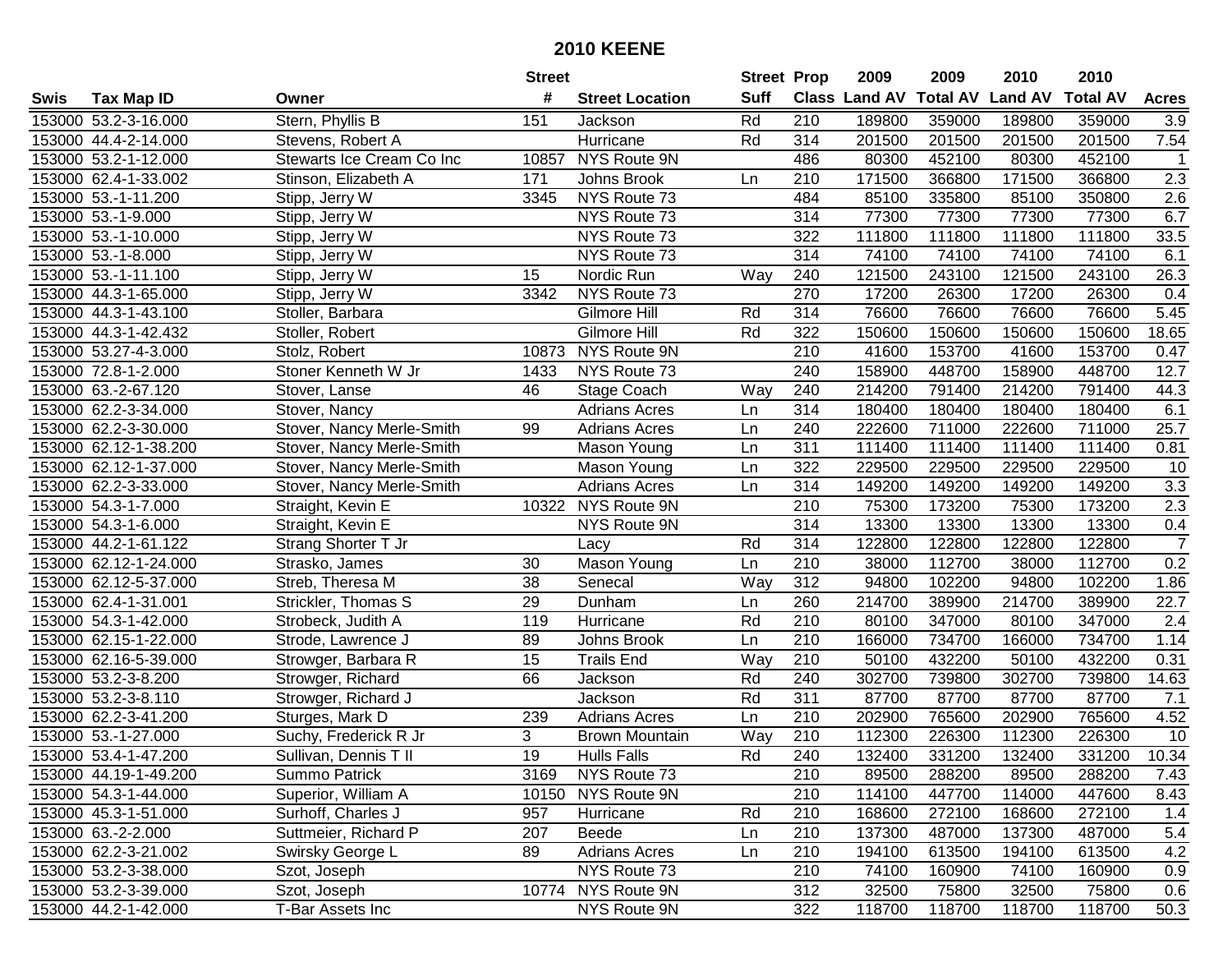|      |                       |                                   | <b>Street</b> |                        | <b>Street Prop</b> |                  | 2009          | 2009            | 2010           | 2010            |                |
|------|-----------------------|-----------------------------------|---------------|------------------------|--------------------|------------------|---------------|-----------------|----------------|-----------------|----------------|
| Swis | <b>Tax Map ID</b>     | Owner                             | #             | <b>Street Location</b> | Suff               |                  | Class Land AV | <b>Total AV</b> | <b>Land AV</b> | <b>Total AV</b> | <b>Acres</b>   |
|      | 153000 44.4-2-4.000   | T-Bar Assets Inc                  |               | NYS Route 9N           |                    | 322              | 139900        | 139900          | 139900         | 139900          | 109.6          |
|      | 153000 44.2-1-41.000  | T-Bar Assets Inc                  |               | NYS Route 9N           |                    | 322              | 178500        | 178500          | 178500         | 178500          | 92.2           |
|      | 153000 72.2-1-11.001  | Taki-Tesi LLC                     | 27            | Adler                  | Way                | 280              | 303300        | 1579300         | 303300         | 1579300         | 15.2           |
|      | 153000 54.3-1-25.000  | Tanis, Merle D                    | 8             | Sky High               | Way                | 260              | 107100        | 112200          | 107100         | 112200          | 21.7           |
|      | 153000 54.1-1-7.100   | Taylor, Catherine B               | 55            | Woodpecker             | Way                | 322              | 232800        | 232800          | 232800         | 232800          | 11             |
|      | 153000 54.3-1-57.001  | Thaxton, John                     | 84            | <b>Baxter Mountain</b> | Ln                 | 240              | 189000        | 413200          | 189000         | 413200          | 16.19          |
|      | 153000 53.2-1-59.000  | Thayer, Arlene L                  | 10            | Molly Nye              | Ln                 | 260              | 73600         | 186100          | 73600          | 186100          | 1.5            |
|      | 153000 53.2-1-57.000  | Thayer, Arlene L                  |               | Molly Nye              | Ln                 | 314              | 44100         | 44100           | 44100          | 44100           | $\overline{1}$ |
|      | 153000 72.2-1-26.000  | Thomas, Owen D                    | 44            | <b>Windy Brow</b>      | Way                | 260              | 277500        | 640300          | 277500         | 640300          | 10             |
|      | 153000 62.2-3-18.001  | Thompson, Fairman R               |               | <b>Adrians Acres</b>   | Ln                 | 314              | 20800         | 20800           | 20800          | 20800           | 1.9            |
|      | 153000 62.2-3-2.000   | Thompson, Fairman R               | 302           | <b>Adrians Acres</b>   | Ln                 | 210              | 185100        | 612700          | 185100         | 612700          | 2.9            |
|      | 153000 62.12-1-1.100  | Thorne, Phebe                     | 41            | Thorne                 | Way                | 260              | 199700        | 286300          | 199700         | 286300          | 4.22           |
|      | 153000 62.12-1-11.200 | Thorne, Phebe                     |               | Thorne                 | Way                | 314              | 175200        | 175200          | 175200         | 175200          | 5              |
|      | 153000 62.12-1-26.001 | Thorne, Phebe T                   |               | Thorne                 | Way                | 311              | 232400        | 232400          | 232400         | 232400          | 10.47          |
|      | 153000 62.12-1-19.001 | Thorne, Phebe T                   | 35            | Thorne                 | Way                | 250              | 209100        | 931300          | 209100         | 931300          | 10.51          |
|      | 153000 53.2-3-2.100   | Ticknor, Arthur W                 | 40            | <b>High Meadow</b>     | Way                | 260              | 238300        | 692900          | 163200         | 617800          | 17.81          |
|      | 153000 62.4-1-26.001  | <b>Tiger-Lily Enterprises LLC</b> | 1582          | NYS Route 73           |                    | 240              | 160300        | 339100          | 160300         | 275000          | 12.5           |
|      | 153000 54.3-2-6.000   | Tillema, Yvette                   | 10015         | NYS Route 9N           |                    | 210              | 107200        | 222200          | 107200         | 222200          | 7.5            |
|      | 153000 54.3-1-36.120  | Tillema, Yvette                   |               | NYS Route 9N           |                    | 311              | 82000         | 82000           | 82000          | 82000           | 9.5            |
|      | 153000 62.2-3-13.000  | Timon, Mark L                     | 14            | <b>Bobcat Basin</b>    | Way                | 210              | 220600        | 1146600         | 220600         | 1146600         | 6.15           |
|      | 153000 53.26-4-6.200  | <b>Tip-A-Canoe Restaurant</b>     | 10915         | NYS Route 9N           |                    | 485              | 38800         | 165200          | 38800          | 165200          | 0.25           |
|      | 153000 62.12-5-50.000 | Titsworth, Randolph               | 68            | Laight Hall            | Ln                 | 280              | 167300        | 570700          | 167300         | 570700          | 32.37          |
|      | 153000 62.12-5-45.000 | Titsworth, Randolph G             |               | Levi Lamb              | Way                | 322              | 139700        | 139700          | 139700         | 139700          | 10.2           |
|      | 153000 62.12-5-49.000 | Titsworth, Randolph G             |               | <b>Beede</b>           | Ln                 | 314              | 107800        | 107800          | 107800         | 107800          | 4.6            |
|      | 153000 54.3-2-10.000  | <b>TJB Roundtop LLC</b>           |               | Round Top              | Ln                 | 210              | 180300        | 658600          | 180300         | 658600          | 8.23           |
|      | 153000 53.2-1-10.113  | Tofanelli, John M                 | 444           | <b>Hulls Falls</b>     | Rd                 | 314              | 54200         | 54200           | 54200          | 54200           | 2.06           |
|      | 153000 45.3-1-60.000  | <b>Torrance Katherine R</b>       | 1011          | Hurricane              | Rd                 | 210              | 198500        | 434400          | 198500         | 434400          | 4.11           |
|      | 153000 44.4-2-26.200  | Torrance, Scott P                 | 1121          | Hurricane              | Rd                 | 210              | 214000        | 466300          | 214000         | 466300          | 6.5            |
|      | 153000 53.2-1-3.000   | Torrance, Sean M                  |               | NYS Route 73           |                    | $\overline{322}$ | 127500        | 127500          | 127500         | 127500          | 85.1           |
|      | 153000 44.3-1-55.000  | Torrance, Sean M                  |               | NYS Route 73           |                    | $\overline{322}$ | 126200        | 126200          | 126200         | 126200          | 20.8           |
|      | 153000 53.2-3-30.000  | Town Dump                         | 80            | <b>Town Shed</b>       | Ln                 | 852              | 155200        | 1270500         | 155200         | 1270500         | 51.4           |
|      | 153000 53.27-2-2.002  | <b>Town Hall</b>                  |               | 10892 NYS Route 9N     |                    | 652              | 26700         | 137200          | 26700          | 137200          | 0.17           |
|      | 153000 53.4-1-15.000  | Town Of Keene                     |               | <b>Hulls Falls</b>     | Rd                 | 963              | 18600         | 18600           | 18600          | 18600           | 0.12           |
|      | 153000 53.26-3-1.003  | Town Of Keene                     |               | 10928 NYS Route 9N     |                    | 611              | 38600         | 125700          | 38600          | 125700          | 0.3            |
|      | 153000 62.12-5-64.000 | Town Of Keene                     |               | NYS Route 73           |                    | 311              | 34600         | 34600           | 34600          | 34600           | 0.22           |
|      | 153000 53.4-1-52.000  | Town Of Keene                     |               | NYS Route 73           |                    | 322              | 69500         | 69500           | 69500          | 69500           | 44.6           |
|      | 153000 53.4-1-42.000  | Town Of Keene                     |               | NYS Route 73           |                    | 963              | 6000          | 6000            | 6000           | 6000            | 0.3            |
|      | 153000 53.4-1-43.000  | Town Of Keene                     | 2204          | NYS Route 73           |                    | 651              | 25400         | 93300           | 25400          | 93300           | $\overline{1}$ |
|      | 153000 62.12-5-65.000 | Town Of Keene                     |               | NYS Route 73           |                    | 330              | 1300          | 1300            | 1300           | 1300            | 0.4            |
|      | 153000 62.12-2-1.111  | Town Of Keene                     |               | NYS Route 73           |                    | 330              | 16800         | 16800           | 16800          | 16800           | 9.12           |
|      | 153000 62.59-1-16.000 | Town of Keene                     | 1817          | NYS Route 73           |                    | 311              | 46500         | 46500           | 46500          | 46500           | 0.24           |
|      | 153000 53.2-3-43.000  | Town of Keene                     |               | NYS Route 9N           |                    | 323              | 5900          | 5900            | 5900           | 5900            | 0.8            |
|      |                       |                                   |               |                        |                    |                  |               |                 |                |                 |                |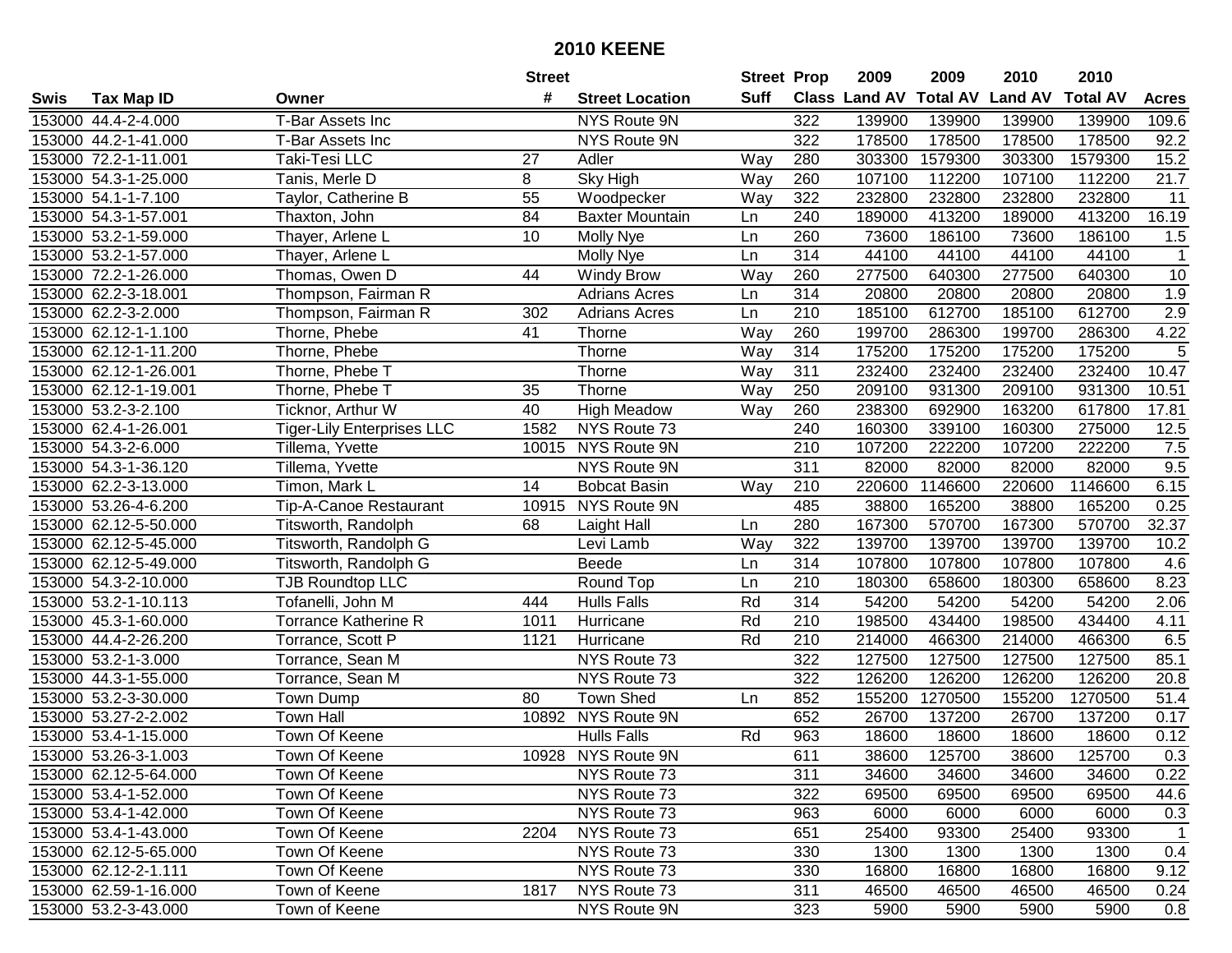|      |                        |                                     | <b>Street</b>   |                        | <b>Street Prop</b>       |                  | 2009                          | 2009   | 2010           | 2010            |                  |
|------|------------------------|-------------------------------------|-----------------|------------------------|--------------------------|------------------|-------------------------------|--------|----------------|-----------------|------------------|
| Swis | <b>Tax Map ID</b>      | Owner                               | #               | <b>Street Location</b> | Suff                     |                  | <b>Class Land AV Total AV</b> |        | <b>Land AV</b> | <b>Total AV</b> | <b>Acres</b>     |
|      | 153000 44.4-2-36.114   | Town of Keene                       |                 | 11133 NYS Route 9N     |                          | 311              | 63200                         | 113600 | 113600         | 113600          | 6.84             |
|      | 153000 53.2-3-37.120   | Town of Keene                       |                 | NYS Route 9N           |                          | 314              | 9200                          | 9200   | 9200           | 9200            | 1.84             |
|      | 153000 53.2-3-37.200   | Town of Keene                       |                 | NYS Route 73           |                          | 314              | 5000                          | 5000   | 5000           | 5000            | $\overline{1}$   |
|      | 153000 63.-2-20.000    | Tracy, Darren                       | 174             | Stage Coach            | Way                      | 260              | 27000                         | 77200  | 27000          | 77200           | 0.8              |
|      | 153000 63.-2-61.000    | Train, David HS                     |                 | <b>Phelps Brook</b>    | Ln                       | 314              | 127000                        | 127000 | 127000         | 127000          | 5.5              |
|      | 153000 62.15-1-11.000  | Tri-Vista Trust                     | 200             | Johns Brook            | Ln                       | 260              | 165900                        | 287200 | 165900         | 287200          | 1.14             |
|      | 153000 62.4-1-2.000    | <b>Tri-Vista Trust</b>              |                 | Interbrook             | Ln                       | 314              | 136200                        | 136200 | 136200         | 136200          | $\overline{2.1}$ |
|      | 153000 62.59-2-31.000  | <b>Tri-Vista Trust</b>              | $\overline{24}$ | Market                 | $\overline{\mathsf{St}}$ | 210              | 47300                         | 157900 | 47300          | 157900          | 0.25             |
|      | 153000 54.3-1-69.100   | Trimbur, John                       | 111             | <b>Baxter Mountain</b> | Ln                       | 210              | 159500                        | 342100 | 159500         | 342100          | 7.3              |
|      | 153000 53.-1-3.112     | Troskowski, Richard J               |                 | NYS Route 73           |                          | 311              | 64500                         | 64500  | 64500          | 64500           | 3.59             |
|      | 153000 53.4-1-54.000   | Trueman, Lisa W                     | 107             | Airport                | Rd                       | 210              | 76500                         | 451100 | 117300         | 344600          | 1.8              |
|      | 153000 45.3-1-32.200   | <b>Trust B</b>                      | 891             | Hurricane              | Rd                       | 240              | 224500                        | 996540 | 224500         | 996540          | 10.4             |
|      | 153000 53.26-3-5.001   | Tupper, Robert                      | 10920           | NYS Route 9N           |                          | 210              | 31000                         | 182000 | 31000          | 182000          | 0.2              |
|      | 153000 53.6-1-12.000   | Turner, Alfred H Jr                 | 64              | Owls Head              | Ln                       | 210              | 99500                         | 480700 | 99500          | 480700          | 4.72             |
|      | 153000 71.-1-5.000     | Turner, Breck K                     |                 | Johns Brook            | Ln                       | 312              | 74800                         | 82590  | 74800          | 82590           | 34.7             |
|      | 153000 62.15-1-4.000   | Turner, Karen M                     | 35              | Interbrook             | Ln                       | 312              | 82200                         | 85000  | 82200          | 85000           | 0.6              |
|      | 153000 62.15-1-4.000/1 | Turner, Karen M                     |                 | Interbrook             | Ln                       | 260              | 100                           | 29100  | 100            | 29100           | $\pmb{0}$        |
|      | 153000 62.15-1-4.000/2 | Turner, Karen M                     |                 | Interbrook             | Ln                       | 314              | 100                           | 100    | 100            | 100             | $\mathbf 0$      |
|      | 153000 62.15-1-4.000/3 | Turner, Karen M                     |                 | Interbrook             | Ln                       | 312              | 100                           | 3000   | 100            | 3000            | $\overline{0}$   |
|      | 153000 62.15-1-7.000   | Twichell, Cary H                    | 15              | Interbrook             | Ln                       | 210              | 165400                        | 241600 | 165400         | 241600          | 1.1              |
|      | 153000 44.4-4-1.000    | Twichell, Chase P                   | 1026            | Hurricane              | Rd                       | 240              |                               |        | 279600         | 453400          | 56.3             |
|      | 153000 62.15-1-6.000   | Twichell, Eliza                     | 21              | Interbrook             | Ln                       | 260              | 165500                        | 229200 | 165500         | 229200          | 1.1              |
|      | 153000 72.-1-11.000    | Twichell, Johns B                   |                 | Johns Brook            | Ln                       | 312              | 25000                         | 27300  | 25000          | 27300           | 4.5              |
|      | 153000 36.-2-12.200    | U M Assoc of Essex LP               |                 | <b>Styles Brook</b>    | Rd                       | 910              | 202000                        | 202000 | 202000         | 202000          | 114.6            |
|      | 153000 36.-2-4.000     | U M Assoc of Essex LP               |                 | Glen                   | Rd                       | 322              | 181000                        | 181000 | 181000         | 181000          | 117.53           |
|      | 153000 36.-2-9.200     | U M Assoc of Essex LP               |                 | <b>Styles Brook</b>    | Rd                       | 322              | 65700                         | 65700  | 65700          | 65700           | 62.35            |
|      | 153000 36.-2-10.200    | U M Assoc of Essex LP               |                 | <b>Styles Brook</b>    | Rd                       | 322              | 69400                         | 69400  | 69400          | 69400           | 60               |
|      | 153000 36.-2-13.000    | <b>UMAssoc of Essex LP</b>          |                 | <b>Styles Brook</b>    | Rd                       | 910              | 101800                        | 101800 | 101800         | 101800          | 49.26            |
|      | 153000 36.-2-11.200    | U M Assoc of Essex LP               | 400             | <b>Styles Brook</b>    | Rd                       | 240              | 200000                        | 400200 | 200000         | 400200          | 139.6            |
|      | 153000 53.27-3-7.002   | <b>United Methodist Church</b>      | 10881           | NYS Route 9N           |                          | 620              | 10700                         | 84600  | 10700          | 84600           | 0.3              |
|      | 153000 53.2-2-1.400    | <b>Unknown Owner</b>                |                 | <b>Bell Meadow</b>     | Way                      | 314              | 93000                         | 93000  | 93000          | 93000           | 1.21             |
|      | 153000 62.2-1-36.000   | Upjohn, Sabra G                     | 47              | Holt                   | Rd                       | 210              | 96700                         | 260100 | 96700          | 260100          | 1.5              |
|      | 153000 62.-1-3.113     | <b>Upper Porter Mtn Water Assoc</b> |                 | <b>Adrians Acres</b>   | Ln                       | $\overline{314}$ | 36100                         | 36100  | 36100          | 36100           | 1.8              |
|      | 153000 62.-1-3.112     | <b>Upper Porter Mtn Water Assoc</b> |                 | <b>Adrians Acres</b>   | Ln                       | 314              | 14300                         | 14300  | 14300          | 14300           | 0.1              |
|      | 153000 53.27-4-5.000   | Vagnarelli, Shirley A               |                 | 10865 NYS Route 9N     |                          | 210              | 38600                         | 132700 | 38600          | 132700          | 0.3              |
|      | 153000 53.2-3-20.240   | Vanderhorst, Gregory S              |                 | Jackson                | Rd                       | 311              | 199000                        | 199000 | 199000         | 199000          | 7.37             |
|      | 153000 44.19-1-49.300  | Vanderlee, Victorie                 |                 | NYS Route 73           |                          | 314              | 64000                         | 64000  | 64000          | 64000           | 4.88             |
|      | 153000 62.4-1-36.000   | VanderPoel, Wynant D                | 211             | Johns Brook            | Ln                       | 210              | 186600                        | 812000 | 186600         | 812000          | 3.63             |
|      | 153000 44.2-1-61.112   | VanNess, Addison                    | 101             | Lacy                   | Rd                       | 280              | 126200                        | 683700 | 126200         | 683700          | 12.09            |
|      | 153000 45.3-1-55.300   | VanSchoick, Herbert R               |                 | Hurricane              | Rd                       | 311              | 189100                        | 189100 | 189100         | 189100          | 8.18             |
|      | 153000 45.3-1-55.100   | VanSchoick, Herbert R               | 25              | Geiser                 | Way                      | 210              | 197400                        | 272000 | 197400         | 272000          | 4.01             |
|      | 153000 44.3-1-7.000    | VanSise, David B                    | 512             | <b>Alstead Hill</b>    | Ln                       | 240              | 104300                        | 290700 | 104300         | 290700          | 14.6             |
|      |                        |                                     |                 |                        |                          |                  |                               |        |                |                 |                  |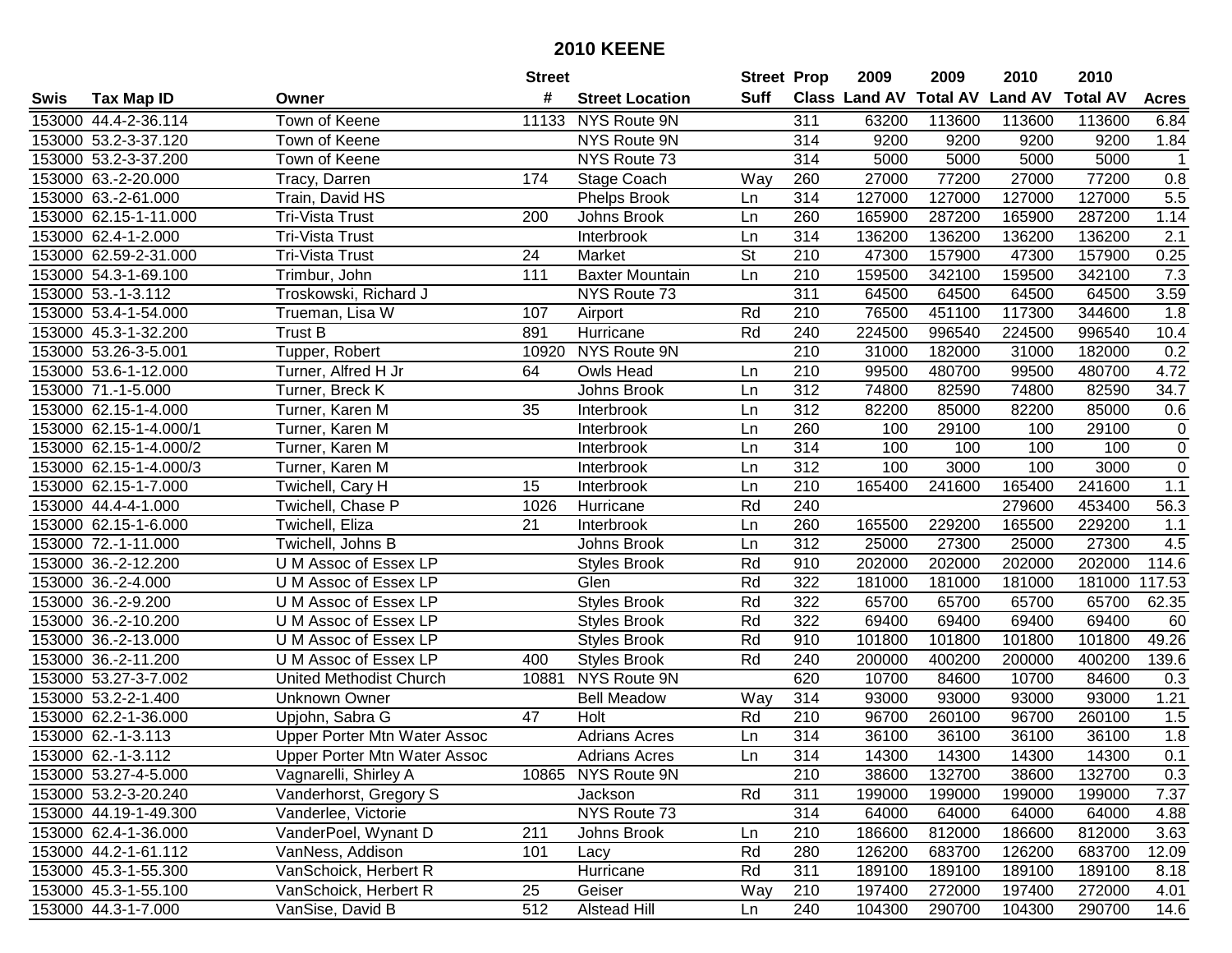|      |                               |                         | <b>Street</b>   |                        | <b>Street Prop</b>       |                  | 2009                 | 2009            | 2010           | 2010            |              |
|------|-------------------------------|-------------------------|-----------------|------------------------|--------------------------|------------------|----------------------|-----------------|----------------|-----------------|--------------|
| Swis | <b>Tax Map ID</b>             | Owner                   | #               | <b>Street Location</b> | <b>Suff</b>              |                  | <b>Class Land AV</b> | <b>Total AV</b> | <b>Land AV</b> | <b>Total AV</b> | <b>Acres</b> |
|      | 153000 53.2-1-21.001          | VanSise, Keith          | 44              | Keene Knolls           | Way                      | 280              | 90500                | 496000          | 90500          | 496000          | 3.4          |
|      | 153000 72.2-1-29.100          | Varney, Margaret R      | 238             | Ausable                | Rd                       | 260              | 167700               | 242400          | 167700         | 242400          | 1.3          |
|      | 153000 72.2-1-29.200          | Varney, Margaret R      | 232             | Ausable                | Rd                       | 210              | 101000               | 207200          | 101000         | 207200          | 0.4          |
|      | 153000 44.3-1-60.001          | Vayo, Harris W          |                 | NYS Route 73           |                          | 314              | 74200                | 74200           | 74200          | 74200           | 5            |
|      | 153000 44.19-1-16.000         | Vedder, Eric            | 3132            | NYS Route 73           |                          | 314              | 52400                | 52400           | 33500          | 33500           | 1.65         |
|      | 153000 54.3-2-3.000           | Venner, Charles E       | 10043           | NYS Route 9N           |                          | 270              | 54500                | 198200          | 54500          | 198200          | 0.7          |
|      | 153000 62.12-1-13.000         | Verizon New York Inc    | 1931            | NYS Route 73           |                          | 831              | 41900                | 74900           | 41900          | 74900           | 0.2          |
|      | 153000 630.-9999-631.900/1881 | Verizon New York Inc    |                 | <b>Outside Plant</b>   |                          | 836              | 0                    | 641186          | 0              | 530709          | $\mathbf 0$  |
|      | 153000 44.3-1-58.000          | Vincent, Lorilee A      | 3303            | NYS Route 73           |                          | $\overline{210}$ | 90500                | 204900          | 90500          | 204900          | 4.3          |
|      | 153000 44.4-2-38.000          | Vincent, Paul F         | 6               | <b>Granite Hills</b>   | Way                      | 210              | 78600                | 135800          | 78600          | 135800          | 3.03         |
|      | 153000 62.16-5-34.000         | Viposcodunc Partnership | 1730            | NYS Route 73           |                          | 210              | 160600               | 399600          | 160600         | 399600          | 8.7          |
|      | 153000 72.8-1-17.100          | Vona, Samuel A Jr       | 1322            | NYS Route 73           |                          | 210              | 107100               | 288000          | 107100         | 288000          | 3.74         |
|      | 153000 62.59-1-19.000         | Wadsworth R Keith       | 1809            | NYS Route 73           |                          | 421              | 42800                | 373700          | 42800          | 373700          | 0.2          |
|      | 153000 53.2-1-9.200           | Wadsworth, Keith R      | 35              | Fairview               | Way                      | 210              | 88400                | 480500          | 88400          | 480500          | 3.62         |
|      | 153000 53.2-1-31.100          | Wadsworth, Raymond R    |                 | <b>Hulls Falls</b>     | Rd                       | 322              | 120200               | 120200          | 120200         | 120200          | 34.89        |
|      | 153000 72.2-1-19.000          | Wagner, Katrina R       | 12              | Icy Brook              | Way                      | 210              | 164400               | 321400          | 164400         | 321400          | $\mathbf 1$  |
|      | 153000 62.59-3-10.000         | Walsh, Elaine           | 35              | Market                 | $\overline{\mathsf{St}}$ | 210              | 47300                | 187300          | 47300          | 187300          | 0.25         |
|      | 153000 45.3-1-56.200          | Walton, Anthony J       | $\overline{57}$ | Geiser                 | Way                      | 210              | 238700               | 962300          | 238700         | 962300          | 9.03         |
|      | 153000 45.3-1-55.200          | Walton, Anthony J       |                 | Hurricane              | Rd                       | 311              | 186900               | 186900          | 186900         | 186900          | 7.97         |
|      | 153000 62.12-5-67.000         | Warner, Valerie A       | 1874            | NYS Route 73           |                          | 210              | 37900                | 136400          | 37900          | 136400          | 0.18         |
|      | 153000 44.4-2-29.000          | Warren, Robert F        | 51              | Partridge              | Way                      | 210              | 247400               | 525400          | 247400         | 525400          | 8.54         |
|      | 153000 62.2-1-1.000           | Washbond, Bruce A       | 205             | Porter Mill            | Way                      | 312              | 66900                | 69000           | 66900          | 69000           | 50           |
|      | 153000 62.2-2-9.000           | Washbond, Waightman     | 2032            | NYS Route 73           |                          | 240              | 119000               | 223300          | 119000         | 223300          | 10.7         |
|      | 153000 62.15-1-9.000          | Water Dist #2           | 8               | Interbrook             | Ln                       | 822              | 104700               | 104700          | 104700         | 104700          | 0.7          |
|      | 153000 53.2-3-27.000          | Water Dist No 1         | 61              | Spring                 | Way                      | 822              | 42100                | 84300           | 42100          | 84300           | 3.4          |
|      | 153000 54.1-1-11.012          | Watkins, E Gray         | 590             | Hurricane              | Rd                       | 210              | 235200               | 347800          | 235200         | 347800          | 7.1          |
|      | 153000 44.3-1-64.000          | Wawanolett, Lise        |                 | NYS Route 73           |                          | 314              | 52800                | 52800           | 52800          | 52800           | 1.5          |
|      | 153000 62.59-3-9.000          | Waxgiser, Todd J        | 41              | Market                 | <b>St</b>                | 210              | 53300                | 246600          | 53300          | 246600          | 0.25         |
|      | 153000 54.3-1-69.200          | Webb, Ethel S           | $\overline{71}$ | <b>Baxter Mountain</b> | Ln                       | 210              | 159600               | 366100          | 159600         | 366100          | 7.3          |
|      | 153000 72.2-1-23.100          | Webster John CB         | 78              | Ausable                | Rd                       | 280              | 219200               | 461800          | 219200         | 461800          | 6            |
|      | 153000 62.12-1-36.100         | Weckel, Karl F          | 1829            | NYS Route 73           |                          | $\overline{210}$ | 142000               | 346300          | 142000         | 346300          | 7.13         |
|      | 153000 62.2-3-41.100          | Weeks, Robert D Jr      |                 | <b>Adrians Acres</b>   | Ln                       | 314              | 154900               | 154900          | 154900         | 154900          | 3.8          |
|      | 153000 62.15-1-16.200         | Wei Robert C            |                 | Interbrook             | Ln                       | 311              | 131800               | 131800          | 131800         | 131800          | 1.74         |
|      | 153000 44.4-3-1.000           | Wei, Elizabeth P        |                 | <b>Bartlett</b>        | Rd                       | 322              | 116600               | 116600          | 116600         | 116600          | 31.8         |
|      | 153000 62.15-1-15.000         | Wei, Robert C           | 114             | Johns Brook            | Ln                       | 210              | 102700               | 561200          | 102700         | 561200          | 3.06         |
|      | 153000 62.12-5-17.000         | Weig, Jeff              | 54              | Beede                  | Ln                       | 210              | 53500                | 171800          | 53500          | 171800          | 0.38         |
|      | 153000 53.26-2-3.000          | Weiland, Peter          |                 | NYS Route 9N           |                          | 311              | 34000                | 34000           | 34000          | 34000           | 0.69         |
|      | 153000 53.26-2-2.000          | Weiland, Peter          | 10941           | NYS Route 9N           |                          | 210              | 74600                | 182800          | 74600          | 182800          | 1.1          |
|      | 153000 62.2-1-41.210          | Welch, Tad              |                 | NYS Route 73           |                          | 322              | 217100               | 217100          | 217100         | 217100          | 16.15        |
|      | 153000 45.3-1-56.100          | Weld, David L Jr        | 32              | Geiser                 | Way                      | 240              | 283000               | 790800          | 283000         | 790800          | 10.37        |
|      | 153000 44.2-1-33.200          | Weld, Jonathan M        |                 | Irish Hill             | Ln                       | 322              | 127000               | 127000          | 127000         | 127000          | 20.8         |
|      | 153000 44.2-1-25.000          | Weld, Jonathan M        |                 | NYS Route 9N           |                          | 322              | 83700                | 83700           | 83700          | 83700           | 37.2         |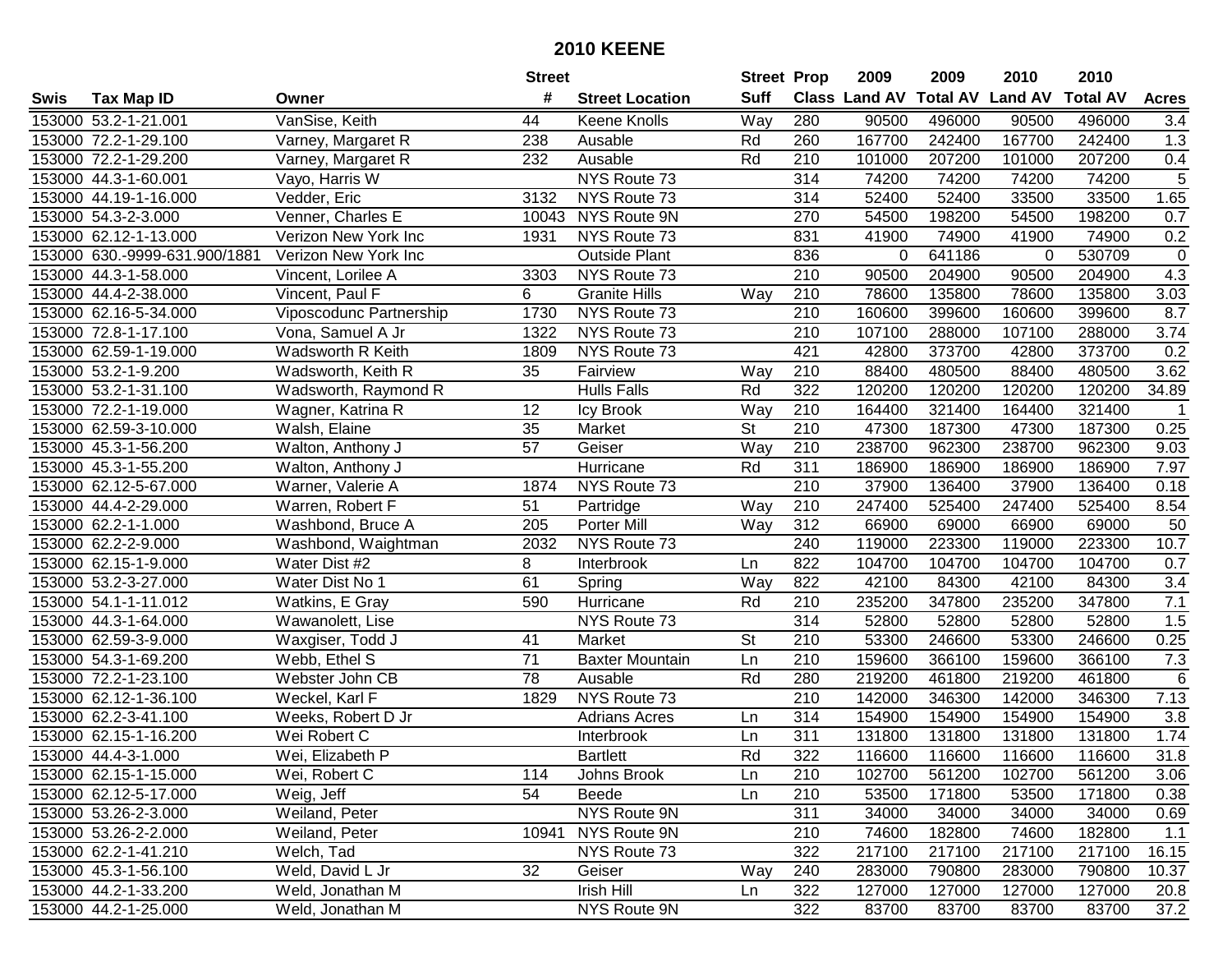|      |                       |                        | <b>Street</b>  |                        | <b>Street Prop</b> |                  | 2009                 | 2009            | 2010           | 2010            |                  |
|------|-----------------------|------------------------|----------------|------------------------|--------------------|------------------|----------------------|-----------------|----------------|-----------------|------------------|
| Swis | <b>Tax Map ID</b>     | Owner                  | #              | <b>Street Location</b> | <b>Suff</b>        |                  | <b>Class Land AV</b> | <b>Total AV</b> | <b>Land AV</b> | <b>Total AV</b> | <b>Acres</b>     |
|      | 153000 44.2-1-35.000  | Weld, Jonathan M       |                | Irish Hill             | Ln                 | 322              | 86600                | 86600           | 86600          | 86600           | 38.5             |
|      | 153000 44.2-1-34.000  | Weld, Jonathan M       | 141            | Irish Hill             | Ln                 | 240              | 162600               | 487100          | 162600         | 487100          | 41.8             |
|      | 153000 62.2-3-48.000  | Welles, Michael H      |                | <b>Adrians Acres</b>   | Ln                 | 314              | 134200               | 134200          | 134200         | 134200          | 1.9              |
|      | 153000 53.27-3-6.002  | Wellford, Megan M      | 10875          | NYS Route 9N           |                    | 210              | 50700                | 356700          | 50700          | 356700          | 0.63             |
|      | 153000 63.-2-19.000   | Wells, Kent T          |                | <b>Beede</b>           | Ln.                | 314              | 21400                | 21400           | 21400          | 21400           | 0.8              |
|      | 153000 62.4-1-35.000  | Wells John H           | 201            | Johns Brook            | Ln                 | 260              | 214200               | 443800          | 214200         | 443800          | 6.8              |
|      | 153000 53.27-1-1.000  | Wells Kent T           | $\overline{7}$ | <b>Bucks</b>           | Ln                 | 312              | 27900                | 49100           | 27900          | 49100           | 0.5              |
|      | 153000 53.2-1-11.330  | Wells, Eric T          | 45             | Fairview               | Way                | $\overline{210}$ | 69200                | 282700          | 69200          | 282700          | 4.66             |
|      | 153000 53.27-1-2.003  | Wells, Kent T          | 9              | <b>Bucks</b>           | Ln                 | $\overline{210}$ | 27747                | 190580          | 27747          | 190580          | 0.26             |
|      | 153000 44.3-1-41.000  | Wells, Kent T          |                | Gilmore Hill           | Rd                 | 311              | 18100                | 18100           | 18100          | 18100           | 0.2              |
|      | 153000 63.-2-4.200    | Wells, Kent T          | 158            | Stage Coach            | Way                | 260              | 100800               | 158200          | 100800         | 158200          | 3.6              |
|      | 153000 44.3-1-46.000  | Wells, Thomas E        | 3296           | NYS Route 73           |                    | 210              | 82300                | 127200          | 82300          | 127200          | 2.7              |
|      | 153000 44.3-1-21.200  | Wells, Wendell         | 360            | <b>Alstead Hill</b>    | Ln                 | 210              | 82400                | 260300          | 82400          | 260300          | 4.26             |
|      | 153000 44.2-1-10.000  | Wessman, Harold R      | 11597          | NYS Route 9N           |                    | 210              | 66800                | 153900          | 66800          | 153900          | 1.47             |
|      | 153000 44.2-1-21.210  | Wessman, Harold R      |                | NYS Route 9N           |                    | 314              | 58000                | 58000           | 58000          | 58000           | 6.38             |
|      | 153000 45.3-1-38.050  | Weston, Burns H        | 920            | Hurricane              | Rd                 | 280              | 268200               | 650600          | 268200         | 650600          | 30.9             |
|      | 153000 45.3-1-34.200  | Weston, Burns H        |                | Hurricane              | Rd                 | 311              | 23600                | 23600           | 23600          | 23600           | 2.16             |
|      | 153000 45.3-1-11.000  | Weston, Monique        |                | OToole                 | Ln                 | 314              | 189100               | 189100          | 189100         | 189100          | 8.5              |
|      | 153000 62.2-3-45.000  | Wetchler, Jonathan D   | 319            | <b>Adrians Acres</b>   | Ln                 | 210              | 158100               | 444500          | 158100         | 444500          | 4.2              |
|      | 153000 62.-1-21.000   | Wheeler, Edward F      | 33             | Panther                | Path               | 210              | 180800               | 433800          | 180800         | 433800          | 2.49             |
|      | 153000 53.2-3-33.200  | White, Larry T         | 36             | <b>Hill Top</b>        | Ln                 | 210              | 83100                | 196800          | 124000         | 232300          | 2.84             |
|      | 153000 44.4-2-26.110  | Whitehead, Robert N    | 53             | Jackson                | Rd                 | 210              | 252700               | 537500          | 252700         | 537500          | 9.8              |
|      | 153000 54.1-1-24.000  | Whitman, D Bruce       | 20             | OToole                 | Ln                 | 280              | 292800               | 1179300         | 292800         | 1179300         | 11.1             |
|      | 153000 72.8-1-8.002   | Whitney, Carol M       |                | NYS Route 73           |                    | 314              | 45500                | 45500           | 45500          | 45500           | 0.4              |
|      | 153000 72.8-1-1.200   | Whitney, Carol M       | 1447           | NYS Route 73           |                    | 240              | 155000               | 475200          | 155000         | 475200          | 43.4             |
|      | 153000 72.8-1-1.100   | Whitney, Carol M       |                | NYS Route 73           |                    | 322              | 129300               | 129300          | 129300         | 129300          | 25.3             |
|      | 153000 53.2-2-1.230   | Whitney, Jennifer L    | 40             | <b>Bell Meadow</b>     | Way                | 210              | 64900                | 362700          | 64900          | 362700          | 1.56             |
|      | 153000 44.4-3-26.000  | Whitney, Jody A        | 209            | <b>Alstead Hill</b>    | Ln                 | 210              | 94000                | 187000          | 94000          | 187000          | 5.4              |
|      | 153000 62.59-1-18.200 | Whitney, Joshua        | 1813           | NYS Route 73           |                    | $\overline{312}$ | 29100                | 46500           | 29100          | 46500           | 0.16             |
|      | 153000 62.12-5-21.000 | Whitney, Kerry L       | 70             | Beede                  | Ln                 | 210              | 98000                | 132800          | 98000          | 132800          | 1.4              |
|      | 153000 62.12-5-22.000 | Whitney, Kerry L       | 14             | Levi Lamb              | Way                | 270              | 53500                | 71900           | 53500          | 71900           | 0.59             |
|      | 153000 62.12-5-34.000 | Whitney, Kerry L       |                | Senecal                | Way                | 314              | 109800               | 109800          | 109800         | 109800          | 3.74             |
|      | 153000 62.12-5-38.000 | Whitney, Kerry L       | 144            | Levi Lamb              | Way                | 311              | 38400                | 38400           | 38400          | 38400           | 8.4              |
|      | 153000 44.4-3-24.000  | Whitney, Michael J     | 175            | <b>Alstead Hill</b>    | Ln                 | 210              | 85000                | 229400          | 85000          | 229400          | $\overline{3.7}$ |
|      | 153000 44.3-1-9.000   | Whitney, Michael J     | 57             | Nichols Brook          | Way                | 260              | 76400                | 89200           | 76400          | 89200           | 17.3             |
|      | 153000 44.4-3-25.000  | Whitney, Patrick J     | 177            | Alstead Hill           | Ln                 | 210              | 83600                | 258600          | 83600          | 258600          | 3.4              |
|      | 153000 72.-1-4.000    | Whitney, Patrick J     |                | Smith                  | Way                | 312              | 9400                 | 14400           | 9400           | 14400           | 0.4              |
|      | 153000 72.-1-5.000    | Whitney, Patrick J     |                | Smith                  | Way                | 312              | 17300                | 23900           | 17300          | 23900           | 1.5              |
|      | 153000 44.4-3-23.200  | Whitney, Reginald J Jr | 14             | <b>Bartlett</b>        | Rd                 | 210              | 104700               | 207200          | 104700         | 207200          | 6.03             |
|      | 153000 44.4-3-23.100  | Whitney, Timothy A     | 4              | <b>Bartlett</b>        | Rd                 | 240              | 173800               | 325700          | 173800         | 325700          | 59.87            |
|      | 153000 62.59-2-19.000 | Whitney, Tracey G      | 1799           | NYS Route 73           |                    | 484              | 17100                | 78100           | 17100          | 78100           | 0.1              |
|      | 153000 54.3-1-27.202  | Whitney, Tracey G      |                | NYS Route 9N           |                    | 322              | 180600               | 180600          | 180600         |                 | 180600 100.17    |
|      |                       |                        |                |                        |                    |                  |                      |                 |                |                 |                  |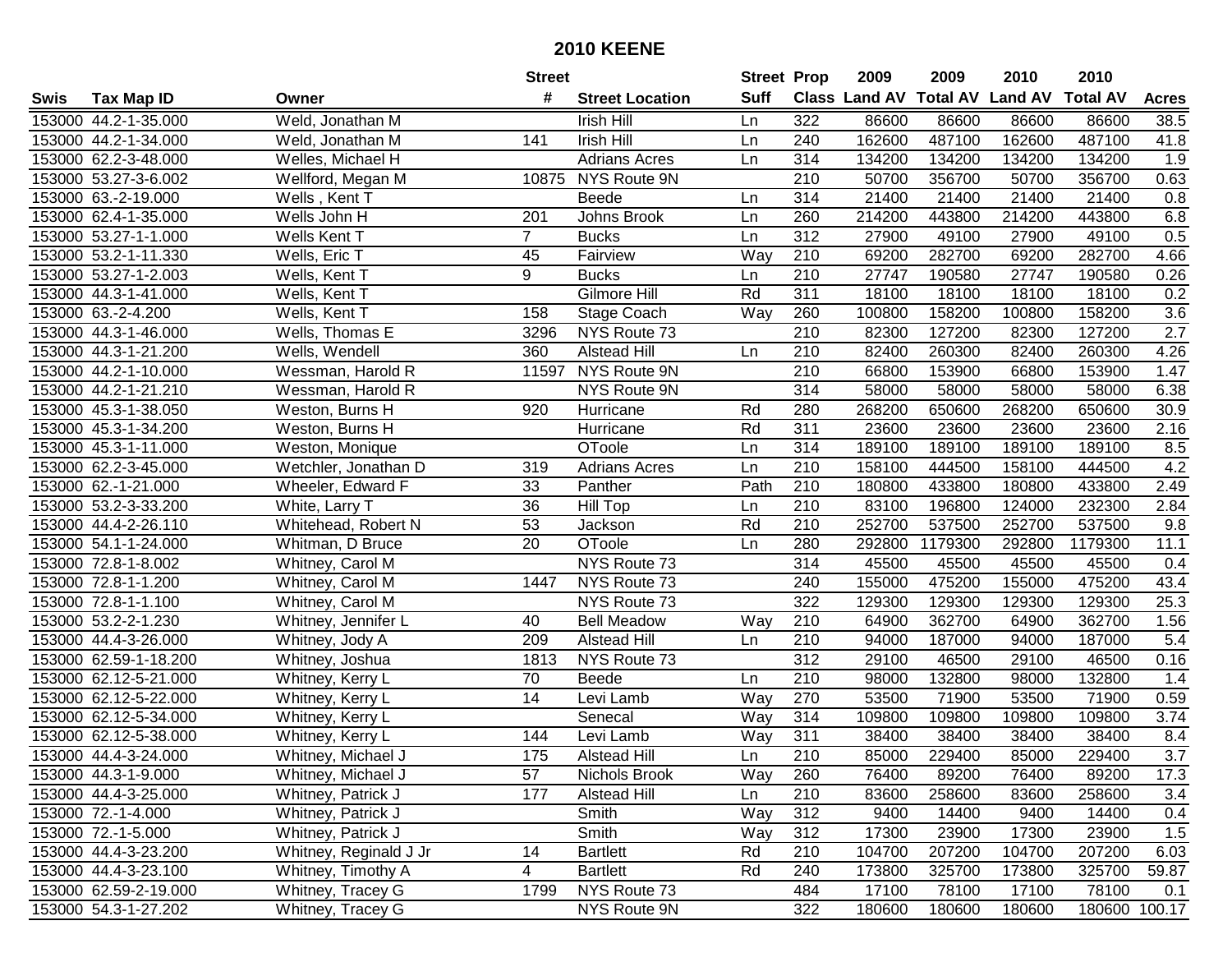|      |                       |                              | <b>Street</b> |                        | <b>Street Prop</b> |                  | 2009   | 2009   | 2010                           | 2010            |                |
|------|-----------------------|------------------------------|---------------|------------------------|--------------------|------------------|--------|--------|--------------------------------|-----------------|----------------|
| Swis | <b>Tax Map ID</b>     | Owner                        | #             | <b>Street Location</b> | Suff               |                  |        |        | Class Land AV Total AV Land AV | <b>Total AV</b> | <b>Acres</b>   |
|      | 153000 62.59-2-18.000 | Whitney, Tracey G            | 1803          | NYS Route 73           |                    | 210              | 50100  | 143300 | 50100                          | 143300          | 0.31           |
|      | 153000 54.3-1-27.100  | Whitney, Tracey G            |               | NYS Route 9N           |                    | 322              | 120600 | 120600 | 120600                         | 120600          | 69.95          |
|      | 153000 44.3-1-14.200  | Whitney, Wade                | 15            | Nichols Brook          | Way                | 210              | 96600  | 294300 | 96600                          | 294300          | 8.2            |
|      | 153000 44.3-1-14.100  | Whitney, Wade H              |               | <b>Alstead Hill</b>    | Ln                 | 314              | 64600  | 64600  | 64600                          | 64600           | 9.2            |
|      | 153000 44.2-1-20.000  | Whitney, Wade H              | 11646         | NYS Route 9N           |                    | 210              | 111700 | 261300 | 111700                         | 261300          | 7.17           |
|      | 153000 44.2-1-21.100  | Whitney, Wade H              |               | NYS Route 9N           |                    | 910              | 206000 | 206000 | 206000                         | 206000          | 116.48         |
|      | 153000 54.3-1-30.200  | Whitney, Wade H              |               | NYS Route 9N           |                    | 322              | 189900 | 189900 | 189900                         | 189900          | 72.36          |
|      | 153000 44.3-1-12.000  | Whitney, Wade H              |               | <b>Alstead Hill</b>    | Ln                 | 322              | 76200  | 76200  | 76200                          | 76200           | 17             |
|      | 153000 44.3-1-11.000  | Whitney, Wade H              | 117           | Nichols Brook          | Way                | 260              | 56200  | 78400  | 56200                          | 78400           | 9.6            |
|      | 153000 62.59-1-14.000 | Whitney, Walter D            | 1821          | NYS Route 73           |                    | 210              | 54400  | 151100 | 54400                          | 151100          | 0.4            |
|      | 153000 62.12-5-19.000 | Whitney, Wesley C            | 64            | Beede                  | Ln                 | 270              | 65500  | 80200  | 65500                          | 80200           | 0.58           |
|      | 153000 62.12-2-17.000 | Whitson, Debra A             | 51            | Beede                  | Ln                 | 210              | 113500 | 254000 | 113500                         | 254000          | 1.5            |
|      | 153000 53.2-1-56.000  | Widlund William B            |               | <b>Hulls Falls</b>     | Rd                 | 314              | 69200  | 69200  | 69200                          | 69200           | 3.9            |
|      | 153000 53.2-1-29.210  | Widlund, William B           |               | <b>Hulls Falls</b>     | Rd                 | 322              | 185400 | 185400 | 185400                         | 185400          | 15.8           |
|      | 153000 53.2-1-30.100  | Widlund, William B           |               | <b>Hulls Falls</b>     | Rd                 | 322              | 126900 | 126900 | 126900                         | 126900          | 17.2           |
|      | 153000 53.2-1-31.200  | Widlund, William B           |               | <b>Hulls Falls</b>     | Rd                 | 322              | 107200 | 107200 | 107200                         | 107200          | 10.1           |
|      | 153000 44.4-2-20.000  | Wiegand, Jeffrey P           | 1080          | Hurricane              | Rd                 | 240              | 355300 | 932900 | 355300                         | 932900          | 81.5           |
|      | 153000 44.4-2-23.000  | Wiegand, Jeffrey P           |               | Hurricane              | Rd                 | 314              | 141900 | 141900 | 141900                         | 141900          | 6.7            |
|      | 153000 44.2-1-37.000  | Wienert, Doris B             | 192           | Irish Hill             | Ln                 | 210              | 166800 | 218400 | 166800                         | 218400          | 8.6            |
|      | 153000 62.2-3-40.000  | Wieschhoff Family LLC        |               | <b>Adrians Acres</b>   | Ln                 | 311              | 134000 | 134000 | 134000                         | 134000          | 3              |
|      | 153000 62.2-3-31.000  | <b>Wieschhoff Family LLC</b> | 41            | Wieschhoff             | Ln                 | 210              | 208200 | 507800 | 208200                         | 507800          | $\overline{5}$ |
|      | 153000 62.2-3-38.200  | <b>Wieschhoff Family LLC</b> | 15            | Wieschhoff             | Ln                 | 210              | 198100 | 359900 | 198100                         | 359900          | 4.1            |
|      | 153000 62.12-5-23.000 | Wikoff, Naj M                | 22            | Levi Lamb              | Way                | 210              | 125500 | 255500 | 125500                         | 255500          | 1.98           |
|      | 153000 62.12-5-72.000 | Wilber, Stephanie            | 1890          | NYS Route 73           |                    | 210              | 38400  | 165800 | 38400                          | 165800          | 0.18           |
|      | 153000 54.3-1-20.000  | Wilberding, Stephen          | 182           | Hurricane              | Rd                 | 240              | 471900 | 699700 | 471900                         | 699700          | 138.4          |
|      | 153000 62.2-3-29.002  | Wiley, Kathleen              | 41            | Wieschhoff             | Ln                 | 260              | 207200 | 224800 | 207200                         | 224800          | 4.9            |
|      | 153000 53.2-1-35.000  | Wilkins, Howard              | 262           | <b>Hulls Falls</b>     | Rd                 | 240              | 117900 | 245800 | 117900                         | 245800          | 11.91          |
|      | 153000 72.2-1-23.200  | Williams, Emily W            | 78            | Ausable                | Rd                 | 260              | 188400 | 392900 | 188400                         | 392900          | 3.14           |
|      | 153000 44.2-1-59.000  | <b>Wilson Family Trust</b>   |               | <b>Bartlett</b>        | Rd                 | 322              | 221900 | 221900 | 221900                         | 221900          | 128            |
|      | 153000 44.2-1-54.000  | <b>Wilson Family Trust</b>   |               | Lacy                   | Rd                 | 314              | 48900  | 48900  | 48900                          | 48900           | 3.5            |
|      | 153000 44.4-3-15.000  | <b>Wilson Family Trust</b>   |               | NYS Route 73           |                    | $\overline{314}$ | 4500   | 4500   | 4500                           | 4500            | 0.2            |
|      | 153000 44.2-1-57.000  | <b>Wilson Family Trust</b>   |               | Lacy                   | Rd                 | 322              | 213400 | 213400 | 213400                         | 213400          | 105.4          |
|      | 153000 63.-2-67.110   | Wilson, Elaine               | 4             | Stage Coach            | Way                | 322              | 209500 | 209500 | 209500                         | 209500          | 80.41          |
|      | 153000 44.4-3-22.000  | Wilson, Eleanor              |               | Gilmore Hill           | Rd                 | 322              | 115800 | 115800 | 115800                         | 115800          | 14             |
|      | 153000 44.4-3-21.000  | Wilson, Eleanor              | 3034          | NYS Route 73           |                    | 322              | 127800 | 127800 | 127800                         | 127800          | 34.4           |
|      | 153000 44.4-3-4.000   | Wilson, Joseph P             |               | Alstead Hill           | Ln                 | 314              | 63400  | 63400  | 63400                          | 63400           | 3.45           |
|      | 153000 44.4-3-6.000   | Wilson, Joseph P             | 35            | <b>Bark Eater</b>      | Way                | 418              | 223700 | 407700 | 223700                         | 407700          | 76.47          |
|      | 153000 44.4-3-11.000  | Wilson, Joseph P             |               | Alstead Hill           | Ln                 | 322              | 132600 | 132600 | 132600                         | 132600          | 52             |
|      | 153000 44.4-3-9.300   | Wilson, Joseph P             |               | <b>Alstead Hill</b>    | Ln                 | 311              | 135000 | 135000 | 135000                         | 135000          | 8.1            |
|      | 153000 44.4-3-9.100   | Wilson, Joseph P             | 114           | <b>Alstead Hill</b>    | Ln                 | 418              | 242601 | 849900 | 242601                         | 849900          | 65.8           |
|      | 153000 62.2-3-11.001  | Winch, Edward N              | 362           | <b>Adrians Acres</b>   | Ln                 | 210              | 196500 | 428300 | 196500                         | 428300          | 5              |
|      | 153000 53.2-1-49.000  | Winter, Ruth PM              | 118           | Molly Nye              | Ln                 | 210              | 103600 | 424600 | 103600                         | 424600          | 6.5            |
|      |                       |                              |               |                        |                    |                  |        |        |                                |                 |                |